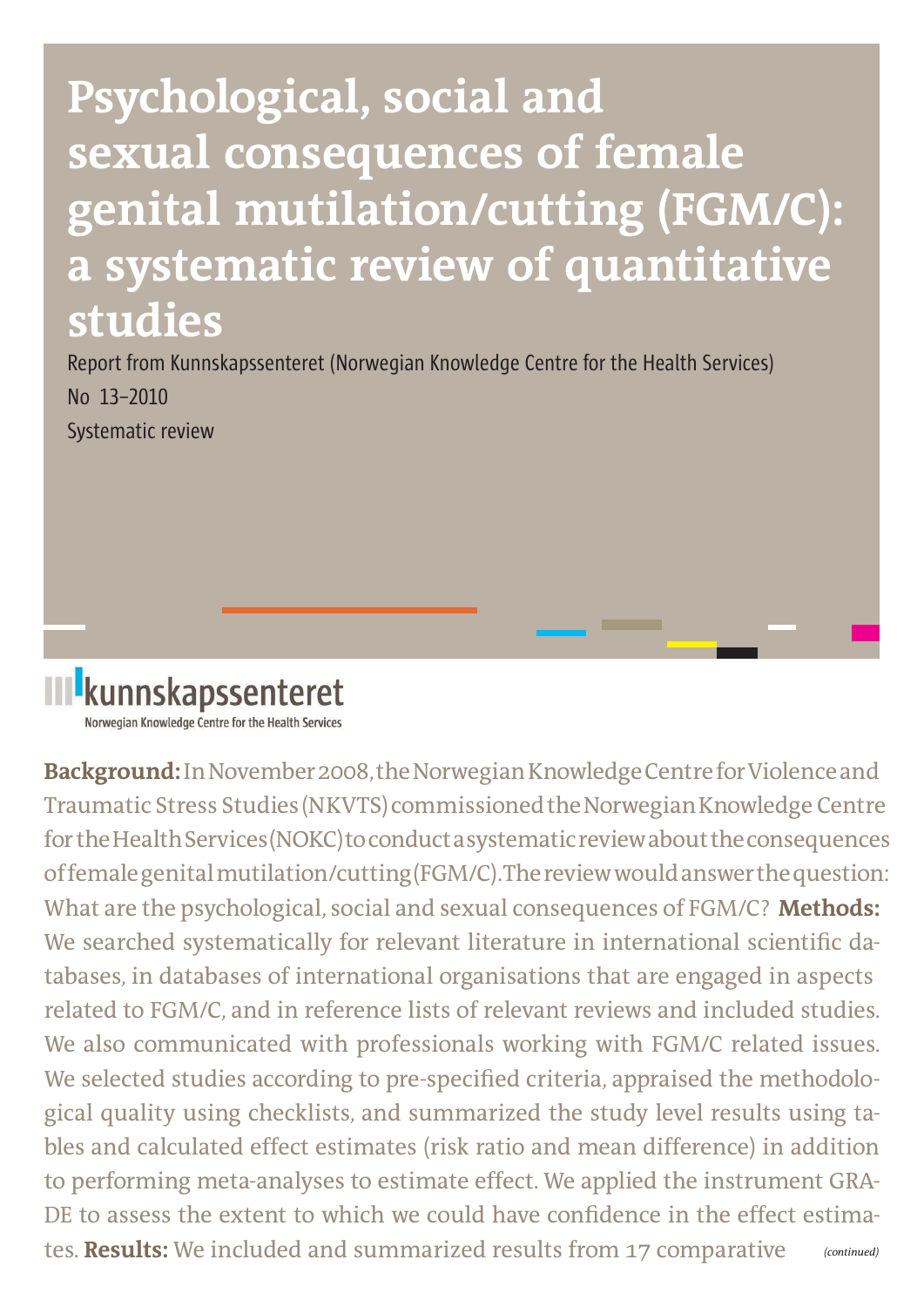Norwegian Knowledge Centre for the Health Services (Kunnskapssenteret) PO Box 7004, St. Olavs plass N-0130 Oslo (+47) 23 25 50 00 www.kunnskapssenteret.no Report: ISBN ISBN 978-82-8121-350-0 ISSN 1890-1298

**no 13–2010**

# **III** kunnskapssenteret

studies with a total of 12,755 participants from communities where FGM/C is practiced. All studies compared women with FGM/C to women without FGM/C. The evidence base was insufficient to draw conclusions about the psychological and social consequences of FGM/C. The effect estimates show that compared to women without FGM/C women with FGM/C are more likely to experience 1) pain during intercourse, 2) reduced sexual satisfaction, and 3) reduced sexual desire. However, the quality of the evidence was too low to draw conclusions about a causal relationship between FGM/C and psychological, social and sexual consequences. **Conclusion:** There is a paucity of high quality evidence regarding the consequences of FGM/C. While the evidence base is insufficient to draw causal conclusions about the consequences of FGM/C, our results show that women with FGM/C experience pain and reduction in sexual satisfaction and desire compared to women without FGM/C. *(continued from page one)*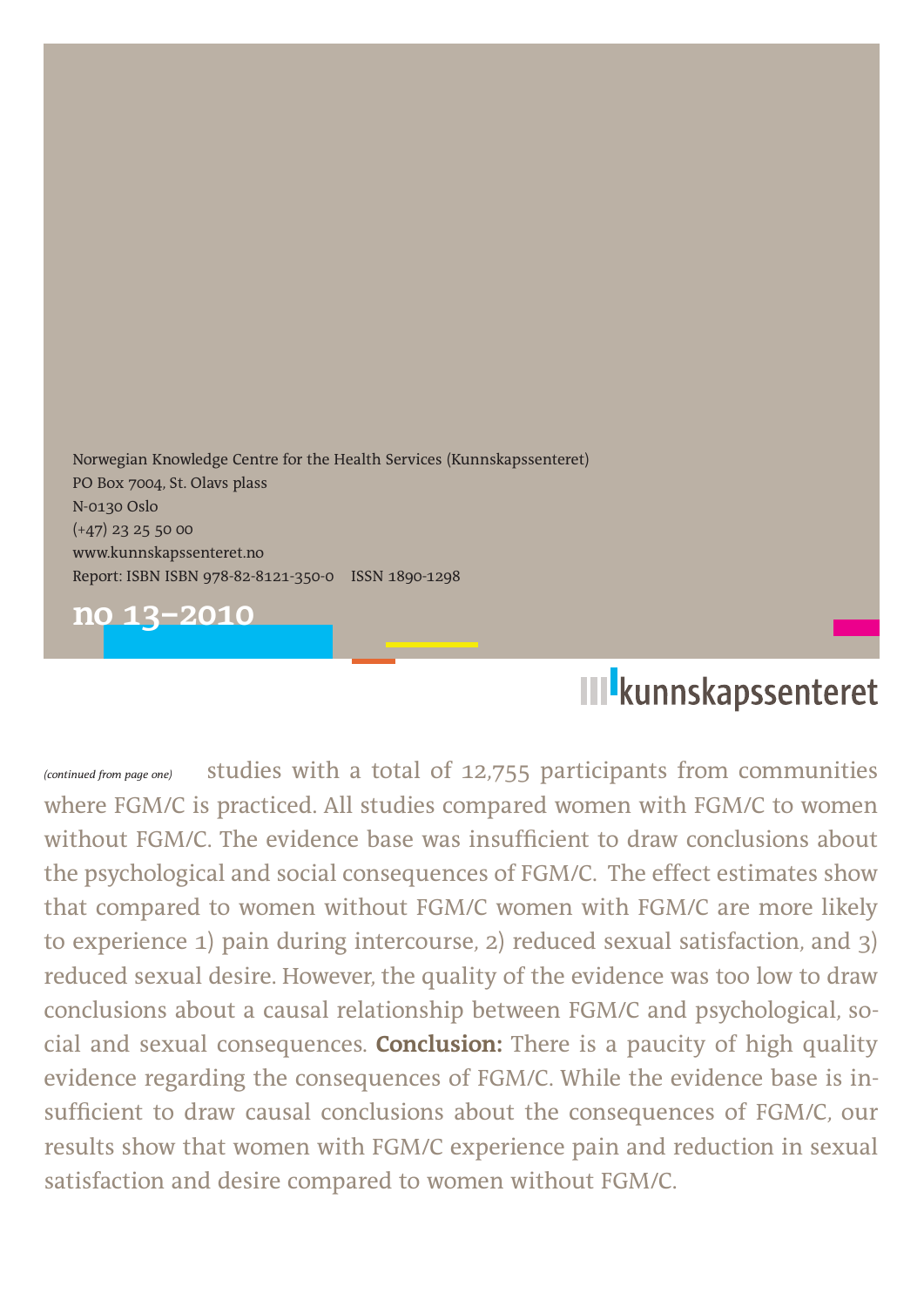| <b>Title</b>          | Psychological, social and sexual consequences of female genital                     |
|-----------------------|-------------------------------------------------------------------------------------|
|                       | mutilation/cutting (FGM/C): a systematic review of quantitative studies             |
| Norwegian title       | Psykiske, sosiale og seksuelle konsekvenser av kjønnslemlestelse: en                |
|                       | systematisk oversikt over kvantitative studier                                      |
| <b>Institution</b>    | Nasjonalt kunnskapssenter for helsetjenesten                                        |
|                       | (Norwegian Knowledge Centre for the Health Services)                                |
|                       | John-Arne Røttingen, director                                                       |
| <b>Authors</b>        | Berg, Rigmor C, researcher                                                          |
|                       | Denison, Eva, researcher (project leader)                                           |
|                       | Fretheim, Atle, research director (project responsible)                             |
| <b>ISBN</b>           | 978-82-8121-350-0                                                                   |
| <b>ISSN</b>           | 1890-1298                                                                           |
| <b>Report nr</b>      | $13 - 2010$                                                                         |
| Project nr            | 518                                                                                 |
| <b>Type of report</b> | Systematic review                                                                   |
| No. of pages          | 68 (77 appendices included)                                                         |
| <b>Client</b>         | Norwegian Centre for Violence and Traumatic Stress Studies                          |
|                       | (Nasjonalt kunnskapssenter om vold og traumatisk stress)                            |
| <b>Keywords</b>       | Female genital mutilation / cutting, consequences, psychological,<br>social, sexual |
| <b>Citation</b>       | Berg RC, Denison E, Fretheim A. Psychological, social and sexual                    |
|                       | consequences of female genital mutilation/cutting (FGM/C): a                        |
|                       | systematic review of quantitative studies. Report from                              |
|                       | Kunnskapssenteret nr 13-2010. Oslo: Nasjonalt kunnskapssenter for                   |
|                       | helsetjenesten, 2010.                                                               |
|                       | Norwegian Knowledge Centre for the Health Services summarizes and                   |
|                       | disseminates evidence concerning the effect of treatments, methods,                 |
|                       | and interventions in health services, in addition to monitoring health              |
|                       | service quality. Our goal is to support good decision making in order to            |
|                       | provide patients in Norway with the best possible care. The Centre is               |
|                       | organized under The Directorate of Health, but is scientifically and                |
|                       | professionally independent. The Centre has no authority to develop                  |
|                       | health policy or responsibility to implement policies.                              |
|                       | We would like to thank R. Elise Johansen, Susan Munabi-                             |
|                       | Babigumira, Tove Ringerike and an anonymous reviewer for their                      |
|                       | expertise in this project. Norwegian Knowledge Centre for the Health                |
|                       | Services assumes final responsibility for the content of this report.               |
|                       | Norwegian Knowledge Centre for the Health Services                                  |
|                       | Oslo, June 2010                                                                     |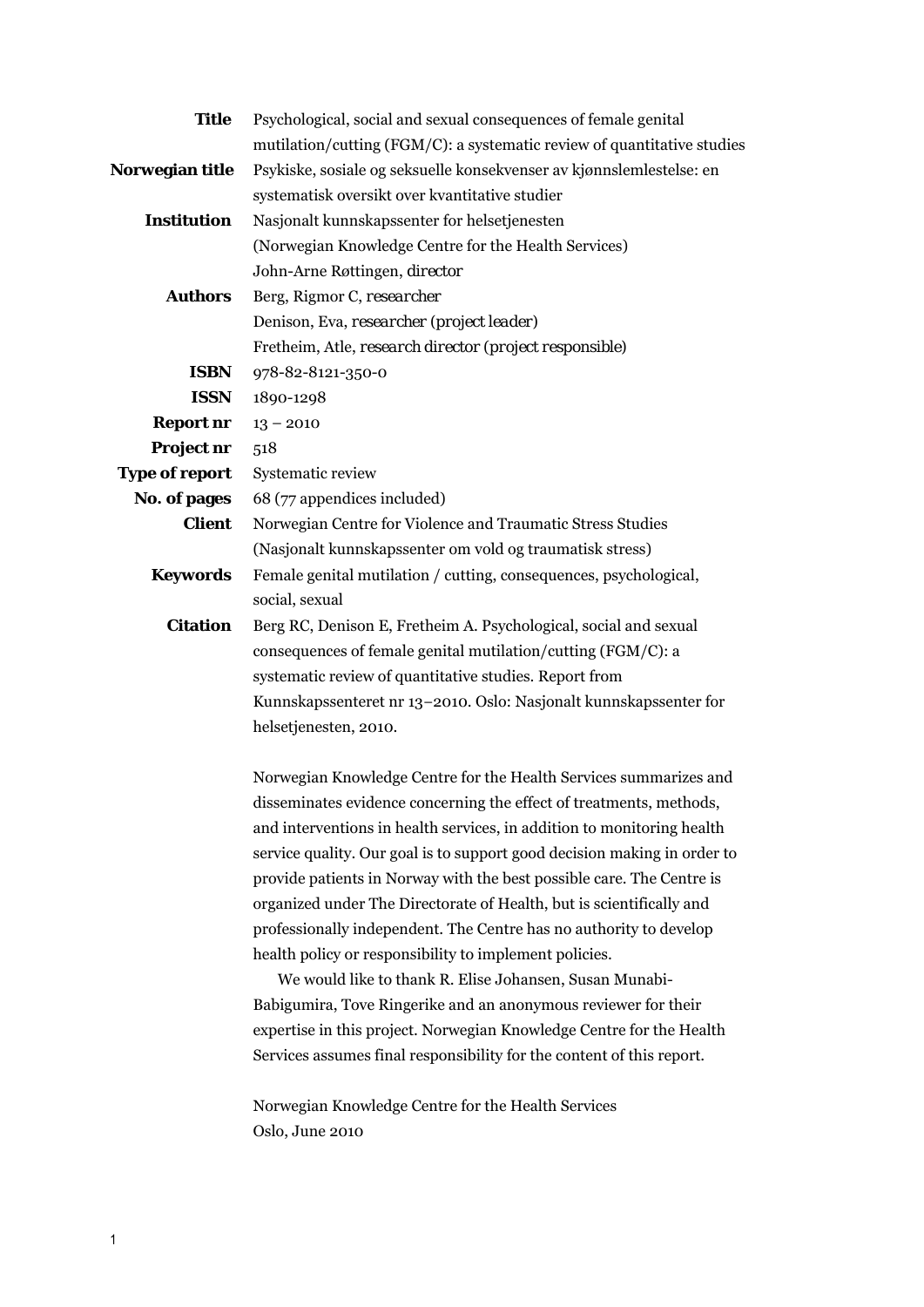# **List of abbreviations**

| <b>DHS</b>    | Demographic and Health Survey.                                 |
|---------------|----------------------------------------------------------------|
| DSM-IV        | Diagnostic and Statistical Manual of Mental Disorders, 4th ed. |
| FGM/C         | Female Genital Mutilation/Cutting.                             |
| <b>FSFI</b>   | Female Sexual Function Index.                                  |
| <b>NKVTS</b>  | Nasjonalt kunnskapssenter om vold og traumatisk stress /       |
|               | Norwegian Centre for Violence and Traumatic Stress Studies.    |
| <b>NOKC</b>   | Nasjonalt kunnskapssenter for helsetjenesten / Norwegian       |
|               | Knowledge Centre for the Health Services.                      |
| <b>PRB</b>    | Population Reference Bureau.                                   |
| <b>PTSD</b>   | Post traumatic stress disorder.                                |
| <b>UNFPA</b>  | United Nations Population Fund.                                |
| <b>UNICEF</b> | United Nations Children's Fund.                                |
| <b>WHO</b>    | World Health Organization.                                     |
|               |                                                                |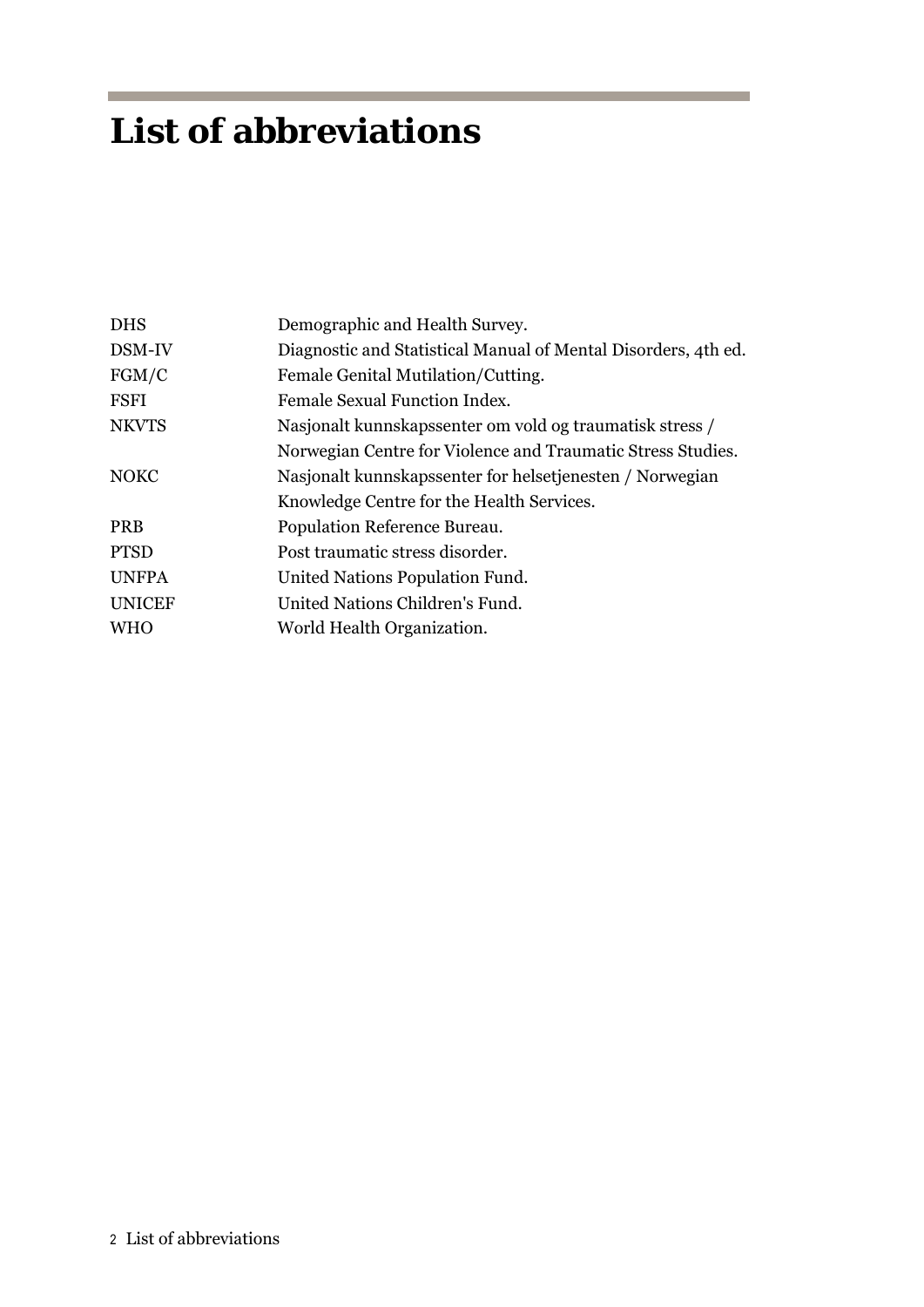### **Key messages**

**Psychological, social and sexual consequences of female genital mutilation/cutting (FGM/C): a systematic review of quantitative studies** 

**Background**: In November 2008, the Norwegian Knowledge Centre for Violence and Traumatic Stress Studies (NKVTS) commissioned the Norwegian Knowledge Centre for the Health Services (NOKC) to conduct a systematic review about the consequences of female genital mutilation/cutting (FGM/C). The review would answer the question: What are the psychological, social and sexual consequences of FGM/C?

**Methods**: We searched systematically for relevant literature in international scientific databases, in databases of international organisations that are engaged in aspects related to FGM/C, and in reference lists of relevant reviews and included studies. We also communicated with professionals working with FGM/C related issues. We selected studies according to pre-specified criteria, appraised the methodological quality using checklists, and summarized the study level results using tables and calculated effect estimates (risk ratio and mean difference) in addition to performing meta-analyses to estimate effect. We applied the instrument GRADE to assess the extent to which we could have confidence in the effect estimates.

**Results**: We included and summarized results from 17 comparative studies with a total of 12,755 participants from communities where FGM/C is practiced. All studies compared women with FGM/C to women without FGM/C. The evidence base was insufficient to draw conclusions about the psychological and social consequences of FGM/C. The effect estimates show that compared to women without FGM/C women with FGM/C are more likely to experience 1) pain during intercourse, 2) reduced sexual satisfaction, and 3) reduced sexual desire. However, the quality of the evidence was too low to draw conclusions about a causal relationship between FGM/C and psychological, social and sexual consequences.

**Conclusion**: There is a paucity of high quality evidence regarding the consequences of FGM/C. While the evidence base is insufficient to draw causal conclusions about the consequences of FGM/C, our results show that women with FGM/C experience pain and reduction in sexual satisfaction and desire compared to women without FGM/C.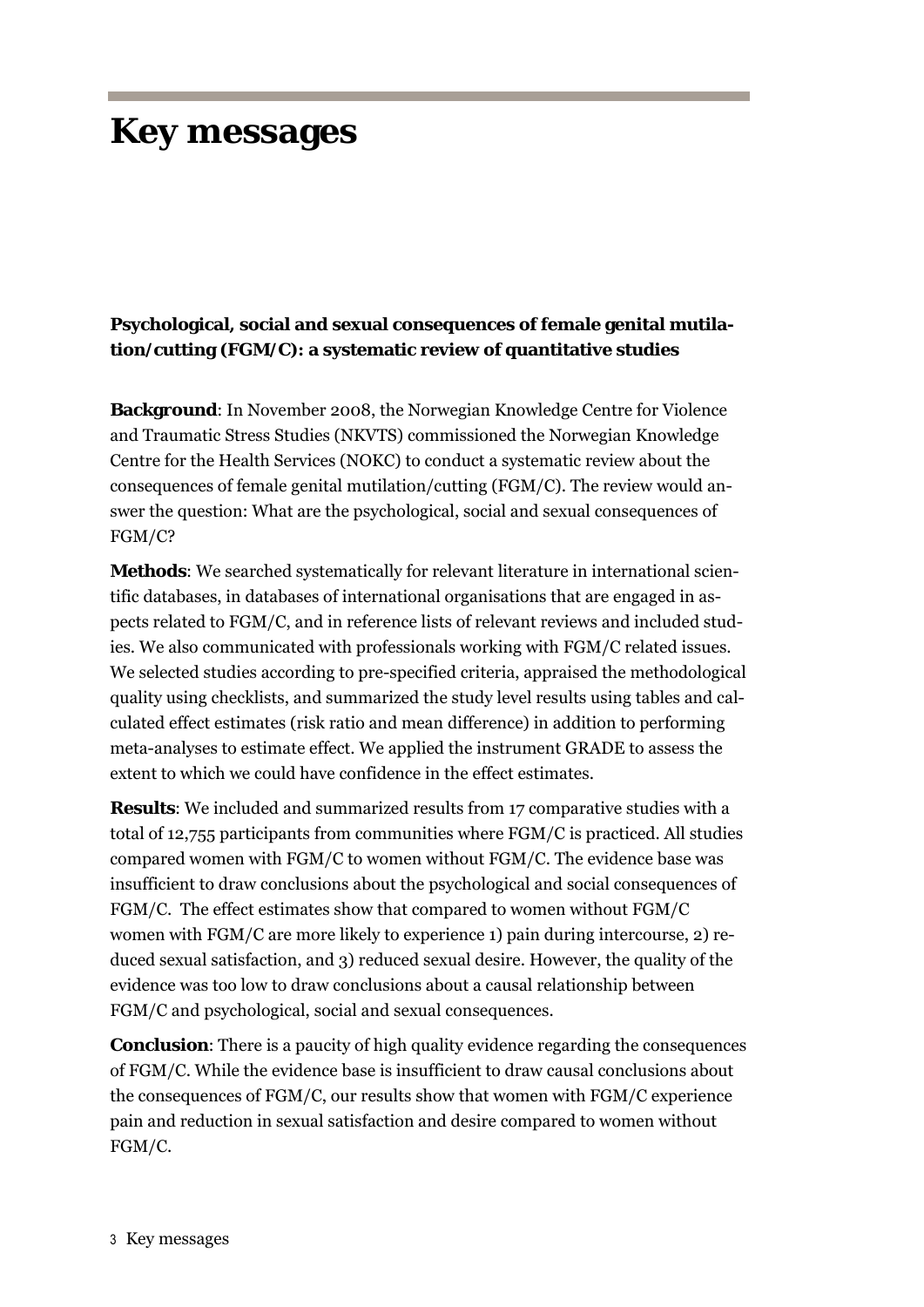### **Executive summary**

#### **BACKGROUND**

Female genital mutilation/cutting (FGM/C) is a traditional practice that involves "the partial or total removal of the female external genitalia or other injury to the female genital organs for cultural or other non-therapeutic reasons." FGM/C is practised in more than 28 countries in Africa and in some countries in the Middle East and Asia. Although limited data exist, it is speculated that FGM/C is practised by immigrant communities in a number of other countries, including Australia, Canada, France, New Zealand, Norway, Sweden, Switzerland, the United Kingdom, and the United States. The practice of FGM/C is rooted in social conventions within a frame of psycho-sexual and social reasons such as control of women's sexuality and family honour which is enforced by community mechanisms.

FGM/C is recognized as a harmful practice which abrogates human rights. It is prohibited by law in several African and Western countries. The current WHO classification describes four types of FGM/C: Type I, *clitoridectomy*, involves partial or total removal of the clitoris and/or the prepuce. Type II, *excision*, involves partial or total removal of the clitoris and the labia minora, with or without excision of the labia majora. Type III, *infibulation*, involves narrowing of the vaginal orifice with creation of a covering seal by cutting and appositioning the labia minora and/or the labia majora, with or without excision of the clitoris. Type IV, *other*, involves all other harmful procedures to the female genitalia for non-medical purposes, for example: pricking, piercing, incising, scraping, and cauterization. There is great variation in prevalence, reflecting ethnicity, tradition and sociodemographic factors. Countries with very high prevalence, over 70%, include Egypt, Ethiopia, Mali, and Somalia. FGM/C is associated with several health risks such as severe pain, bleeding, shock, infections, and difficulty in passing urine and faeces. Caesarean section, blood loss and increased perinatal mortality are associated birth risks. Non-medical consequences from FGM/C are less clear.

We asked the following question: What are the psychological, social and sexual consequences of FGM/C?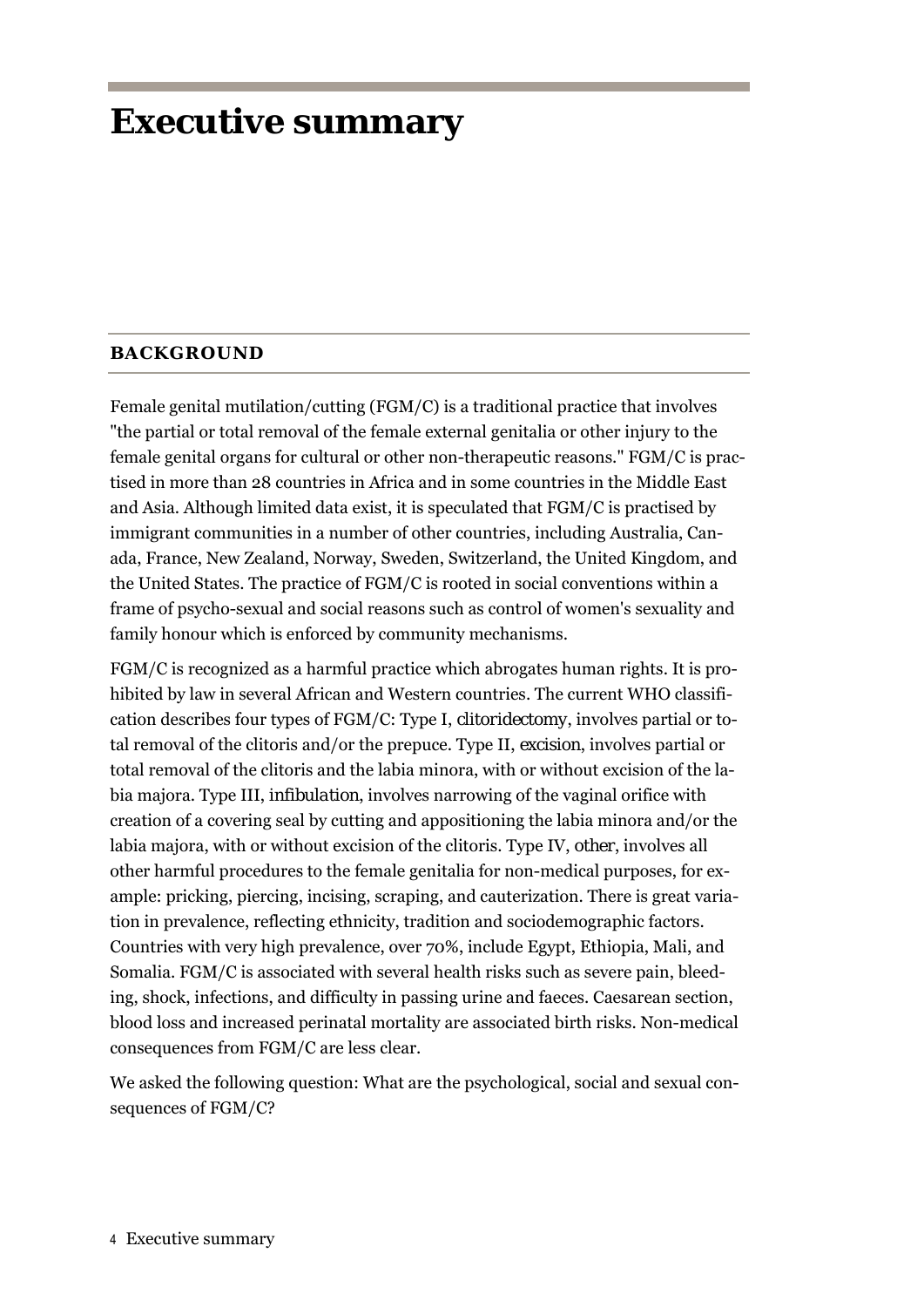#### **METHODS**

We searched systematically for literature in the following scientific databases: African Index Medicus, Anthropology Plus, British Nursing Index and Archive, The Cochrane Library (CENTRAL, Cochrane Database of Systematic Reviews, Database of Abstracts of Reviews of Effects), EMBASE, EPOC, MEDLINE, PILOTS, POPLINE, PsychINFO, Social Services Abstracts, Sociological Abstracts, and WHOLIS. We also searched in databases of international organisations that are engaged in research concerning FGM/C, manually in reference lists of relevant reviews and studies included in this systematic review, as well as communicated with experts engaged in FGM/C related work. We searched for studies that used the following study designs: systematic reviews, cohort studies, case-control studies, and cross-sectional studies.

Two of the authors independently assessed studies for inclusion according to prespecified criteria and considered the methodological quality of the studies using checklists. We summarized the study level results in text and tables and calculated effect estimates (relative risk and mean difference). We also performed metaanalyses to estimate effect, using Mantel-Haenszel random effects meta-analyses for dichotomous outcomes and inverse variance random effects meta-analyses for continuous outcomes. We applied the instrument GRADE to assess the extent to which we could have confidence in the effect estimates.

#### **RESULTS**

We identified 3,669 publications and after having assessed titles, abstracts, and articles in full text we included 17 studies that fulfilled the inclusion criteria. All included studies were observational comparative studies (15 cross-sectional studies and 2 case-control studies) that compared women who had been subjected to FGM/C with women who had not been subjected to FGM/C. We failed to obtain two potentially relevant records, despite extensive retrieval efforts.

We arrived upon a final decision of low study quality for ten of the 17 studies, moderate quality for five and high quality for two. In our assessment, using the GRADE instrument, the quality of the evidence was very low with regards to documenting a causal relationship between FGM/C and psychological, social and sexual consequences. Collectively, the studies involved a total of 12,755 participants from nine different countries. One study was from Israel, one was from Saudi Arabia, while the remaining fifteen studies were from countries in Africa: Central African Republic, Egypt, Gambia, Ghana, Nigeria, Senegal, and Sudan.

Four studies reported on psychological consequences. Study level results suggested that women with FGM/C may be more likely than women without FGM/C to experience psychological disturbances (have a psychiatric diagnosis, suffer from anxiety, somatisation, phobia, and low self-esteem). However, our meta-analyses for anxiety, somatisation, depression, and hostility failed to reach significance and were marred by high heterogeneity. We were unable to draw solid conclusions concerning psycho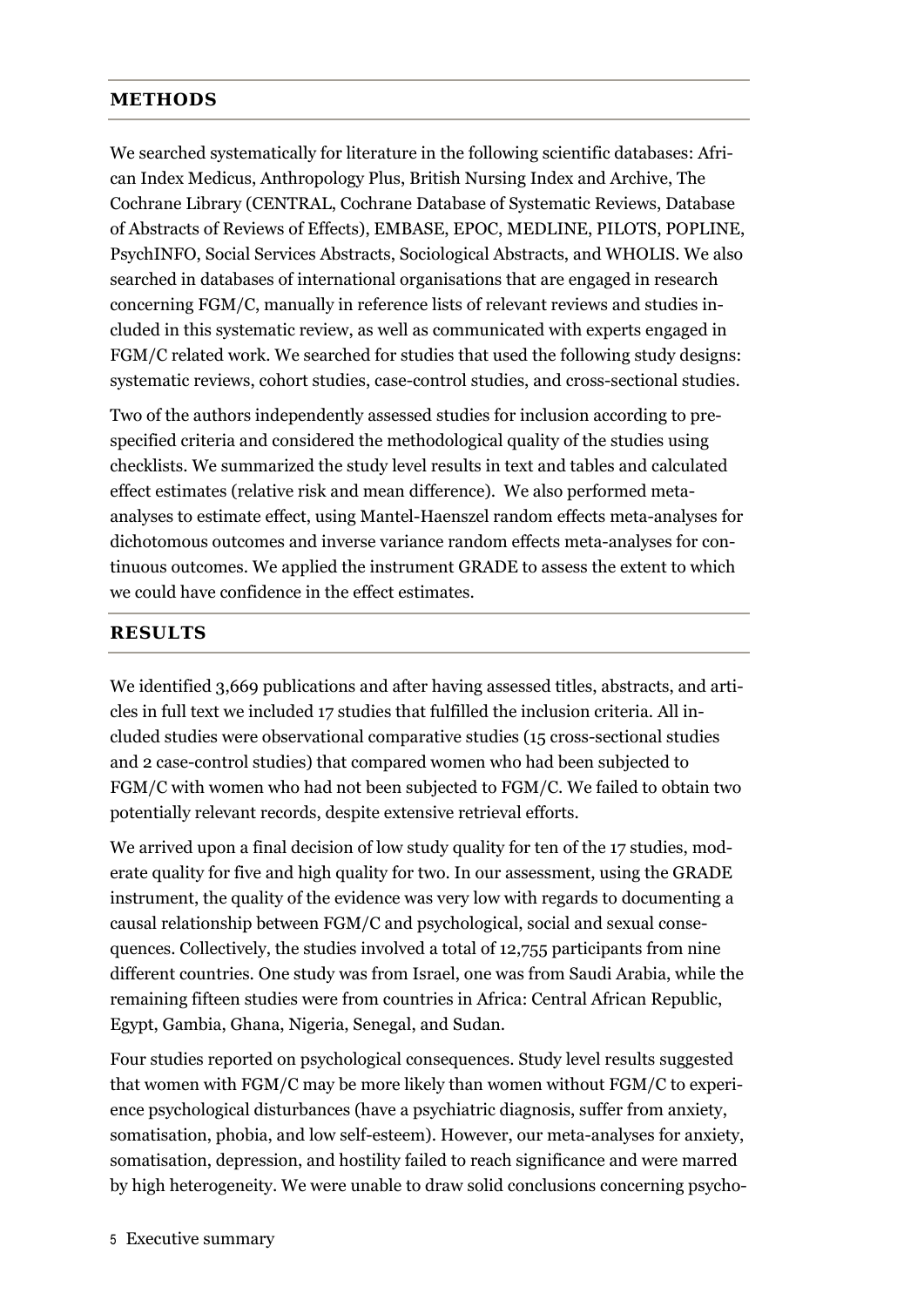logical consequences. Only two studies, both of low study quality, included some measure of social consequences of FGM/C and we were unable to draw any conclusions. Concerning sexual consequences, several studies were sufficiently similar to warrant pooling of effect sizes in meta-analysis for the outcomes pain during intercourse, satisfaction, desire, initiation of sex, orgasm, reporting clitoris as the most sensitive area of the body, and reporting the breasts as the most sensitive areas of the body. Compared to women without FGM/C, women with FGM/C were 1.5 times more likely to experience pain during intercourse (RR= 1.52, 95%CI= 1.15, 2.0). The pooled effect estimate from two studies suggested that women with FGM/C experience significantly less sexual satisfaction (St.mean diff= -0.34, 95%CI= -0.56, -0.13). Women with FGM/C were twice as likely to report that they did not experience sexual desire (RR= 2.15, 95%CI= 1.37, 3.36). These meta-analysis results were supported by other study level findings. The results of the remaining meta-analyses were marred by high heterogeneity and the results were inconclusive. Collectively, the results provide evidence that women with FGM/C are more likely to experience pain during intercourse, reduced sexual satisfaction and reduced sexual desire than women without FGM/C, but the low quality of the body of evidence precludes us from drawing conclusions regarding causality.

#### **CONCLUSION**

The psychological, social and sexual consequences of FGM/C is an under-researched and neglected issue. The low quality of the body of evidence precludes us from drawing conclusions regarding causality, and the evidence base is insufficient to draw solid conclusions about the psychological and social consequences of FGM/C. However, our results substantiate the proposition that a woman whose genital tissues have been partly removed is more likely to experience increased pain and reduction in sexual satisfaction and desire. Future studies investigating the consequences of FGM/C should compare clearly defined groups that differ by the extent of FGM/C, whereby classification is based on gynaecological examination. Multi-centre, comparative studies which apply a methodology that increases the likelihood of equivalency of exposed and unexposed groups of women and standardized data collection, are preferable.

The Norwegian Knowledge Centre for the Health Services summarizes and disseminates evidence concerning the effect of treatments, methods, and interventions in health services, in addition to monitoring health service quality. Our goal is to support good decision making in order to provide patients in Norway with the best possible care. The Centre is organized under The Directorate of Health, but is scientifically and professionally independent. The Centre has no authority to develop health policy or responsibility to implement policies.

Norwegian Knowledge Centre for the Health Services PB 7004 St. Olavs plass N-0130 Oslo, Norway

6 Executive summary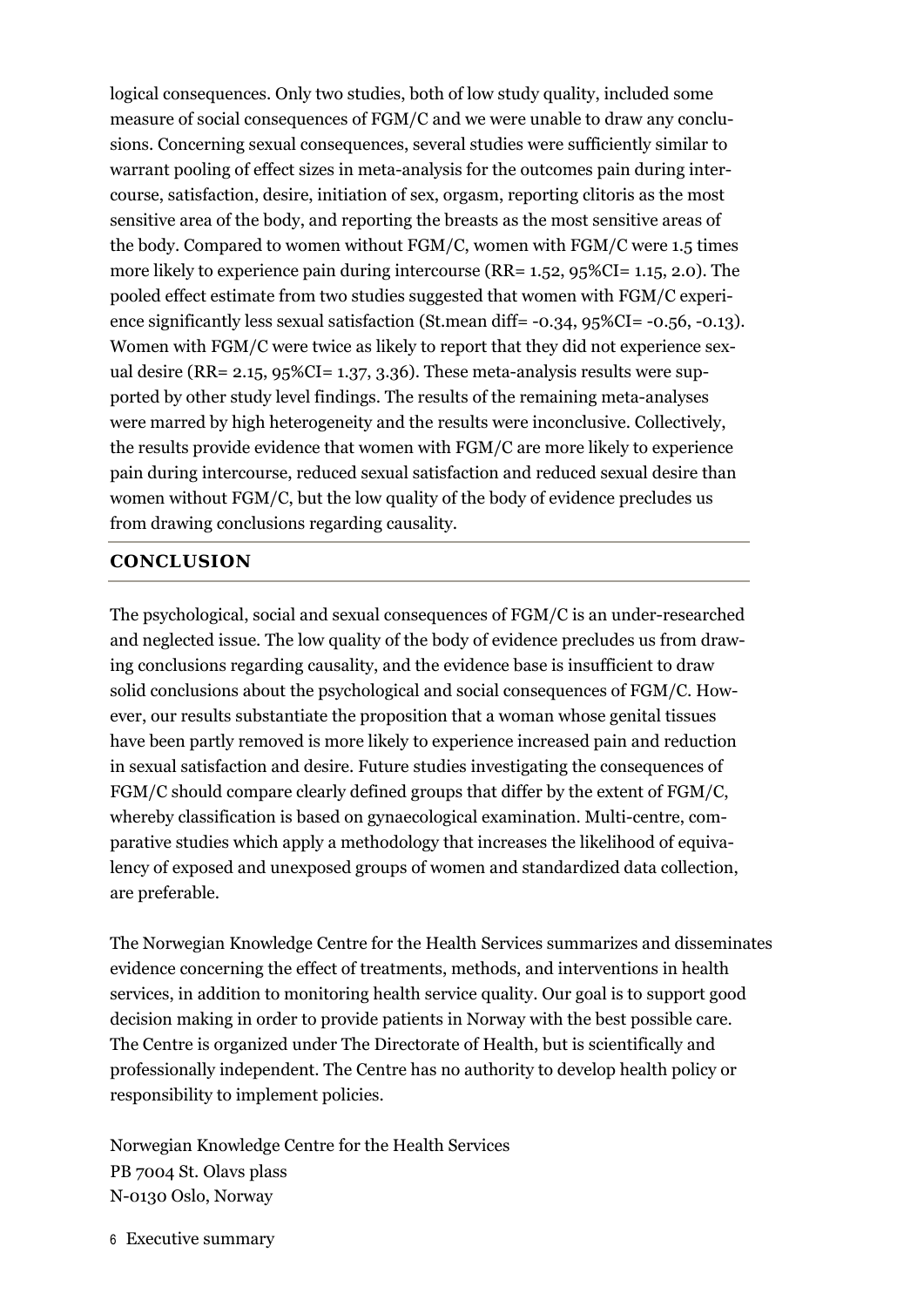Telephone: +47 23 25 50 00 E-mail: post@kunnskapssenteret.no Full report (pdf): www.kunnskapssenteret.no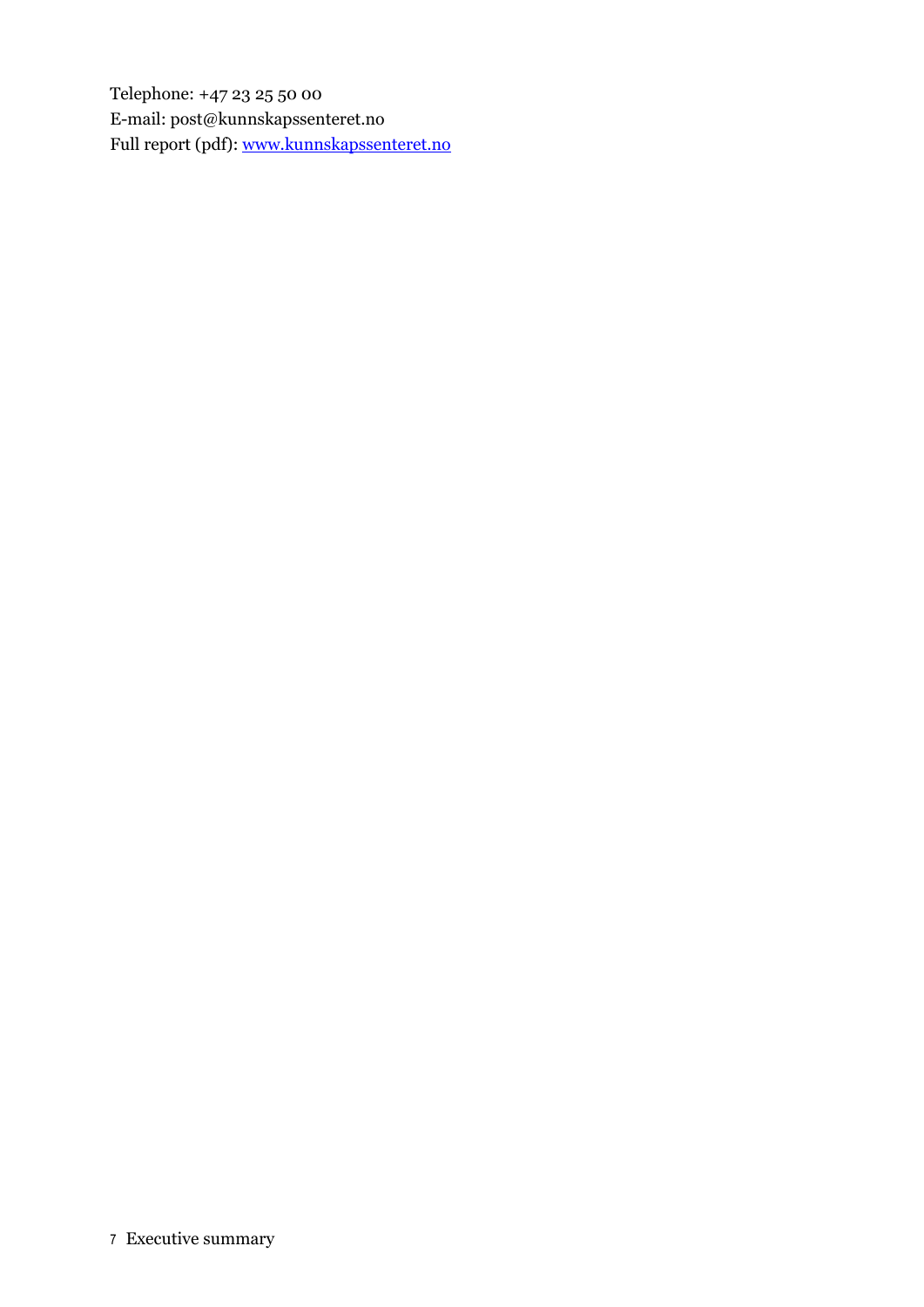# **1-side oppsummering** (norsk)

**Bakgrunn:** I november 2008 gav Nasjonalt kunnskapssenter om vold og traumatisk stress (NKVTS) i oppdrag til Nasjonalt kunnskapssenter for helsetjenesten (NOKC) å utføre en systematisk kunnskapsoppsummering om konsekvensene av kjønnslemlestelse. Oppsummeringen skulle besvare spørsmålet: Hva er de psykiske, sosiale og seksuelle konsekvensene av kjønnslemlestelse?

**Metode:** Vi søkte systematisk etter relevant litteratur i internasjonale databaser, i databaser til internasjonale organisasjoner som driver prosjekter om kjønnslemlestelse, i referanselistene til relevante kunnskapsoversikter og de inkluderte studiene, og kommuniserte med eksperter som arbeider med kjønnslemlestelse. Vi valgte ut studier som oppfylte våre predefinerte inklusjonskriterier. Vi brukte sjekklister for å vurdere den metodiske kvaliteten til studiene og vurderte den samlede dokumentasjonen for endepunktene ved hjelp av GRADE. Vi oppsummerte resultater på studienivå i tabeller og beregnet effektestimat (relativ risiko og gjennomsnittsforskjell) samt utførte meta-analyser hvor vi mente dette var metodologisk forsvarlig.

**Resultater:** Vi inkluderte og oppsummerte resultatene for 17 observasjonsstudier som sammenlignet kvinner utsatt for kjønnslemlestelse med kvinner uten kjønnslemlestelse. Til sammen deltok 12,755 kvinner. Av de 17 inkluderte studiene ble 10 vurdert til å ha lav metodologisk kvalitet. Vi vurderte den samlede dokumentasjonen for endepunktene ved hjelp av GRADE som viste at dokumentasjonen hadde svært lav kvalitet, som innebærer at effektestimatet er for usikkert til at vi kan trekke noen kausale slutninger. Resultatene viser at kvinner med kjønnslemlestelse har større risiko for å oppleve 1) smerte under samleie, 2) nedsatt seksuell tilfredshet, og 3) nedsatt seksuell lystfølelse, sammenlignet med kvinner uten kjønnslemlestelse.

**Konklusjon:** Det mangler dokumentasjon av høy kvalitet når det gjelder konsekvenser av kjønnslemlestelse. Kunnskapsgrunnlaget er utilstrekkelig for å dra sikre konklusjoner angående psykiske og sosiale konsekvenser. Resultatene viser at kvinner med kjønnslemlestelse i større grad opplever seksuelle problemer enn kvinner uten kjønnslemlestelse, men også her er kunnskapsgrunnlaget utilstrekkelig og av for lav kvalitet til at vi kan konkludere at det er en direkte årsakssammenheng.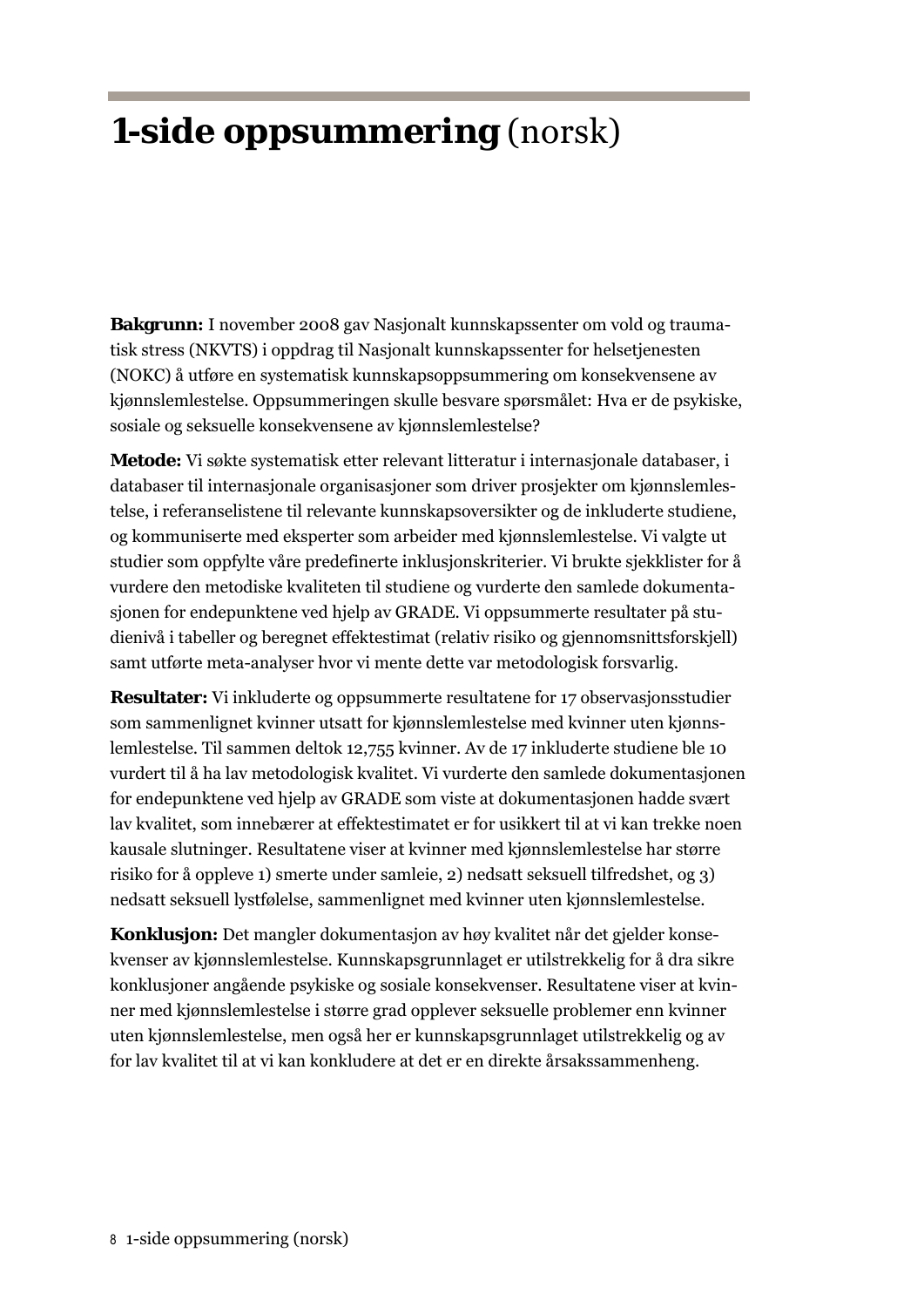## **Sammendrag (norsk)**

#### **BAKGRUNN**

Kjønnslemlestelse er en tradisjonell praksis som innebærer at hele eller deler av de eksterne kvinnelige kjønnsorganene fjernes eller skades av ikke-terapeutiske grunner. Kjønnslemlestelse praktiseres i mer enn 28 land i Afrika, i noen land i Midtøsten og Asia, og muligens i immigrantsamfunn i vestlige land som Australia, Canada, Frankrike, Norge, New Zealand, Storbritannia, Sveits, Sverige, og USA. Kjønnslemlestelse er grunnet i kulturelle og sosiale forestillinger, der kontroll av kvinnelig seksualitet og vern av familiens ære er viktige normer. Kjønnslemlestelse er anerkjent som en skadelig praksis som krenker menneskelige rettigheter og er uttrykkelig forbudt i mange afrikanske og vestlige land. Kjønnslemlestelse klassifiseres i fire kategorier: Type I, *klitoridektomi*, delvis eller total fjerning av klitoris og/eller forhuden; Type II, *eksisjon*, delvis eller total fjerning av klitoris og de små kjønnsleppene; Type III: *infibulasjon*, delvis eller fullstendig fjerning av ytre kjønnslepper og gjensying slik at urinrørsåpningen dekkes av et hudseil og skjedeåpningen forsnevres til ca. 1 cm i diameter; Type IV: *alle andre former*, inklusive prikking og stikking i klitoris, strekking av klitoris og/eller kjønnslepper, etsning eller brenning av klitoris og omliggende vev, og innføring av etsende stoffer i skjeden for å minske hulrommets størrelse.

Forekomsten av kjønnslemlestelse i Afrika varierer sterkt, avhengig av kulturelle, etniske, sosiale og demografiske forhold. Land med meget høy forekomst, over 70 %, er for eksempel Egypt, Etiopia, Mali, og Somalia. Kjønnslemlestelse settes i sammenheng med flere helsefarer som for eksempel alvorlige smerter, blødning, sjokk, vanskeligheter med urinering og avføring, samt infeksjoner. Keisersnitt, blodtap og økt perinatal dødelighet er risikofaktorer i sammenheng med fødsel. Det fins mindre forskning angående andre konsekvenser av kjønnslemlestelse.

Vi stilte følgende spørsmål: Hva er de psykiske, sosiale og seksuelle konsekvensene av kjønnslemlestelse?

#### **METODE**

Vi søkte systematisk etter relevant litteratur i følgende 13 internasjonale databaser: African Index Medicus, Anthropology Plus, British Nursing Index and Archive, The Cochrane Library (CENTRAL, Cochrane Database of Systematic Reviews, Database of Abstracts of Reviews of Effects), EMBASE, EPOC, MEDLINE, PILOTS, POPLINE,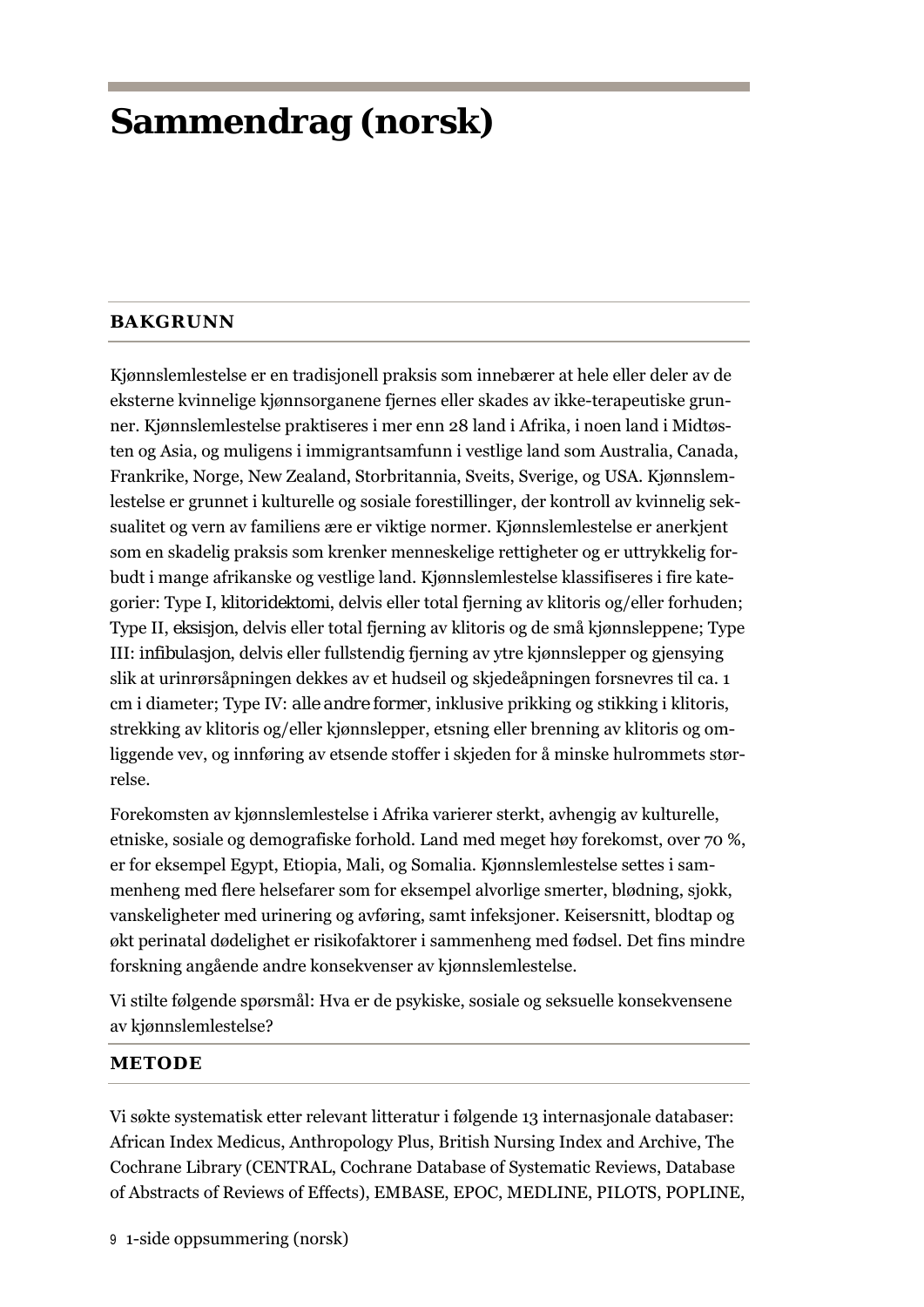PsychINFO, Social Services Abstracts, Sociological Abstracts, og WHOLIS. Vi søkte også i databaser til internasjonale organisasjoner som driver prosjekter om kjønnslemlestelse, i referanselistene til relevante kunnskapsoversikter og de inkluderte studiene, og kommuniserte med eksperter som arbeider med kjønnslemlestelse. Vi søkte etter litteratur med følgende studiedesign: systematiske kunnskapssoversikter, kohortestudier, kasuskontrollstudier, og tverrsnittsstudier.

Vi valgte ut studier som oppfylte våre predefinerte inklusjonskriterier. Deretter brukte vi sjekklister for å vurdere den metodiske kvaliteten til studiene. Vi oppsummerte resultater på studienivå i tabeller og beregnet effektestimat (relativ risiko og gjennomsnittsforskjell) samt utførte meta-analyser hvor vi mente dette var metodologisk forsvarlig. Vi vurderte den samlede dokumentasjonen for endepunktene ved hjelp av GRADE.

#### **RESULTAT**

Vi identifiserte 3669 publikasjoner og etter å ha vurdert titler, sammendrag og artikler i fulltekst fant vi 17 studier som oppfylte inklusjonskriteriene. Alle studiene var observasjonsstudier (15 tverrsnittstudier og 2 kasuskontrollstudier) som sammenlignet kvinner utsatt for kjønnslemlestelse med kvinner uten kjønnslemlestelse. To mulig relevante publikasjoner fikk vi ikke tak i, på tross av omfattende forsøk.

Av de 17 inkluderte studiene ble 10 vurdert til å ha lav metodologisk kvalitet. Vi vurderte kvaliteten på den samlede dokumentasjonen for endepunktene ved hjelp av GRADE til svært lav. Det betyr at effektestimatet er for usikkert til å kunne dokumentere en kausal sammenheng mellom kjønnslemlestelse og psykiske, sosiale og seksuelle konsekvenser. Til sammen deltok 12 755 kvinner i de 17 studiene, som var utført i ni ulike land. Én studie var fra Israel, én var fra Saudi Arabia, og de andre 15 studiene var fra land i Afrika: Den Sentralafrikanske republikk, Egypt, Gambia, Ghana, Nigeria, Senegal, og Sudan.

Fire studier inkluderte psykiske utfallsmål. Resultater på studienivå tydet på at kvinner med kjønnslemlestelse kan ha større risiko for å oppleve psykiske problemer (inneha psykiatrisk diagnose, lide av angst, somatisering, fobi, lav selvfølelse). Men meta-analyse resultatene for angst, somatisering, depresjon, og fiendtlighet viste ikke signifikante forskjeller og høy heterogenitet tilsa uforenlighet mellom studiene. Vi kunne ikke trekke solide konklusjoner for psykiske konsekvenser. Kun to studier, med lav studiekvalitet, inkluderte sosiale utfallsmål og vi kunne ikke trekke noen konklusjoner. I forhold til seksuelle konsekvenser var flere studier tilstrekkelig like til at vi kunne utføre meta-analyser. Vi utførte meta-analyser for syv utfallsmål: smerte under samleie, seksuell tilfredshet, lystfølelse, ta initiativet til sex, orgasme, mene at klitoris er den mest følsomme delen av kroppen, mene at brystene er de mest følsomme delene av kroppen. Sammenlignet med kvinner uten kjønnslemlestelse var kvinner med kjønnslemlestelse 1.5 ganger mer utsatt for smerte under samleie (RR= 1,52, 95 % CI= 1,15 til 2,0). Resultatet fra to studier viste at kvinner med kjønnslemlestelse opplever mindre seksuell tilfredshet (St.mean diff= -0,34, 95 % CI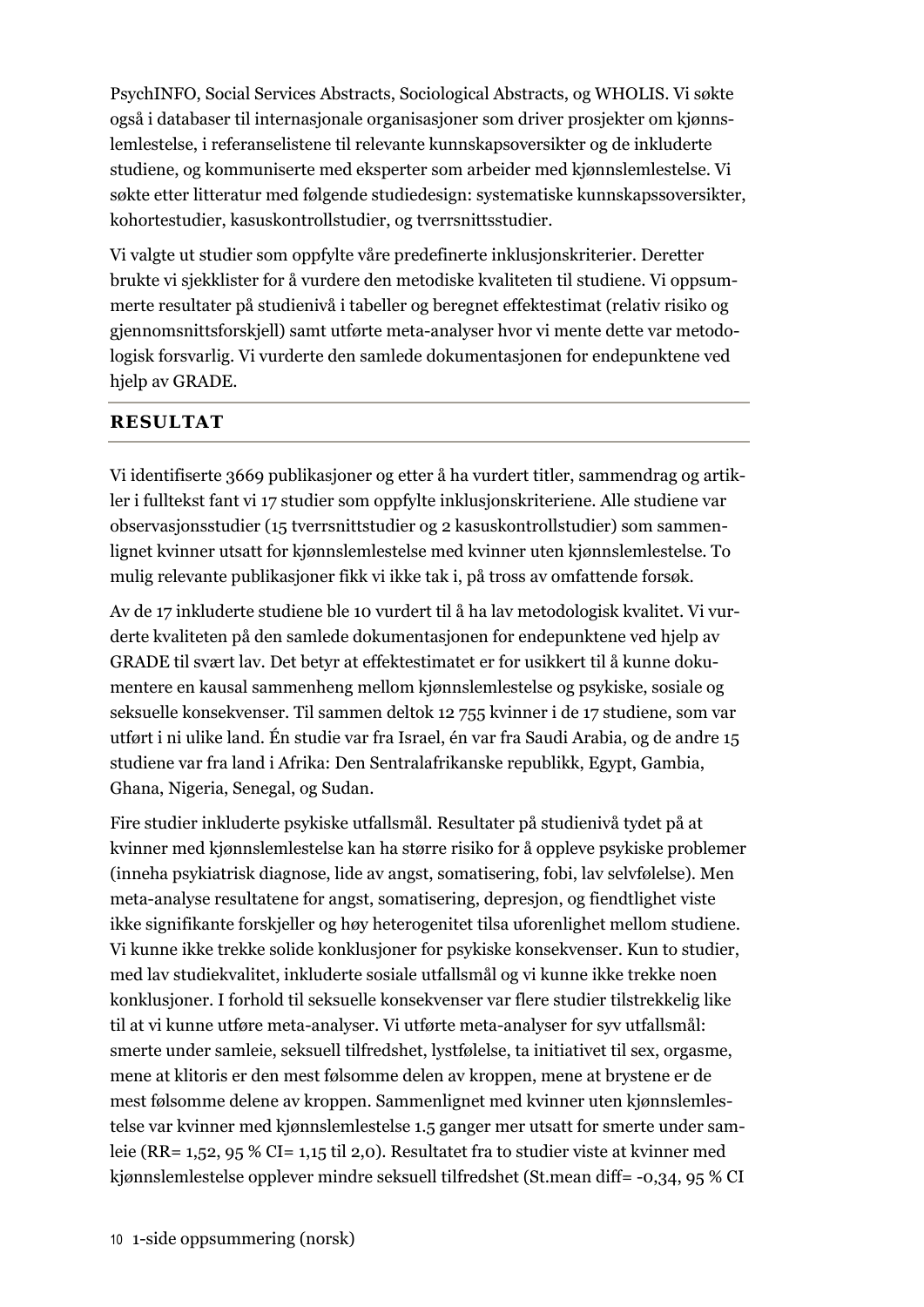-0,56 til -0,13) enn kvinner uten kjønnslemlestelse. Kvinner med kjønnslemlestelse var mer enn to ganger så utsatt for ikke å oppleve seksuell lystfølelse (RR= 2,15, 95 % CI= 1,37 til 3,36). Lignende resultater på studienivå støttet disse funnene. Det var høy heterogenitet i de andre meta-analysene og resultatene var ikke entydige. Til sammen viser disse resultatene at kvinner med kjønnslemlestelse i større grad opplever seksuelle problemer enn kvinner uten kjønnslemlestelse, men kunnskapsgrunnlaget er for svakt til at vi kan slå fast at dette er en direkte følge av kjønnslemlestelse.

#### **KONKLUSJON**

Det fins lite forskning om de psykiske, sosiale og seksuelle konsekvensene av kjønnslemlestelse. Kunnskapsgrunnlaget er utilstrekkelig for å dra sikre konklusjoner angående psykiske og sosiale konsekvenser, men resultatene fra denne studien viser at kvinner som har vært utsatt for kjønnslemlestelse er mer utsatt for seksuelle problemer, slik som smerte under samleie, og redusert seksuell tilfredshet og lystfølelse. Kunnskapsgrunnlaget er utilstrekkelig og av for lav kvalitet til å dra kausale slutninger. For å få mer sikker kunnskap er det behov for ytterligere studier. Slike studier bør sikre at gruppene av kvinner med og uten kjønnslemlestelse er sammenlignbare, at forekomst og grad av kjønnslemlestelse er målt ved fysisk undersøkelse, og at standardiserte datainnsamlingsmetoder blir brukt.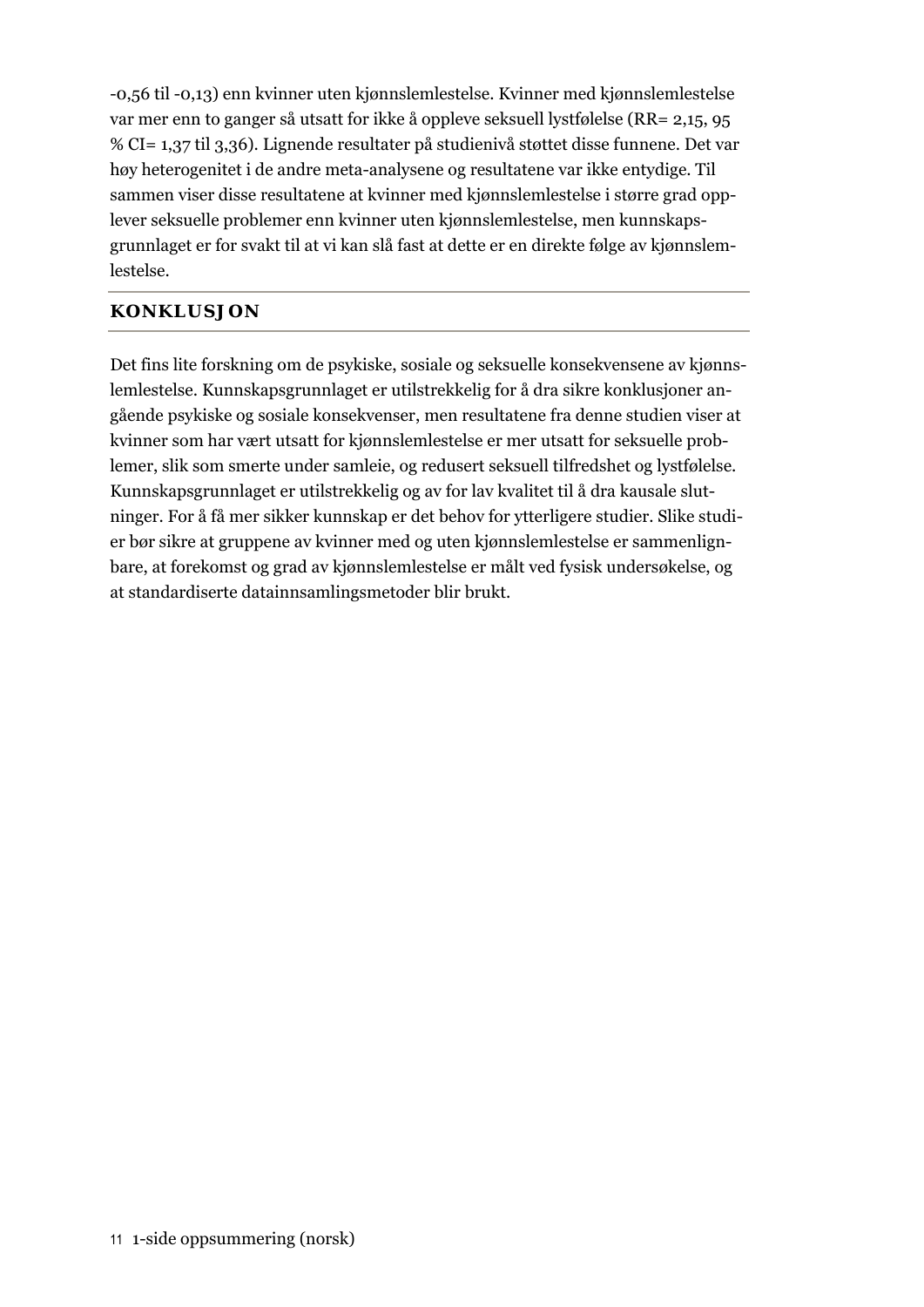# **Table of contents**

| <b>LIST OF ABBREVIATIONS</b>                    | $\boldsymbol{2}$ |
|-------------------------------------------------|------------------|
| <b>KEY MESSAGES</b>                             | 3                |
| <b>EXECUTIVE SUMMARY</b>                        | 4                |
| Background                                      | 4                |
| Methods                                         | 5                |
| Results                                         | 5                |
| Conclusion                                      | 6                |
| <b>1-SIDE OPPSUMMERING (NORSK)</b>              | 8                |
| <b>SAMMENDRAG (NORSK)</b>                       | $\boldsymbol{9}$ |
| Bakgrunn                                        | 9                |
| Metode                                          | 9                |
| Resultat                                        | 10               |
| Konklusjon                                      | 11               |
| <b>TABLE OF CONTENTS</b>                        | 12               |
| <b>PREFACE</b>                                  | 14               |
| <b>OBJECTIVE</b>                                | 15               |
| <b>BACKGROUND</b>                               | 16               |
| Classifications                                 | 16               |
| Prevalence                                      | 17               |
| Interventions to reduce the prevalence of FGM/C | 18               |
| Consequences                                    | 19               |
| Physical consequences                           | 20               |
| Other consequences                              | 21               |
| Psychological consequences                      | 21               |
| Social consequences                             | 21               |
| Sexual consequences                             | 22               |
| <b>METHOD</b>                                   | 24               |
| Literature search                               | 24               |
| Inclusion criteria                              | 25               |
| Exclusion criteria                              | 25               |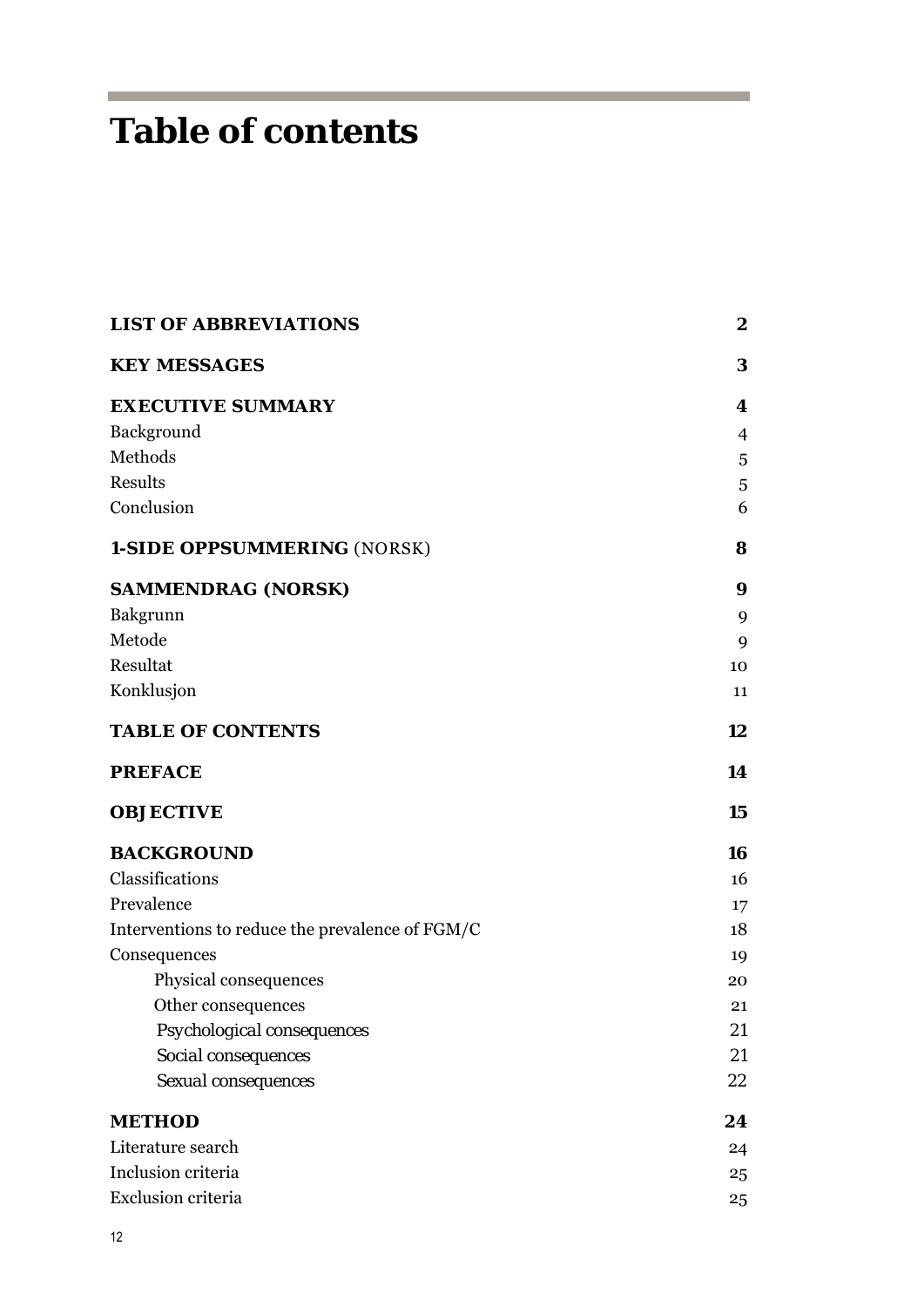| Selection of studies                                    | 26 |
|---------------------------------------------------------|----|
| Data extraction and analysis                            | 26 |
| <b>RESULTS</b>                                          | 28 |
| Description of included literature                      | 28 |
| Results of the search                                   | 28 |
| Description of included studies                         | 29 |
| Study design and sample recruitment                     | 32 |
| Population                                              | 32 |
| <b>Outcomes</b>                                         | 35 |
| Measurement                                             | 36 |
| <b>Quality assessment</b>                               | 36 |
| Consequences of FGM/C                                   | 37 |
| Psychological consequences of FGM/C                     | 37 |
| Results of meta-analyses for psychological consequences | 39 |
| Social consequences of FGM/C                            | 40 |
| Sexual consequences of FGM/C                            | 40 |
| Results of meta-analyses for sexual consequences        | 43 |
| Dyspareunia                                             | 43 |
| Satisfaction                                            | 44 |
| No sexual desire                                        | 45 |
| Never initiate sex                                      | 45 |
| No orgasm                                               | 46 |
| Clitoris most sensitive area of the body                | 46 |
| Breasts most sensitive area of the body                 | 47 |
| Additional syntheses of results across studies          | 47 |
| <b>DISCUSSION</b>                                       | 49 |
| Discussion of main results                              | 49 |
| Psychological consequences                              | 49 |
| Social consequences                                     | 50 |
| Sexual consequences                                     | 50 |
| Quality of the evidence                                 | 55 |
| <b>Strengths and limitations</b>                        | 58 |
| <b>CONCLUSIONS</b>                                      | 60 |
| Need for further research                               | 60 |
| <b>REFERENCES</b>                                       | 62 |
| <b>APPENDICES</b>                                       | 69 |
| 1. Search for literature                                | 69 |
| 2. Excluded studies                                     | 73 |
| 3. Quality assessment                                   | 74 |
| 4. GRADE                                                | 76 |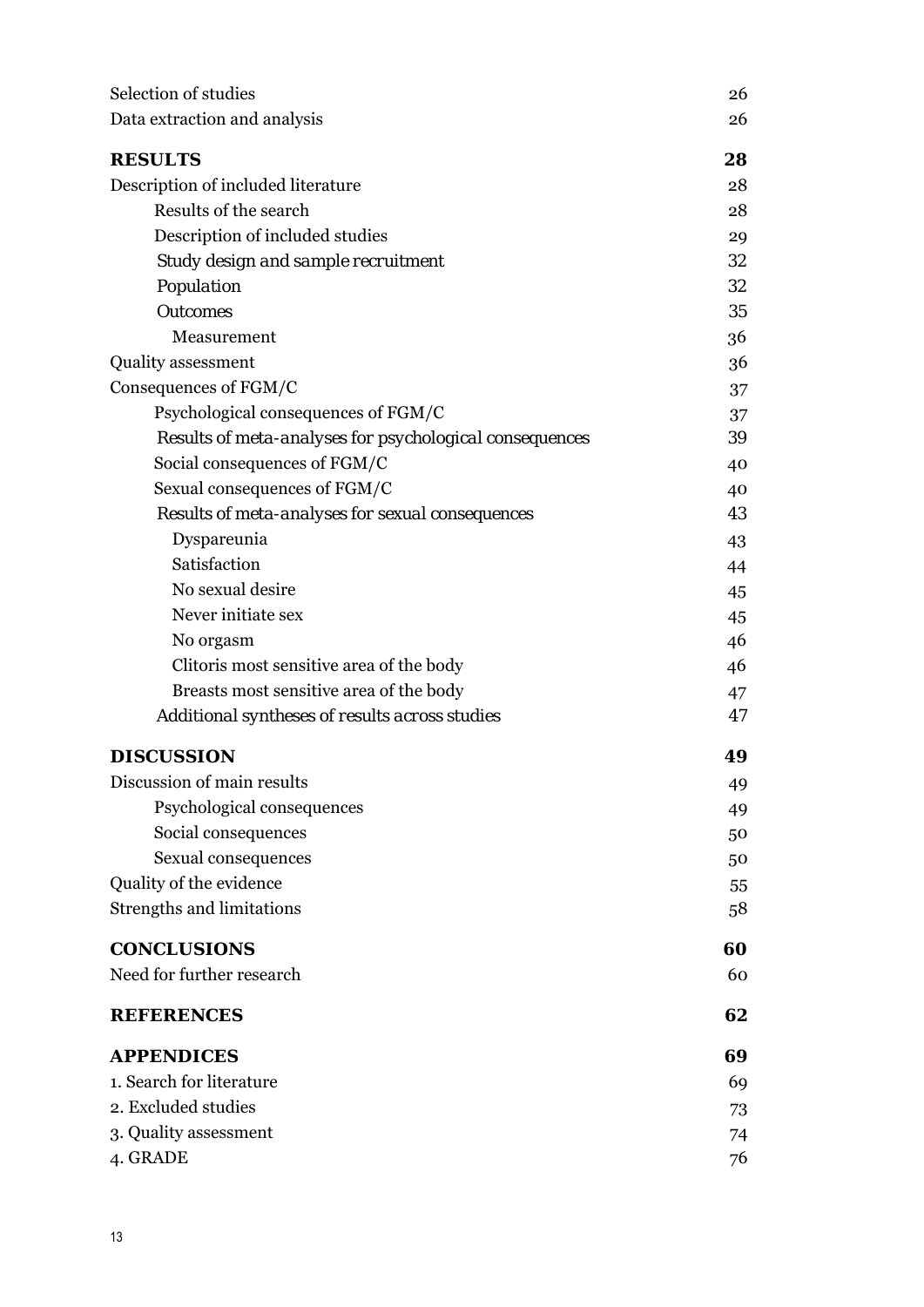### **Preface**

In November 2008, the Norwegian Knowledge Centre for Violence and Traumatic Stress Studies (NKVTS) contacted the Norwegian Knowledge Centre for the Health Services (NOKC) with a request for assistance in establishing a competence centre on the topic of FGM/C. Specifically, the NKVTS commissioned the NOKC to conduct a series of systematic reviews about female genital mutilation/cutting (FGM/C), one of which assessed the psychological, social and sexual consequences of FGM/C. One systematic review, about the effectiveness of interventions designed to reduce the prevalence of FGM/C, is published (1). Another systematic review, about the factors promoting and hindering the practice, is underway, and a third, delineating extant guidelines regarding FGM/C will likely be completed by the end of 2010.

The project team was composed of:

- Project coordinator, researcher, Eva Denison, NOKC
- Researcher, Rigmor C Berg, NOKC
- Research director, Atle Fretheim, NOKC

Additionally, the literature search was conducted by research librarian Sari Ormstad, and Jan Odgaard-Jensen provided statistical guidance. Both are with the NOKC.

We are grateful for peer review by two internal and two external reviewers:

- Susan Munabi-Babigumira, researcher, NOKC
- Tove Ringerike, researcher, NOKC
- R. Elise Johansen, Technical officer at World Health Organization, Geneva
- Anonymous reviewer

The aim of this report is to support well-informed decisions in health promotion that inform the work to reduce the prevalence of FGM/C and improve quality of services related to FGM/C. The evidence should be considered together with other relevant issues, such as clinical experience and patient preferences.

| Anne Karin Lindahl | Atle Fretheim            | Eva Denison         |
|--------------------|--------------------------|---------------------|
| <i>Director</i>    | <b>Research Director</b> | Project coordinator |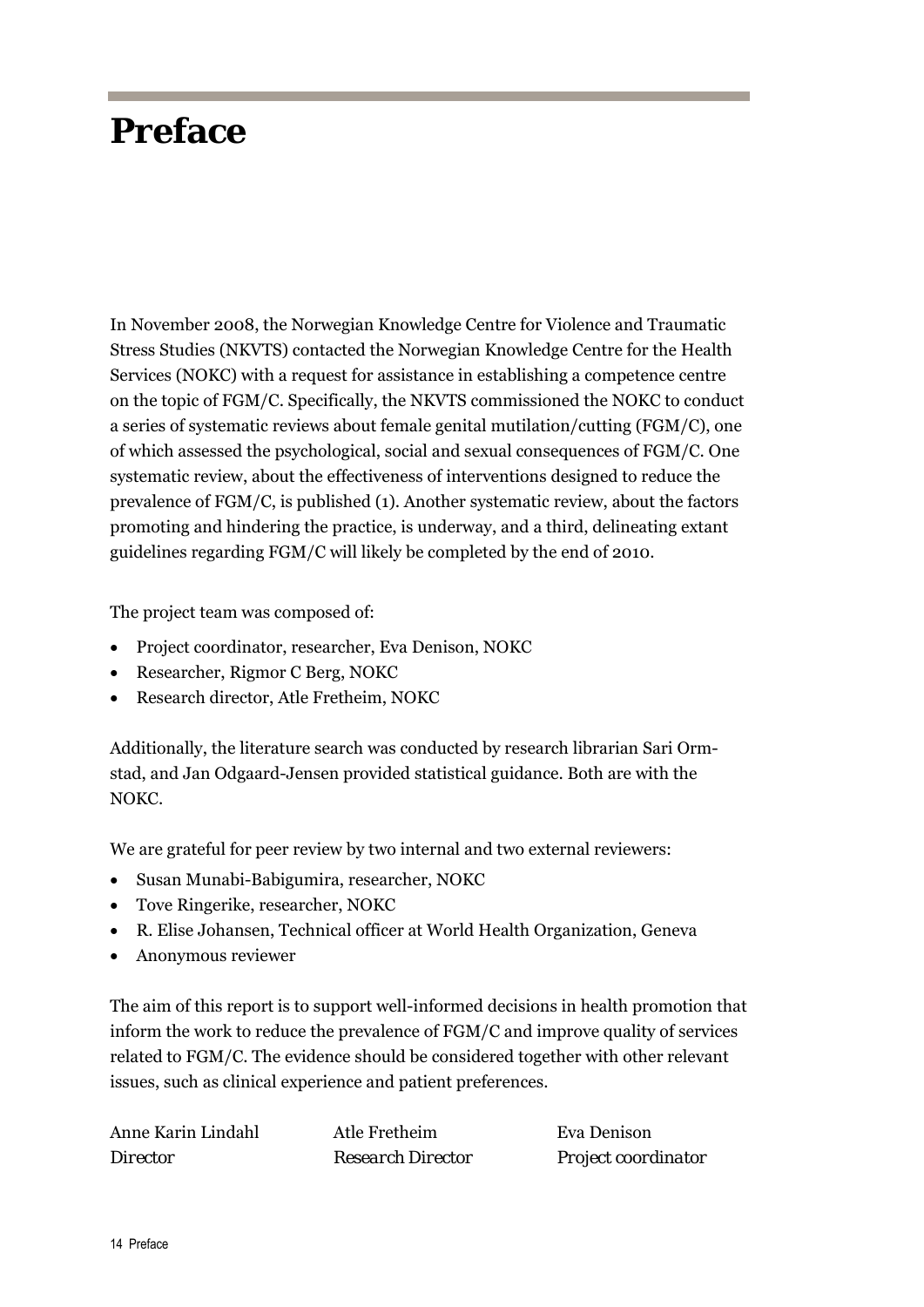# **Objective**

This systematic review summarizes published, empirical quantitative data describing the psychological, social and sexual consequences of FGM/C.

NKVTS commissioned the NOKC to conduct a systematic review to support the organization's health promotion work concerning FGM/C among women subjected to and at risk for the practice in Norway, but the systematic review is of relevance in all countries where FGM/C may occur. The overall aim of the systematic review is to support well-informed decisions in health promotion that inform work to reduce the prevalence of FGM/C and improve quality of services related to FGM/C.

The main research question was:

• What are the psychological, social and sexual consequences of FGM/C?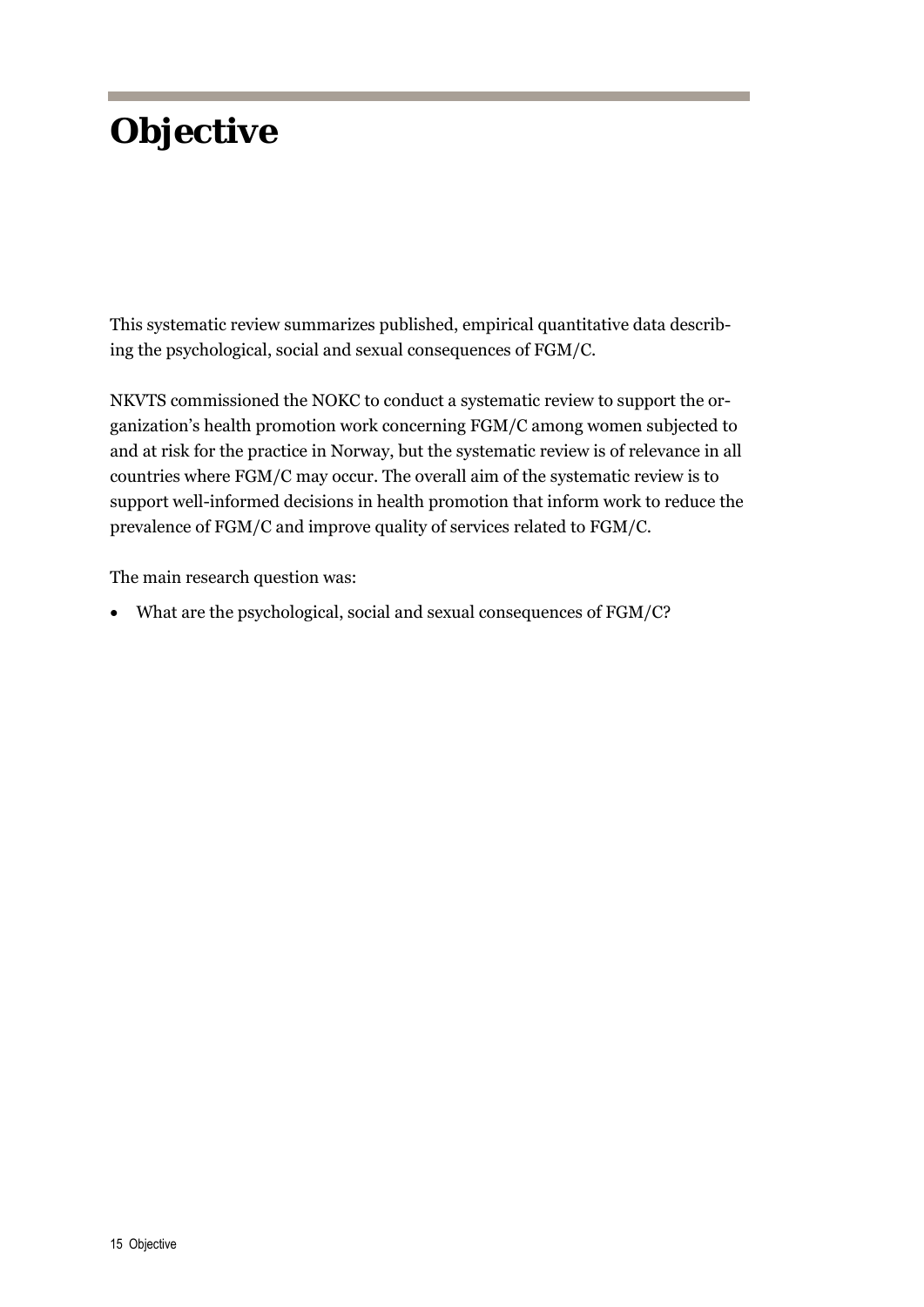### **Background**

The terminology used for the cutting of external female genital tissues varies. It has been referred to as "female circumcision", "female genital mutilation", "female genital cutting" and "female genital mutilation/cutting" (2). We adopt the official terminology used by UNICEF and UNFPA "female genital mutilation/cutting" (FGM/C) throughout this report. FGM/C is a traditional practice that involves "the partial or total removal of the female external genitalia or other injury to the female genital organs for cultural or other non-therapeutic reasons" (3).

Although FGM/C transcends geography, it is primarily practised among various ethnic groups in more than 28 countries in Africa, usually on girls under the age of 15 years. The practise is also found in some countries in the Middle East and Asia (4;5), for example among some Bedouin tribes in the western part of Saudi Arabia (6). Although limited data exist, it is speculated that FGM/C is practised by immigrant communities in a number of other countries, including Australia, Canada, France, New Zealand, Norway, Sweden, Switzerland, the United Kingdom, and the United States (4). Unlike male circumcision, which provides some protection from certain infections, such as urinary tract infections and human immunodeficiency virus (7;8), there are no known health benefits to FGM/C (2).

#### **CLASSIFICATIONS**

To clarify understanding of the prevalence and consequences of FGM/C, WHO has classified the procedure into four categories: Type I, *clitoridectomy*, involves partial or total removal of the clitoris and/or the prepuce. Type II, *excision*, involves partial or total removal of the clitoris and the labia minora, with or without excision of the labia majora. Type III, *infibulation*, involves narrowing of the vaginal orifice with creation of a covering seal by cutting and appositioning the labia minora and/or the labia majora, with or without excision of the clitoris. Infibulation is considered the most invasive type of FGM/C. Defibulation*,* opening of the covering seal*,* is often necessary prior to childbirth. Reinfibulation refers to the recreation of an infibulation after defibulation. Type IV, *other*, involves all other harmful procedures to the female genitalia for non-medical purposes, for example: pricking, piercing, incising, scraping, and cauterizing (2). In type IV, no genital tissue is excised.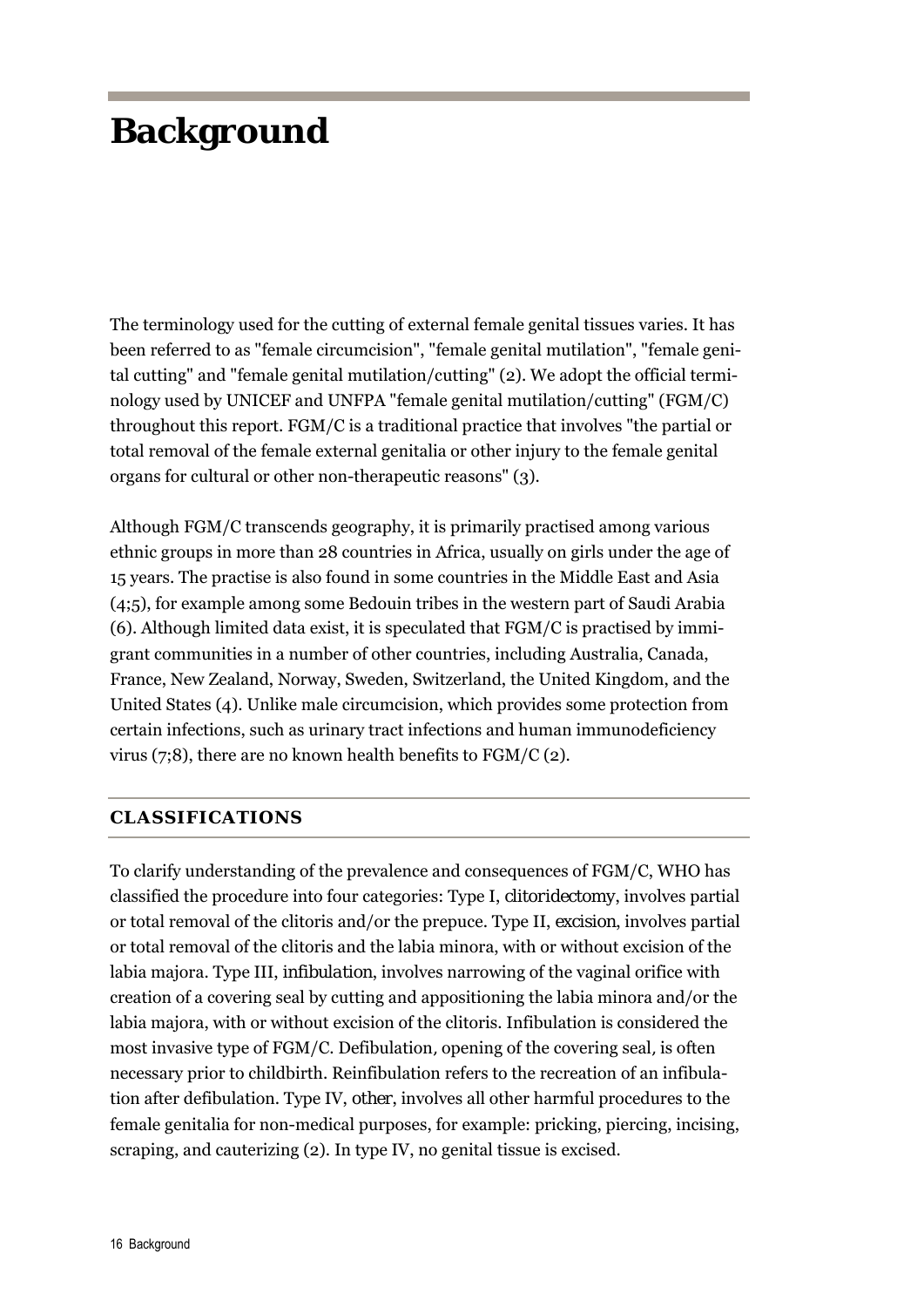Within these classifications there is a wide range of variation, not yet systematically studied and documented. For example, the technical variation of cutting differs within the same practitioner over time and instrumentation used, resulting in variation in degrees of FGM/C (2;9). Common to all operations, except type IV procedures, is some degree of excision of the external genitalia, from excision of minor skin parts around the clitoris to clitoridectomy and removal of the labia. Each community use the cutting of their own choice for their own reasons and beliefs. Similarly, various instruments are used to perform the procedure, including razor blades, glass, knives, and scissors (10).

#### **PREVALENCE**

Globally, it has been proposed that FGM/C type II is the most frequently practiced form, representing an estimated 80% of all procedures of FGM/C (11). While type III is thought to represent about 10% of FGM/C in Africa, it is probably the most frequently used type of FGM/C in some countries, including Djibouti, Somalia and northern Sudan (12).

Recent national figures for African countries show a prevalence of FGM/C of more than 70% in Burkina Faso, Djibouti, Egypt, Eritrea, Ethiopia, Guinea, Mali, Mauretania, Northern Sudan, and Somalia (12). However, national rates do not reveal the magnitude of FGM/C among certain ethnic groups; there is great variation in prevalence between and within countries, reflecting ethnicity and tradition (5). UNICEF (5) has proposed that countries be categorized in three groups according to prevalence rates. Group 1 consists of countries where prevalence rates are high (80% or more). In Group 2 countries, the prevalence rates are at intermediate levels (25- 79%) and usually only certain ethnic groups practice FGM/C, at varying levels. Group 3 countries have low prevalence rates (1-24%) and only some ethnic groups practice FGM/C. In Table 1, we present prevalence data of FGM/C among women aged 15-49 from countries which will be discussed in this systematic review and for which comparable national data exist.

| Country                  | <b>Total prevalence</b> | Year data collected | Group |
|--------------------------|-------------------------|---------------------|-------|
| Central African Republic | 35.6                    | 2000 1              | 2     |
| Egypt                    | 91.0                    | 2008 2              |       |
| Gambia                   | 55.0                    | Not stated $1$      | 2     |
| Ghana                    | 5.4                     | 2003                | 3     |
| Nigeria                  | 19.0                    | 2003 2              | 3     |
| Senegal                  | 28.2                    | 2005                | 2     |
| Sudan                    | 89.2                    | 1990 2              |       |

|  |  | Table 1: Prevalence of FGM/C in selected countries |
|--|--|----------------------------------------------------|
|--|--|----------------------------------------------------|

Legend: 1= data from Yoder & Kahn (12). 2= data from most recent DHS survey in the country (13-15).

No national data exist for Israel and Saudi Arabia, but studies document the practice among some ethnic groups in these areas. In Israel, the practice has been reported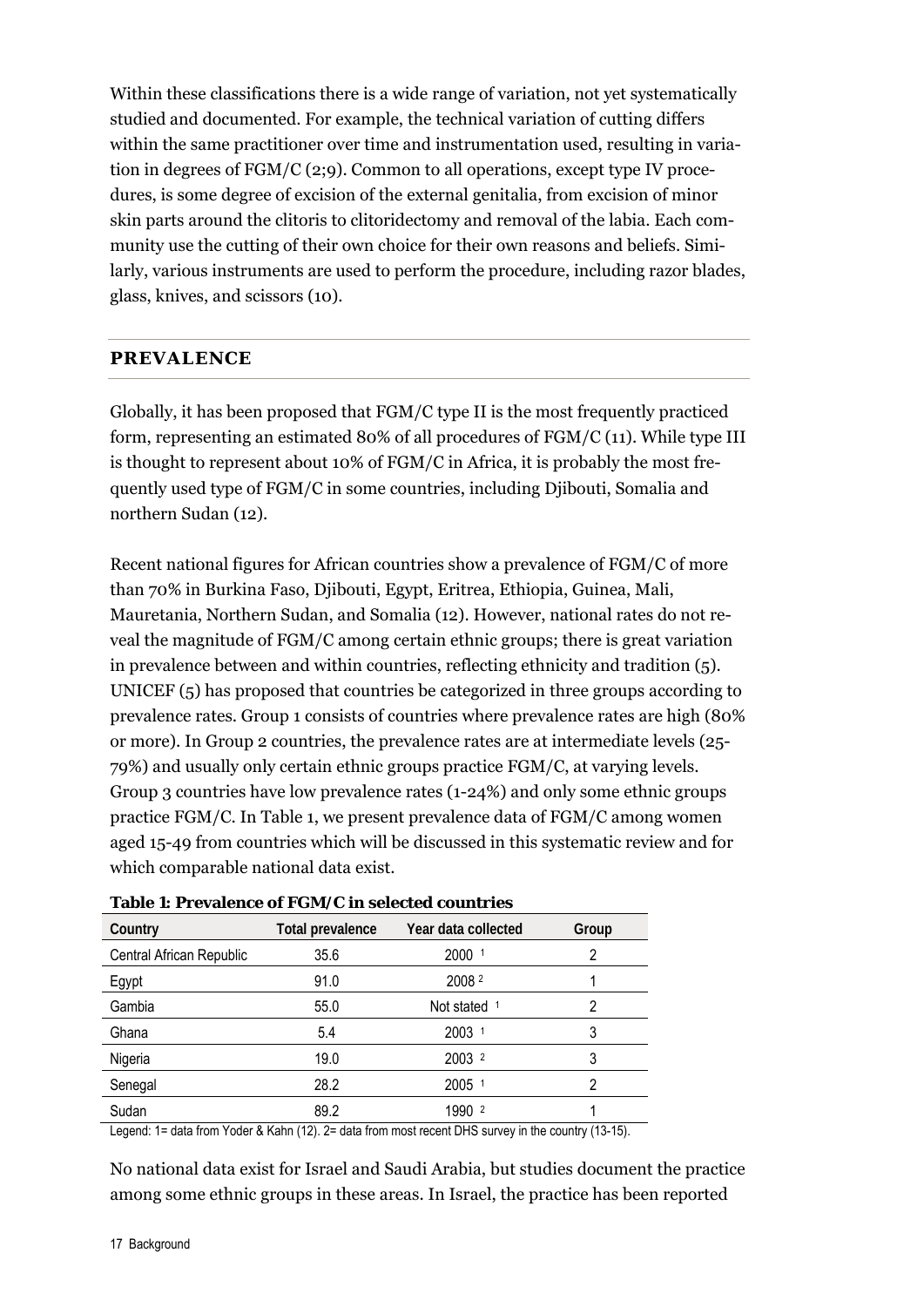among particularly two ethnic groups, Ethiopian Jews and the Bedouin of southern Israel (16). However, while FGM/C was considered normative among Jews in Ethiopia the custom appeared to be abandoned upon arrival in Israel (17). Similarly, while Bedouin women previously declared female genital surgery as an important part of their cultural identity (18), a recent study concluded that the practice had virtually disappeared among Israel's Bedouin population (19). Although indigenous to Saudi Arabia, FGM/C is currently only practiced among a few immigrant groups, Bedouin tribes and residents of the Hejaz (6).

#### **INTERVENTIONS TO REDUCE THE PREVALENCE OF FGM/C**

Consistent with international condemnation of FGM/C, there has been an increasing amount of initiatives geared towards the eradication of the practice among practising communities. As Western governments have become more aware of FGM/C among the immigrant communities, legislation as the main intervention tool has been instituted, and European Union institutions and Member States have taken active steps towards ending FGM/C (20;21). There are now laws prohibiting FGM/C in several Western countries, including Australia, Canada, New Zealand, USA, and at least 13 countries in Western Europe (4;5). However, the implementation of anti-FGM/C laws and their impact on eliminating the practice has so far not been extensively studied (22).

Efforts to abandon the practice of FGM/C in Africa have used several different approaches, including those based on legal mechanisms, human rights frameworks, health risks, alternative rites, positive deviance, training health workers as change agents, training and converting circumcisers, and the use of comprehensive social development approaches. Interventions based on these approaches have targeted stakeholders at individual, interpersonal, community, and national levels (23). Recently, the Population Reference Bureau (PRB) carried out an extensive survey of current intervention projects taking place in African countries (24). In total, the PRB identified 92 projects, 27 of which were evaluated, mostly by observational designs. Only four of the 27 evaluated projects used a controlled before-and-after design, and about a dozen of the evaluations used cross-sectional or pre-post intervention questionnaires or interviews without a control group.

Although such surveys indicate the effectiveness of some anti-FGM/C interventions in achieving desired outcomes, such as changes in knowledge, beliefs, attitudes, behaviours, and practices related to FGM/C (23;24), rigorous appraisal of the evidence was until recently lacking. A 2009 systematic review (1) took stock of progress to date, using rigorous methods which allowed valid assessment of intervention effects. The authors identified and included six controlled, before-and-after studies. Each study was set in a different country in Africa: Burkina Faso, Egypt, Ethiopia / Kenya, Mali, Nigeria, and Senegal. Two of the studies were directed at the individual level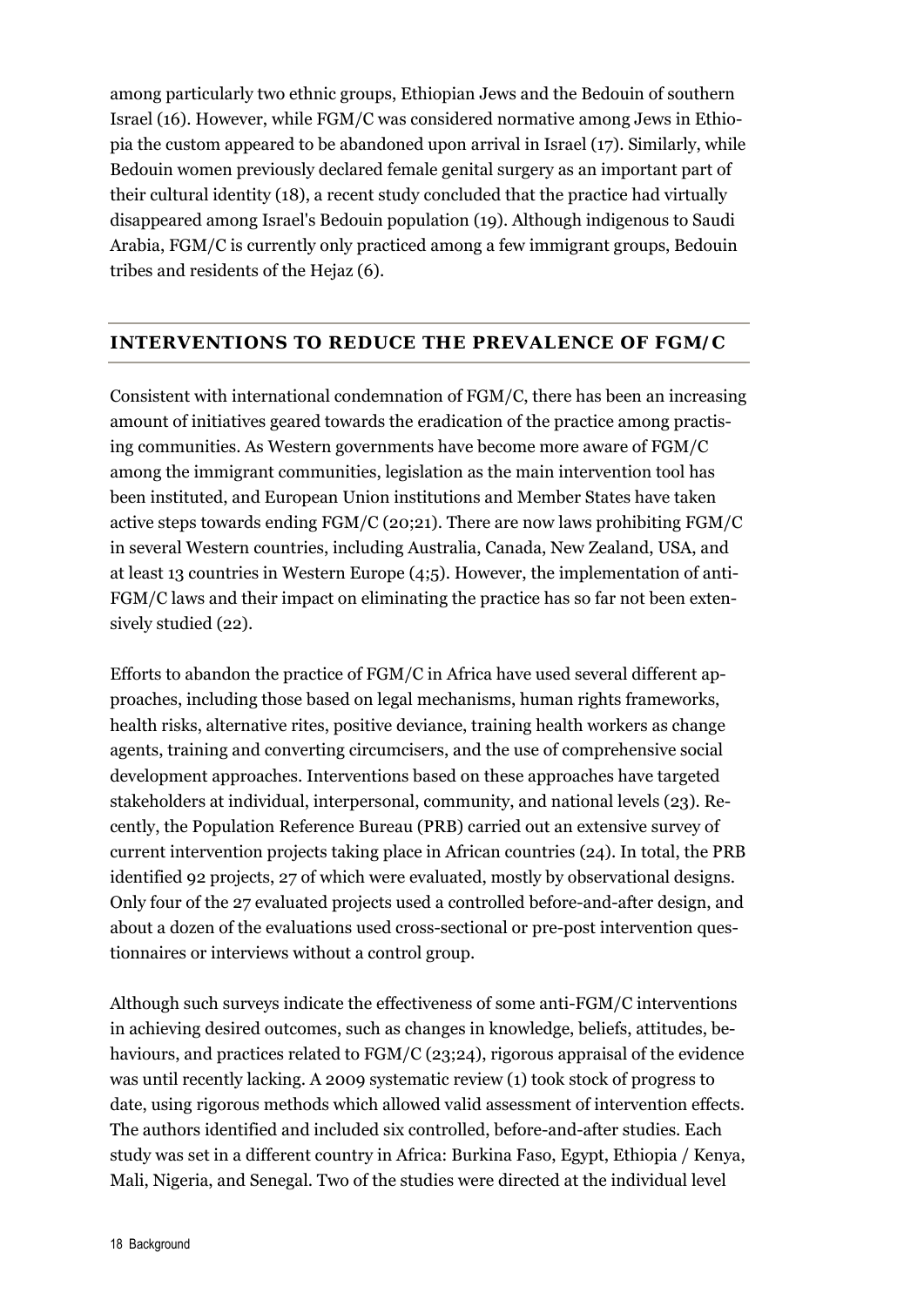and four at the community level. The results suggested that 1) training health personnel likely produced no effects in knowledge or beliefs/attitudes about FGM/C; 2) educating female students may possibly have led to a small increase in knowledge/awareness about FGM/C; 3) multifaceted community activities may possibly have increased the proportion of participants having favourable cognitions and intentions about FGM/C; 4) community empowerment through education may possibly have reduced prevalence of FGM/C, increased participants' knowledge about the consequences of FGM/C, and increased regrets about having had daughter cut. However, the authors warned that the low quality of the body of evidence affected the interpretation of results and raised doubts about the strength of the findings. The authors concluded that there was a paucity of high quality evidence regarding the effectiveness of interventions to reduce the prevalence of FGM/C and called for second-generation studies, which at a minimum should be of high methodological quality, focus on prevalence, and take into account regional, ethnic and sociodemographic variation in the practice of FGM/C. A protocol has been submitted to the Campbell Collaboration, in which we propose to assess not only effectiveness of interventions, but also the extent to which intervention programs have heeded and built upon factors promoting and hindering FGM/C, the extent to which interventions have been provided to the most appropriate stakeholder groups, and which forces may have been overlooked as critical program elements.

#### **CONSEQUENCES**

FGM/C causes permanent, irreparable changes in the external female genitalia. The external female organs encompass the mons pubis, clitoris, labia minora, labia majora, and vaginal opening (Figure 1). All of these organs, collectively known as the vulva, serve important sexual functions. The clitoris, with its rich supply of nerve endings, and prepuce form the most consistently erotic area of the female body (25). Sexual organs in females and males arise from the same embryologic origin. For example, the clitoris is equivalent to parts of the male penis (corpora cavernosa) (25). Further, anatomical, histological and MRI-based research has identified five sexually responsive, vascular tissues of the female external genitalia: clitoris, clitoral bulbs, labia minora, urethra, and vestibule/vagina. All were found to engorge during sexual arousal, with the erectile tissue compartments (corpus cavernosum of the clitoris and corpus spongiosum of the clitoral bulbs) having the greatest change in blood volume during sexual arousal (26). Researchers have concluded that vascular tissue is important in the context of female sexual response. Operations that disrupt or potentially disrupt the female external organs, such as FGM/C, "can potentially affect sexual functioning by ablating some or all of the genital organs, or their innervation" (26) as well as damage neural innervation (27). In effect, with FGM/C, some fundamental structures for sexual stimulation and orgasm have been excised, although not all. In contrast to male circumcision where the foreskin is cut off from the tip of the penis without damaging the organ itself, the degree of cutting and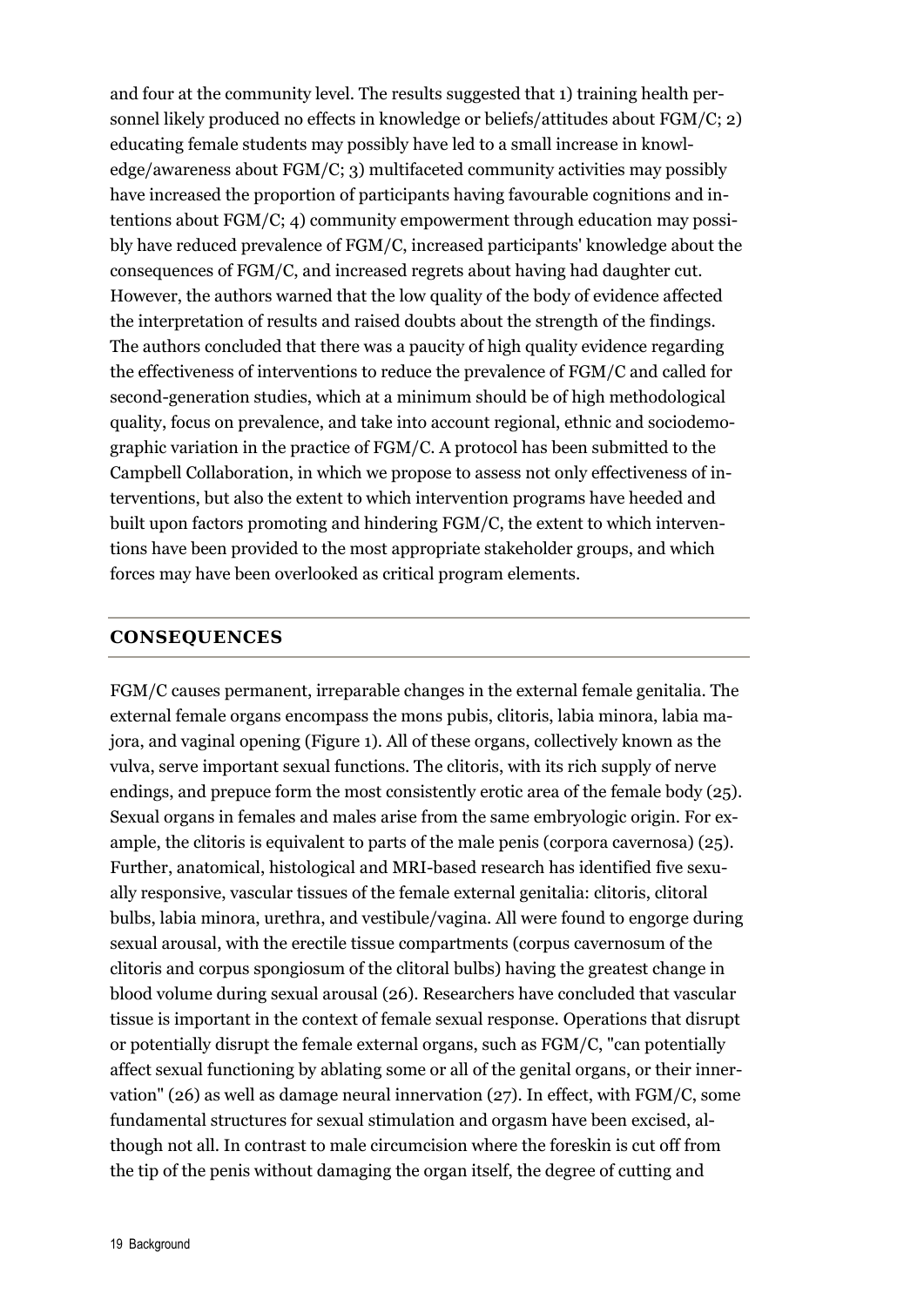likely harm in FGM/C is anatomically much more extensive (28) (with the possible exception of variations of type IV, such as pricking and stretching).





#### **Physical consequences**

Girls exposed to FGM/C are at risk of immediate physical consequences such as severe pain, bleeding, shock, difficulty in passing urine and faeces, and infections. Long term consequences can include chronic pain and infections. In general, the consequences are similar for FGM/C type I, II and III, but they tend to be more severe and more prevalent the more extensive the procedure (2).

A systematic review (29) of the health complications of FGM/C identified a range of obstetrical problems, the most common being prolonged labour and/or obstruction, episiotomies and perineal tears, post partum haemorrhage, and maternal and foetal death. A recent study (30) investigating 28,393 women attending obstetric centres in African countries concluded that women with FGM/C were significantly more likely than those without to have adverse obstetric outcomes such as a caesarean section, infant resuscitation, and inpatient perinatal death. The authors also concluded that the risks seemed to be greater with more extensive FGM/C. The associations were modest, however, and two studies from Sweden did not confirm a link between FGM/C and prolonged labour or perinatal death (31;32). Also the literature regarding infertility is inconclusive. While a study using DHS data from the Central African Republic, Côte d'Ivoire and Tanzania failed to confirm a statistical association between FGM/C and infertility (33), a case-control study from Sudan concluded there was a statistically as well as clinically significant association between FGM/C and primary infertility (34).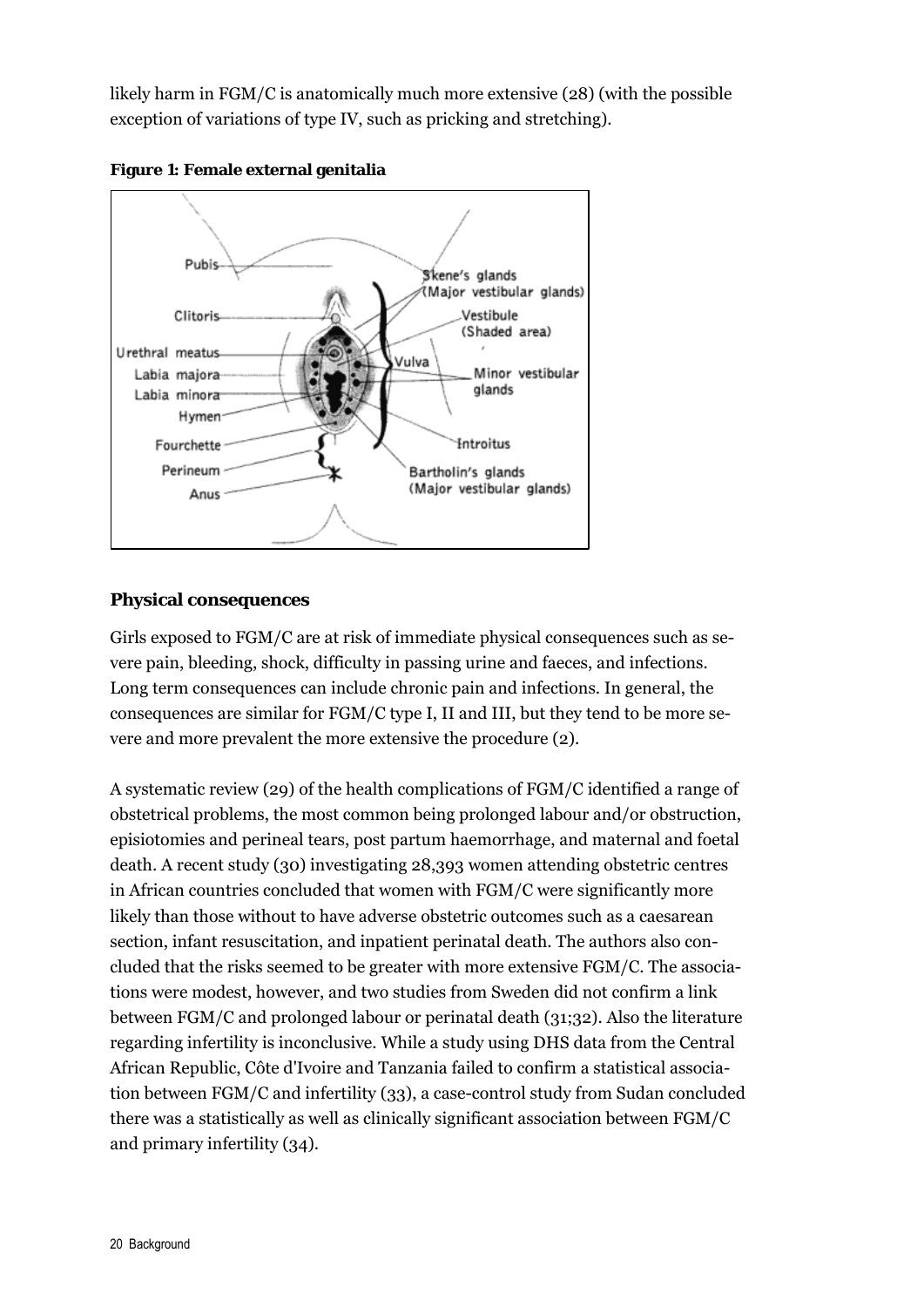It is possible that FGM/C performed by medical personnel in health clinics may reduce some short term complications regularly seen when it is performed by traditional practitioners. However, conditions are not necessarily sanitary or complications less severe. Further, there is no evidence that medicalization reduces obstetric or other long term complications associated with FGM/C (2). Henceforth, the medical profession, led by the WHO and the World Medical Association, has condemned medicalization of FGM/C (35).

#### **Other consequences**

Similarly to the general physical consequences of FGM/C, the impact of FGM/C on other areas of women's health, particularly psychological, social and sexual health, has not been sufficiently investigated.

#### *Psychological consequences*

For many girls and women, undergoing FGM/C is a traumatic experience that may leave a lasting psychological mark and adversely affect their mental health. As an example, some researchers assert that FGM/C, representing a violation of women's physical intactness, can be classified as a "psychological trauma according to DSM-IV and a potential cause of posttraumatic stress disorder" (36). Karim (in (37)) stated that FGM/C leads to psychological disturbances and Toubia (28) explained that many infibulated women in Sudan suffer chronic anxiety and depression as a result of worry over their cut status. A qualitative study of the psychosocial impact of FGM/C among Bedouin-Arabs in Israel found that women with FGM/C expressed various emotional difficulties and psychosocial problems, including loss of trust within the mother-daughter relationship. Women reported feelings of fear, helplessness, and anger related to FGM/C. One said: "I perceive it as abuse" (38). Recently, Vloeberghs and colleagues (39) interviewed 66 women with various types of FGM/C. Most of the women, who lived in the Netherlands, reported a number of psychological effects from FGM/C, including anxiety, bad memories and stress. On the other hand, many women with FGM/C report feeling proud (40) and some argue FGM/C made them a better person: "I was very happy to go through it since I had been looking forward to it" (41).

#### *Social consequences*

FGM/C is a deeply entrenched social convention among some ethnic groups and as such carries consequences both when it is and when it is not practised. FGM/C can be a source of personal and collective identity, as well as power in their daily affairs, as illustrated by one Sudanese woman: "It gives women a lot of power in the household" (42). When girls and families conform to the practice they acquire social position and respect. Conversely, failure to conform leads to difficulty in finding a husband for the girl, shame, stigmatization, as well as loss of social position, honour and protection, resulting in the family's social exclusion in the community (35;43;44). Women from five African countries reported that FGM/C influenced their relations with their partner, children and relatives in their country of origin (39).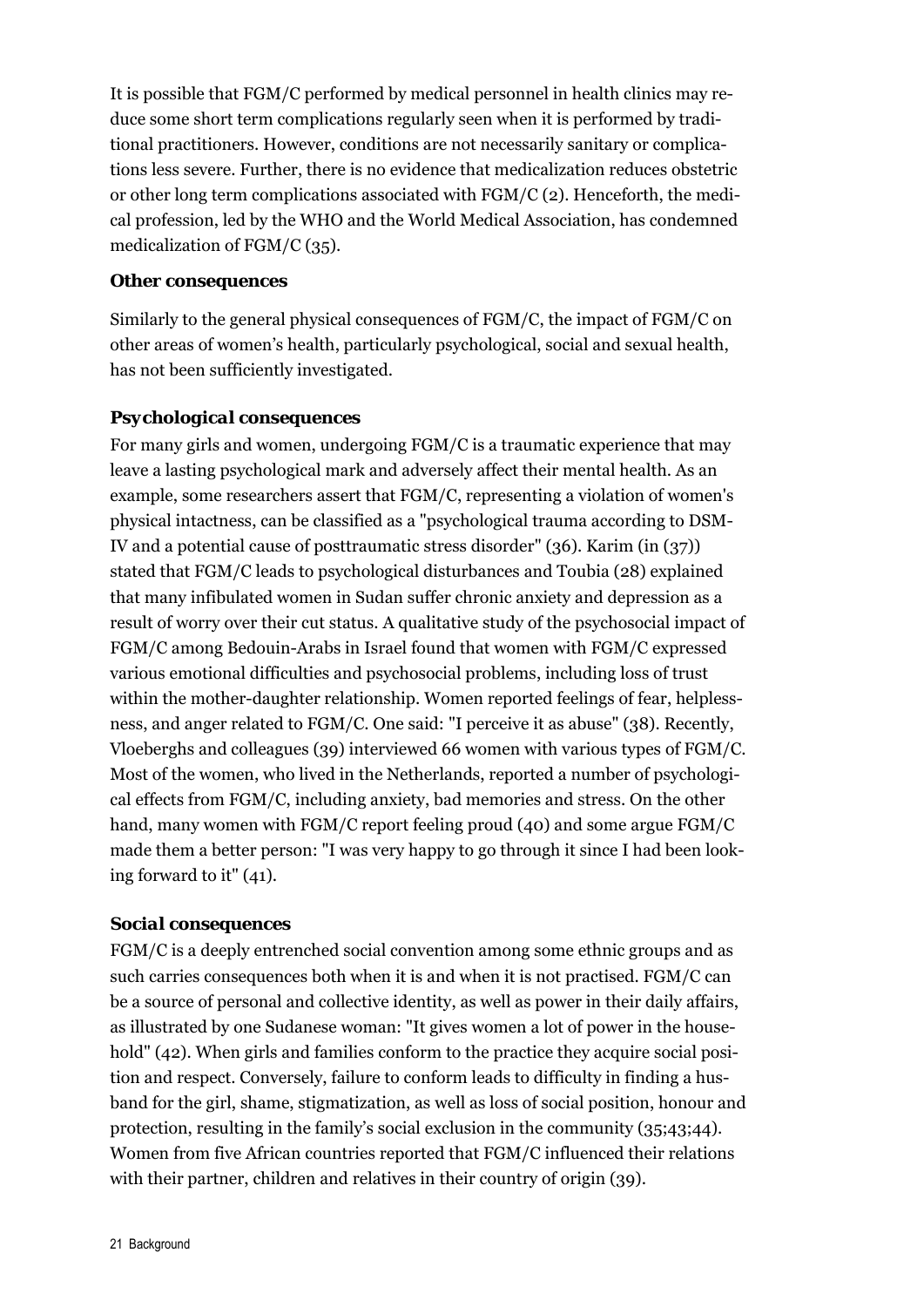#### *Sexual consequences*

As stated earlier, with FGM/C, parts of the women's erogenous genital areas as well as sexually responsive vascular tissue are removed. From the above concepts of the female sexual response, it is easy to deduce that excision of women's genital parts, coupled with damaged nerve-endings and the development of scar tissue and adhesions around the excised parts, reduce a women's capacity for sexual enjoyment (45). It has been found that vascular tissue is important for sexual response (26). Some researchers state that the sensitivity and integrity of the clitoris and labia minora are essential for experiencing sexual satisfaction (45). However, women's sexuality, as men's, is a complex interaction of neurophysiological and biochemical mechanisms, and influenced by relationship dynamics and family and sociocultural issues (46). It is also likely that a woman's sexuality is affected according to the extent of excision and the degree to which other social messages that inhibit sexual expression are internalized (28). For example, although interviews with Bedouin women in southern Israel (18) and Eritrean women (47) found that women reported pain during intercourse in the months after marriage, none felt that is was related to having been cut. On the other hand, Mukoro (48) concluded that sexual satisfaction diminished after FGM/C was performed. In this study of 46 women with FGM/C type I or II carried out in young adulthood or adolescence, the majority of the women (63%) had satisfactory sexual relationships before being cut, but this dropped to 8.7% after being cut.

A few other studies report on sexual arousal and experiences. Reyners (49) referring to a study among 2000 Egyptian women, summarized that 25% of women with FGM/C did not feel any arousal during intercourse, 50% experienced pain during intercourse, and 56% never experienced orgasm. Among participants in Ghana (50) 46% reported they did not enjoy sex and 41% said sex was associated with pain. In contrast, among 195 immigrated women in northern Europe, 90% of adult women with FGM/C reported that sex gave them pleasure and 69% always experienced orgasm (51). Also results from qualitative studies show a spectrum of experiences. Lightfoot-Klein (52) found that the majority of her infibulated Sudanese interviewees experienced sexual desire, pleasure and orgasm. Johnsdotter and Essen (53) reported that most of their respondents stated they did not have sexual problems and enjoyed sexual relations. Johansen (54) found that a little more than half of the female Somali respondents complained of reduced sexual feelings from FGM/C. This variation was evident also in Abusharaf's study (42): For example, one woman stated "My infibulations did not eliminate my desire to have sex even at this age" while another said "I have to tell the truth: infibulating does not allow women to want sex." Among Eritrean interviewees, sexual satisfaction came from being in tune with their partner and having a loving relationship (47).

In the mid 1990s, Toubia (28) concluded that little scientific research was available on the sexual consequences of FGM/C, and Obermeyer's review (55) a few years later confirmed that only a handful of studies existed. Until now, the researcher's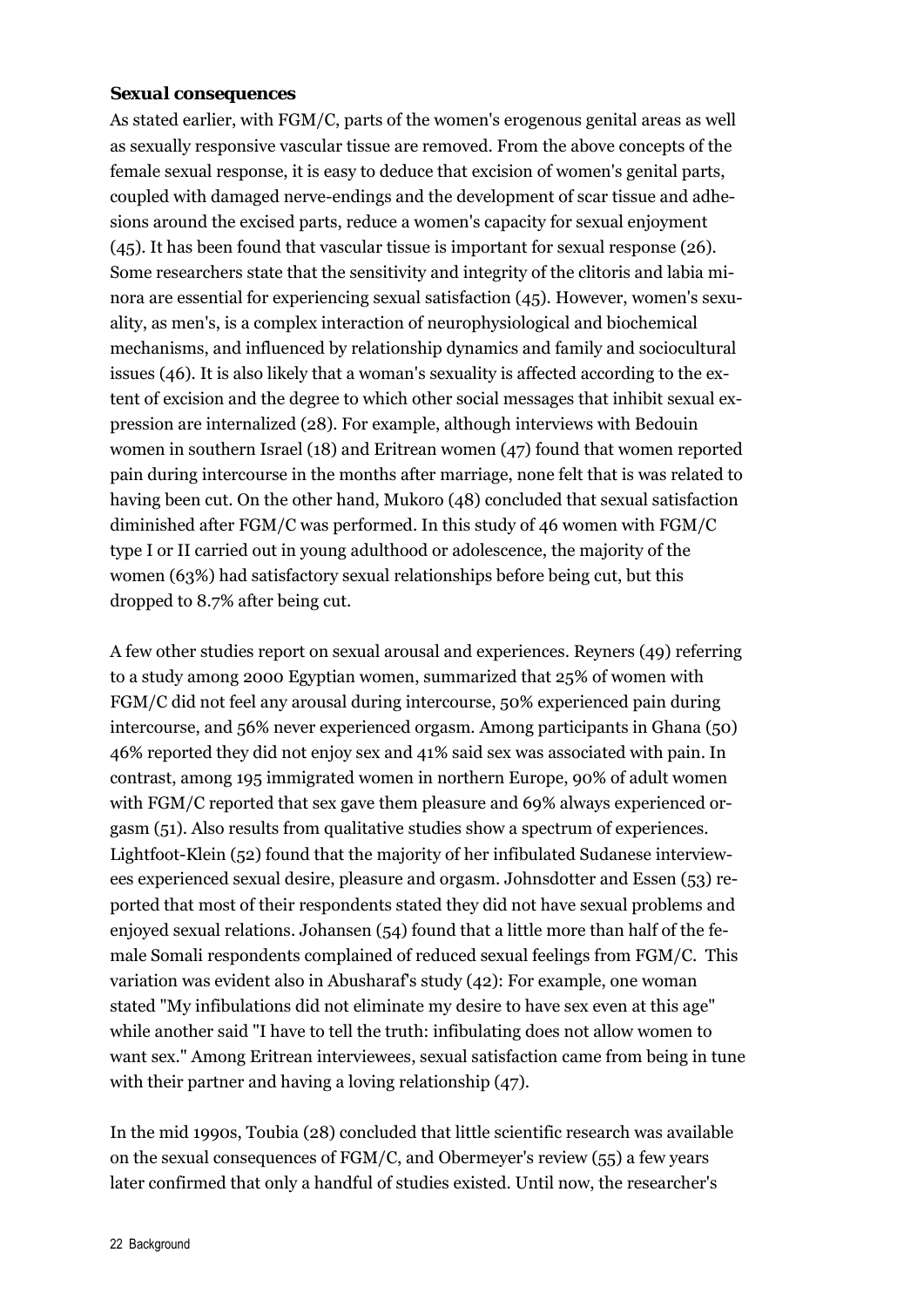updated review of the consequences of FGM/C for health and sexuality may have represented the best available evidence regarding the sexual sequelae of FGM/C. The review included 35 sources and the results with respect to sexuality were summarized: "while one study … reports that circumcised women are significantly more likely to suffer adverse consequences for sexual enjoyment, other studies that measure sexual activity and pleasure find no significant difference between circumcised and uncircumcised women" (56). Obermeyer concluded that most of the existing studies suffered from conceptual and methodological shortcomings, and the available evidence did not support the hypotheses that FGM/C destroys sexual functioning or precludes enjoyment of sexual relations.

Presently, there are no systematic reviews of the impact of FGM/C on women's psychological, social and sexual health. Thus, the aim of this systematic review was to summarize published, empirical data describing the psychological, social and sexual consequences of FGM/C. We believe a systematic review on this topic is important for several reasons. A systematic review provides a more precise estimate of consequences than is possible from individual, primary studies. It can form the basis of evaluating current practice as well as highlighting gaps and uncertainties in current research knowledge, and thus the research questions that need to be addressed in subsequent studies.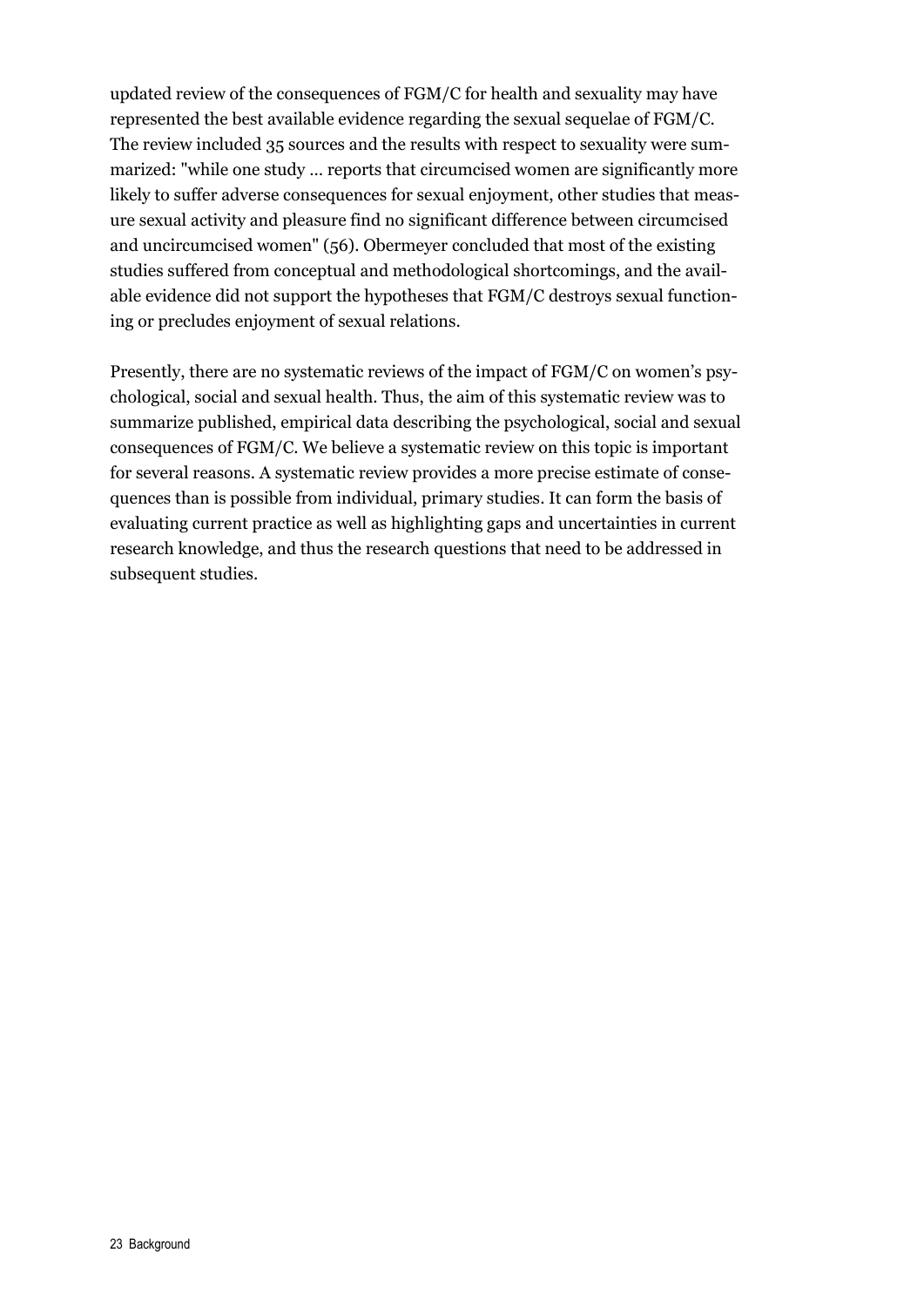### **Method**

We conducted a systematic review of the psychological, social and sexual consequences of FGM/C in accordance with the NOKC handbook for summarizing evidence (57) and most of the guidelines in the Cochrane Handbook for Systematic Reviews of Interventions (58).

#### **LITERATURE SEARCH**

The database search strategy was designed and executed February 4-9 2009, and repeated in February 2010, by research librarian Sari Ormstad at NOKC. The search in Anthropology Plus was executed February 19 2009, by Hege Oswald at NKVTS. We searched systematically for relevant literature in the following 13 international databases:

- African Index Medicus
- Anthropology Plus
- British Nursing Index and Archive
- The Cochrane Library (CENTRAL, Cochrane Database of Systematic Reviews, Database of Abstracts of Reviews of Effects)
- EMBASE
- EPOC
- MEDLINE
- PILOTS
- POPLINE
- PsycINFO
- Social Services Abstracts
- Sociological Abstracts
- WHOLIS

The strategy incorporated subject headings (for example MeSH terms in MEDLINE) and text words (in title and abstract) relating to FGM/C and the four classifications thereof, such as mutilation, circumcision, excision. No method filters were applied as we were more concerned about sensitivity than specificity. The complete search strategy is detailed in Appendix 1. We supplemented the database search with searches in databases of six international organizations that are engaged in projects regarding FGM/C (see Appendix 1), as well as searches in reference lists of relevant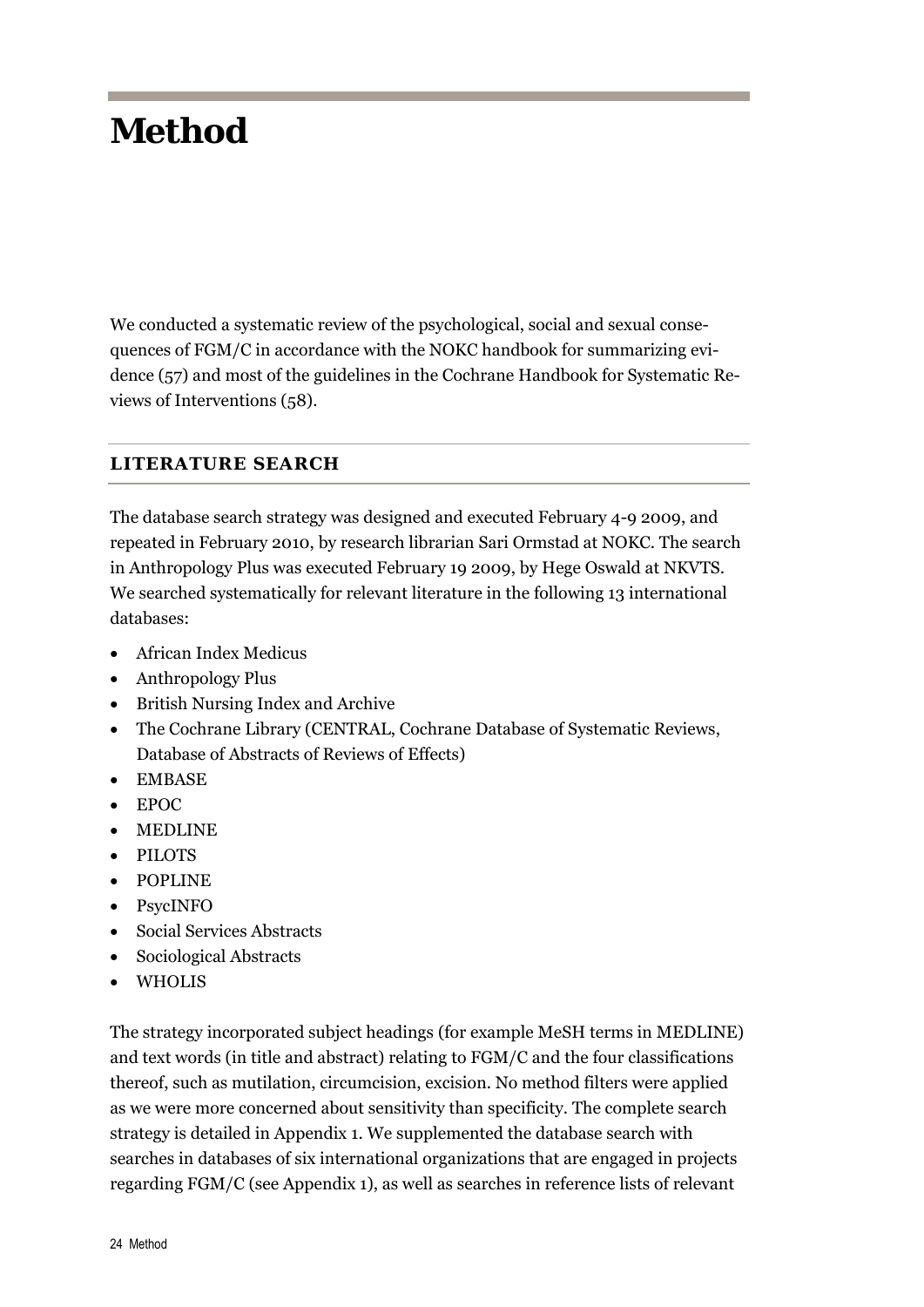reviews and included studies. Additionally, we communicated with experts engaged in FGM/C related work. Unpublished reports, abstracts, brief and preliminary reports were considered for inclusion on the same basis as published reports.

#### **INCLUSION CRITERIA**

We accepted several study designs:

- 1. systematic reviews,
- 2. cohort studies,
- 3. case-control studies,
- 4. cross-sectional studies.
- **Population:** Girls and women who had been subjected to any type of FGM/C, as classified by the WHO (2).
- **Interest:** FGM/C classified as type I to type IV according to the WHO modified typology (2).
- **Comparison:** Girls and women who had not been subjected to any type of FGM/C, as defined by the WHO (2).
- **Outcomes:** Psychological, social and sexual consequences of FGM/C, including but not limited to anxiety, post traumatic stress syndrome, school absenteeism, sexual satisfaction, libido and dyspareunia (pain during intercourse). The focus was behavioural and experiential consequences in the three interest areas psychological, social and sexual consequences.

We enforced no limitations on age, race/ethnicity, nationality or other participant characteristics. The women needed to be part of a community in which FGM/C was a customary practice. We included all publication years and languages. When considered likely to meet the inclusion criteria, studies were translated to English.

In sum, studies eligible for the review were those that as a minimum compared two groups of females (girls/women with FGM/C vs girls/women without FGM/C) with respect to a quantitatively measured psychological, social or sexual outcome.

#### **EXCLUSION CRITERIA**

We excluded all studies not meeting our pre-specified inclusion criteria. Specifically, we excluded non-systematic reviews, qualitative studies, quantitative studies that did not compare women with FGM/C to women without FGM/C. With respect to outcomes, we excluded studies without a quantitative measure of a psychological, social or sexual outcome.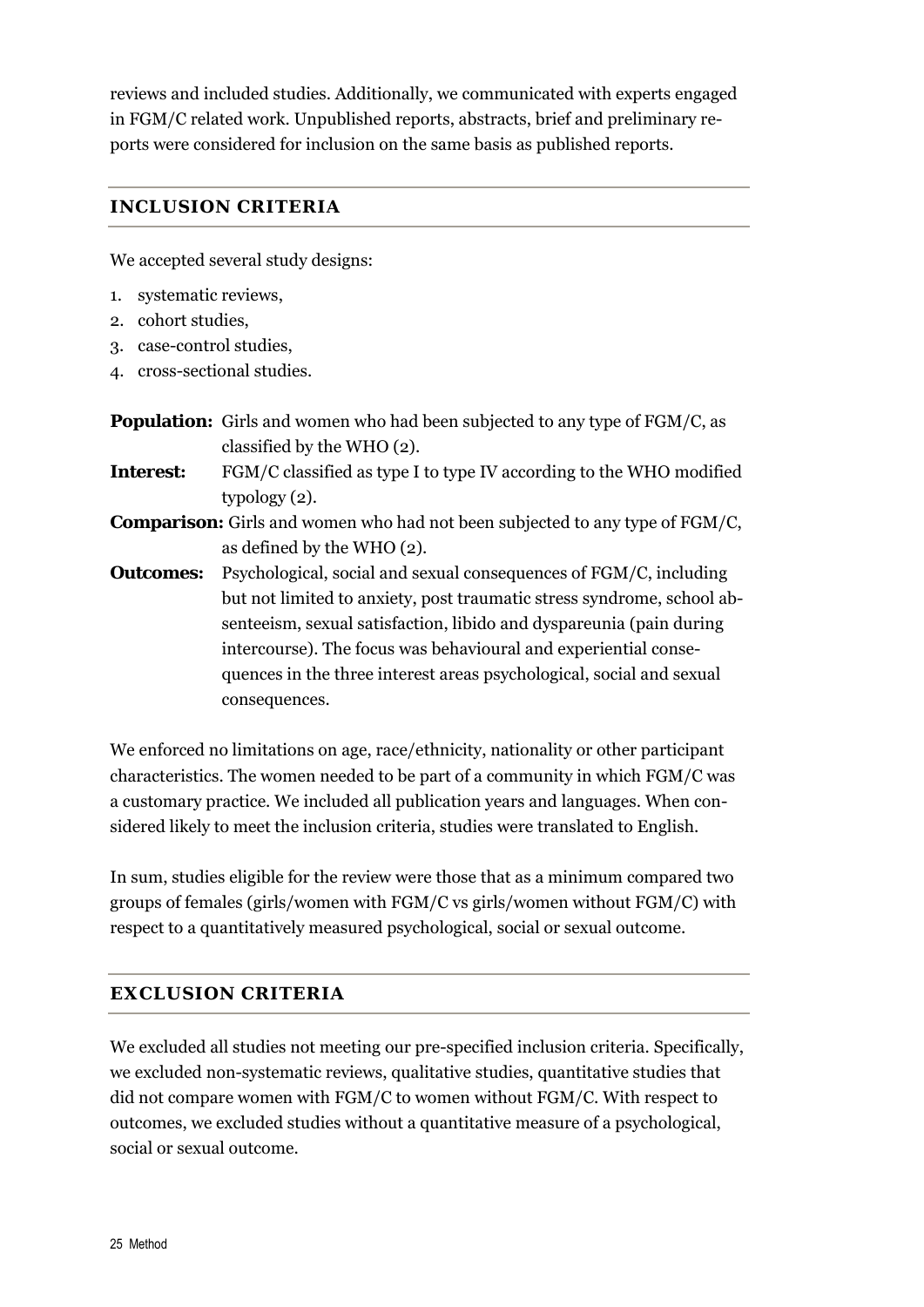#### **SELECTION OF STUDIES**

Two authors (Berg and Denison) independently read all titles/and or abstracts resulting from the search process. We compared our judgements and eliminated any obviously irrelevant publications. Next, we obtained full text copies of the potentially relevant studies (two records could not be obtained in full text). The same pair of authors, acting independently, classified the studies read in full text as relevant, that is, met all inclusion criteria and therefore to be included, or irrelevant and therefore to be excluded. We then compared our judgements and excluded studies that did not meet all inclusion criteria. Pre-designed inclusion/exclusion forms were used for each screening level.

It was not necessary to contact the authors of any studies to aid the decision process. Decisions were made on inclusion criteria outlined, i.e. types of studies, types of participants, comparison groups, and outcome measures used. Differences in opinion in the screening process were few and were resolved through consensus. Studies formally considered in full text but excluded are listed in Appendix 2 and reasons for exclusion are provided.

#### **DATA EXTRACTION AND ANALYSIS**

Two authors independently extracted data from the published sources using a predesigned data recording form. Where differences in data extracted occurred, this was resolved by re-examination of the publication and subsequent discussion.

With respect to quality of included studies, we used an adapted version of the NOKC quality assessment tool for cross-sectional studies. Given our focus on consequences of exposure to FGM/C, the assessment tool was modified by the addition of five questions from the NOKC quality assessment tool for cohort studies in order to capture whether a) the compared groups (women with FGM/C and women without FGM/C) were selected from the same population; b) the groups were comparable with respect to important backgrounds factors; c) exposure and outcome were measured in the same way in the two groups; d) the person who assessed the outcome was blind to whether participants were exposed or not; and e) known, potentially important confounders had been considered in the study design and/or analyses. The adapted check list with its 12 questions is listed in Appendix 3, including our assessment of each question. Berg and Denison agreed upon a final decision of strong, moderate or weak methodological quality for each study after discussing whether there was a discrepancy between the two reviewers with respect to the questions. We applied this assessment tool for all included studies (cross-sectional and case-control studies).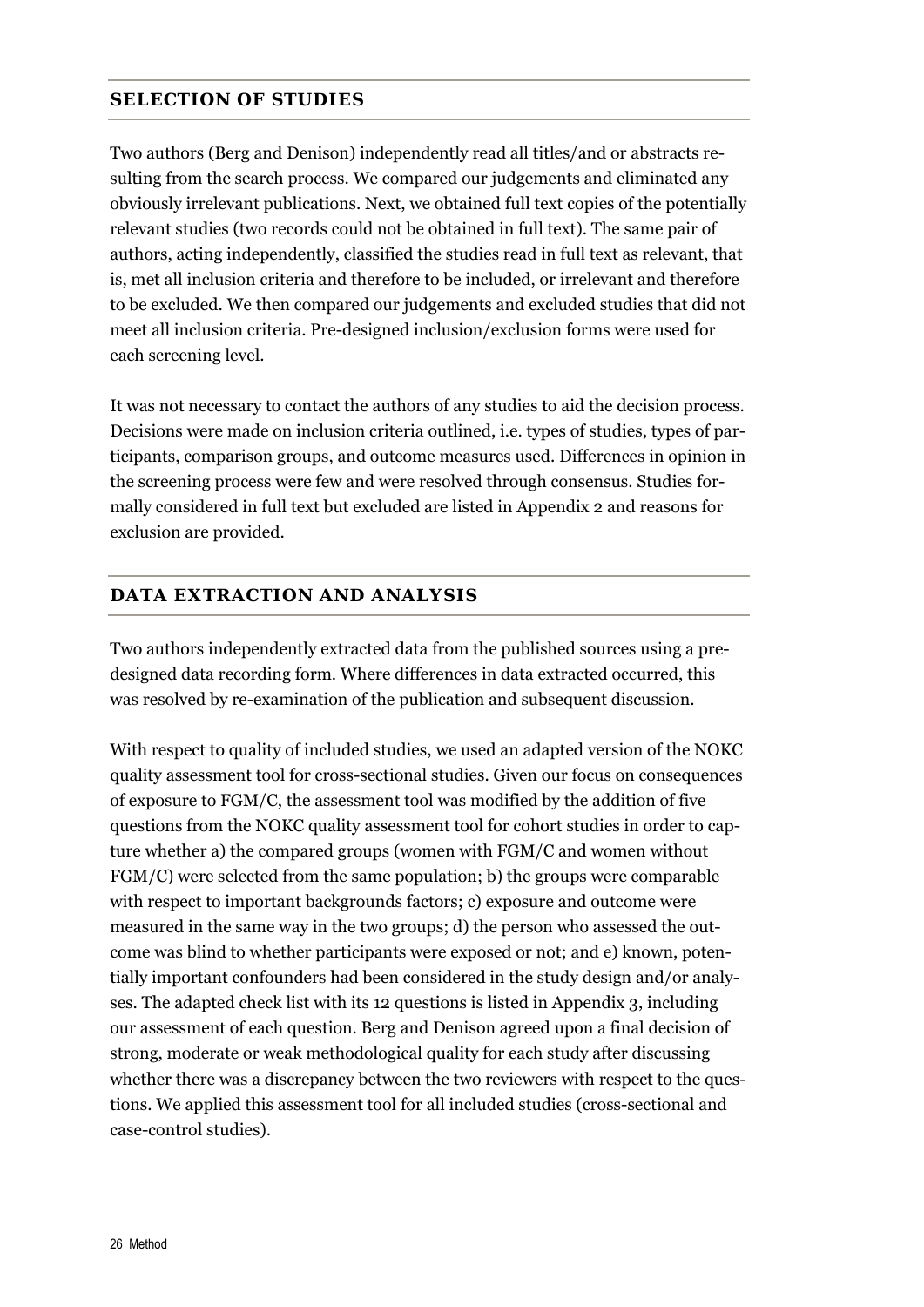We applied the instrument Grading of Recommendations Assessment, Development and Evaluation (GRADE) with GRADE-Profiler version 3.2.2 to assess the extent to which we could have confidence in the effect estimates (58). We applied six criteria: type of study, methodological quality of study, consistency (were results consistent across studies?), directness (did the evidence directly answer the health care question?), precision (were the results precise enough?), and publication bias. For more details about the GRADE system we refer to publications by the GRADE Working Group (59). We used the standard definitions in grading the quality of the evidence: High = further research is very unlikely to change our confidence in the estimate of effect; Moderate = further research is likely to have an important impact on our confidence in the estimate of effect and may change the estimate; Low = further research is very likely to have an important impact on our confidence in the estimate of effect and is likely to change the estimate; Very low = any estimate of effect is very uncertain.

We extracted and grouped dichotomous and continuous data for all outcomes meeting the inclusion criteria. We grouped the descriptive data according to outcomes across the studies and presented data for women with FGM/C and without FGM/C separately in the results tables to allow for comparison. We estimated effect on dichotomous variables by the relative risk (RR) and 95% confidence interval (95%CI) and effect on continuous variables by mean difference (mean diff) and 95%CI. We also decided, *a priori*, if studies were sufficiently similar, to pool those that could be grouped together and use the statistical techniques of meta-analyses to estimate effect. To be pooled, studies had to assess the same outcome in a similar manner in similar populations. As is standard, we used Mantel-Haenszel random effects metaanalyses for dichotomous outcomes and inverse-variance random effects metaanalyses for continuous outcomes. Given that under the fixed effects model it is assumed that all studies in the meta-analysis are replications of each other, we deemed it appropriate to use the random effects model. In this model the more relaxed assumption is made that the included studies can be seen as a sample drawn from a population of studies, and each primary study is allowed to introduce its own amount of heterogeneity into the meta-analysis. This is reflected in the broader 95%CIs usually observed under the random effects model and its more conservative test results. We also examined between-study heterogeneity, with the Chi-square (Chi2) and I-square (I2) tests. A high value shows that most of the variability across studies is due to heterogeneity rather than to chance. We used RevMan 5, Cochrane Collaboration's meta-analysis software (58).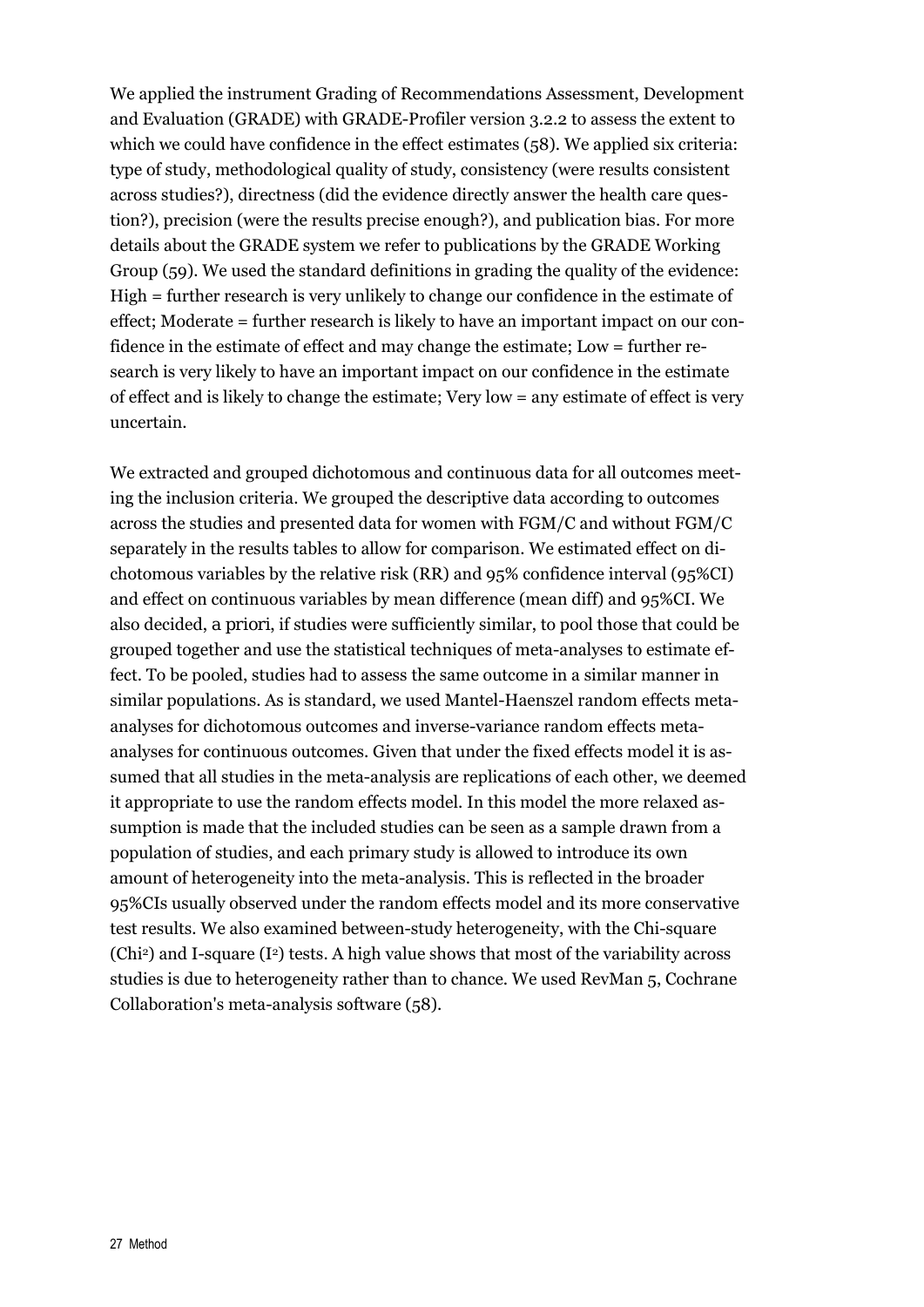### **Results**

#### **DESCRIPTION OF INCLUDED LITERATURE**

#### **Results of the search**

The electronic search resulted in 3,666 individual records and the manual search in three relevant records (Figure 2). (The 2010 electronic update search returned 755 relevant records, of which none were eligible for inclusion.) After removal of duplicates, Berg and Denison screened the records by reviewing titles and abstracts. We eliminated obviously irrelevant records based on titles and where available, abstracts.

We excluded 3,632 records, leaving 38 potentially relevant records. Two records (60;61) could not be obtained in full text, despite extensive retrieval efforts through both national and international libraries and attempts at contacting the authors. We read the full text for 36 publications. We excluded 19 publications (characteristics of excluded studies are presented in Appendix 2) and included 17 studies.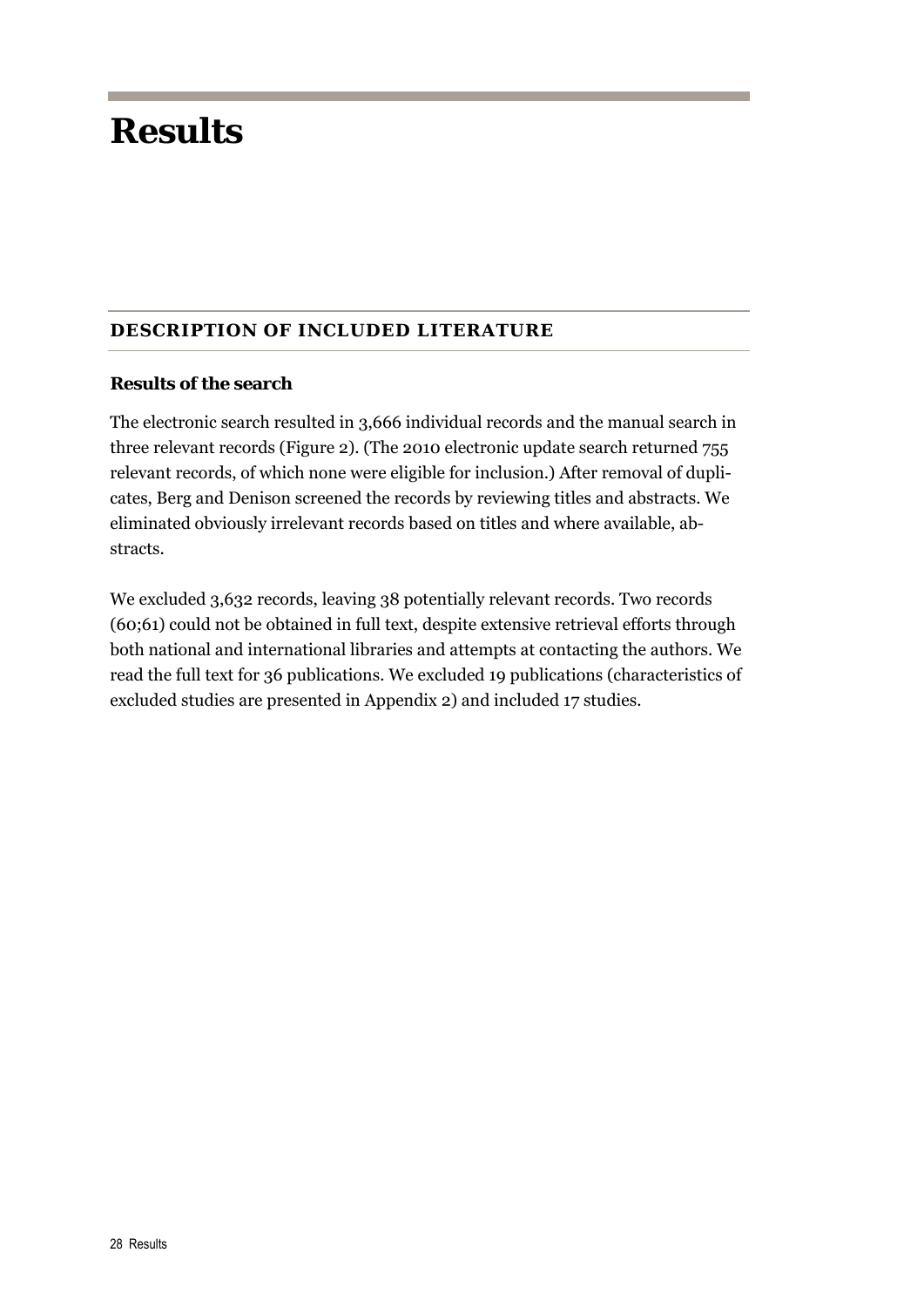#### **Figure 2: Flowchart of the reviewing process**



#### **Description of included studies**

A total of 17 primary studies were included in this systematic review:

- Adinma (1997). Current status of female circumcision among Nigerian Igbos. (62)
- Alsibiani (2010). Sexual functioning in women with female genital mutilation.  $(63)$
- Applebaum (2008). Symptoms of posttraumatic stress disorder after ritual female genital surgery among Bedouin in Israel: Myth or reality? (16)
- Badawi (1989). Epidemiology of female sexual castration in Cairo, Egypt. (9)
- Behrendt (2005). Posttraumatic stress disorder and memory problems after female genital mutilation. (64)
- El-defrawi (2001). Female genital mutilation and its psychosexual impact. (65)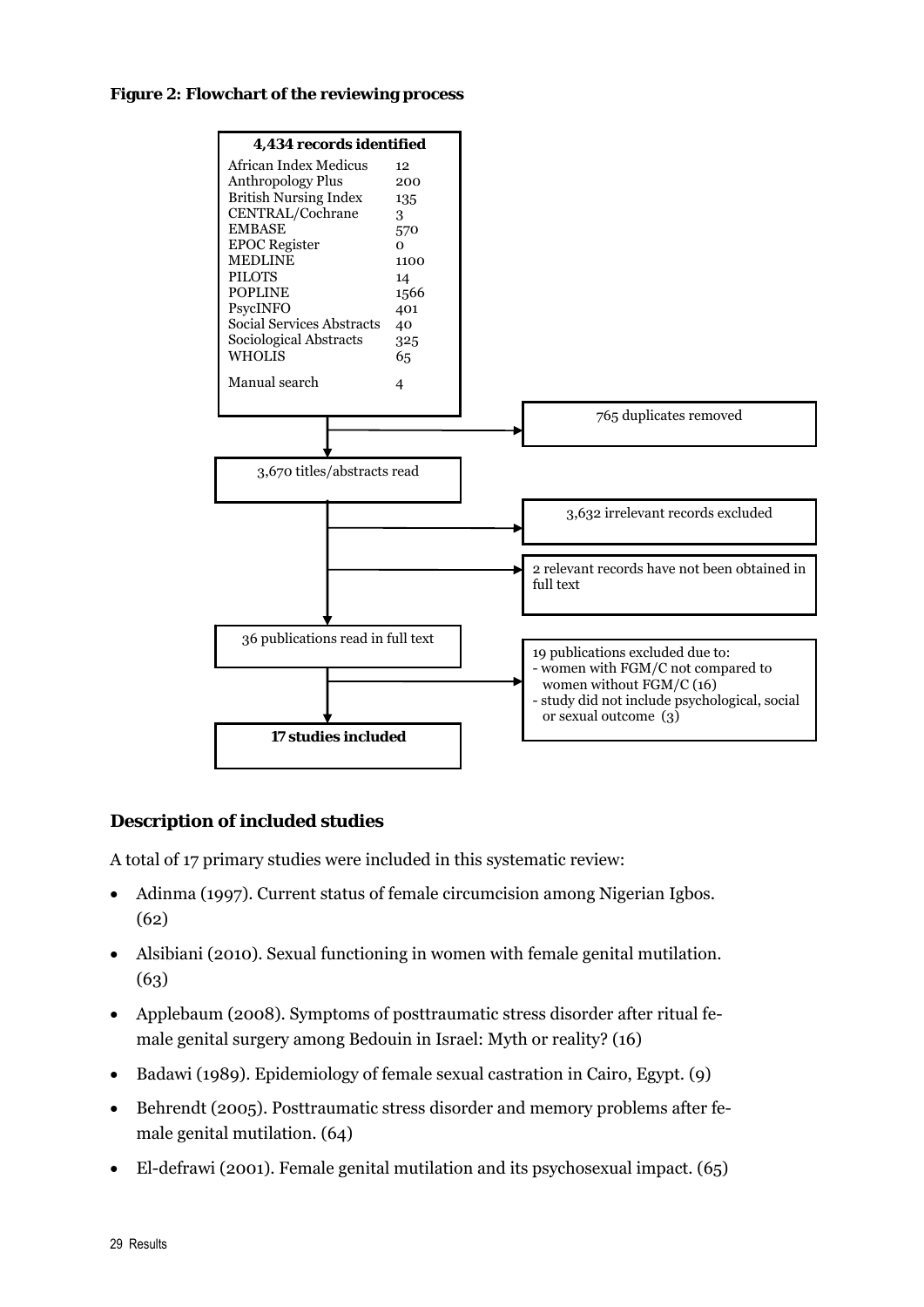- Elnashar (2007a). The impact of female genital cutting on health of newly married women. (66)
- Elnashar (2007b). Female sexual dysfunction in Lower Egypt. (67)
- Megafu (1983). Female ritual circumcision in Africa: An investigation of the presumed benefits among Ibos of Nigeria. (68)
- Morison (2001). The long-term reproductive health consequences of female genital cutting in rural Gambia: A community-based survey. (69)
- Nwajei (2003). Female genital mutilation: Implications for female sexuality. (70)
- Odoi (1997). Female genital mutilation in rural Ghana, West Africa. (71)
- Okonofua (2002). The association between female genital cutting and correlates of sexual and gynaecological morbidity in Edo State, Nigeria. (72)
- Osinowo (2003). Impact of female genital mutilation on sexual functioning, selfesteem and marital instability of women in Ajegunle. (73)
- Shandall (1967). Circumcision and infibulations of females. A general consideration of the problem and a clinical study of the complications in Sudanese women. (74)
- Stewart (2002). Determinants of coital frequency among married women in Central African Republic: The role of female genital cutting. (75)
- Thabet (2003). Defective sexuality and female circumcision: The cause and the possible management. (45)

All of the included studies were published in peer-reviewed journals and with the clear exception of Shandall's 1967 study (74), most can be considered relatively new publications, the great majority being published within the last decade (Table 2). Two studies were judged to be of high methodological quality (69;75), five were judged to be of moderate quality (16;63-65;72) and the remaining ten studies were of low methodological quality. Collectively, the studies involved a total of 12,755 participants from nine different countries. One study was from Israel (16), one was from Saudi Arabia (63), while the remaining 15 studies were from countries in Africa: Central African Republic, Egypt, Gambia, Ghana, Nigeria, Senegal, and Sudan.

The most frequently reported outcome was sexual functioning, such as desire or arousal, and psychological outcomes, such as anxiety, were also regularly reported. Only two studies (66;73) reported results for social outcomes.

| Author, year         | Study<br>quality | Population                    | Study design                                                                   | <b>Results</b>                                                                                                           |
|----------------------|------------------|-------------------------------|--------------------------------------------------------------------------------|--------------------------------------------------------------------------------------------------------------------------|
| Adinma, 1997<br>(62) | Low              | N=256, Nigeria<br>(southeast) | Cross-sectional compara-<br>tive (cut vs non-cut).<br>Clinical-/hospital-based | Sexual outcome. There were significant differences in<br>sexual satisfaction during intercourse (favouring non-<br>cut). |

#### **Table 2: Included studies (N= 17)**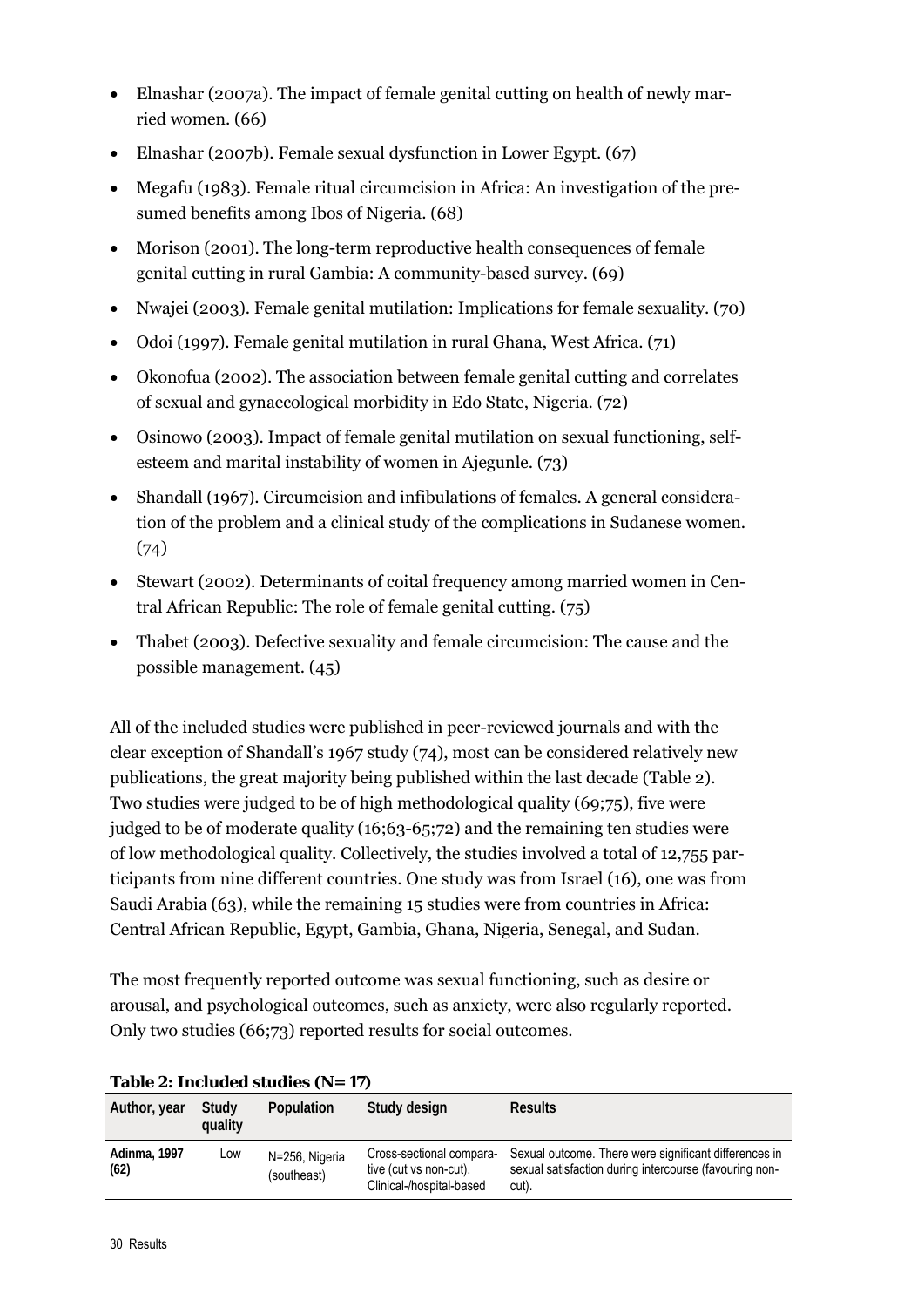| Alsibiani, 2010<br>(63)  | Moderate | $N = 260,$<br>Saudi Arabia                  | Prospective case-control<br>(cut vs non-cut). Clinical-<br>/hospital-based                                      | Sexual outcomes. There were significant differences<br>in scores for arousal, lubrication, orgasm, satisfaction,<br>overall female sexual function index (favouring non-<br>cut).                 |
|--------------------------|----------|---------------------------------------------|-----------------------------------------------------------------------------------------------------------------|---------------------------------------------------------------------------------------------------------------------------------------------------------------------------------------------------|
| Applebaum,<br>2008 (16)  | Moderate | N=37, Israel<br>(south)                     | Cross-sectional compara-<br>tive (cut vs non-cut).<br>Clinical-/hospital-based                                  | Psychological outcomes. There were no significant<br>differences.                                                                                                                                 |
| Badawi, 1989<br>(9)      | Low      | N=159, Egypt<br>(Cairo)                     | Cross-sectional compara-<br>tive (cut vs non-cut). Pur-<br>posive                                               | Sexual outcomes. There were significant differences<br>in orgasm, sexual excitement, masturbation (favouring<br>non-cut).                                                                         |
| Behrendt, 2005<br>(64)   | Moderate | N=47, Senegal<br>(Dakar)                    | Cross-sectional compara-<br>tive (cut vs non-cut). Pur-<br>posive                                               | Psychological outcomes. There were significant differ-<br>ences in post traumatic stress disorder, other anxiety<br>disorders, affective disorders, psychiatric diagnosis<br>(favouring non-cut). |
| El-defrawi,<br>2001 (65) | Moderate | $N = 250$ , Egypt<br>(Ismailia)             | Cross-sectional compara-<br>tive (cut vs non-cut).<br>Clinical-/hospital-based                                  | Sexual outcomes. There were significant differences<br>in sexual desire, enjoyment of sex, orgasm, dryness<br>during intercourse, dyspareunia (favouring non-cut).                                |
| Elnashar,<br>2007a (66)  | Low      | N=264, Egypt<br>(Benha city)                | Cross-sectional compara-<br>tive (cut vs non-cut).<br>Clinical-/hospital-based                                  | Psychological, social, sexual outcomes. There were<br>significant differences in somatisation, anxiety, phobia;<br>marital satisfaction; pain, loss of libido, orgasm (fa-<br>vouring non-cut).   |
| Elnashar,<br>2007b (67)  | Low      | N=936, Egypt<br>(Dakahlia gover-<br>norate) | Cross-sectional compara-<br>tive (cut vs non-cut).<br>Clinical-/hospital-based                                  | Sexual. There was a significant difference in sexual<br>problems (favouring non-cut).                                                                                                             |
| Megafu, 1983<br>(68)     | Low      | N=500, Nigeria                              | Cross-sectional compara-<br>tive (cut vs non-cut).<br>Clinical-/hospital-based                                  | Sexual. There were significant differences in experi-<br>ence of orgasm and most erotic organ of the body<br>(favouring non-cut).                                                                 |
| Morison, 2001<br>(69)    | High     | N=1,157, Gambia<br>(Farafenni area)         | Cross-sectional compara-<br>tive (cut vs non-cut).<br>Community-based                                           | Sexual. There was no significant difference in experi-<br>encing painful sex.                                                                                                                     |
| Nwajei, 2003<br>(70)     | Low      | N=400, Nigeria<br>(Abraka)                  | Cross-sectional compara-<br>tive (cut vs non-cut). Clus-<br>ter                                                 | Sexual. There were differences in frequency of sexual<br>intercourse.*                                                                                                                            |
| Odoi, 1997<br>(71)       | Low      | N=195, Ghana<br>(north)                     | Cross-sectional compara-<br>tive (cut vs non-cut).<br>Clinical-/hospital-based                                  | Sexual. There were differences in dyspareunia, and<br>orgasm.*                                                                                                                                    |
| Okonofua,<br>2002 (72)   | Moderate | N=1,836, Nigeria<br>(Edo state)             | Cross-sectional compara-<br>tive (cut vs non-cut).<br>Clinical-/hospital-based                                  | Sexual. There were significant differences in initiating<br>sex and most sensitive bodily part (favouring non-cut).                                                                               |
| Osinowo, 2003<br>(73)    | Low      | N=99, Nigeria<br>(Lagos)                    | Cross-sectional compara-<br>tive (cut vs non-cut). Pur-<br>posive                                               | Psychological, social, sexual outcomes. There were<br>significant differences in self-esteem; marital instabil-<br>ity; sexual functioning (favouring non-cut).                                   |
| Shandall, 1967<br>(74)   | Low      | N=4,024, Sudan<br>(Khartoum area)           | Cross-sectional compara-<br>tive (FGM/C type I vs type<br>III vs non-cut). Clinical-<br>/hospital-based         | Sexual outcomes. There were differences in frequency<br>of orgasm.*                                                                                                                               |
| Stewart, 2002<br>(75)    | High     | N=2,188, Central<br>African Republic        | Cross-sectional compara-<br>tive (cut vs non-cut). Sub-<br>sample of DHS 1994-95                                | Sexual. There was a significant difference in fre-<br>quency of sexual intercourse (favouring cut).                                                                                               |
| Thabet, 2003<br>(45)     | Low      | N=147, Egypt<br>(Cairo)                     | Case-control (FGM/C type<br>I vs type II&III vs any type<br>with cysts vs non-cut).<br>Clinical-/hospital-based | Sexual outcomes. There were significant differences<br>in desire/arousal, satisfaction (favouring non-cut).                                                                                       |

Legend: Cut= Have FGM/C; non-cut= Do not have FGM/C. \*= study-level descriptive data showed differences but no statistical analyses were conducted to show whether the differences were statistically significant.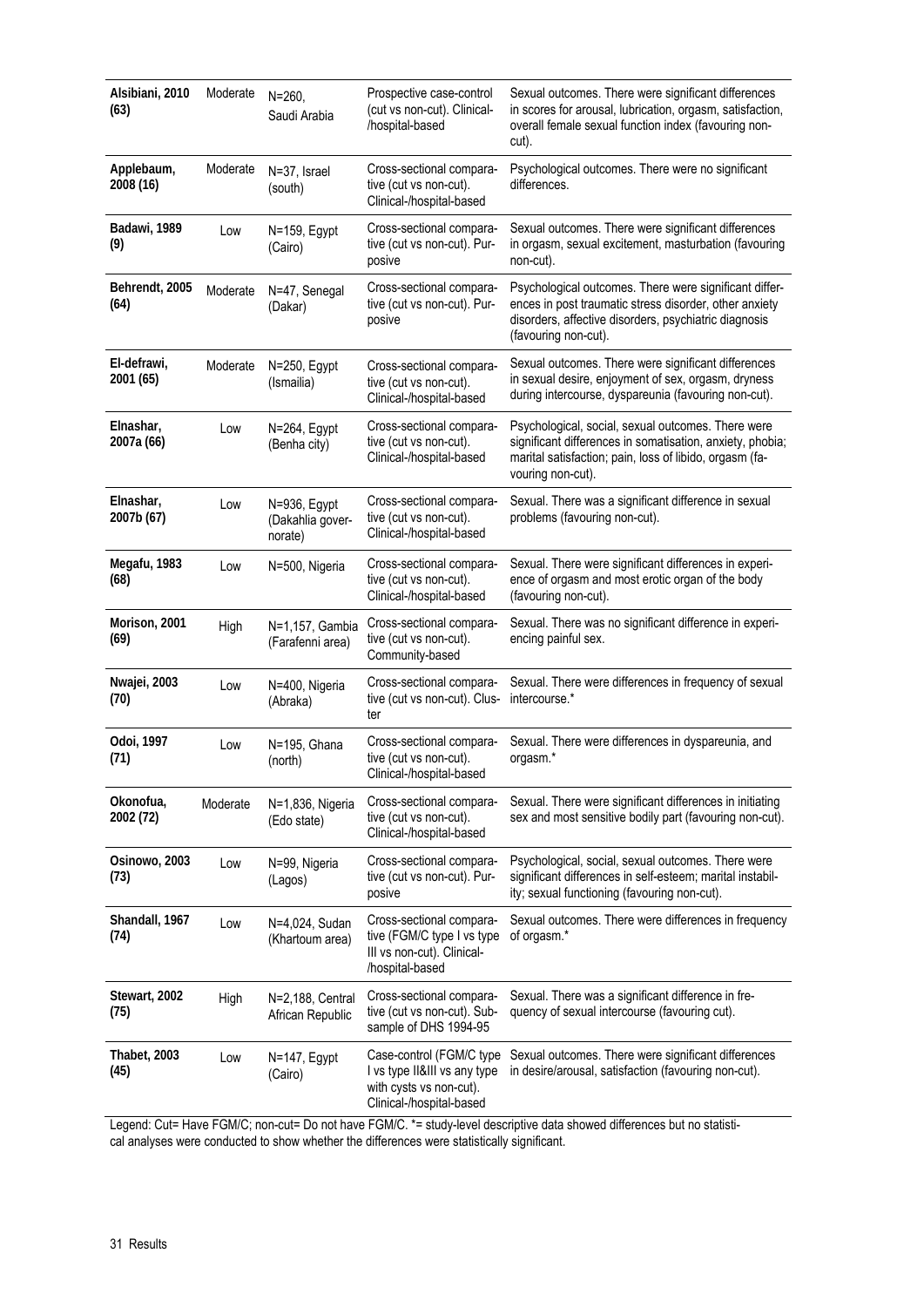#### *Study design and sample recruitment*

According to the study descriptions, 15 included studies employed a cross-sectional comparative study design in which two or more groups of women were compared. Two studies were described as case-control (45;63). No systematic reviews or cohort studies were identified for inclusion. All studies were based on a non-random sample, with the possible exception of the study by Stewart and colleagues (75). This study was based on a subsample (37.2% of original) of women (currently married or in a union where both partners were residing together) from the 1994-95 Demographics and Health Survey (DHS), which is a random household sample of the larger population. This study design appeared to meet the characteristics for being representative. The other studies, on the other hand, were not. The majority of the studies were clinical-/hospital-based. Five studies recruited women attending either a general- or a specialist hospital (62;63;66;67;74), and another six studies recruited from family practitioners, family planning centres, antenatal clinics, and gynaecological clinics (16;45;65;68;71;72). A few of these studies attempted to minimize sampling bias, for example by selecting every third woman (patient or woman accompanying patient) visiting sites providing services for women (67). Shandall (74) included all female patients attending the Referred Outpatient Clinic in Khartoum General Hospital (gynaecological and obstetric) between 1962 and 1966. Two studies were community-based: Morison and colleagues (69) randomly selected 20 villages (among 40 in the Farafenni area) for inclusion in the study, and all women aged 15- 54 were eligible. Nwajei and Otiono (70), who aimed to study sexuality among female students at Delta State University, created four sampling clusters from which four hundred women were selected. Lastly, three studies used what we term 'purposive sampling': they recruited participants through communities and socioeconomic sectors (9), nurses, private contacts, and study participants once enrolment started (64); significant others, contact persons, and snowballing techniques (73).

Fifteen of the studies compared women with FGM/C versus women without FGM/C (9;16;62-69;71;72;75). That is, different types of genital cutting were combined to make a binary variable of women with FGM/C versus women without FGM/C. Shandall (74) compared three groups of women: women with FGM/C type I, women with type III, and women without any genital cutting. Lastly, Thabet and Thabet (45) compared four groups of women: women with FGM/C type I ("minorly circumcised"), women with type II or III ("circumcised mutilated"), women with any type of genital cutting who developed clitoral cysts as late complications of circumcision, and women without any genital cutting ("uncircumcised").

#### *Population*

Two studies included women residing in the Middle East: One study enrolled 37 Bedouin women from south Israel (16) and the other study 260 women residing in Saudi Arabia (63). The remaining study participants lived in communities in Africa where the documented prevalence of FGM/C is high and a large proportion of women risk FGM/C (Table 3). These study participants were spread across seven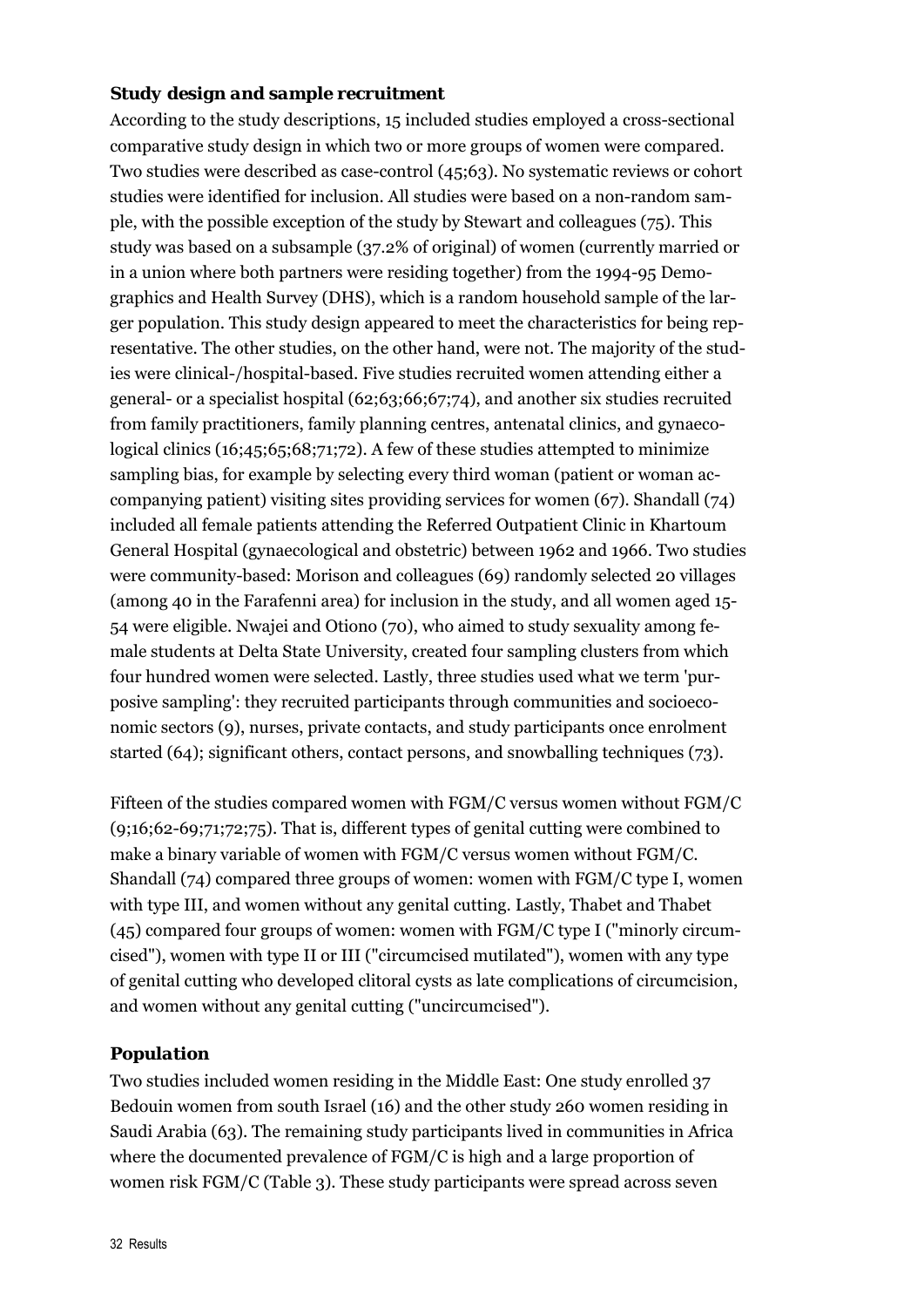different African countries: Central African Republic, Egypt, Gambia, Ghana, Nigeria, Senegal, and Sudan. Five of the studies were from different cities in Egypt, and five studies were from Nigeria.

The sample sizes ranged from 37 to 4,024 women (mean sample size was 750). The studies compared women with FGM/C to women without FGM/C, and there were more women in the former group (n= 8,934, 70%). Two samples consisted of pregnant women (62;72). Across the studies, the women's ages ranged from 15-77 with a mean age of 33. Ten studies stated the educational level of the participants, which was generally low. The majority of women had no education beyond high school and illiteracy was common. In terms of employment, this was reported in five studies, and on average 35% of the women were employed (range 0% - 56.1%). The remaining women were generally considered housewives. The participants' religious affiliation was only reported in four studies (9;16;73;75), but included Catholics, Muslims, Protestants, as well as women who practiced traditional religions. Most studies reported some information about the women's civil status, which in the overwhelming majority of studies was married, and in six studies all women were married  $(45,62,65-67,73)$ . The subsample from the DHS study  $(75)$  was restricted to those women currently married or in a union where the partners resided together.

With respect to type of FGM/C, almost all the studies (except four:  $(9;16;66;73)$ ) provided some information about type of FGM/C, age at which FGM/C had been performed, and/or complications. The great majority of the women had been subjected to FGM/C type I or II. However, three quarters of the Sudanese women (74) and 42.3% of the residents of Saudi Arabia (63) had FGM/C type III. With the exception of 11 women in one study (72), no studies included women with FGM/C type IV. In the majority of cases, the women had been subjected to FGM/C in early childhood (mean age 8.5), but some as late as adulthood during their first pregnancy. Six studies reported physical complications among women with FGM/C, the most common of which were scarring and infections.

In nine of the 17 studies, the women were examined gynaecologically (45;62;65;67- 69;71;72;74). This was done to confirm whether or not they had been genitally cut, and in some studies, to which type of FGM/C the women had been subjected. Physical examinations were not undertaken to verify the cutting statements in the remaining eight studies (9;16;63;64;66;70;73;75) and instead relied on women's selfreport.

| Author, year    | Population                                                                                                                                                                                                                                                         |
|-----------------|--------------------------------------------------------------------------------------------------------------------------------------------------------------------------------------------------------------------------------------------------------------------|
| Adinma, 1997    | N=256 (124 cut, 132 non-cut) married, pregnant Igbo women from Nigeria. Age 16-40 (91.4% 21-35 years).<br>Cutting: 21.8% type I, 78.2% type II; done in childhood (96.8%) or as teenager (3.2%). Complications: 37.9%<br>moderate scarring, 23.4% severe scarring. |
| Alsibiani, 2010 | N=260 (130 cut, 130 non-cut), sexually active women. 41.5% were Saudi, 58.5% residents of Saudi Arabia from<br>neighbouring countries. Mean age 30.5 (16-40). 91% high school. Cutting: 40.8% type I/II, 42.3% type III, 16.9%                                     |

**Table 3: Description of the population in included studies**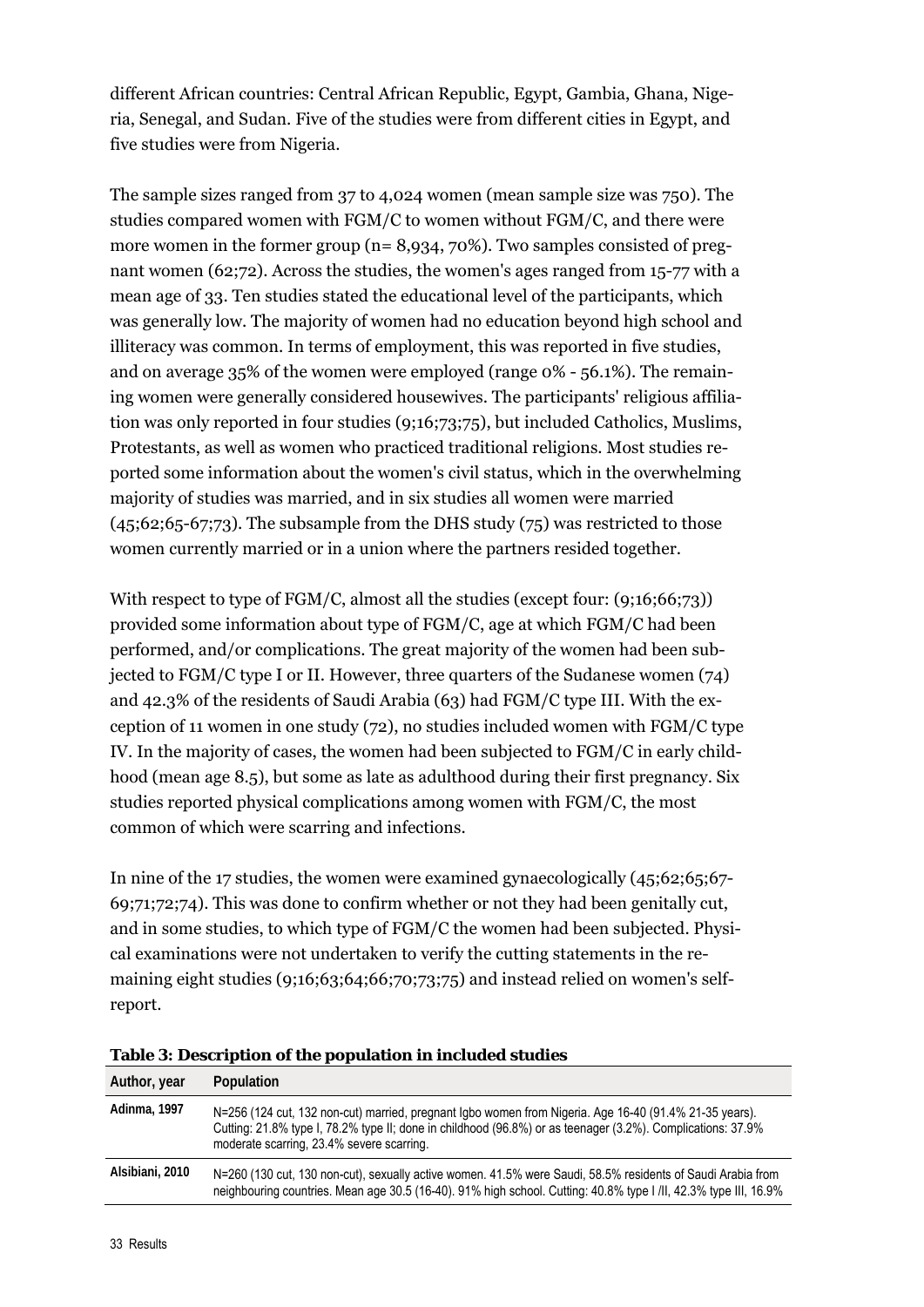|                  | unknown.                                                                                                                                                                                                                                                                                                                                                                                                                                                                                                                                                                                                   |
|------------------|------------------------------------------------------------------------------------------------------------------------------------------------------------------------------------------------------------------------------------------------------------------------------------------------------------------------------------------------------------------------------------------------------------------------------------------------------------------------------------------------------------------------------------------------------------------------------------------------------------|
| Applebaum, 2008  | N=37 (19 cut, 18 non-cut) Bedouin women from south Israel. Mean age 49.5 (SD=12.5) (31-77). 64% married,<br>5.3% single. 59.5% no education, 27.0% primary education, 8.1% college/university.100% Muslim. 0% em-<br>ployed. Cutting: "circumcised." 1                                                                                                                                                                                                                                                                                                                                                     |
| Badawi, 1989     | N=159 (26 cut, 133 non-cut) women from Egypt. 76% were 20-39 years old. 37% married, 59% single. 2% illiter-<br>ate, 8% elementary school, 52% high school, 27% college. 94% Muslim, 6% Coptic. 46% employed, 27%<br>housewife, 27% student. Cutting: "Genitally mutilated women."                                                                                                                                                                                                                                                                                                                         |
| Behrendt, 2005   | N=47 (23 cut, 24 non-cut) women from Senegal. Mean age 22.9 (15-40). 21% married, 79% single. Mean years<br>of education 11.5. Cutting: "circumcised" done at mean age 8.2 (5-14), without local analgesics or narcotics.                                                                                                                                                                                                                                                                                                                                                                                  |
| El-defrawi, 2001 | N=250 (200 cut, 50 non-cut) married women from Egypt (Ismailia), from lower and middle social classes. Cutting:<br>50% injury to clitoris, 36.5% excision of clitoris, 13% excision of clitoris and surrounding parts, done at mean age<br>10.8 (8-12). Operator: 48.5% daya, 36.5% physician, 8.5% barber. Complications: 53.5% (pain, bleeding, infec-<br>tion, swelling immediately after procedure).                                                                                                                                                                                                   |
| Elnashar, 2007a  | N=264 (200 cut, 64 non-cut) newly married (<5 years) women from Egypt (Benha city). 70.5% (semi)urban resi-<br>dency. 6.8% illiterate or elementary school. 56.1% working, 43.9% housewife. Cutting: "circumcised".                                                                                                                                                                                                                                                                                                                                                                                        |
| Elnashar, 2007b  | N=936 (845 cut, 91 non-cut) women from Lower Egypt (Dakahlia governorate). Mean age 29.9 (16-49). 11.5%<br>polygamous marriage, 88.4% monogamous marriage. 28.6% illiterate, 14.4% primary education, 48% secondary<br>education. 70.4% housewife, 18.7% working professional. 40.6% urban residency. Cutting: 62% "first- or second-<br>degree circumcision".                                                                                                                                                                                                                                             |
| Megafu, 1983     | N=500 (340 cut, 160 non-cut) Ibo (aka Igbo) women from Nigeria. 16-45 years old. 76% married with children.<br>Cutting: 78.8% type I, 21.2% type II. Done within first 8 days of life or near puberty. Performed outside medical<br>institution by unqualified personnel (elderly man or woman in the vicinity) with sharp knife.                                                                                                                                                                                                                                                                          |
| Morison, 2001    | N=1,157 (668 cut, 489 non-cut) women from Gambia (Farafenni) of ethnic groups Mandinka, Wollof, Fula. Age<br>15-54. 51.7% in polygamous marriage, 6.7% single. <6% primary or secondary education and 95% said farming<br>or working in household was main occupation. Cutting: 0.5% type I, 98% type II, 1.5% type III, done at mean age<br>6.1 by traditional operator. Complications: women with FGM/C significantly higher prevalence of bacterial vagino-<br>sis and herpes simplex virus 2 than women without FGM/C.                                                                                 |
| Nwajei, 2003     | N=400 (120 cut, 280 non-cut) women students from Delta State University, Abraka, Nigeria. Ethnicity mainly<br>Urhobo. 80% 16-21 years. Cutting: "circumcision (type I) done in this part of Nigeria. Only the clitoral hood is<br>touched, largely leaving the clitoris intact." Age at cutting: "some girls undergo circumcision during their first<br>pregnancy after marriage as required by the Urhobo culture." Genitourinary complaints were similar for both<br>groups of women (itching, offensive odours or discharge).                                                                           |
| Odoi, 1997       | N=195 (76 cut, 119 non-cut) women from three different tribes in northern Ghana who attended an antenatal<br>clinic. Cutting: 100% type I or II, age of cutting from early childhood to 18 years. Complications: 34% (haemor-<br>rhage, lacerations during first vaginal delivery).                                                                                                                                                                                                                                                                                                                        |
| Okonofua, 2002   | N=1,836 (827 cut, 1,009 non-cut) pregnant women from Nigeria (Edo state). 93.2% married. Cutting: 71.4% type<br>I, 24.4% type II, 2.9% type III, 1.3% type IV. Complications: 43.1% (scar formation, cysts, disfigurement, nar-<br>rowed introitus).                                                                                                                                                                                                                                                                                                                                                       |
| Osinowo, 2003    | N=99 (53 cut, 46 non-cut) married women from Nigeria (Lagos). Mean age 34.1 (18-60). 41.1% primary educ.,<br>30.3% secondary educ. 20.2% housewife, 18.2% trader, 24.2% business, 11.1% civil servant. 48.5% Muslim,<br>42.4% Christian, 9.1% traditional religion. 55% of cut women polygamous marriage. Cutting: "circumcised".                                                                                                                                                                                                                                                                          |
| Shandall, 1967   | N=4,024 (807 type I, 3013 type III, 204 non-cut) women from Sudan (Khartoum area). Complications: ~20%<br>(haemorrhage, shock, infection, scarring, Keloid formation, cysts, bacteriuria, chronic pelvic infection)                                                                                                                                                                                                                                                                                                                                                                                        |
| Stewart, 2002    | N=2,188 (1346 cut, 842 non-cut) women from Central African Republic. Subsample of 1994-95 DHS survey. Age<br>15-49 (68.6% 20-39 years). Ethnicity: 37% Gbaya, 39% Banda, 10% Mandjia. All women either married or co-<br>habitating with partner, 27.6% in polygamous marriage. 55.2% protestant, 33.1% Catholic, 11.7% Muslim. 62.2%<br>no education, 30.6% primary education, 7.2% secondary education. Residency: 66% rural. Cutting: 100% type II<br>("clitoris and labia minora are partially or completely removed"), 54.6% cut >5 years prior to marriage, 45.4% cut<br>within 5 years of marriage. |
| Thabet, 2003     | N=147 (30 type I, 30 type II&III, 57 any type with clitoral cysts, 30 non-cut) married women from Egypt (Cairo).<br>Age 18-28. Cutting: done at mean age 9.0 (7-12). Operator: 66.7% non-professional and paramedical, 26.5%<br>trained gynaecologist.                                                                                                                                                                                                                                                                                                                                                     |
|                  |                                                                                                                                                                                                                                                                                                                                                                                                                                                                                                                                                                                                            |

Legend: Cut= Have FGM/C; non-cut= Do not have FGM/C; DHS= Demographic and Health Survey; <sup>1</sup>= "circumcision" here likely refers to FGM/C type II, because the most common form of FGM/C among Bedouin-Arabs involves the removal of part or all of the clitoris plus about 1 centimeter of the labia minora (10).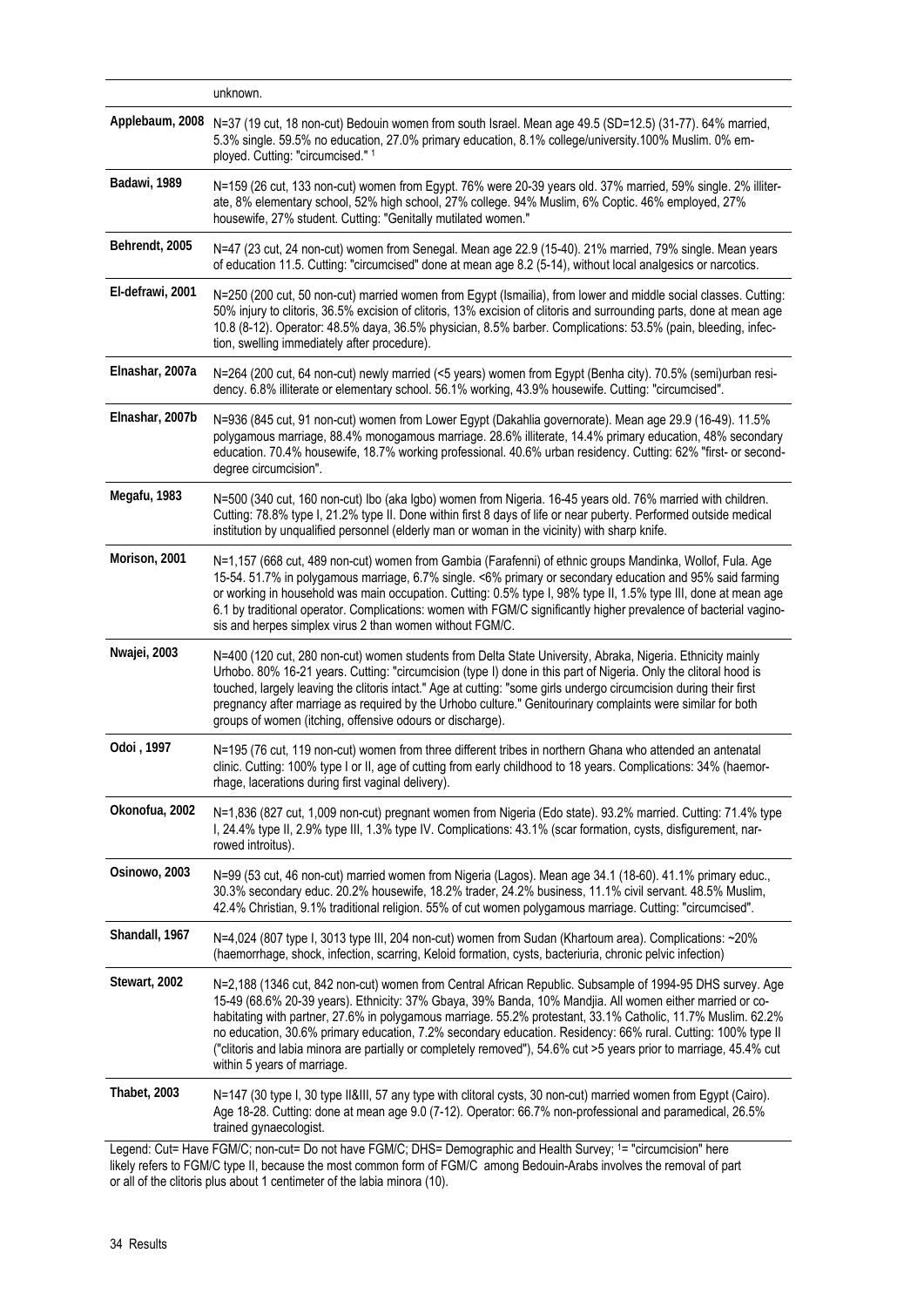## *Outcomes*

All outcomes regarding psychological, social and sexual functioning were measured through self-report. To collect outcome information about psychological, social and sexual functioning, the researchers either interviewed the women face-to-face (structured interview) or gave them a paper-and-pencil questionnaire to self-complete (self-report questionnaire). The most frequently measured outcome was sexual functioning (Table 4). All of the studies, except two (16;64), measured sexual functioning, four of the studies measured a psychological outcome (16;64;66;73), and two studies included a measure about social functioning (66;73). With respect to time-line, the majority of participating women had been cut in early childhood (mean age 8.5), and were presently in their mid thirties (mean age 33) when they were asked about current psychological, social and sexual functioning. Henceforth, for the great majority of women with FGM/C the event occurred several decades in the past and all consequences must be considered long term.

| Author, year     | <b>Outcomes</b>                                                                                                                                                                                                              |
|------------------|------------------------------------------------------------------------------------------------------------------------------------------------------------------------------------------------------------------------------|
| Adinma, 1997     | Sexual: Sexual satisfaction. Measurement: Single item.                                                                                                                                                                       |
| Alsibiani, 2010  | Sexual: Frequency of sexual intercourse, Female Sexual Function Index (FSFI) which includes 6 domains<br>(libido, arousal, lubrication, orgasm, satisfaction, pain). Instrument: Female Sexual Functioning Index.            |
| Applebaum, 2008  | Psychological: Post traumatic stress syndrome, general psychiatric symptom severity (SCL-90), impact of<br>event, quality of life. Instrument: PTSD Inventory, Symptom Checklist-90.                                         |
| Badawi, 1989     | Sexual: Sexual excitement from clitoral area stimulation, orgasm from manual stimulation of clitoris.<br>Measurement: Single items.                                                                                          |
| Behrendt, 2005   | Psychological: Post traumatic stress syndrome, other anxiety disorders, affective disorders, psychiatric<br>diagnosis. Instrument: Mini International Neuropsychiatric Interview.                                            |
| El-defrawi, 2001 | Sexual: Initiation of sex, sexual desire, enjoyment of sex, orgasm, foreplay, dryness during intercourse,<br>dyspareunia. Instrument: Sexual Behavior Assessment Schedule-Adult.                                             |
| Elnashar, 2007a  | Psychological: Somatisation, anxiety, phobia, depression, hostility. Instrument: Symptom Checklist-90.<br>Social: Marital satisfaction. Measurement: Single item.<br>Sexual: Dyspareunia, libido. Measurement: Single items. |
| Elnashar, 2007b  | Sexual: Sexual problems. Measurement: Single items.                                                                                                                                                                          |
| Megafu, 1983     | Sexual: Orgasm, most erotic organ of the body. Measurement: Single items.                                                                                                                                                    |
| Morison, 2001    | Sexual: Painful sex. Measurement: Single item.                                                                                                                                                                               |
| Nwajei, 2003     | Sexual: Frequency of sexual intercourse, most sensitive part of the body. Measurement: Single items.                                                                                                                         |
| Odoi, 1997       | Sexual: Orgasm, dyspareunia, post-coital bleeding. Measurement: Single items.                                                                                                                                                |
| Okonofua, 2002   | Sexual: Sexual activity, arousal, initiation of sex, orgasm, dyspareunia, most sensitive bodily part. Meas-<br>urement: Single items.                                                                                        |
| Osinowo, 2003    | Psychological: Self-esteem. Measurement: Single item.<br>Social: Marital instability. Measurement: Single item.<br>Sexual: Sexual functioning. Instrument: Golombok-Rust Inventory of Sexual Satisfaction.                   |
| Shandall, 1967   | Sexual: Orgasm. Measurement: Single item.                                                                                                                                                                                    |
| Stewart, 2002    | Sexual: Frequency of sexual intercourse. Instrument: Single item from Demographic and Health Survey.                                                                                                                         |
| Thabet, 2003     | Sexual: Sexual desire/arousal, orgasm, sexual satisfaction. Instrument: Kasr El Aini sexual assessment<br>questionnaire sheet.                                                                                               |

#### **Table 4: Description of the outcomes in included studies**

Legend: Dyspareunia= pain during intercourse; PTSD= Post traumatic stress disorder.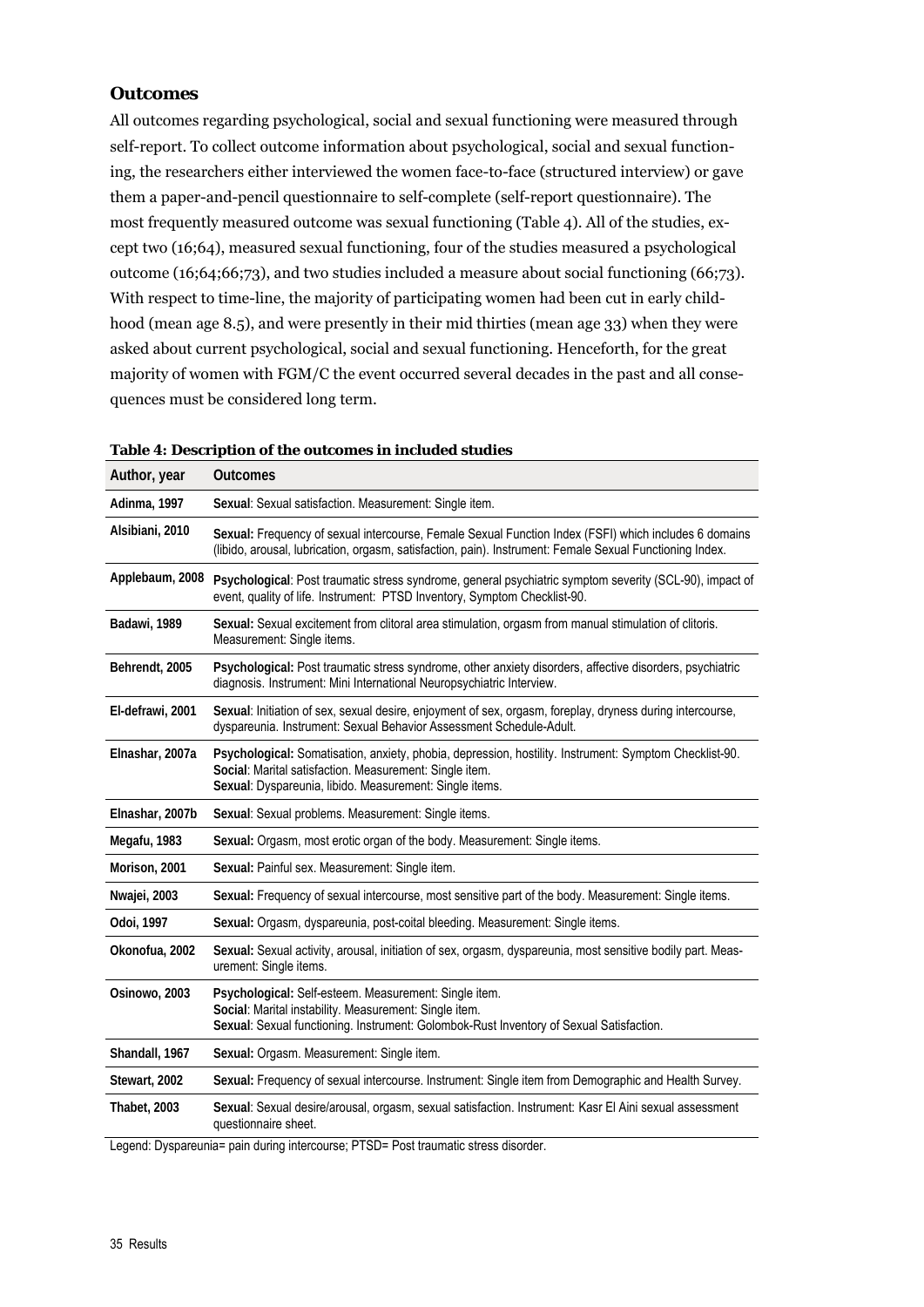## *Measurement*

All studies, except one (71), measured exposure and outcome the same way in the two groups. The four studies that measured a psychological outcome (16;64;66;73) focused on Post Traumatic Stress Disorder (PTSD) and general psychiatric symptoms, such as depression, anxiety and phobia. Applebaum and colleagues (16) measured PTSD with the PTSD Inventory, while Behrendt and Moritz (64) applied the Mini International Neuropsychiatric Interview, which is a short, structured diagnostic interview that includes measurement of PTSD in addition to a host of other mental and addictive disorders. Two studies (16;66), used the frequently-used and validated Symptom Checklist-90 (SCL-90), which comprises 90 items measuring several clinical subscales, to assess general psychiatric symptom severity. They computed the data differently, however, and presented the results on different scales.

With respect to measurement of sexual functioning, few studies applied a validated instrument, and none of the studies applied the same instrument. One study (63) used the Female Sexual Functioning Index (FSFI), which is a validated, multidimensional tool for assessment of six domains of sexual functioning (libido, arousal, lubrication, orgasm, satisfaction, dyspareunia). El-dafrawi and colleagues (65) applied the validated Sexual Behavior Assessment Schedule-Adult (SEBAS-A), which measures many of the same domains as the FSFI. The Golombok-Rust Inventory of Sexual Satisfaction (GRISS), which was applied in one study (73), is a widely-used inventory that measures overall sexual functioning in adults. The authors of one of the studies from Egypt (45) created what they referred to as the 'Kasr El Aini sexual assessment questionnaire sheet', which provided a sexual functioning score. The assessment sheet had good construct, discriminate and concurrent validity, as well as test-retest reliability. The remaining studies that measured sexual functioning (9;62;66-72;74;75) generally asked the women to respond 'yes' or 'no' to several questions regarding their current sexual functioning and satisfaction. It appears that these studies asked rather similarly worded questions, such as "Do you reach orgasm during sexual intercourse?" Three studies (69;72;75) controlled for confounders, such as age, parity and ethnic group.

## **QUALITY ASSESSMENT**

We arrived upon a final decision of high study quality for two  $(69,75)$  of the 17 studies, five studies were of moderate quality (16;63-65;72), and the remaining ten studies were of low study quality (9;45;62;64;66-68;70;71;73;74), as judged by the 12 quality assessment questions of the NOKC modified checklist (Appendix 3). It was a strength that in all studies, except one where it was unclear (9), the authors explained that the non-exposed group was selected from the same population as the exposed group, and that many described that the groups were comparable with respect to important background factors. However, all of the studies, except two (69;75) failed to explain whether and how the participants who agreed to participate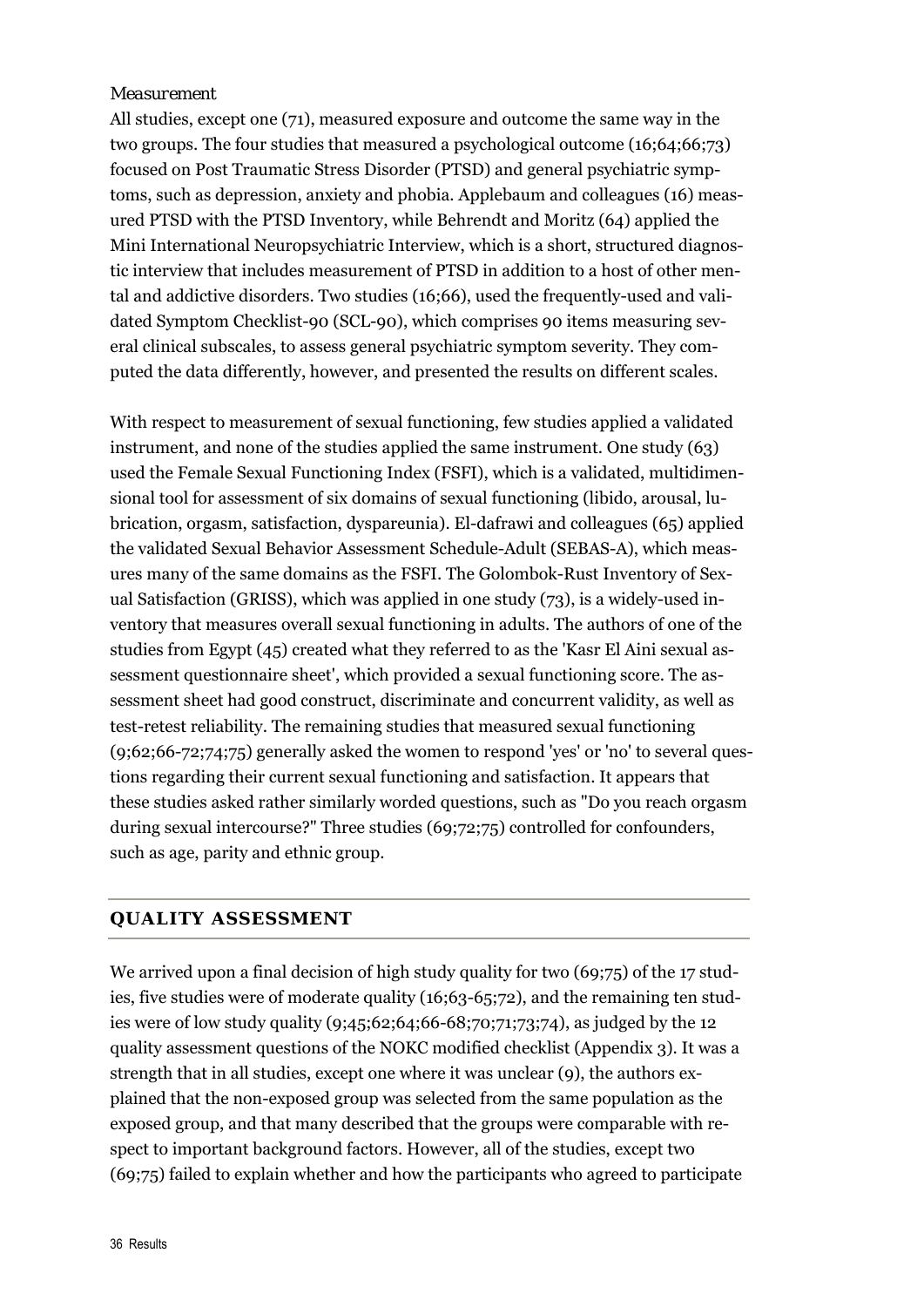with respect to important background factors. However, all of the studies, except two (69;75), failed to explain whether and how the participants who agreed to participate were different from those who refused to participate. All of the studies, except two (65;73), failed to show that the measures used were reliable and valid, and all of the studies, except two (65;72), failed to describe whether the person who assessed the outcome was blind to whether participants were exposed or not. Lastly, several of the studies also failed clearly to show that 1) the sample was representative of the population, 2) standardized data collection methods were used, and 3) statistical methods were appropriate.

With respect to grading of the evidence, evidence based on observational studies will generally be appreciably weaker than evidence from experimental studies with regards to establishing a causal relationship between exposure to an intervention and an outcome. Because all the studies were necessarily non-randomized and the majority also had methodological shortcomings, the evidence was deemed to be of low quality. For resource reasons we decided to assess the quality of the evidence through GRADE only for outcomes which were eligible for meta-analysis. We considered it not resource wise to conduct a formal GRADE assessment for the remaining outcomes of included studies. For each outcome eligible for meta-analysis, we applied six criteria and the final grading for each outcome was "very low", defined as "any estimate of effect is very uncertain" (Appendix 4).

## **CONSEQUENCES OF FGM/C**

We extracted data about psychological, social and sexual consequences of FGM/C and structured the results according to these three functioning areas.

## **Psychological consequences of FGM/C**

Four studies (16;64;66;73) of moderate and low study quality reported on psychological consequences. Two studies (16;64) provided prevalence data about PTSD (Table 5). The proportion of women who suffered from PTSD was not significantly different between the groups in either study. Notably, while one of them (16) found that about the same proportion of women in both groups  $($   $\sim$  10%) suffered from PTSD, the second study (64) found that about a third of women with FGM/C and none of the women without FGM/C suffered from PTSD. The latter study, which used the Mini International Neuropsychiatric Interview, also reported that a larger proportion of women who had been subjected to FGM/C than women without FGM/C had a psychiatric diagnosis and suffered from affective disorders and anxiety. Only the outcome 'psychiatric diagnosis' was significant, however, the number of events was generally low and confidence intervals wide.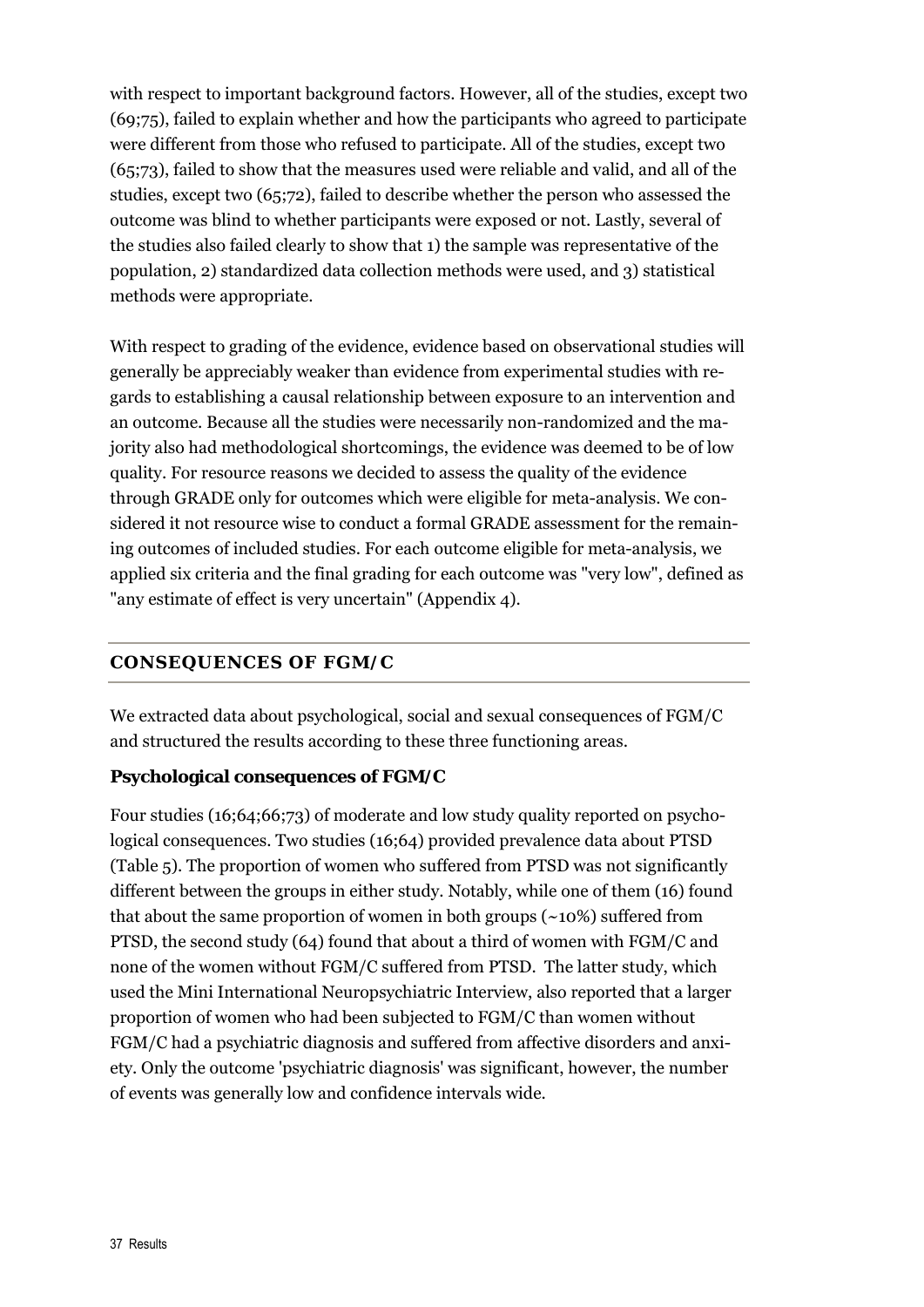| Author, year    | Study<br>quality | Outcome               | <b>FGM/C</b><br>group | Non-FGM/C<br>group | <b>Results</b><br><b>RR (95%CI)</b> |
|-----------------|------------------|-----------------------|-----------------------|--------------------|-------------------------------------|
| Applebaum, 2008 | Moderate         | <b>PTSD</b>           | 2/19 (10.5%)          | $2/18(11.1\%)$     | 0.95(0.15, 6.03)                    |
| Behrendt, 2005  | Moderate         | <b>PTSD</b>           | 7/23 (30.4%)          | 0/24(0%)           | 15.63 (0.94, 258.85)                |
|                 |                  | psychiatric diagnosis | 18/23 (78.3%)         | 1/24(4.2%)         | 18.78 (2.72, 129.5)                 |
|                 |                  | affective disorders   | 5/23 (21.7%)          | 1/24(4.2%)         | 5.22 (0.66, 41.32)                  |
|                 |                  | anxiety disorders     | 6/23(26.2%)           | 0/24(0%)           | 13.54 (0.81, 227.5)                 |

**Table 5: Study outcomes (dichotomous) and effect estimates for psychological consequences** 

Legend: PTSD= post traumatic stress disorder; RR= relative risk with 95% confidence interval (CI).

Three studies (16;66;73) reported continuous outcomes for psychological consequences (Table 6). At study level, of eight outcomes measured, only one significant difference between the two groups of women was found in the Applebaum and colleagues' study (16). There was a significant difference with respect to PTSD. Elnashar and colleagues (66) on the other hand, found that levels of anxiety (Mean diff= 9.2), somatization (Mean diff= 11.5) and phobia (Mean diff= 7.2) were significantly higher among women who had been subjected to FGM/C than among women who had not, and Osinowo and Taiwo (73) found that women with FGM/C had significantly lower self-esteem than women without FGM/C (Mean diff= -2.8).

## **Table 6: Study outcomes (continuous) and effect estimates for psychological consequences**

| Author, year    | Study<br>quality | Outcome         | <b>FGM/C</b><br>group | Non-FGM/C<br>group | <b>Results</b><br>Mean diff (95%CI) |
|-----------------|------------------|-----------------|-----------------------|--------------------|-------------------------------------|
| Applebaum, 2008 | Moderate         | <b>PTSD</b>     | 57.3 (SD=9.5)         | 48.1 (SD=8.2)      | 9.2(3.49, 14.91)                    |
|                 |                  | anxiety         | $1.3$ (SD=0.3)        | $1.4$ (SD=0.3)     | $-0.1$ $(-0.29, 0.09)$              |
|                 |                  | somatization    | $1.6$ (SD=0.3)        | $1.6$ (SD=0.3)     | $0.0$ (-0.19, 0.19)                 |
|                 |                  | phobic anxiety  | $0.8$ (SD= $0.3$ )    | $0.8$ (SD= $0.2$ ) | $0.0$ (-0.16, 0.16)                 |
|                 |                  | depression      | $1.6$ (SD=0.4)        | $1.8$ (SD=0.4)     | $-0.2$ ( $-0.46$ , $0.06$ )         |
|                 |                  | hostility       | $0.7$ (SD= $0.1$ )    | $0.8$ (SD=0.2)     | $-0.1$ $(-0.20, 0.00)$              |
|                 |                  | impact of event | 21.6 (SD=5.7)         | 18.2 (SD=4.9)      | $3.4$ (-0.02, 6.82)                 |
|                 |                  | quality of life | 69.5 (SD=6.7)         | 73.3 (SD=6.6)      | $-3.8$ ( $-8.09$ , $0.49$ )         |
| Elnashar, 2007a | Low              | anxiety         | 31.5 (SD=6.7)         | 22.3 (SD=3.8)      | 9.2(7.31, 11.09)                    |
|                 |                  | somatization    | 33.2 (SD=10.4)        | $21.7$ (SD=6.9)    | 11.5 (9.28, 13.72)                  |
|                 |                  | phobia          | 22.5 (SD=5.4)         | 15.3 (SD=4.7)      | 7.2 (5.45, 8.95)                    |
|                 |                  | depression      | $30.1$ (SD=7.3)       | 29.9 (SD=4.6)      | $0.2$ (-1.91, 2.31)                 |
|                 |                  | hostility       | 18.7 (SD=7.3)         | 16.9 (SD=6.2)      | $1.8(-0.55, 4.15)$                  |
| Osinowo, 2003   | Low              | self-esteem     | 27.7 (SD=5.7)         | $30.5$ (SD=5.3)    | $-2.8$ ( $-4.97$ , $-0.63$ )        |

Legend: PTSD= Post traumatic stress disorder; Mean diff= Mean difference with 95% confidence interval (CI); SD= Standard deviation.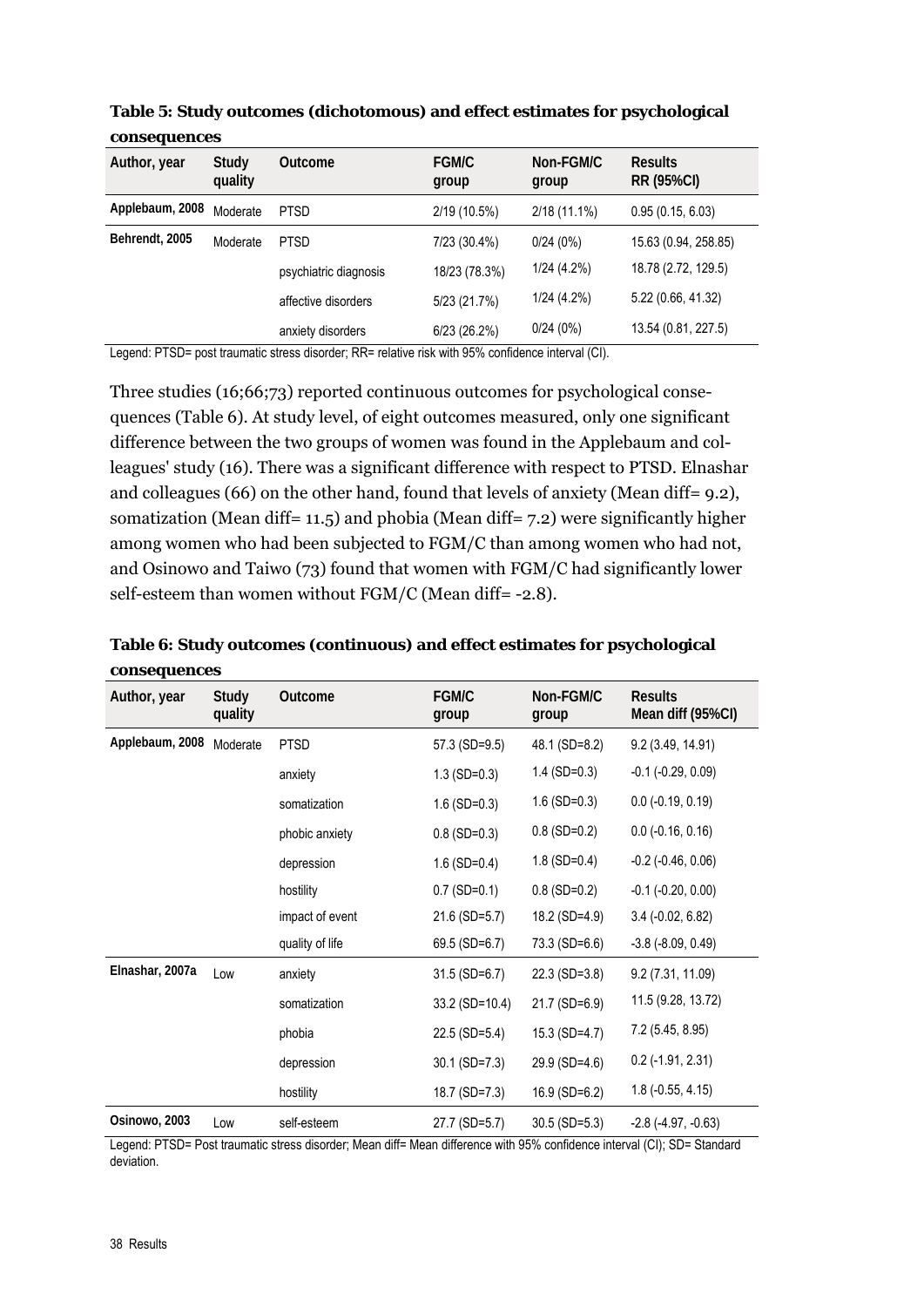## *Results of meta-analyses for psychological consequences*

Two studies (16;66) included general psychiatric symptom severity outcomes (measured by SCL-90) and were sufficiently similar to warrant pooling of effect sizes in meta-analysis. In total, we could conduct meta-analyses for four psychological outcomes: anxiety, somatisation, depression, hostility. One study (66), with women from Egypt, was of low study quality and the other (16), which was from Israel, was of moderate study quality. The quality of the evidence for these four outcomes was judged as 'very low' in GRADE. Briefly, no significant effect for any of the four psychological outcomes was found and substantial heterogeneity showed inconsistency across the two studies. We detail the results of the meta-analyses for these four outcomes below.

We conducted meta-analysis of the outcome 'anxiety'. As shown in the forest plot (Figure 3), no significant effect for anxiety was found (Std.mean diff= 0.69, 95%CI= -1.27, 2.66) and the findings were inconsistent across the two studies ( $I^2$ = 96%,  $Chi^2 = 26.38$ , p= 0.00001).

#### **Figure 3: Forest plot, anxiety**

|                                                                                                                                                       | Non-cut<br>Cut |             |    | <b>Std. Mean Difference</b> |             | <b>Std. Mean Difference</b>            |                            |                         |                    |
|-------------------------------------------------------------------------------------------------------------------------------------------------------|----------------|-------------|----|-----------------------------|-------------|----------------------------------------|----------------------------|-------------------------|--------------------|
| <b>Study or Subgroup</b>                                                                                                                              | Mean SD        |             |    |                             |             |                                        | Total Mean SD Total Weight | IV, Random, 95% CI      | IV, Random, 95% CI |
| Applebaum 2008                                                                                                                                        |                | $1.3 \t0.3$ | 19 |                             | $1.4 \t0.3$ | 18                                     | 49.2%                      | $-0.33$ $[-0.98, 0.32]$ |                    |
| Elnashar 2007a                                                                                                                                        | 31.5 6.7       |             | 64 | 22.3 3.8                    |             | 64                                     | 50.8%                      | 1.68 [1.27, 2.08]       |                    |
| <b>Total (95% CI)</b>                                                                                                                                 |                |             | 83 |                             |             |                                        | 82 100.0%                  | $0.69$ [-1.27, 2.66]    |                    |
| Heterogeneity: Tau <sup>2</sup> = 1.93; Chi <sup>2</sup> = 26.38, df = 1 (P < 0.00001); $I^2$ = 96%<br>Test for overall effect: $Z = 0.69$ (P = 0.49) |                |             |    |                             |             | $\cdot$<br>Favours cut Favours non-cut |                            |                         |                    |

As shown in the forest plot (Figure 4), no significant effect for the outcome 'somatization' was found (Std.mean diff= 0.67, 95%CI= -0.59, 1.94). Considerable heterogeneity indicated by I<sup>2</sup> and Chi<sup>2</sup> (I<sup>2</sup>= 91%, Chi<sup>2</sup>= 11.48, p= 0.0007) showed inconsistency across studies.

#### **Figure 4: Forest plot, somatization**

|                                                                                                                                                       | Non-cut<br>Cut |           | <b>Std. Mean Difference</b> |          | <b>Std. Mean Difference</b> |    |                            |                             |                                                  |
|-------------------------------------------------------------------------------------------------------------------------------------------------------|----------------|-----------|-----------------------------|----------|-----------------------------|----|----------------------------|-----------------------------|--------------------------------------------------|
| <b>Study or Subgroup</b>                                                                                                                              | Mean           | <b>SD</b> |                             |          |                             |    | Total Mean SD Total Weight | IV, Random, 95% CI          | IV, Random, 95% CI                               |
| Applebaum 2008                                                                                                                                        | 1.6            | 0.3       | 19                          |          | $1.6 \t0.3$                 | 18 | 47.9%                      | $0.00$ [ $-0.64$ , $0.64$ ] |                                                  |
| Elnashar 2007a                                                                                                                                        |                | 33.2 10.4 | 64                          | 21.7 6.9 |                             | 64 | 52.1%                      | 1.30 [0.91, 1.68]           | . .                                              |
| <b>Total (95% CI)</b>                                                                                                                                 |                |           | 83                          |          |                             | 82 | 100.0%                     | $0.67$ [-0.59, 1.94]        |                                                  |
| Heterogeneity: Tau <sup>2</sup> = 0.77; Chi <sup>2</sup> = 11.48, df = 1 (P = 0.0007); $I^2 = 91\%$<br>Test for overall effect: $Z = 1.04$ (P = 0.30) |                |           |                             |          |                             |    |                            |                             | $\cdot$<br>∩<br>4<br>Favours cut Favours non-cut |

There was no significant effect for the outcome 'depression' (Std.mean diff= -0.15, 95%CI= -0.64, 0.34) (Figure 5), and the findings were inconsistent across the two studies (I<sup>2</sup>= 47% Chi<sup>2</sup>= 1.90, p= 0.17).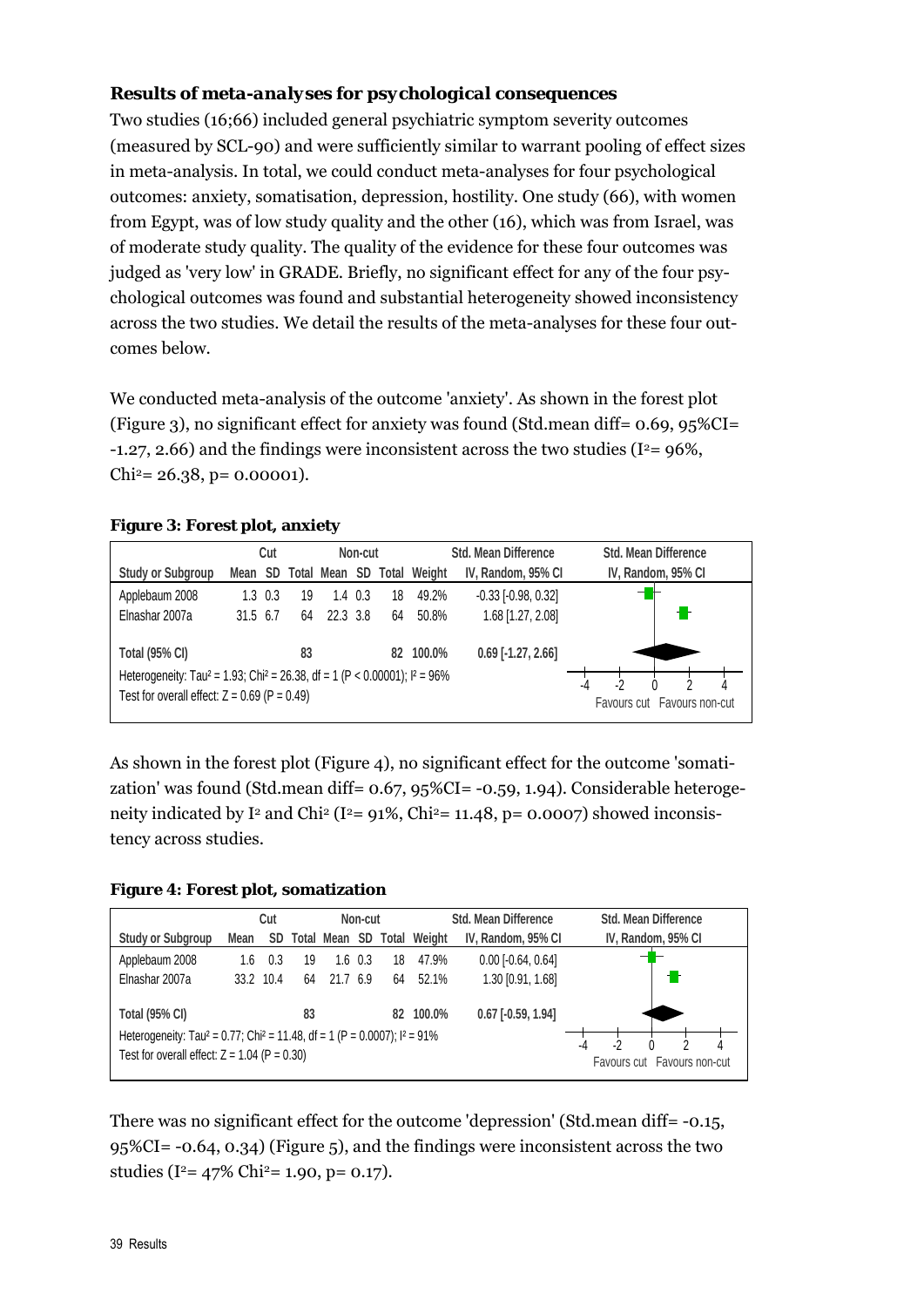#### **Figure 5: Forest plot, depression**

|                                                                                                 | Non-cut<br>Cut |                 | <b>Std. Mean Difference</b> |          | <b>Std. Mean Difference</b> |    |                            |                              |                             |
|-------------------------------------------------------------------------------------------------|----------------|-----------------|-----------------------------|----------|-----------------------------|----|----------------------------|------------------------------|-----------------------------|
| <b>Study or Subgroup</b>                                                                        | Mean SD        |                 |                             |          |                             |    | Total Mean SD Total Weight | IV, Random, 95% CI           | IV, Random, 95% CI          |
| Applebaum 2008                                                                                  |                | $1.6 \quad 0.4$ | 19                          |          | $1.8 \quad 0.4$             | 18 | 35.2%                      | $-0.49$ [ $-1.14$ , $0.17$ ] | ╼╊                          |
| Elnashar 2007a                                                                                  | $30.1$ 7.3     |                 | 64                          | 29.9 4.6 |                             | 64 | 64.8%                      | $0.03$ [ $-0.31$ , $0.38$ ]  |                             |
| <b>Total (95% CI)</b>                                                                           |                |                 | 83                          |          |                             | 82 | 100.0%                     | $-0.15$ $[-0.64, 0.34]$      |                             |
| Heterogeneity: Tau <sup>2</sup> = 0.06; Chi <sup>2</sup> = 1.90, df = 1 (P = 0.17); $1^2$ = 47% |                |                 |                             |          |                             |    |                            | $-2$<br>າ<br>4               |                             |
| Test for overall effect: $Z = 0.61$ (P = 0.54)                                                  |                |                 |                             |          |                             |    |                            |                              | Favours cut Favours non-cut |

Finally, there was no significant effect for the outcome 'hostility' (Std.mean diff= - 0.13,  $95\%CI = -1.00$ , 0.73) (Figure 6), and considerable heterogeneity indicated by  $I^2$ and Chi<sup>2</sup> (I<sup>2</sup> = 82% Chi<sup>2</sup> = 5.42, p= 0.02) showed inconsistency across studies.

#### **Figure 6: Forest plot, hostility**

|                                                                                                                                                   |          | Non-cut<br>Cut |    |          | <b>Std. Mean Difference</b> | <b>Std. Mean Difference</b> |                            |                              |                                              |
|---------------------------------------------------------------------------------------------------------------------------------------------------|----------|----------------|----|----------|-----------------------------|-----------------------------|----------------------------|------------------------------|----------------------------------------------|
| <b>Study or Subgroup</b>                                                                                                                          | Mean SD  |                |    |          |                             |                             | Total Mean SD Total Weight | IV, Random, 95% CI           | IV, Random, 95% CI                           |
| Applebaum 2008                                                                                                                                    | 0.7      | 0.1            | 19 | 0.8      | 0.2                         | 18                          | 44.8%                      | $-0.62$ [ $-1.29$ , $0.04$ ] |                                              |
| Elnashar 2007a                                                                                                                                    | 18.7 7.3 |                | 64 | 16.9 6.2 |                             | 64                          | 55.2%                      | $0.26$ [ $-0.08$ , $0.61$ ]  |                                              |
| <b>Total (95% CI)</b>                                                                                                                             |          |                | 83 |          |                             |                             | 82 100.0%                  | $-0.13$ $[-1.00, 0.73]$      |                                              |
| Heterogeneity: Tau <sup>2</sup> = 0.32; Chi <sup>2</sup> = 5.42, df = 1 (P = 0.02); $1^2$ = 82%<br>Test for overall effect: $Z = 0.30$ (P = 0.76) |          |                |    |          |                             |                             |                            |                              | $\cdot$<br>-4<br>Favours cut Favours non-cut |

## **Social consequences of FGM/C**

Two studies (66;73), both of low study quality, included some measure of social consequences of FGM/C (Table 7). The proportion of women who reported they were not satisfied with their marriage was significantly greater among women who had been subjected to FGM/C (43.0%) than among women who had not (10.9%) (RR=3.93, 95%CI= 1.92, 8.05). Marital instability was also significantly different between the two groups; it was higher among women with FGM/C (Mean diff= 1.7).

| Author, year    | Study<br>quality | Outcome                                                                                                                   | <b>FGM/C</b><br>group | Non-FGM/C<br>group | <b>Results</b><br>$(95\%CI)$ |  |  |  |  |  |  |
|-----------------|------------------|---------------------------------------------------------------------------------------------------------------------------|-----------------------|--------------------|------------------------------|--|--|--|--|--|--|
| Elnashar, 2007a | Low              | marital satisfaction ('no')                                                                                               | 86/200 (43.0%)        | 7/64 (10.9%)       | RR= 3.93 (1.92, 8.05)        |  |  |  |  |  |  |
| Osinowo, 2003   | Low              | marital instability                                                                                                       | $2.4$ (SD=1.9)        | $0.7$ (SD=1.2)     | Mean diff= 1.7 (1.08, 2.32)  |  |  |  |  |  |  |
|                 |                  | Logand: $DD-$ relative right with $0.50$ confidence intensal $(C1)$ ; Mean diff-Mean difference; $CD-$ Ctanderd deviation |                       |                    |                              |  |  |  |  |  |  |

| Table 7: Study outcomes and effect estimates for social consequences |  |  |
|----------------------------------------------------------------------|--|--|
|----------------------------------------------------------------------|--|--|

Legend: RR= relative risk with 95% confidence interval (CI); Mean diff= Mean difference; SD= Standard deviation.

#### **Sexual consequences of FGM/C**

Fifteen studies (9;45;62;63;65-75), of varying study quality, reported a total of 53 dichotomous outcomes for sexual consequences of FGM/C, the majority (58.5%) of which were statistically associated with FGM/C status at study level (Table 8). In several studies, a significantly greater proportion of women who had been subjected to FGM/C than women who had not, reported negative sexual experiences, includ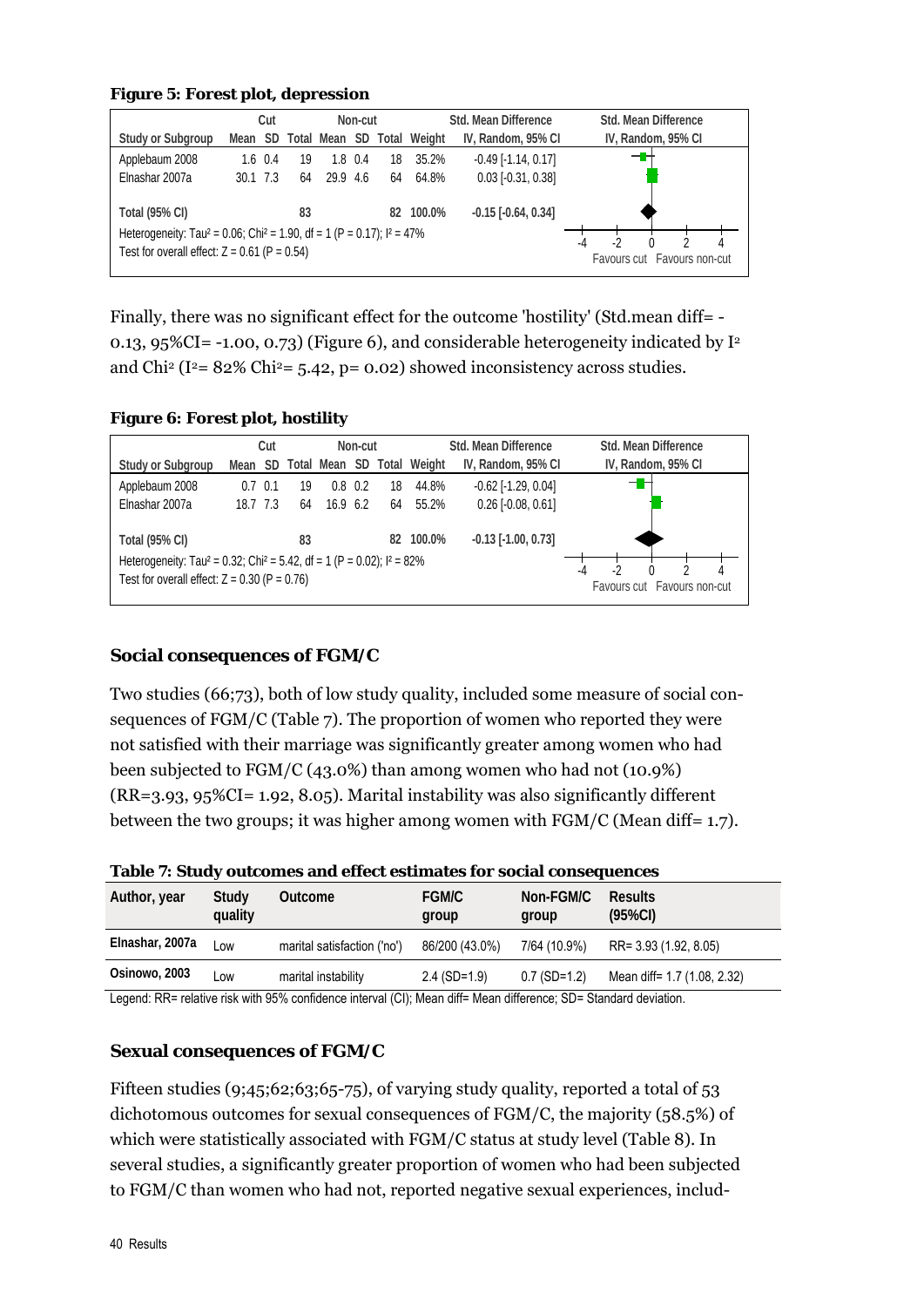ing dryness during intercourse, pain during intercourse, not enjoying sex, and never or rarely experiencing orgasm. In opposition to these results, one study (72) reported that a significantly smaller proportion of women with FGM/C than women without FGM/C reported never initiating sexual activity, not experiencing orgasm, and not engaging in sexual intercourse in the last week or in the last month. This study included pregnant women with FGM/C type I as well as type II and found that there were no significant differences between these two groups. In summary, all 15 studies except one suggested that there were negative consequences from FGM/C on women's sexual functioning.

| Author, year     | Study<br>quality | Outcome                           | FGM/C<br>group  | Non-FGM/C<br>group | <b>Results</b><br><b>RR (95%CI)</b> |
|------------------|------------------|-----------------------------------|-----------------|--------------------|-------------------------------------|
| Adinma, 1997     | Low              | sexually satisfied ('no')         | 21/124 (16.9%)  | 9/132 (6.8%)       | 2.48 (1.18, 5.21)                   |
|                  |                  | satisfied ('very rarely')         | 7/124 (5.6%)    | 0/132(0%)          | 15.96 (0.92, 276.54)                |
|                  |                  | satisfied ('sometimes')           | 42/124 (33.9%)  | 40/132 (30.3%)     | 1.12(0.78, 1.6)                     |
|                  |                  | satisfied ('yes')                 | 11/124 (8.9%)   | 31/132 (23.5%)     | 0.38(0.20, 0.72)                    |
|                  |                  | satisfied ('very often')          | 43/124 (34.7%)  | 52/132 (39.4%)     | 0.88(0.64, 1.21)                    |
| Alsibiani, 2010  | Moderate         | intercourse $\leq$ 3 times per wk | 117/130 (90%)   | 120/130 (92.3%)    | 0.97(0.90, 1.05)                    |
| Badawi, 1989     | Low              | no orgasm <sup>1</sup>            | 20/26 (75.0%)   | 67/133 (50.0%)     | 1.53 (1.17, 2.00)                   |
| El-dafrawi, 2001 | Moderate         | no sexual desire                  | 83/200 (41.5%)  | 8/50 (16.0%)       | 2.59 (1.35, 5.00)                   |
|                  |                  | no enjoyment of sex               | 88/200 (44.0%)  | 7/50 (14.0%)       | 3.14(1.55, 6.36)                    |
|                  |                  | no foreplay                       | 97/200 (48.5%)  | 28/50 (56.0%)      | 0.87(0.65, 1.15)                    |
|                  |                  | never initiate sex                | 76/200 (38.0%)  | 16/50 (32.0%)      | 1.19 (0.76, 1.85)                   |
|                  |                  | dryness during intercourse        | 97/200 (48.5%)  | 15/50 (30.0%)      | 1.62 (1.03, 2.53)                   |
|                  |                  | dyspareunia                       | 92/200 (46.0%)  | 16/50 (32.0%)      | 1.44 (0.93, 2.21)                   |
|                  |                  | no orgasm                         | 86/200 (43.0%)  | 9/50 (18.0%)       | 2.39 (1.29, 4.41)                   |
| Elnashar, 2007a  | Low              | dyspareunia                       | 81/200 (40.5%)  | 12/64 (18.8%)      | 2.16 (1.26, 3.70)                   |
|                  |                  | no libido                         | 57/200 (28.5%)  | 10/64 (15.6%)      | 1.38 (0.99, 3.36)                   |
| Elnashar, 2007b  | Low              | sexual problems                   | 587/845 (69.5%) | 58/91 (63.7%)      | 1.09 (0.93, 1.28)                   |
| Megafu 1983      | Low              | no orgasm                         | 140/340 (41.2%) | 50/160 (31.2%)     | 1.32(1.01, 1.71)                    |
|                  |                  | clitoris most erotic organ        | 80/340 (23.5%)  | 70/160 (43.8%)     | 0.54(0.41, 0.70)                    |
|                  |                  | breasts most erotic organ         | 80/340 (23.5%)  | 30/160 (18.8%)     | 1.25 (0.86, 1.83)                   |
|                  |                  | lips most erotic organ            | 20/340 (5.9%)   | 10/160 (6.3%)      | 0.94(0.45, 1.96)                    |
|                  |                  | labia minora most erotic<br>organ | 120/340 (35.3%) | 30/160 (18.8%)     | 1.88 (1.32, 2.68)                   |
| Morison, 2001    | High             | painful sex                       | 62/394 (15.7%)  | 47/329 (14.3%)     | 1.10(0.78, 1.56)                    |
| Nwajei, 2003     | Low              | no intercourse ever               | 15/120 (12.0%)  | $6/280(2.0\%)$     | 5.83 (2.32, 14.67)                  |
|                  |                  | intercourse once in 6 mo          | 9/120 (8.0%)    | 0/280(0%)          | 44.12 (2.59, 752.06)                |

**Table 8: Study outcomes (dichotomous) and effect estimates for sexual consequences**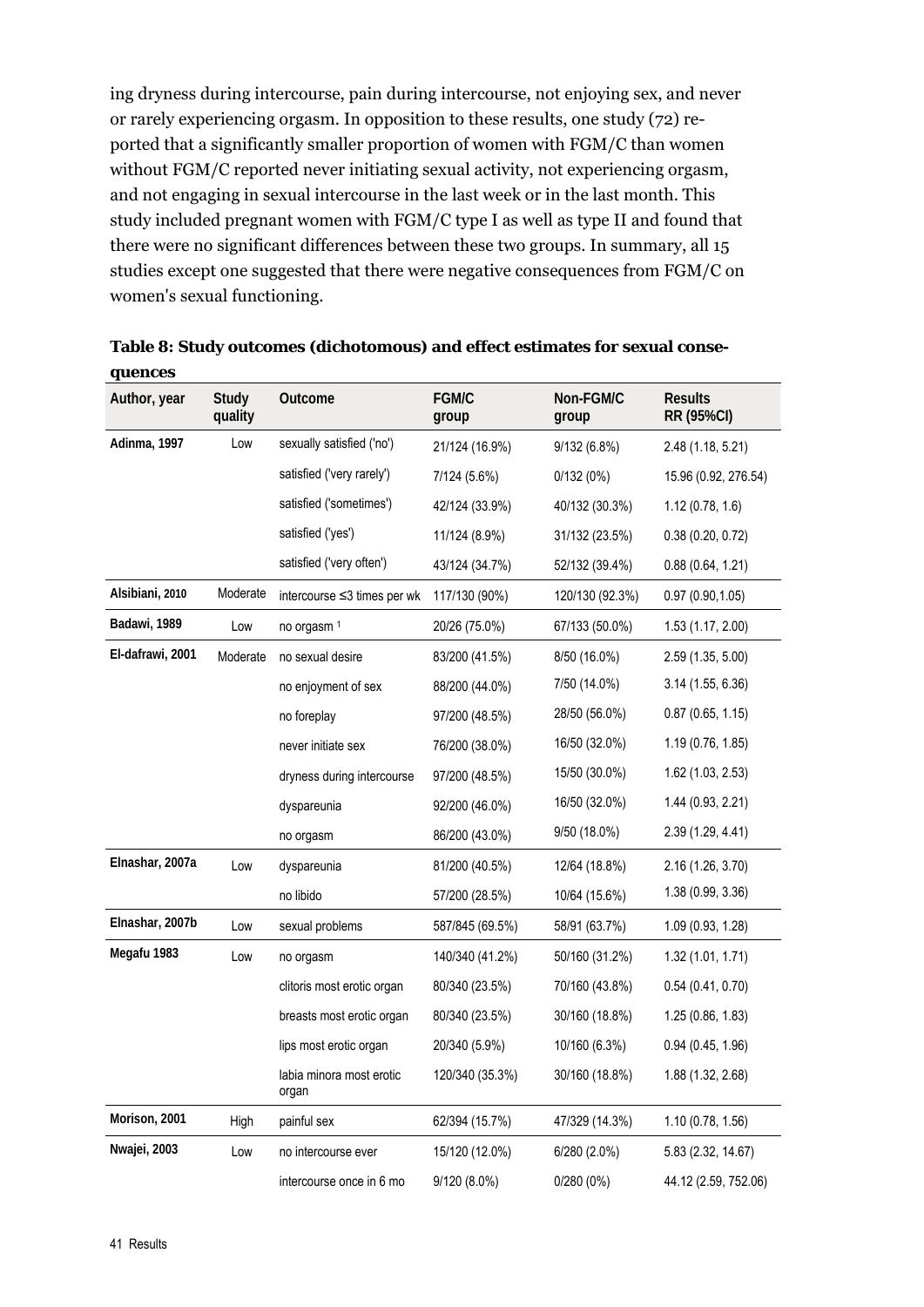|                |          | intercourse once in 3 mo                          | 15/120 (12.0%)                              | 0/280(0%)        | 71.99 (4.34, 1193.49)                    |
|----------------|----------|---------------------------------------------------|---------------------------------------------|------------------|------------------------------------------|
|                |          | intercourse once a month                          | 19/120 (16.0%)                              | 64/280 (23.0%)   | 1.59 (0.93, 2.71)                        |
|                |          | intercourse 1-2 times per wk 24/120 (20.0%)       |                                             | 120/280 (43.0%)  | 0.47(0.32, 0.68)                         |
|                |          | intercourse $\geq$ 3 times per wk                 | 38/120 (32.0%)                              | 90/280 (32.0%)   | 0.99(0.72, 1.35)                         |
|                |          | clitoris most sensitive organ                     | 49/120 (41%)                                | 143/280 (51%)    | 0.80(0.63, 1.02)                         |
|                |          | vagina most sensitive organ                       | 25/120 (21%)                                | 11/280 (4%)      | 5.30 (2.70, 10.43)                       |
|                |          | tongue most sensitive organ                       | 21/120 (17%)                                | 25/280 (9%)      | 1.96 (1.14, 3.36)                        |
|                |          | breasts most sensitive or-<br>gan                 | 25/120 (21%)                                | 101/280 (36%)    | 0.58(0.39, 0.85)                         |
| Odoi, 1997     | Low      | no orgasm                                         | 9/76 (11.8%)                                | $0/119(0\%)$     | 29.61 (1.75, 501.45)                     |
|                |          | dyspareunia                                       | 10/76 (13.2%)                               | $6/119(5.0\%)$   | 2.61 (0.99, 6.89)                        |
|                |          | post-coital bleeding                              | 4/76 (5.3%)                                 | $0/119(0\%)$     | 14.03 (0.77, 256.88)                     |
| Okonofua, 2002 | Moderate | no sexual activity in last wk                     | 364/827 (44.0%)                             | 535/1009 (53.0%) | 0.83(0.75, 0.91)                         |
|                |          | no sexual activity last mo                        | 158/827 (19.1%)                             | 289/1009 (28.6%) | $0.67$ (0.56, 0.79)                      |
|                |          | not easily aroused                                | 558/827 (67.5%)                             | 656/1009 (65.0%) | 1.04(0.97, 1.11)                         |
|                |          | never initiate sex                                | 345/827 (41.7%)                             | 477/1009 (47.3%) | 0.88(0.80, 0.98)                         |
|                |          | no orgasm                                         | 280/827 (33.9%)                             | 410/1009 (40.6%) | 0.83(0.74, 0.94)                         |
|                |          | pain during intercourse                           | 30/825 (3.6%)                               | 23/1003 (2.3%)   | 1.59 (0.93, 2.71)                        |
|                |          | clitoris most sensitive part                      | 87/827 (10.5%)                              | 276/1009 (27.4%) | 0.38(0.31, 0.48)                         |
|                |          | breasts most sensitive part                       | 523/827 (63.2%)                             | 439/1009 (43.5%) | 1.45 (1.33, 1.59)                        |
|                |          | other part most sensitive                         | 217/827 (26.2%)                             | 294/1009 (29.1%) | 0.90(0.78, 1.05)                         |
| Shandall, 1967 | Low      | never had orgasm                                  | TI 98/807 (12.1%)<br>TIII 2520/3013 (83.6%) | 14/204 (6.9%)    | 1.77 (1.03, 3.03)<br>12.19 (7.35, 20.21) |
|                |          | orgasm <50% of occasions                          | TI 139/807 (17.2%)<br>TIII 162/3013 (5.4%)  | 29/204 (14.2%)   | 1.21 (0.84, 1.75)<br>0.38(0.26, 0.55)    |
|                |          | orgasm 50-75% of occa-<br>sions                   | TI 300/807 (37.2%)<br>TIII 180/3013 (6.0%)  | 61/204 (29.9%)   | 1.24(0.99, 1.56)<br>0.20(0.16, 0.26)     |
|                |          | orgasm >75% of occasions                          | TI 270/807(33.5%)<br>TIII 151/3013 (5.0%)   | 100/204 (49.0%)  | 0.68(0.58, 0.81)<br>0.10(0.08, 0.13)     |
| Stewart, 2002  | High     | intercourse $\geq$ 5 times last mo 633/1346 (47%) |                                             | 328 / 842 (39%)  | 1.21 (1.09, 1.34)                        |

Legend: Cyst= Any FGM/C + cyst; FSFI= Female Sexual Functioning Index; mo= month; TI= FGM/C Type I; TIII= FGM/C Type III; TII&III= FGM/C Type II&III; wk= week, 1= orgasm from manual stimulation of the clitoris/clitoral area.

Four studies (45;63;65;73), of moderate and low study quality, reported a total of 12 continuous outcomes for sexual consequences of FGM/C, the majority of which (74%) were statistically significant at study level (Table 9). In these studies, women with FGM/C reported experiencing significant less desire and arousal, less satisfaction, as well as experiencing orgasm less frequently.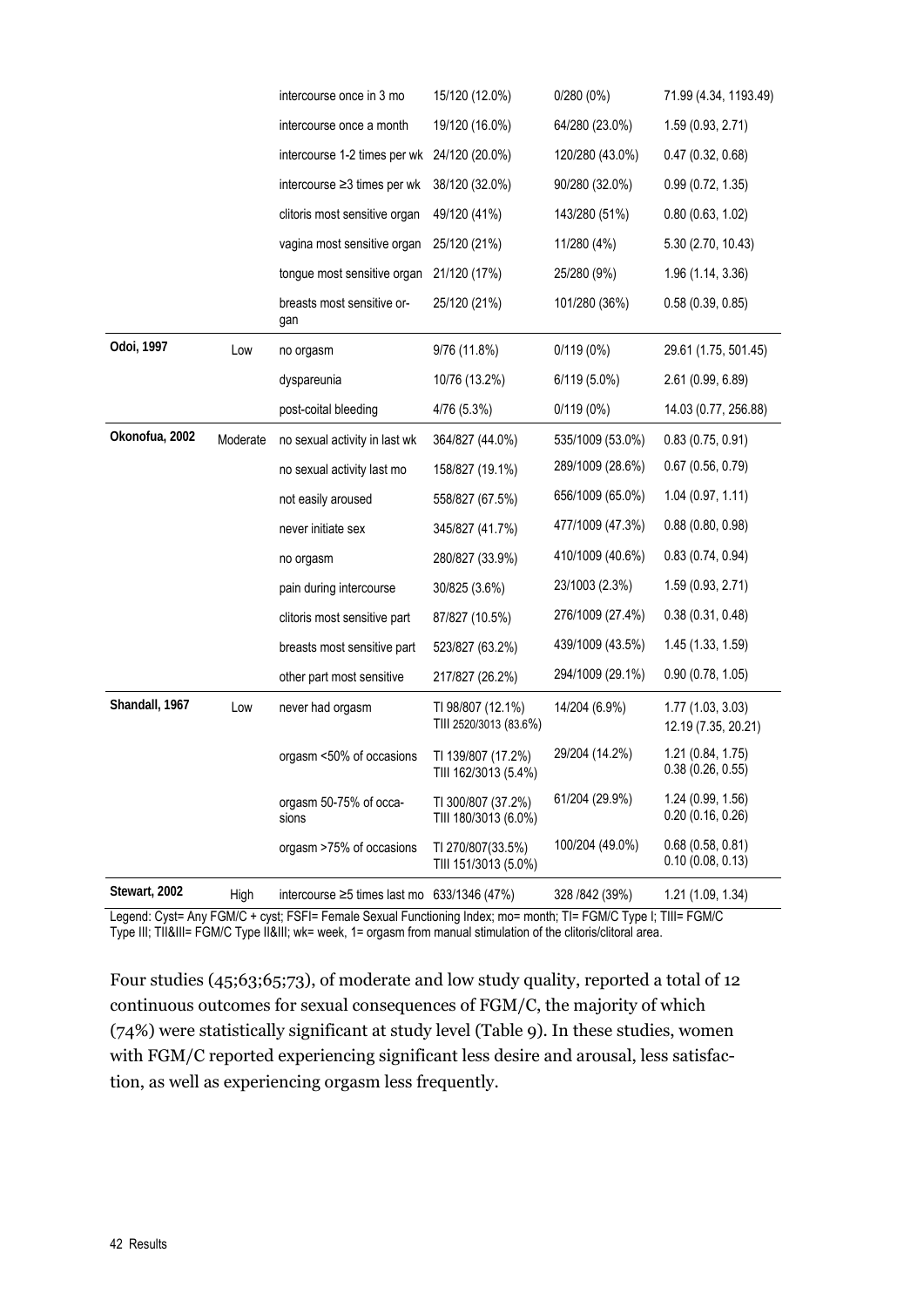| Author, year     | Study<br>quality | Outcome            | <b>FGM/C</b><br>group                                                                              | Non-FGM/C<br>group | <b>Results</b><br>Mean diff (95%CI)                                                                                |
|------------------|------------------|--------------------|----------------------------------------------------------------------------------------------------|--------------------|--------------------------------------------------------------------------------------------------------------------|
| Alsibiani, 2010  | Moderate         | desire             | $3.6$ (SD=1.1)                                                                                     | $3.7 (SD=1.2)$     | $-0.1$ $(-0.38, 0.18)$                                                                                             |
|                  |                  | arousal            | $3.6$ (SD=1.2)                                                                                     | 4.2 (SD=1.4)       | $-0.6$ ( $-0.92$ , $-0.28$ )                                                                                       |
|                  |                  | lubrication        | $3.4$ (SD=1.0)                                                                                     | $3.9$ (SD=1.3)     | $-0.5$ ( $-0.78$ , $-0.22$ )                                                                                       |
|                  |                  | orgasm             | $3.7$ (SD=1.2)                                                                                     | $4.2$ (SD=1.4)     | $-0.5$ ( $-0.82$ , $-0.18$ )                                                                                       |
|                  |                  | satisfaction       | $4.5$ (SD=1.2)                                                                                     | $5.0$ (SD=1.4)     | $-0.8$ ( $-1.12$ , $-0.48$ )                                                                                       |
|                  |                  | pain               | $3.5$ (SD=1.0)                                                                                     | $3.8$ (SD=1.1)     | $-0.3$ ( $-0.56$ , $-0.04$ )                                                                                       |
|                  |                  | FSFI score         | 21.4 (SD=4.4)                                                                                      | $23.5$ (SD=5.0)    | $-2.1$ $(-3.24, -0.96)$                                                                                            |
| El-dafrawi, 2001 | Moderate         | sexual desire      | $2.8$ (SD=1.7)                                                                                     | $3.7$ (SD=1.9)     | $-0.9$ ( $-1.48$ , $-0.32$ )                                                                                       |
| Osinowo, 2003    | Low              | sexual functioning | 78.9 (SD=18.3)                                                                                     | 96.4 (SD=10.1)     | $-17.5$ ( $-23.23$ , $-11.77$ )                                                                                    |
| Thabet, 2003     | Low              | desire & arousal   | TI $9.4$ (SD= 0.8)<br>TII&III 7.2 (SD=0.8)<br>Cyst 11.2 (SD=1.0)                                   | $10.4$ (SD=0.8)    | $-1.0$ ( $-1.4$ , $-0.6$ )<br>$-3.2$ ( $-3.6$ , $-2.8$ )<br>0.8(0.41, 1.19)                                        |
|                  |                  | satisfaction       | TI 8.3 (SD=1.1)<br>TII&III 7.3 (SD=0.8)<br>TI-III 7.8 (SD=0.96) <sup>1</sup><br>Cysts 8.0 (SD=0.9) | $8.0$ (SD=0.9)     | $0.3$ (-0.21, 0.81)<br>$-0.7$ ( $-1.13$ , $-0.27$ )<br>$-0.2$ ( $-0.6$ , $0.2$ ) <sup>1</sup><br>$0.0$ (-0.4, 0.4) |
|                  |                  | orgasm             | TI 12.4 (SD=1.7)<br>TII&III 6.0 (SD=0.9)<br>Cysts 10.9 (SD=1.2)                                    | $12.5$ (SD=1.1)    | $-0.1$ ( $-0.82, 0.62$ )<br>$-6.5$ ( $-7.01$ , $-5.99$ )<br>$-1.6$ ( $-2.1, -1.1$ )                                |

#### **Table 9: Study outcomes (continuous) and effect estimates for sexual consequences**

Legend: Cyst= Any FGM/C + cyst; FSFI= Female Sexual Functioning Index; Std.mean diff= Standardized mean difference; TI= FGM/C type I; TIII= FGM/C type III; TII&III= FGM/C type II&III; TI-III= FGM/C type I&II&III combined as one group; 1= We combined the two groups FGM/C type I and type II&III.

## *Results of meta-analyses for sexual consequences*

Some studies included the same outcome and were sufficiently similar to warrant pooling of effect sizes in meta-analyses. Altogether we could conduct meta-analyses for seven outcomes regarding sexual functioning: dyspareunia, satisfaction, desire, initiation of sex, orgasm, reporting clitoris as the most sensitive area of the body, and reporting the breasts as the most sensitive areas of the body.

## *Dyspareunia*

We conducted meta-analysis of the outcome 'dyspareunia', which five studies (65;66;69;71;72) measured in a similar manner. One study was judged to have high study quality, two moderate, and two studies were of low methodological quality. The quality of the total body of evidence was 'very low', defined as "any estimate of effect is very uncertain" (Appendix 4). The women were from four different African countries and almost all had FGM/C type I or II. As shown in the forest plot (Figure 7), a significant effect for dyspareunia was found (RR= 1.52, 95%CI= 1.15, 2.0). Women who had been subjected to FGM/C were 1.5 times more likely to experience pain during intercourse than women who had not been subjected to FGM/C. To ex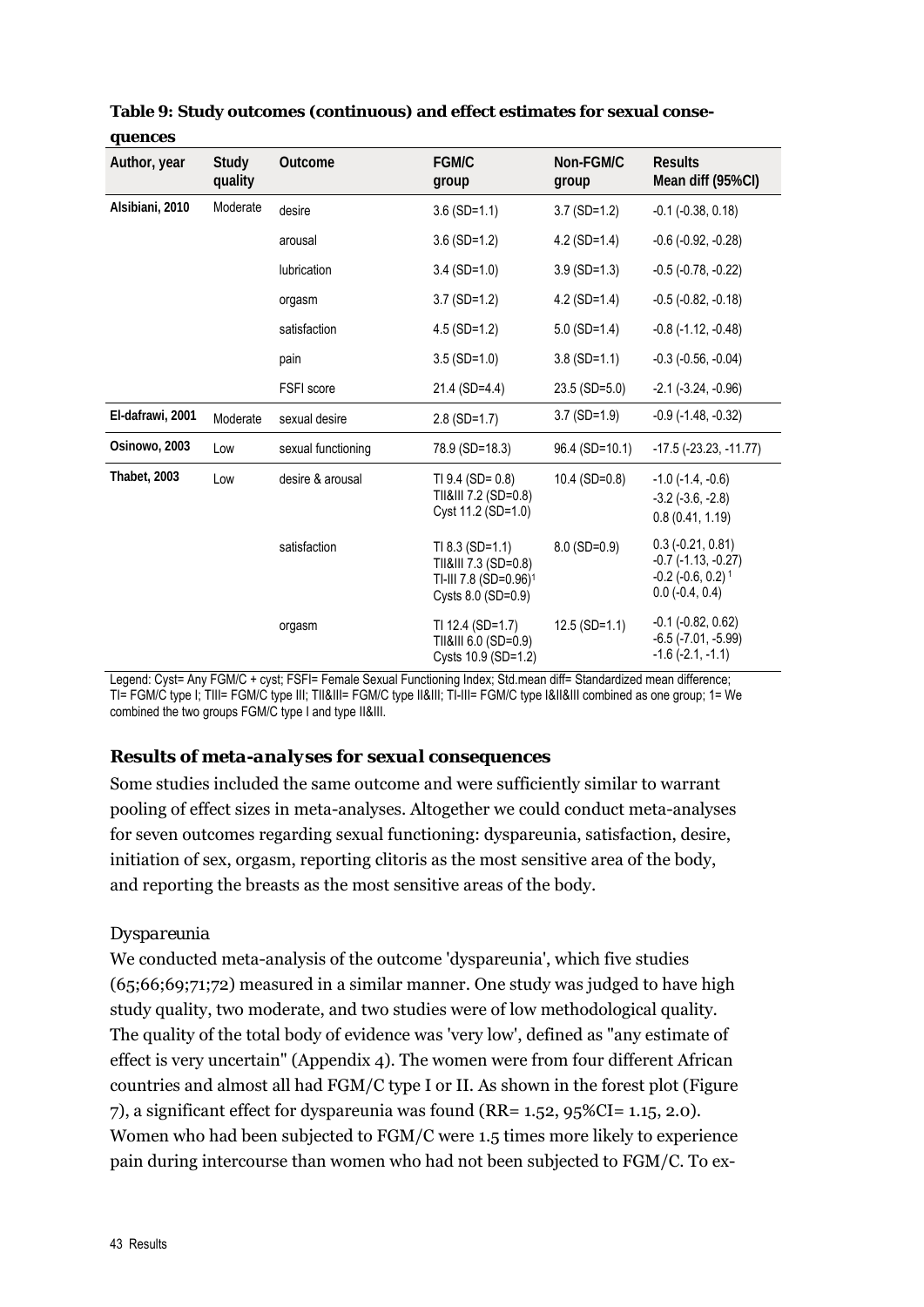amine the possible influence of including pregnant women in the model, we removed the study with pregnant women (72), finding no change in effect size.

|                                                                                                  | Cut          |      | Non-cut      |      |        | <b>Risk Ratio</b>   | <b>Risk Ratio</b>                                   |  |  |
|--------------------------------------------------------------------------------------------------|--------------|------|--------------|------|--------|---------------------|-----------------------------------------------------|--|--|
| <b>Study or Subgroup</b>                                                                         | Events Total |      | Events Total |      | Weight | M-H, Random, 95% CI | M-H, Random, 95% CI                                 |  |  |
| El-defrawi 2001                                                                                  | 92           | 200  | 16           | 50   | 24.6%  | 1.44 [0.93, 2.21]   |                                                     |  |  |
| Elnashar 2007a                                                                                   | 81           | 200  | 12           | 64   | 18.6%  | 2.16 [1.26, 3.70]   |                                                     |  |  |
| Morison 2001                                                                                     | 62           | 394  | 47           | 329  | 30.9%  | 1.10 [0.78, 1.56]   |                                                     |  |  |
| Odoi 1997                                                                                        | 10           | 76   | 6            | 119  | 7.2%   | 2.61 [0.99, 6.89]   |                                                     |  |  |
| Okonofua 2002                                                                                    | 30           | 825  | 23           | 1003 | 18.6%  | 1.59 [0.93, 2.71]   |                                                     |  |  |
| <b>Total (95% CI)</b>                                                                            |              | 1695 |              | 1565 | 100.0% | 1.52 [1.15, 2.00]   |                                                     |  |  |
| Total events                                                                                     | 275          |      | 104          |      |        |                     |                                                     |  |  |
| Heterogeneity: Tau <sup>2</sup> = 0.03; Chi <sup>2</sup> = 6.03, df = 4 (P = 0.20); $I^2 = 34\%$ |              |      |              |      |        |                     |                                                     |  |  |
| Test for overall effect: $Z = 2.95$ (P = 0.003)                                                  |              |      |              |      |        |                     | 2<br>0.2<br>0.5<br>5<br>Favours cut Favours non-cut |  |  |

|  |  |  |  | Figure 7: Forest plot, dyspareunia |  |
|--|--|--|--|------------------------------------|--|
|--|--|--|--|------------------------------------|--|

## *Satisfaction*

We conducted meta-analysis of the continuous outcome 'satisfaction'. Two studies (45;63) of moderate and low study quality measured level of satisfaction in a similar manner. Application of GRADE showed that the quality of the evidence was 'very low.' Recall that Thabet and Thabet (45) analyzed Egyptian women with FGM/C type I and type II&III separately while Alsibiani (63) treated women (resident in Saudi Arabia) of any category of cutting (I–III) as one group. In order to create comparable groups with respect to type of cutting, we combined the group of women with FGM/C type I with type II&III in the Thabet and Thabet study (see Table 9). As evident from the forest plot (Figure 8), a significant effect for satisfaction was found (St.mean diff=  $-0.34$ ,  $95\%CI = -0.56$ ,  $-0.13$ ). Women who had been subjected to FGM/C experienced significantly less sexual satisfaction than women who had not been subjected to FGM/C. The finding in the meta-analysis was supported by results from two other studies, which were of moderate study quality. First, in response to Adinma's survey (62) more than twice as many women with FGM/C as women without FGM/C responded 'no' to the question of whether they were sexually satisfied during intercourse. Women with FGM/C were 2.48 times as likely to say they were not sexually satisfied (95%CI= 1.18, 5.21). Second, the study by El-dafrawi and colleagues (65) reported that women with FGM/C were 3.14 times as likely to say they had no enjoyment of sex (95%CI= 1.55, 6.36) compared to women without FGM/C.

#### **Figure 8: Forest plot, satisfaction**

|                                                                                                | Non-cut<br>Cut |          |     |  |       |     | <b>Std. Mean Difference</b>   | <b>Std. Mean Difference</b> |                             |  |
|------------------------------------------------------------------------------------------------|----------------|----------|-----|--|-------|-----|-------------------------------|-----------------------------|-----------------------------|--|
| <b>Study or Subgroup</b>                                                                       | Mean           |          |     |  |       |     | SD Total Mean SD Total Weight | IV, Random, 95% CI          | IV, Random, 95% CI          |  |
| Alsibiani 2010                                                                                 | 4.5            | 1.2      | 130 |  | 5 1.4 | 130 | 76.2%                         | $-0.38$ $[-0.63, -0.14]$    |                             |  |
| Thabet 2003                                                                                    |                | 7.8 0.96 | 60  |  | 8 0.9 | 30  | 23.8%                         | $-0.21$ $[-0.65, 0.23]$     |                             |  |
| <b>Total (95% CI)</b>                                                                          |                |          | 190 |  |       | 160 | 100.0%                        | $-0.34$ $[-0.56, -0.13]$    |                             |  |
| Heterogeneity: Tau <sup>2</sup> = 0.00; Chi <sup>2</sup> = 0.45, df = 1 (P = 0.50); $1^2$ = 0% |                |          |     |  |       |     |                               |                             |                             |  |
| Test for overall effect: $Z = 3.13$ (P = 0.002)                                                |                |          |     |  |       |     |                               |                             | Favours non-cut Favours cut |  |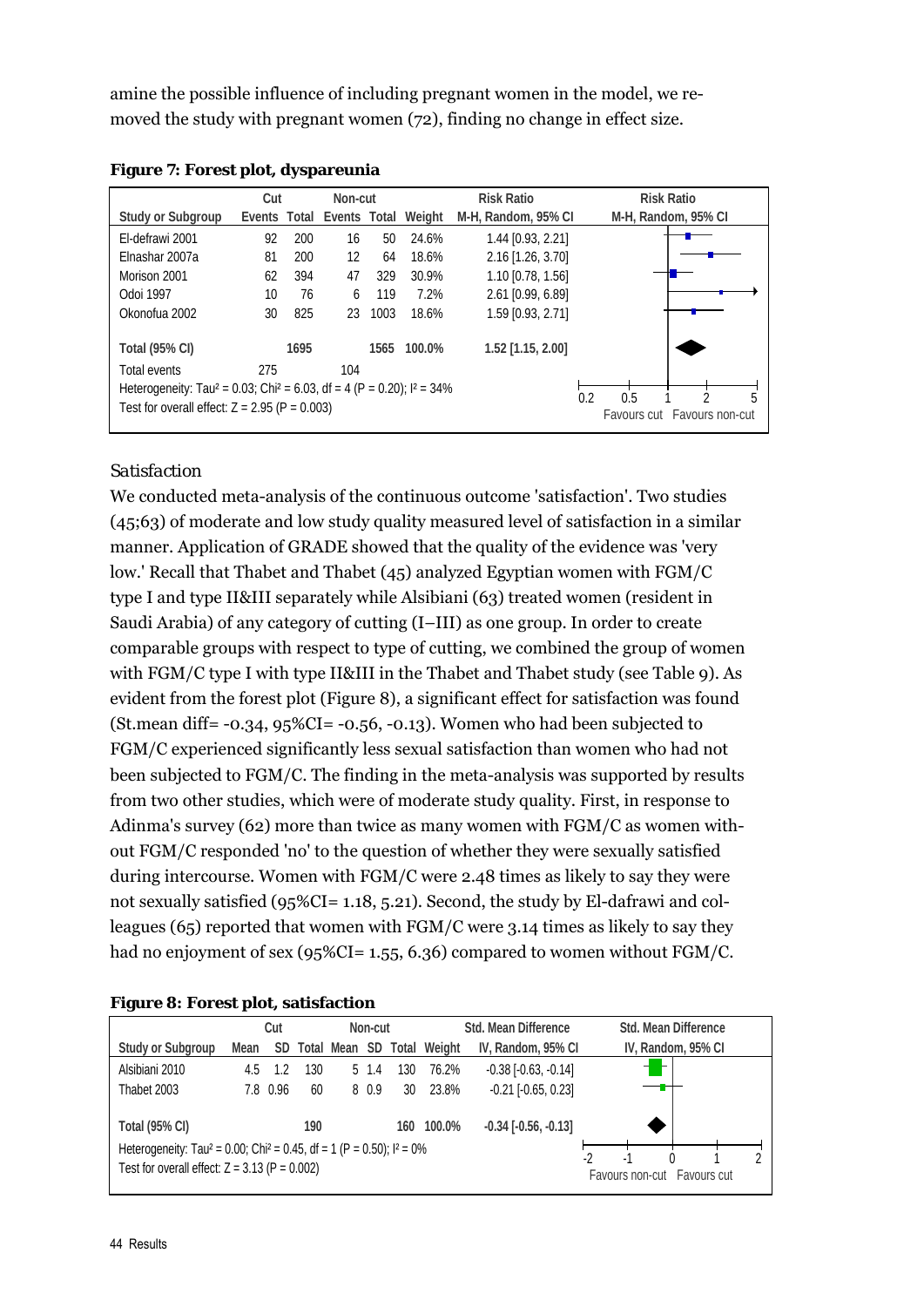## *No sexual desire*

Two studies (65;66) that measured sexual desire were sufficiently similar to warrant pooling of effect sizes in meta-analysis. One study was judged to have moderate study quality and one low study quality. The quality of the evidence for 'desire' was judged as 'very low' in GRADE. The included women were from Egypt with largely FGM/C type I or II. Women with FGM/C were twice as likely to report that they experienced no desire compared to women without FGM/C (RR= 2.15, 95%CI= 1.37, 3.36) (Figure 9). The finding that women with FGM/C were less likely to say that they experienced sexual desire was also supported by continuous outcome results in other studies. Alsibiani and Rouzi (63) as well as Thabet and Thabet (45) found that women who had been subjected to FGM/C reported lower sexual desire and arousal scores (Mean diff= -0.6, 95%CI= -0.92, -0.28 and Mean diff= -3.2, 95%CI= -3.6, - 2.8, respectively), and El-dafrawi and colleagues (65) similarly found that women with FGM/C self-reported a lower frequency of sexual desire than women without FGM/C (Mean diff=-0.9, 95%CI= -1.48, -0.32).

#### **Figure 9: Forest plot, no sexual desire**

|                                                                                                                                                     | Cut |     | Non-cut                          |                                  |        | <b>Risk Ratio</b>   |  | <b>Risk Ratio</b>   |  |
|-----------------------------------------------------------------------------------------------------------------------------------------------------|-----|-----|----------------------------------|----------------------------------|--------|---------------------|--|---------------------|--|
| <b>Study or Subgroup</b>                                                                                                                            |     |     | Events Total Events Total Weight |                                  |        | M-H, Random, 95% CI |  | M-H, Random, 95% CI |  |
| El-defrawi 2001                                                                                                                                     | 83  | 200 | 8                                | 50                               | 46.4%  | 2.59 [1.35, 5.00]   |  |                     |  |
| Elnashar 2007a                                                                                                                                      | 57  | 200 | 10                               | 64                               | 53.6%  | 1.82 [0.99, 3.36]   |  |                     |  |
| <b>Total (95% CI)</b>                                                                                                                               |     | 400 |                                  | 114                              | 100.0% | 2.15 [1.37, 3.36]   |  |                     |  |
| Total events                                                                                                                                        | 140 |     | 18                               |                                  |        |                     |  |                     |  |
| Heterogeneity: Tau <sup>2</sup> = 0.00; Chi <sup>2</sup> = 0.60, df = 1 (P = 0.44); $1^2 = 0\%$<br>Test for overall effect: $Z = 3.35$ (P = 0.0008) |     |     | 0.5<br>0.2                       | າ<br>Favours cut Favours non-cut | 5      |                     |  |                     |  |

#### *Never initiate sex*

Two studies (65;72) that measured differences between women with FGM/C and women without FGM/C with respect to whether they initiated sex were sufficiently similar to warrant pooling of effect sizes in meta-analysis. Both were of moderate study quality and the quality of the evidence for this outcome was judged as 'very low' in GRADE. The women were from Egypt and Nigeria, and FGM/C type included I and II. No significant difference for the outcome 'never initiate sex' was found (RR= 0.94, 95%CI= 0.74, 1.21) (Figure 10).

#### **Figure 10: Forest plot, never initiate sex**

|                                                                                                 | Cut |                                           | Non-cut |      |                                  | <b>Risk Ratio</b>   | <b>Risk Ratio</b>   |
|-------------------------------------------------------------------------------------------------|-----|-------------------------------------------|---------|------|----------------------------------|---------------------|---------------------|
| <b>Study or Subgroup</b>                                                                        |     |                                           |         |      | Events Total Events Total Weight | M-H, Random, 95% CI | M-H, Random, 95% CI |
| El-defrawi 2001                                                                                 | 76  | 200                                       | 16      | 50   | 22.9%                            | 1.19 [0.76, 1.85]   |                     |
| Okonofua 2002                                                                                   | 345 | 827                                       | 477     | 1009 | 77.1%                            | $0.88$ [0.80, 0.98] |                     |
|                                                                                                 |     |                                           |         |      |                                  |                     |                     |
| <b>Total (95% CI)</b>                                                                           |     | 1027                                      |         | 1059 | 100.0%                           | $0.94$ [0.74, 1.21] |                     |
| Total events                                                                                    | 421 |                                           | 493     |      |                                  |                     |                     |
| Heterogeneity: Tau <sup>2</sup> = 0.02; Chi <sup>2</sup> = 1.65, df = 1 (P = 0.20); $1^2$ = 40% |     | ◠                                         |         |      |                                  |                     |                     |
| Test for overall effect: $Z = 0.46$ (P = 0.65)                                                  |     | 0.2<br>0.5<br>Favours cut Favours non-cut |         |      |                                  |                     |                     |
|                                                                                                 |     |                                           |         |      |                                  |                     |                     |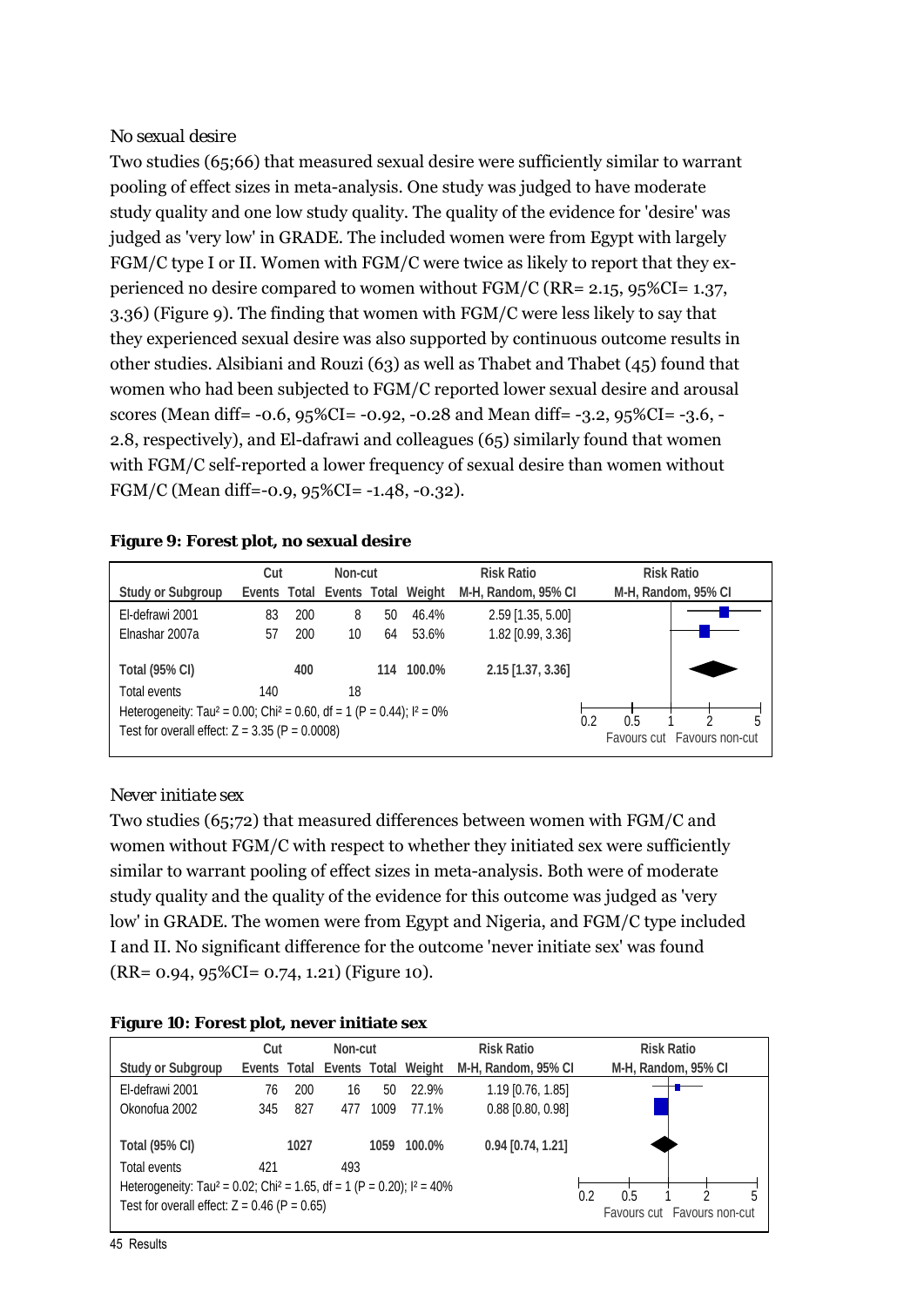## *No orgasm*

Five studies (65;68;71;72;74) measured whether women experienced orgasm and were sufficiently similar to warrant pooling of effect sizes in meta-analysis. Two studies were of moderate study quality and three of low study quality. In GRADE, the quality of the evidence for this outcome was judged as 'very low.' The women were from four different countries in Africa and FGM/C type included I-III. No significant effect for orgasm was found (RR= 1.5, 95%CI= 0.93, 2.44) (Figure 11). Considerable heterogeneity indicated by I<sup>2</sup> and Chi<sup>2</sup> (I<sup>2</sup>= 87%, Chi<sup>2</sup>= 31.2, p= 0.00001) showed inconsistency across studies. To examine the possible influence of including pregnant women in the model, we removed the study with pregnant women (72) from the analysis. The effect became significant (RR= 1.85, 95%CI= 1.12, 3.06), but heterogeneity remained high ( $I^2$ = 64%, Chi<sup>2</sup>= 8.41, p= 0.04). Support for the finding that women with FGM/C may be more likely not to experience orgasm came from three studies with continuous estimates for orgasm (45;63;74). These three studies found that women with FGM/C experienced orgasm significantly less frequent than women who had not been subjected to FGM/C.

#### **Figure 11: Forest plot, no orgasm**

|                                                                                                      | Cut                  | Non-cut                          |        | <b>Risk Ratio</b>    | <b>Risk Ratio</b>           |
|------------------------------------------------------------------------------------------------------|----------------------|----------------------------------|--------|----------------------|-----------------------------|
| <b>Study or Subgroup</b>                                                                             |                      | Events Total Events Total Weight |        | M-H, Random, 95% CI  | M-H, Random, 95% CI         |
| El-defrawi 2001                                                                                      | 200<br>86            | 50<br>9                          | 20.0%  | 2.39 [1.29, 4.41]    |                             |
| Megafu 1983                                                                                          | 140<br>340           | 50<br>160                        | 27.0%  | 1.32 [1.01, 1.71]    | a series de la propie       |
| Odoi 1997                                                                                            | 76<br>9              | 119<br>$\mathbf{0}$              | 2.7%   | 29.61 [1.75, 501.45] |                             |
| Okonofua 2002                                                                                        | 827<br>280           | 1009<br>410                      | 28.8%  | $0.83$ [0.74, 0.94]  | ┱                           |
| Shandall 1967                                                                                        | 807<br>98            | 14<br>204                        | 21.5%  | 1.77 [1.03, 3.03]    |                             |
| Total (95% CI)                                                                                       | 2250                 | 1542                             | 100.0% | 1.50 [0.93, 2.44]    |                             |
| Total events                                                                                         | 613                  | 483                              |        |                      |                             |
| Heterogeneity: Tau <sup>2</sup> = 0.21; Chi <sup>2</sup> = 31.17, df = 4 (P < 0.00001); $I^2 = 87\%$ | 0.2<br>0.5<br>っ<br>5 |                                  |        |                      |                             |
| Test for overall effect: $Z = 1.66$ (P = 0.10)                                                       |                      |                                  |        |                      | Favours cut Favours non-cut |

## *Clitoris most sensitive area of the body*

Three studies (68;70;72) asked what women thought was the most sensitive part of the body, and included the answer alternative 'clitoris'. These studies were sufficiently similar to warrant pooling of effect sizes in meta-analysis. Two studies were of low study quality and one of moderate quality. The quality of the evidence for this outcome was judged as 'very low' in GRADE. The women were from Nigeria and had FGM/C type I or II. There was a significant effect (RR=  $0.55$ ,  $95\%$ CI=  $0.35$ ,  $0.85$ ) (Figure 12), suggesting that women with FGM/C were less likely to report that the clitoris was the most sensitive area of their body, but the findings were inconsistent across studies (statistical tests for heterogeneity:  $I^2 = 90\%$ , Chi<sup>2</sup>= 19.78, p= 0.0001).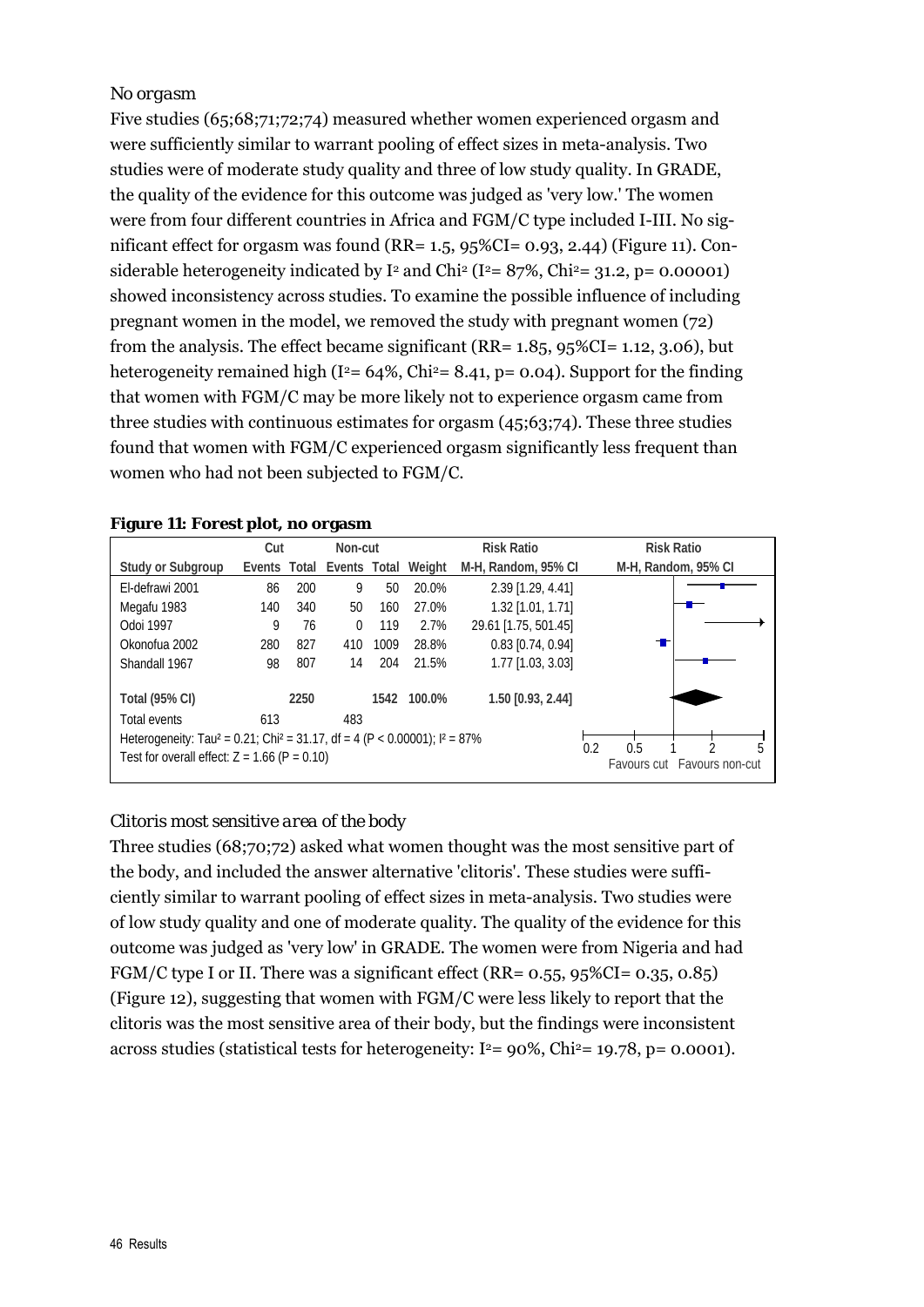#### **Figure 12: Forest plot, clitoris most sensitive area of the body**

|                                                                                                    | Cut                       | Non-cut |                      |        | <b>Risk Ratio</b>   | <b>Risk Ratio</b>           |  |
|----------------------------------------------------------------------------------------------------|---------------------------|---------|----------------------|--------|---------------------|-----------------------------|--|
| <b>Study or Subgroup</b>                                                                           | Events Total Events Total |         |                      | Weight | M-H, Random, 95% CI | M-H, Random, 95% CI         |  |
| Megafu 1983                                                                                        | 340<br>80                 | 70      | 160                  | 32.8%  | $0.54$ [0.41, 0.70] | $-$                         |  |
| Nwajei 2003                                                                                        | 120<br>49                 | 143     | 280                  | 33.3%  | $0.80$ [0.63, 1.02] |                             |  |
| Okonofua 2002                                                                                      | 827<br>87                 | 276     | 1009                 | 33.9%  | $0.38$ [0.31, 0.48] |                             |  |
| <b>Total (95% CI)</b>                                                                              | 1287                      |         | 1449                 | 100.0% | $0.55$ [0.35, 0.85] |                             |  |
| Total events                                                                                       | 216                       | 489     |                      |        |                     |                             |  |
| Heterogeneity: Tau <sup>2</sup> = 0.14; Chi <sup>2</sup> = 19.78, df = 2 (P < 0.0001); $I^2$ = 90% |                           |         | າ<br>0.2<br>5<br>0.5 |        |                     |                             |  |
| Test for overall effect: $Z = 2.69$ (P = 0.007)                                                    |                           |         |                      |        |                     | Favours non-cut Favours cut |  |

## *Breasts most sensitive area of the body*

Three studies (68;70;72) asked what women thought was the most sensitive part of the body, and included the answer alternative 'breasts'. These studies were sufficiently similar to warrant pooling of effect sizes in meta-analysis. Two studies were of low study quality and one of moderate quality. The quality of the evidence was judged as 'very low' in GRADE. The women were from Nigeria and had FGM/C type I or II. No significant effect was found (RR= 0.91, 95%CI= 0.62, 1.33) (Figure 13), and considerable heterogeneity indicated by I<sup>2</sup> and Chi<sup>2</sup> (I<sup>2</sup>= 97%, Chi<sup>2</sup>= 73.14, p= 0.00001) showed inconsistency across studies.

#### **Figure 13: Forest plot, breasts most sensitive area of the body**

|                                                                                                      | Cut                              |      | Non-cut           |      |        | <b>Risk Ratio (Non-event)</b> | <b>Risk Ratio (Non-event)</b> |
|------------------------------------------------------------------------------------------------------|----------------------------------|------|-------------------|------|--------|-------------------------------|-------------------------------|
| <b>Study or Subgroup</b>                                                                             | Events Total Events Total Weight |      |                   |      |        | M-H, Random, 95% CI           | M-H, Random, 95% CI           |
| Megafu 1983                                                                                          | 80                               | 340  | 30                | 160  | 33.6%  | $0.94$ [0.86, 1.03]           |                               |
| Nwajei 2003                                                                                          | 25                               | 120  | 101               | 280  | 33.0%  | 1.24 [1.09, 1.41]             |                               |
| Okonofua 2002                                                                                        | 523                              | 827  | 439               | 1009 | 33.4%  | $0.65$ [0.59, 0.72]           | — —                           |
| Total (95% CI)                                                                                       |                                  | 1287 |                   | 1449 | 100.0% | $0.91$ [0.62, 1.33]           |                               |
| Total events                                                                                         | 628                              |      | 570               |      |        |                               |                               |
| Heterogeneity: Tau <sup>2</sup> = 0.11; Chi <sup>2</sup> = 73.14, df = 2 (P < 0.00001); $I^2 = 97\%$ |                                  |      | 0.7<br>0.5<br>1.5 |      |        |                               |                               |
| Test for overall effect: $Z = 0.49$ (P = 0.63)                                                       |                                  |      |                   |      |        |                               | Favours cut Favours non-cut   |

## *Additional syntheses of results across studies*

Three sexual outcomes – frequency of sexual activity, dryness during intercourse, overall sexual functioning – were measured differently in different studies and we could not conduct meta-analyses for these outcomes. We briefly summarize the results of these outcomes to show direction of consequences across studies (see also Tables 8-9).

Four studies included a question about frequency of sexual activity. According to the results by Alsibiani and Rouzi (63), less than 10% of both women who had and women who had not been subjected to the practice of FGM/C engaged in intercourse more than three times per week, but there was no significant difference between the groups. In contrast, Nwajei and Otiono (70) found that a significantly higher proportion of women with FGM/C had never had intercourse, had intercourse once in the last six months, and once in the last three months. Similarly, significantly fewer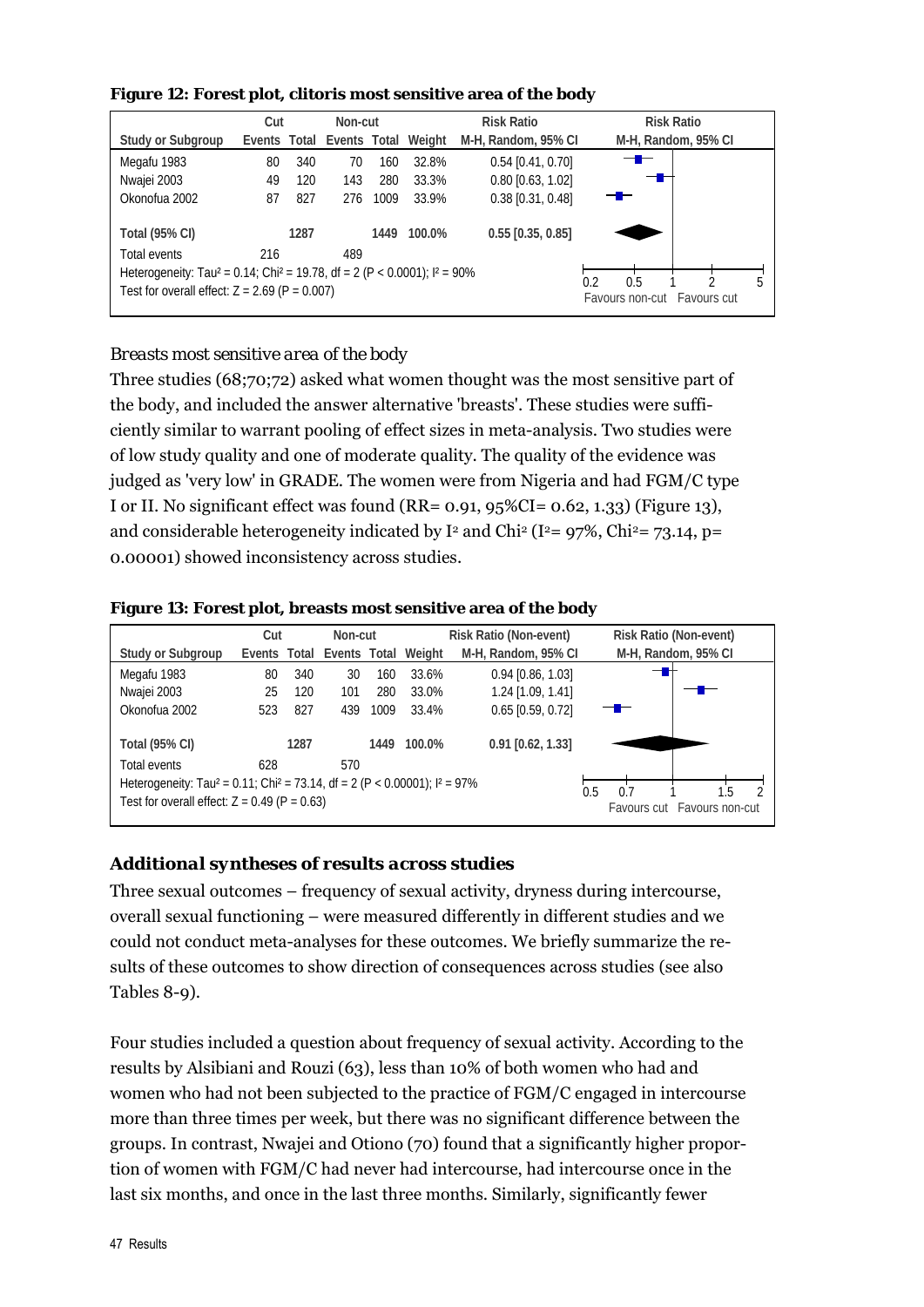women with FGM/C than women without FGM/C had intercourse one to two times per week. Another study with pregnant women (72) showed that a significantly higher proportion of women who had not been subjected to FGM/C reported no sexual activity in the last week (44% vs 53%) and in the last months (19% vs 29%). Lastly, Stewart, Morison and White (75) found that significantly more women with FGM/C had intercourse five or more times in the past four weeks. The authors state that the difference disappeared in the multivariate analysis. Across the four studies that measured frequency of sexual intercourse, no direction of results can be observed.

With respect to experiencing dryness during intercourse, two studies investigated the likelihood of experiencing dryness in women with and without FGM/C. The first study (65) found that a significantly greater proportion of women who had been subjected to FGM/C than women who had not been subjected to FGM/C reported dryness during intercourse (48.5% vs 30.0%, RR= 1.62, 95%CI=1.03, 2.53). Similarly, Alsibiani and Rouzi (63) found that women who had been exposed to the practice of FGM/C reported less lubrication (i.e., more dryness) than women who had not been subjected to the practice. Across these two studies, the results were in the same direction, showing that more women with FGM/C than without FGM/C experienced dryness during intercourse.

Lastly, three studies (63;65;73) used different scales to assess overall sexual functioning among women who had and women who had not been subjected to FGM/C, but the results were in the same direction. First, among the participants from Saudi Arabia (63), women who had been subjected to FGM/C scored significantly lower (2.1 points, possible range 2-36) on the Female Sexual Function Index. Second, according to results from the Golombok-Rust Inventory of Sexual Satisfaction (73), women with FGM/C scored significantly lower (17.5 points, possible range 56-280) on sexual functioning compared to women without FGM/C. Third, Elnashar and colleagues (67) found that sexual problems were more common among women with FGM/C than women without FGM/C (69.5% vs 63.7%), indicating, as the previous two studies, that there was a greater likelihood in women with FGM/C than without to experience reduced sexual functioning.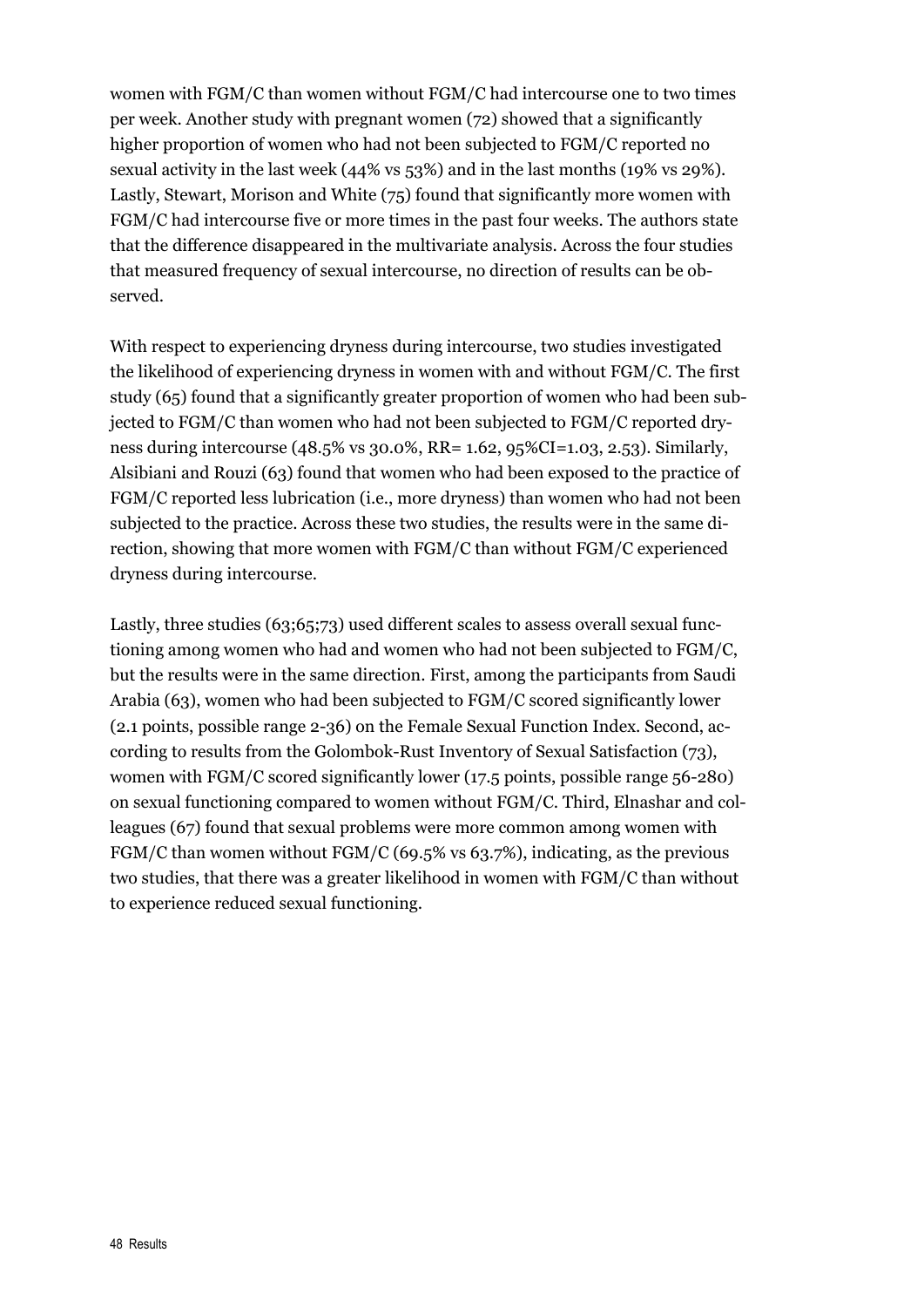## **Discussion**

This systematic review aimed to summarize published, empirical data assessing the psychological, social and sexual consequences of FGM/C. We included 17 studies, which all compared women with FGM/C type I-III to women without FGM/C. The methodological study quality was variable, with 10 of 17 of the studies judged as low quality, five as moderate quality, and two as high quality. Further, the quality of the total body of evidence for all outcomes was assessed as 'very low.' Little scientific research is available on the psychological and social consequences of FGM/C, but study level results suggest that having FGM/C may be associated with psychological disturbances. Our effect size estimates for dyspareunia, sexual satisfaction and sexual desire provide evidence in support of the argument that there is an association between FGM/C and women's reduced capacity for sexual enjoyment. However, the small- and low quality of the body of evidence preclude us from drawing conclusions regarding causality.

## **DISCUSSION OF MAIN RESULTS**

#### **Psychological consequences**

Four studies (16;64;66;73) of moderate and low study quality reported on psychological consequences. According to study level results, it seems that women with FGM/C may be more likely than women without FGM/C to have a psychiatric diagnosis, and suffer from anxiety, somatisation, phobia, and low self-esteem. Although it appears that various psychological disturbances may be related to FGM/C, the results of the meta-analyses of anxiety, somatization, depression, and hostility failed to reach statistical significance and there was inconsistency across studies. Further, the small number of studies and low study quality preclude us from drawing firm conclusions.

The possibility that FGM/C leaves a lasting psychological mark is indicated in the literature (e.g., (39)). Behrendt and Moritz (64) concluded that more than 80% of the adult women in their study still suffered from intrusive reexperiences of being cut as girls. Comments like "I cried and screamed for help and no one helped" by women in the study by Badawi (9) was summarized: "The intensity of their recall was very strong and vivid and commonly associated with weeping and remembered pain and humiliation." At the same time, the fact that FGM/C is culturally embed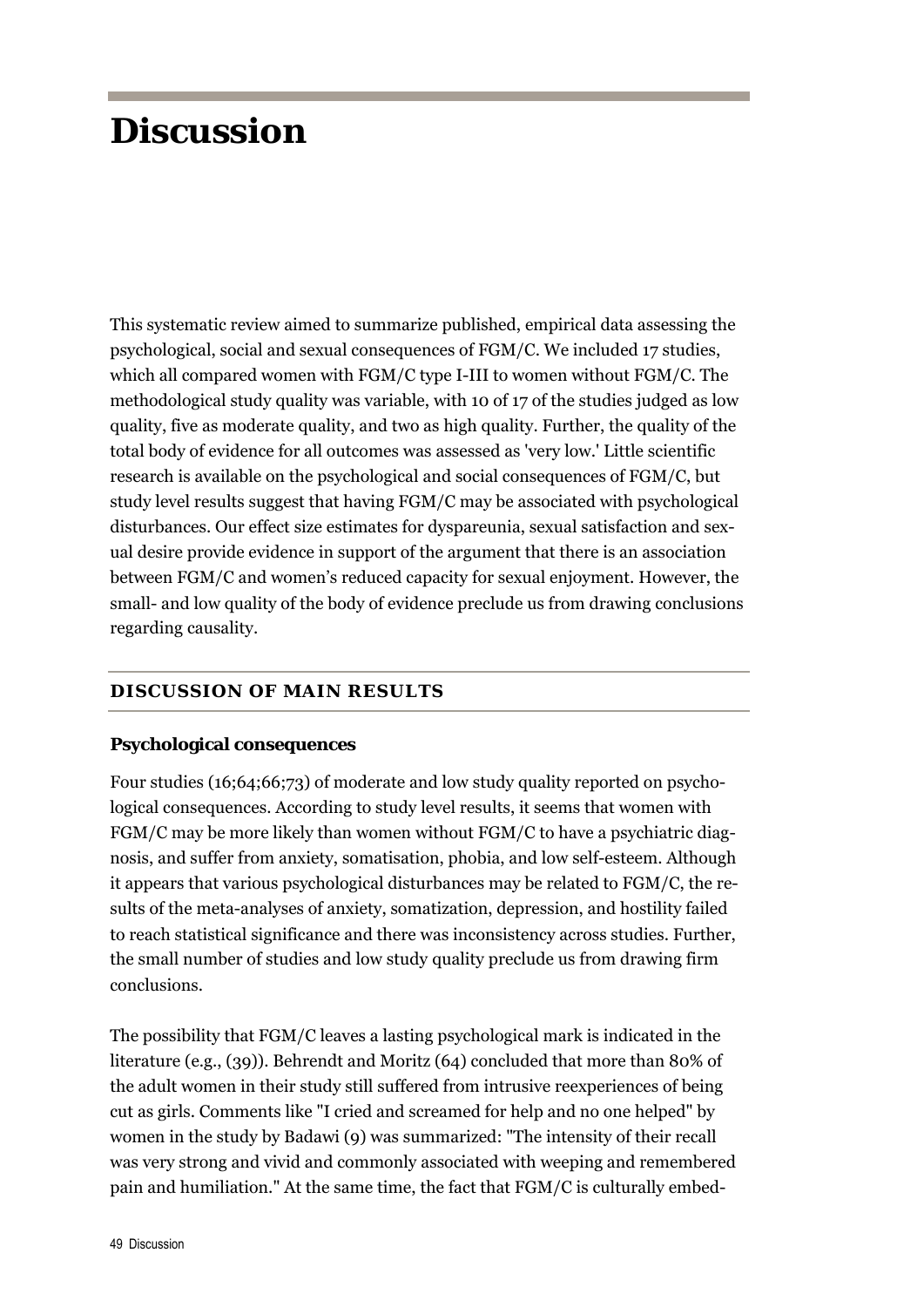ded may form a protective factor against the emergence of psychological stress in the aftermath of FGM/C. Future research should take the possible protective element of cultural embedment into account when examining the short term and long term psychological consequences of the practice.

## **Social consequences**

There is a dearth of research on the social consequences of FGM/C. Of the 17 included studies in this systematic review, only two (66;73) addressed social consequences of FGM/C: marital satisfaction and stability. According to study level results, it is possible that women with FGM/C may be more likely than women without FGM/C to experience marital dissatisfaction and instability. However, both studies were of low methodological quality and we cannot draw any conclusion on whether FGM/C is linked to relationship disharmony and related problems. The interrelationship of marital- and sexual satisfaction is addressed in the literature (e.g., (47;76)) and likely relevant in the context of FGM/C, but it was neither a focus in this systematic review, nor investigated in the included studies. According to research by Van Rossem and Gage (77), age at first marriage is unrelated to the type of FGM/C a woman experiences. We concur with other researchers (e.g., (78)) that more empirical data are needed to provide a better picture of the role that FGM/C plays in the social lives of women. Many possible social consequences that merit investigation, such as (dis)honour and (loss of) social status are complex and do not easily lend themselves to controlled study. But they may be important consequences of having or not having FGM/C, both for the short term and long term.

#### **Sexual consequences**

Several studies addressing sexual consequences from FGM/C were sufficiently similar to warrant pooling of effect sizes in meta-analysis. Briefly, the results showed that FGM/C is associated with attenuation of a woman's sexual functioning, but the low quality of the body of evidence precludes us from drawing conclusions regarding causality.

Our estimate showed that women with FGM/C were more likely to report dyspareunia (pain during intercourse) and experience less sexual satisfaction than women who had not been subjected to FGM/C. We do not have sufficient evidence to say whether these associations are of a causal nature. Given the mechanisms of sexual response in women have not been clearly delineated (79) we cannot easily explain the mechanism of an association between painful sexual intercourse and reduced sexual satisfaction among women with FGM/C. However, we propose the mechanism of the relationship is likely physiological. With FGM/C there are injured clitoral nerves and related receptors, and various forms of scarring and adhesions around the excised genital parts (2;30;45). Cutting the vulva may damage neural innervations much the same way as radical vulvectomy following cancer (27). Additionally, healing from any type of cutting inevitably involves scar formation and pain in incision scars is ubiquitous, occurring through neuropathic pain mechanisms (80). Likely,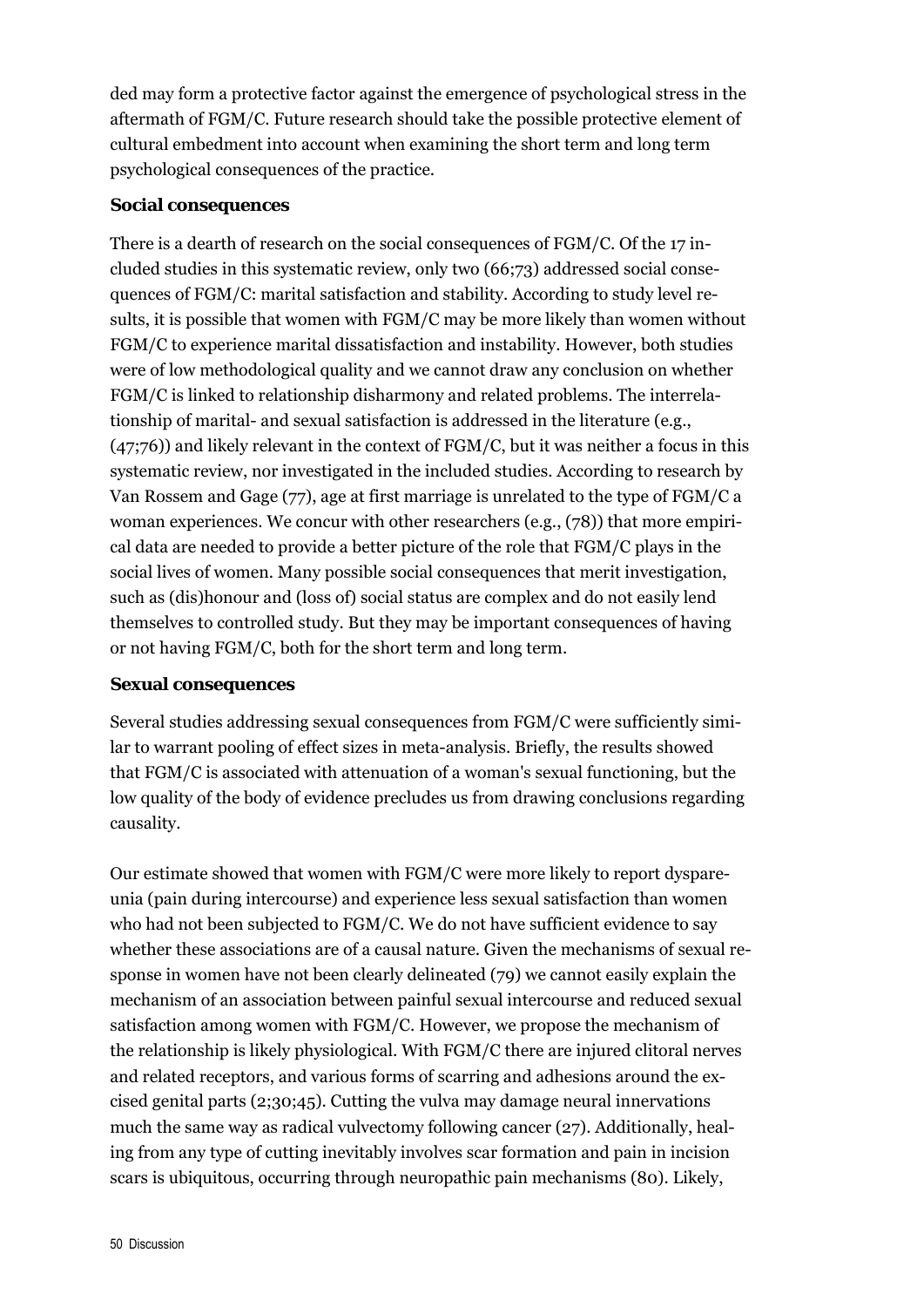vulvae damage reduces the flexibility and sensitivity of critical genital tissue and may produce tearing during intercourse. It has been proposed that dyspareunia results from the scarring over the vulva after FGM/C and pain may be caused by friction during intercourse because of the scarring of nervous tissues (traumatic neuroma) at the site of the excision (66). All but one of the studies included in the metaanalysis for dyspareunia reported physical complications among women with FGM/C, generally scarring and infections, as the great majority of the women had FGM/C type I or II. For women with FGM/C type III, the pain may be greater, because infibulation creates a narrowed introitus (often a pinhole-sized opening) that is a mechanical obstruction. Nour (81) writes that since the infibulations must be opened up either surgically or through penetrative sex, sexual intercourse, especially in the first months of sexual intercourse, is frequently painful for the women. Such pain is reported in the literature (18;47;52).

Continuing the physiological argument, we repeat that anatomical, histological and MRI-based research identified five sexually responsive, vascular tissues of the female genitalia, which increase in blood volume during sexual arousal (26). In fact, vasocongestion of the erectile tissues, and the consequent lubrication of the vagina, form one of the initial phases of the sexual response cycle of both Master's and Johnson's model and Kaplan's Triphasic Model (25). While the limbic system in the brain and hormones influence and may also produce sexual responses, it is largely neural mechanisms that make sexual responses possible. Briefly, tactile stimulation of genital areas produces neural signals that are transmitted via the dorsal nerve of the clitoris and pudendal nerve to the sacral part of the spinal cord. This area then sends out a message to the muscles and arteries in the vulva, allowing genital vasocongestion to occur (25;79). The specialized sensory tissue of the clitoris is concentrated in a rich neurovascular area of a few centimetres (25;82). The damaged nerveendings, scar tissues and adhesions around the excised genital parts from FGM/C are less receptive to tactile stimulation than intact genital tissues (45;66), and critical vascular tissues for sexual response may be missing in some women with FGM/C. Einstein (27) argues that FGM/C may through its potential effects on the central nervous system affect the entire body via neural rewiring. We recognize that sexual pleasure and satisfaction are multidimensional and also depend on affection, the time the partner takes to please the woman, and must be considered within the context in which a woman and her partner live (51). However, the physiological viewpoint not only helps explain dyspareunia and reduced sexual satisfaction, but also the experience of dryness during intercourse, which was found to be a problem among women with FGM/C in two of our included studies. Raina and colleagues (83) state that dyspareunia is often seen in women with decreased vaginal lubrication.

As mentioned, it is likely that the mechanism with respect to satisfaction is similarly to dyspareunia related to the physiologically and anatomically altered genital tissues, especially the clitoral tissue, following FGM/C. Our effect size estimate showed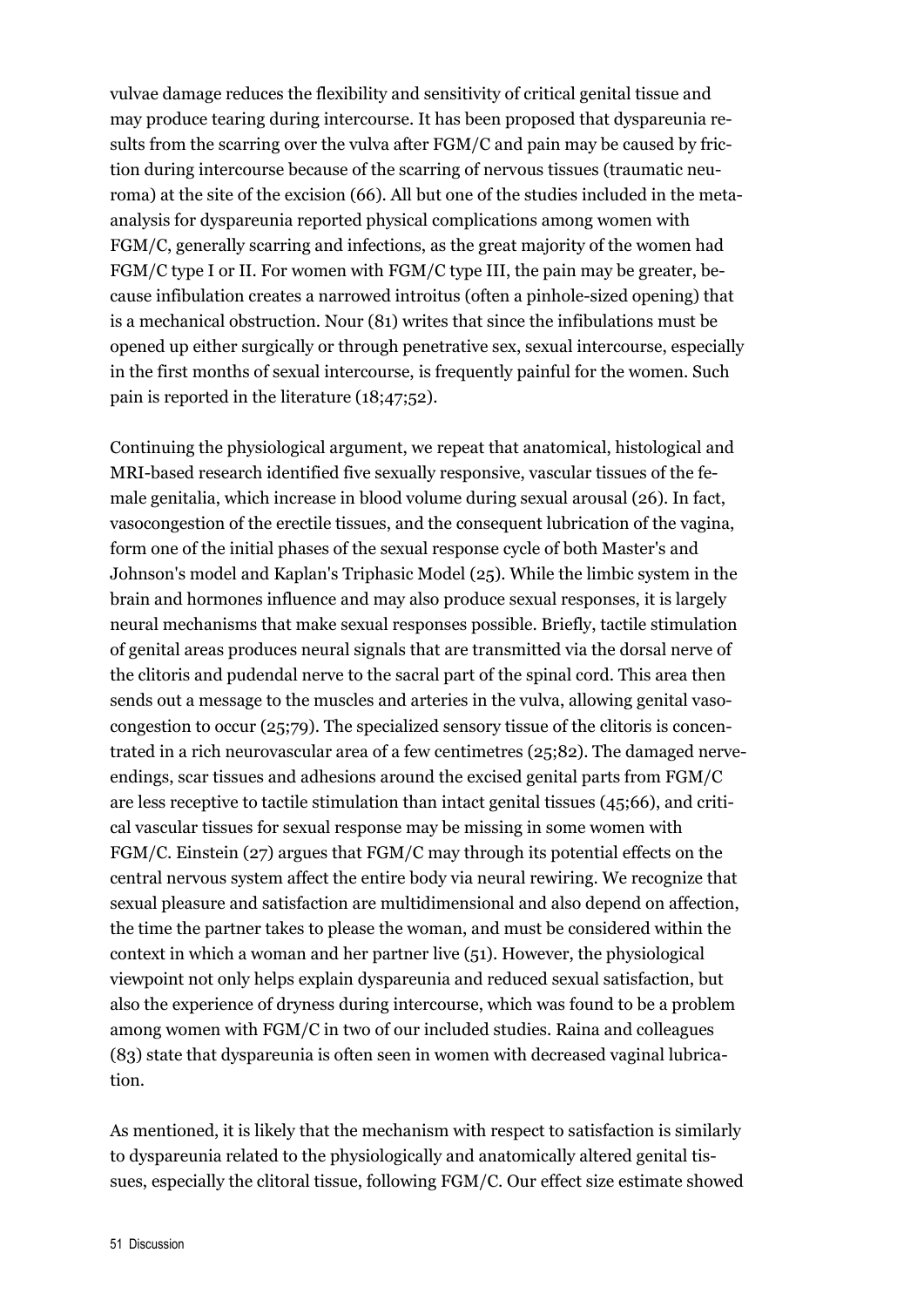an association between FGM/C and sexual satisfaction, but we do not have sufficient evidence to say whether this association is of a causal nature. However, women with FGM/C in Adinma's survey (62) were more than twice as likely to say they were not sexually satisfied, and in another study (65) women with FGM/C were more than three times as likely to say they had no enjoyment of sex compared to women without FGM/C. In her recent review, Obermeyer (56) suggested that the emphasis on the clitoris as the centre of sexual enjoyment in the western part of the world may be a social construction rather than a physiological reality. We cannot agree. Anatomical studies show the clitoris has an extensive and densely situated network of nerves, the majority of which innervate the top of the glans clitoris (82). Similarly, research has identified sexually responsive, vascular tissues of the female external genitalia (26). The clitoris is exquisitely sensitive, in some women it is more sensitive to touch than in others, with its only function being to produce sexual arousal (25). It is reasonable therefore, that researchers warn against disrupting the somatosensory innervation of the glans clitoris (26;82). Patently, we do not assert that capacity for sexual enjoyment depends on intact clitoris tissue, but consent it is an important part of female sexual response. Results from the study by Badawi (9) are illustrative: almost eight times as many women without FGM/C experienced sexual excitement from stimulation of the clitoral area than did women with FGM/C. While not all women who have undergone FGM/C experience sexual problems, it seems they may be physiologically less capable of becoming sexually stimulated than women without FGM/C. Our results offer some support for the hypothesis that the sensitivity and integrity of the clitoris and labia minora are essential for achieving sexual response  $(45).$ 

Recognizing that humans' sexuality is a complex interaction of neurophysiological and biochemical mechanisms, and influenced by relationship dynamics and family and sociocultural issues (46), it is possible that women with FGM/C have an ability to compensate for anatomical damage to their genital tissue through enhancement of other sensory and erotic areas, or emotions and fantasy (limbic system). In fact, some researchers (e.g., (52)) suggest that sexual sensations in women with FGM/C may be maintained by a shift of the point of maximal sexual stimulation from the clitoris and/or labia to other areas of the body. Some support for this hypothesis was found in our systematic review, but considerable heterogeneity showed inconsistency across studies and our meta-analysis results were inconclusive. Women with FGM/C were less likely to say that the clitoris was their most sensitive body part and more likely to identify their breasts, tongue or vagina as their most sensitive body parts (68;70;72). An Eritrean woman in Dopico's study (47) stated: "It is not only the missing clitoris, or the stitched labia that give women pleasure; there are so many other parts of the body that increase pleasure. If you lack a little bit down there, you increase on the lips, you touch the boobs, and that compensates." The proposition regarding a possible compensatory sexual adjustment in women with FGM/C is of interest and should be investigated in future studies. It serves as a reminder that with FGM/C some essential structures for sexual stimulation and pleas-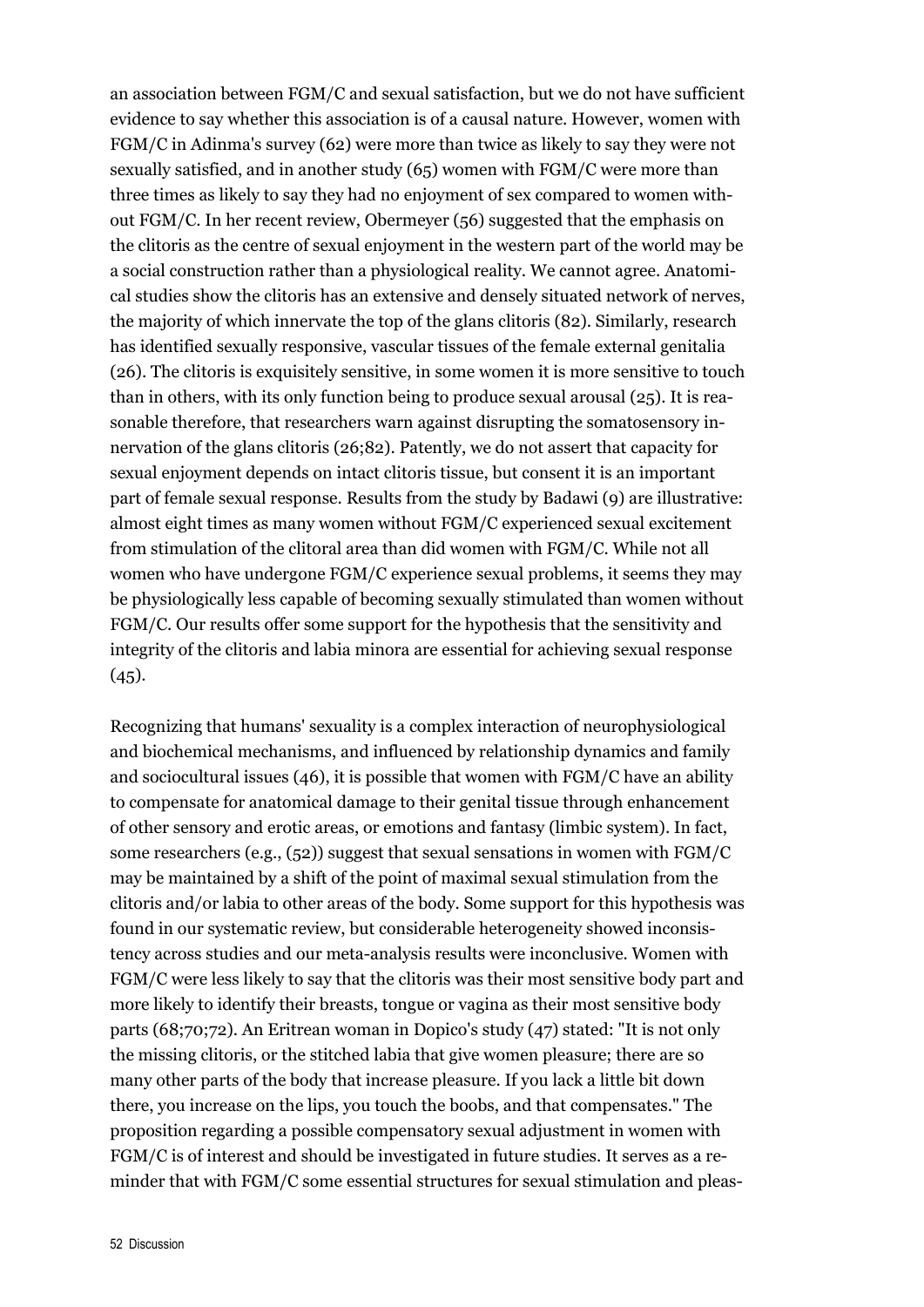ure have been excised, although not all – in many women an intact clitoris is buried beneath the infibulation scar  $(54;81)$  – and it indicates possibilities with respect to management, a point we address below. It is important to be reminded that sexual response is a biopsychosexual phenomenon (84), and measurement of overall sexual functioning inevitably complicated. Three studies included in this systematic review (63;65;73) used different scales to assess overall sexual functioning among women who had and women who had not been subjected to FGM/C. The study level results were in the same direction, indicating an association between sexual dysfunction and FGM/C.

Our observed greater likelihood of sexual desire among women without FGM/C than those with FGM/C is not easily explained. We do not have sufficient evidence to say whether the association is of a causal nature, and according to research, disruption of genital somatosensory tissue does not appear to affect desire (79). Sexual desire, also called libido, refers to an interest in sexual activity, leading the person to seek out such activity (25;80). It is possible that our result about sexual desire is related to conditioning. As delineated above, many women with FGM/C appear to experience pain during intercourse and impairment of sexual satisfaction. Repeated dissatisfactory sexual activity may affect women's sexual response (learned inhibition), evident as reduced desire in women. The same may be the case for initiation of sexual activity, the result for this outcome was inconclusive, and frequency of sexual intercourse, an outcome for which no direction in association could be observed. All three of these outcomes were only measured in a few studies and further research is warranted. As the experience of dyspareunia and decreased sexual satisfaction, attenuation of desire may be a detrimental sexual consequence of FGM/C that impedes a woman's ability to lead a healthy sex life. In this context, it is important to recognize that not all women experience sexual desire in the same way and that desire is difficult to measure (85), an issue we address below.

The result of our meta-analysis for orgasm, another central phase of the sexual response cycle, was inconclusive. However, it is in line with our other results that at study level, seven of the eight studies measuring orgasm found that women with FGM/C were less likely to experience orgasm. Hence orgasm may be part of a symptom constellation of the potential detrimental sexual consequences of FGM/C. The consequences of FGM/C on women's orgasm is an obvious area for future research. Based on our finding in this systematic review, we can only conclude that an association between FGM/C and orgasm seems indicated and merits further research.

A relevant question is whether there is a dose-response relationship involved in FGM/C and sexual functioning. In view of our physiological position, it is probable that a woman's sexuality is affected according to the age at which it was done, the healing process, and the extent of excision of genital tissue (rather than the suturing or closing of the vulva), the severity of which is influenced by type of operator, cutting instrument, and the use of antiseptics and anaesthetics. For years, researchers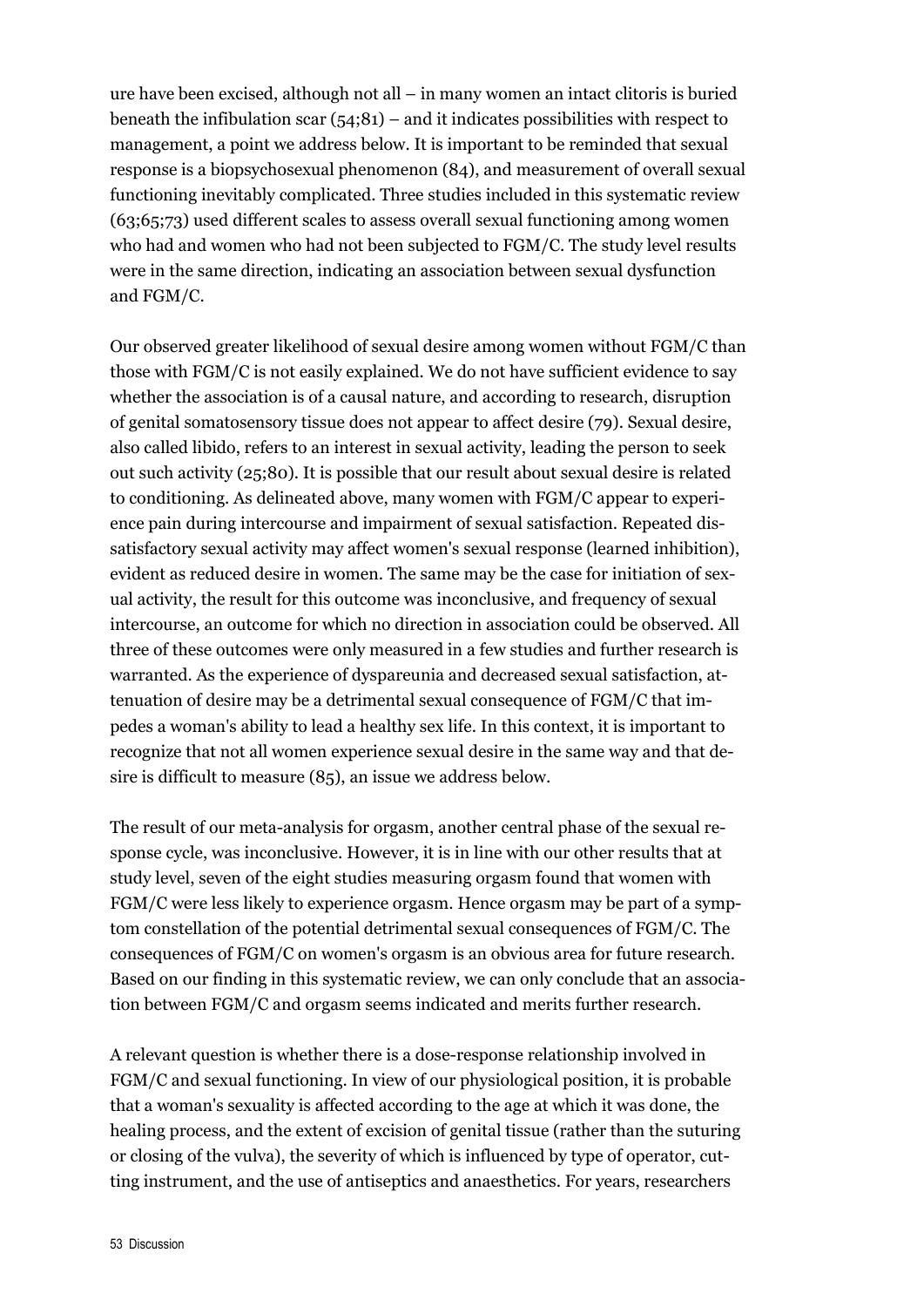(e.g., (2;74;86)) have proposed that the more severe the woman's excision, the more likely adverse consequences are, and there is some evidence to this effect. Almroth and colleagues (34) concluded that the anatomical extent of FGM/C, rather than whether the vulva had been sewn, was linked to infertility. A clear, positive relationship was also found between the type of FGM/C and the likelihood that a woman would have a long term complication, such as gynaecological and obstetric, or a genital infection (78). With respect to sexual functioning specifically, the doseresponse question cannot be answered by this systematic review as we were only able to identify two studies which investigated differences between types of FGM/C, with insufficient similarity to allow for pooling of effect estimates. This issue can only be conclusively determined with intensified research efforts. However, since the studies included in the meta-analyses for dyspareunia, sexual satisfaction and sexual desire included mostly women with FGM/C type I or II, but also some with type III, it would appear that FGM/C of *any* type (except type IV) may be associated with sexual problems. We note that Shandall's results (74) showed that, compared to women without FGM/C, both women with FGM/C type I and those with type III were significantly more likely to report that they never experienced orgasm, and the effect size was largest in the comparison of women with FGM/C type III. Similarly, Thabet and Thabet (45) found that both women with FGM/C type I and type II&III experienced significant less frequent sexual desire than women without FGM/C, and also in this study the effect estimate was largest in the comparison of women with more anatomically extensive cutting.

We offer a few comments regarding implications. First, the low quantity- and quality of the evidence have clear bearing on arguments for increased efforts to investigate the possible consequences of FGM/C, particularly sexual harm given the direction of our results. Second, as mentioned above, it is possible some women have an ability to compensate for anatomical damage to their genital tissue through refocused development of other sensory and erotic areas, or emotions and fantasy. Sexual therapy and education, individual and couple, could be offered to women with FGM/C who want that. Other pragmatic assistance includes surgical operations for those women who want that and where resources permit it. Reports confirm women with FGM/C are seeking such assistance (87-89). Deinfibulation and clitoral restoration or reconstruction have been found to improve sexuality in women with FGM/C (88). Nour, Michels, and Bryant (81) found that defibulation resolved nearly all cases of dyspareunia and helped restore the external genitalia of women with an intact clitoris, which was buried beneath the scar in 48% of deinfibulated women. In post interviews all women and their husbands stated that sexual intercourse had improved. In another study, clitoro-labial reconstruction was followed by significant improvement in sexuality, subjectively and objectively (45).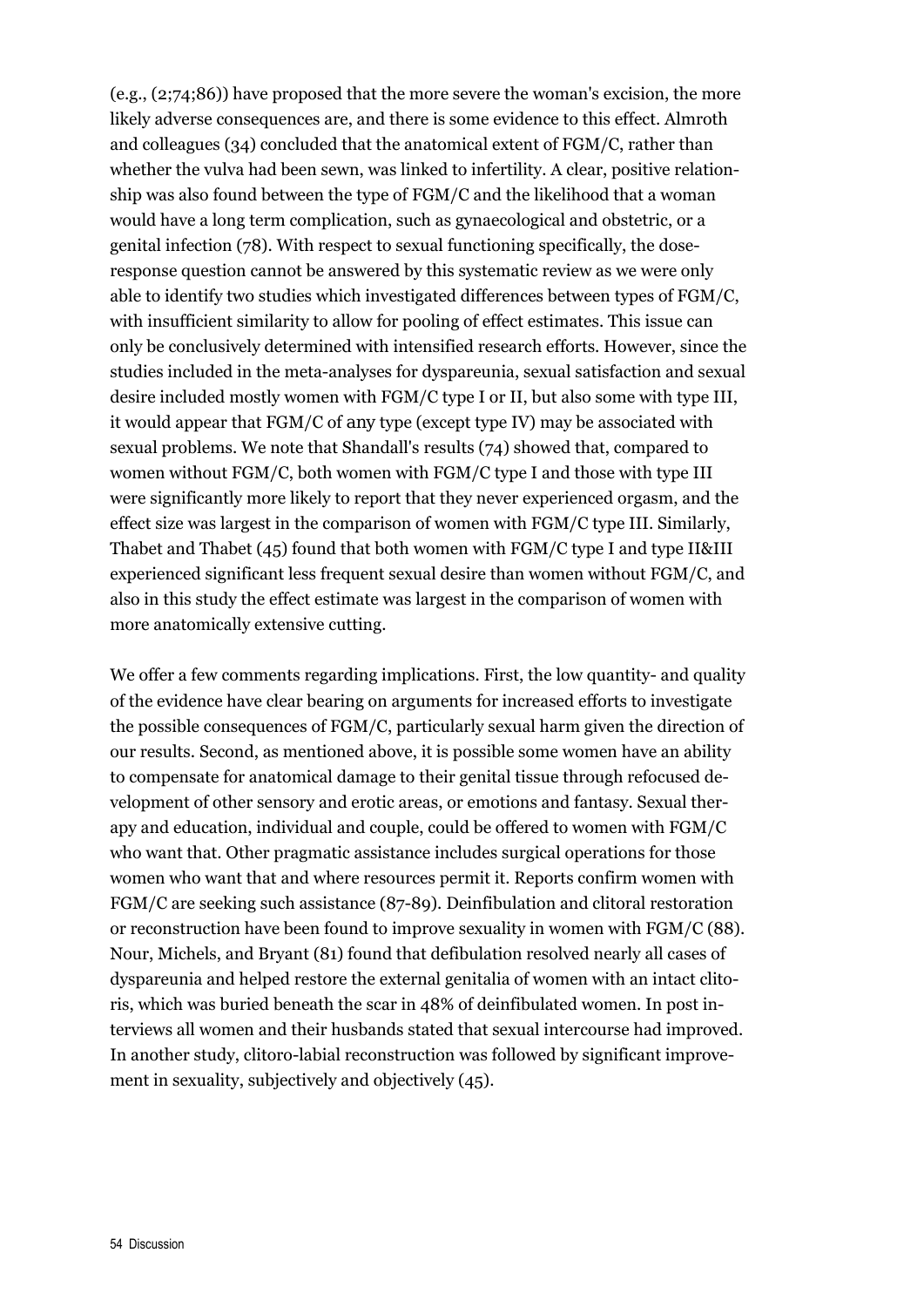## **QUALITY OF THE EVIDENCE**

We rated the study quality of two studies as high, five as moderate, and the remaining ten studies as having low study quality. The assessment was based on twelve quality assessment questions of the modified NOKC checklist for cross-sectional studies (Appendix 3). Applying GRADE, the quality of the total body of evidence was assessed as 'very low,' meaning that any estimate of effect is very uncertain.

Clearly, a socially prescribed custom like FGM/C does not lend itself to a randomized controlled trial, the gold standard for drawing causal inferences. And to date, neither prospective cohort studies nor bona fide case-control studies have been conducted for FGM/C, illustrating the practical barriers to outcomes research on this issue. While acknowledging the difficulties inherent in carrying out studies of this custom, we emphasize the importance of applying the best design possible for examining the consequences of the practice. Cross-sectional studies are inherently problematic with respect to sampling. In all the included studies, 'exposed' (women with FGM/C) and 'unexposed' (women without FGM/C) groups were compared and the risk among those exposed compared to those unexposed were assessed. Recruiting sufficiently equivalent and large exposed and unexposed groups of women may be difficult. A strength of the included studies was that the non-exposed group was selected from the same population as the exposed group and the groups were largely comparable with respect to important background factors. Data on FGM/C are necessarily observational and therefore tests for the presence of confounding factors become important. Unfortunately, only three studies (69;72;75) included in this systematic review controlled for confounders. We propose that analyses such as multivariate regression analysis be undertaken in future studies, enabling isolation of the influence of known confounders and testing for unknown general confounding. Testing for confounding affords greater certainty about the usefulness of existing data and results (90).

Among the included studies in this systematic review, sample sizes ranged from 37 to 4,024 women. Recruitment concerns is likely the reason that 11 of the studies in this systematic review recruited respondents at health facilities, where the women came for a medical consultation. While the sample size in most studies was acceptable (mean sample size was 750, six studies enrolled <200 women, and five studies enrolled >900 women) and there were more women with FGM/C than without, methods of recruitment may have introduced sampling bias. Specifically, the women with FGM/C in these samples may not be representative of the general population of women with FGM/C regarding factors such as complications. Six studies reported physical complications among women with FGM/C, generally scarring and infections  $(62; 65; 69; 71; 72; 74)$ . Further, all of the studies, except two  $(69; 75)$  failed to explain whether and how the participants who agreed to participate were different from those who refused to participate. We stress the importance of applying a methodology that not only ensures equivalency between exposed and unexposed groups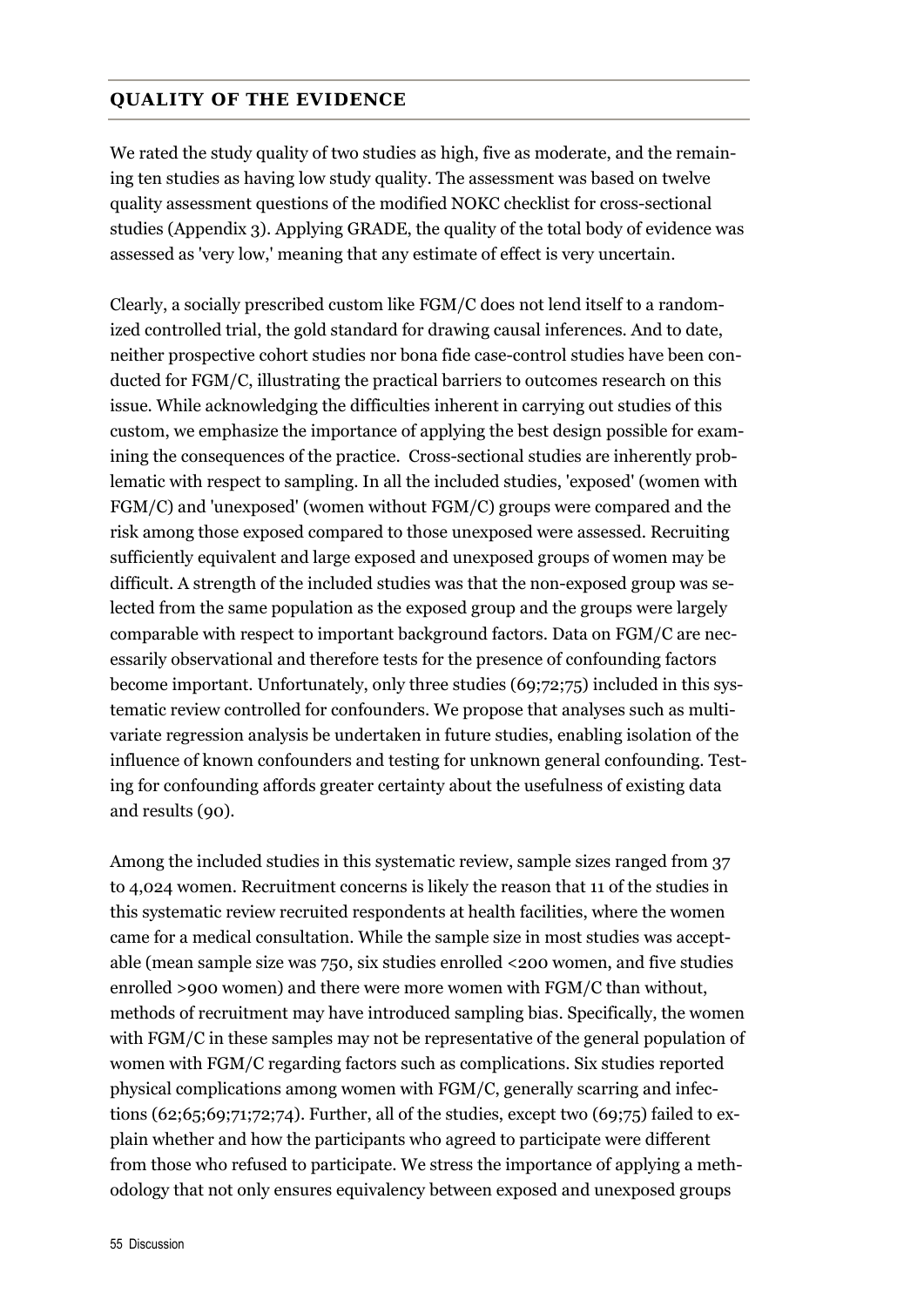of women, but also representativeness. We believe researchers should aim to conduct well-designed comparative studies to investigate consequences of FGM/C, preferably from more than one centre or research group, similar to the WHO obstetric study (30). Such studies are comparatively simple and affordable to conduct, usually within the resource constraints of developing countries, and can be completed within a reasonable period of time.

A related issue is measurement of 'exposure' to FGM/C. Measuring exposure to FGM/C means determining the extent of genital tissue excised. In this systematic review, we applied the WHO classification system (including type I= clitoridectomy, type II= excision, type III= infibulation, and type IV= other) (2). A similar classification system was also applied by the great majority of the included studies. Further, in more than half of the included studies, classification and exposure were based on gynaecological examination. But in the remaining studies it was based on selfreport. Research has shown that both validity and reliability of such self-reporting of FGM/C are variable (91). With respect to the included studies in this systematic review, Morison and colleagues (69) found 97% agreement between self-reported FGM/C status and that found on examination among Gambian women. Sensitivity in determining the presence or absence of genital cutting was 94% among Nigerian women, but it was more difficult for women to correctly identify type of cutting to which they had been subjected (72). Lastly, in our included study from Nigeria, selfreporting of FGM/C status was reliable in only 57% of women (62). Results from these and other studies ((91;92);EFCS in (69)) suggest that most women can correctly say whether or not they have been genitally cut, but are less able to correctly determine the extent of their cutting. In addition to reliability of self-report of FGM/C exposure, degree of exposure must be considered. Eight of the included studies in this systematic review reported that different types of genital cutting were combined in order to make a binary variable of women with FGM/C versus women without FGM/C. Upon finding no significant differences in the variables about sexual practices and pleasure between women with FGM/C type I and type II, Okonofua and colleagues (72) treated these women as one group of women with FGM/C. Only two studies, Shandall (74) and Thabet and Thabet (45), specifically compared different degrees of exposure. With respect to measurement of exposure, we recognize that gynaecological examination is subject to variation (interindividual and intraindividual), similar to radiology imaging interpretation there is a subjective element, but it is currently the best classification method available. Hence, future studies should base classification of FGM/C on gynaecological examination by trained personnel and compare degrees of exposure, as a dose-response relationship may be in effect where women with more severe forms of cutting experience greater difficulties.

In addition to the problems associated with study design, selection bias, and measurement of exposure to FGM/C, measurements of the psychosocial, social and sexual consequences that represent outcomes were complicated in the included studies.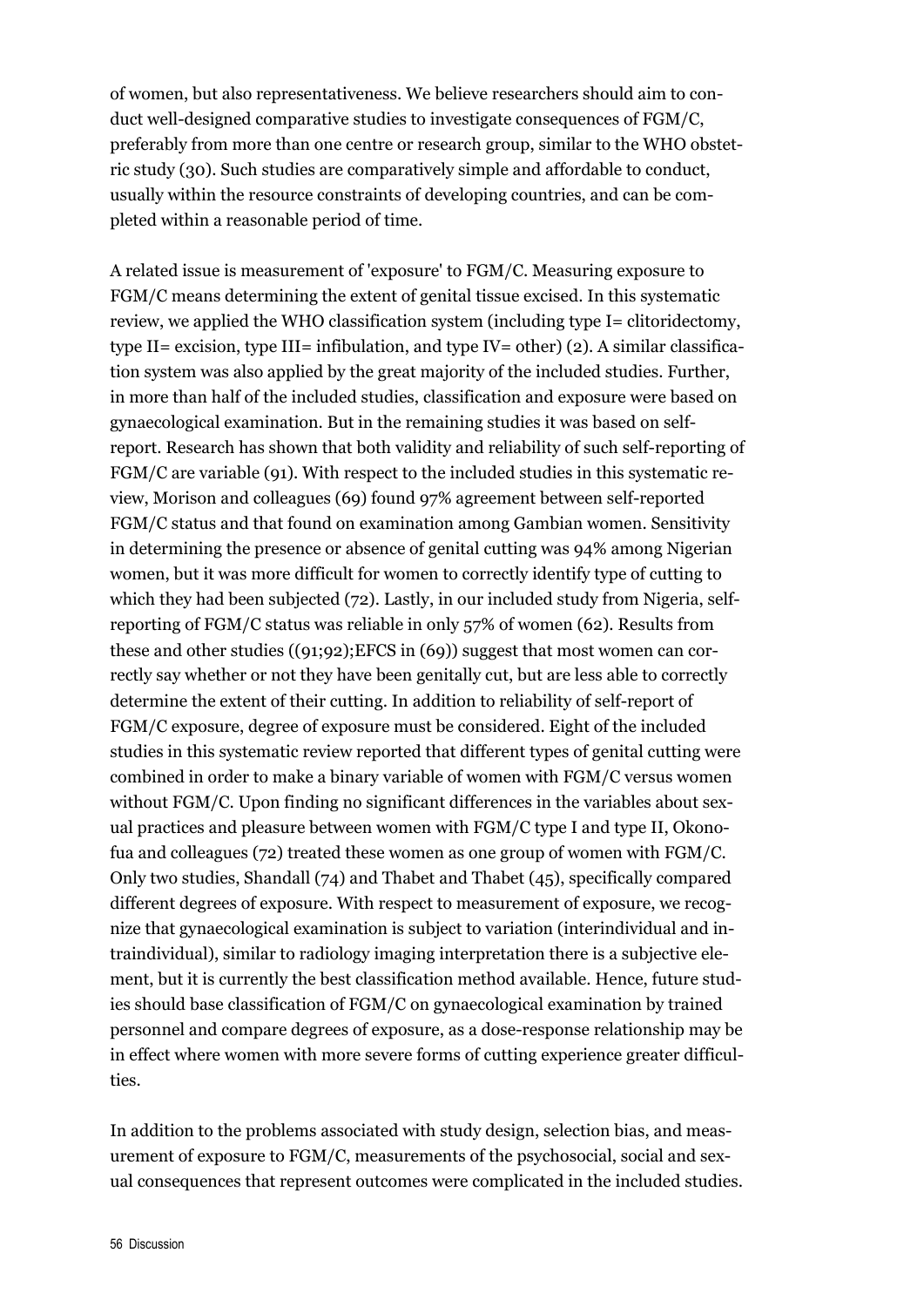By their very nature, all outcomes dealt with in this systematic review relied on women's reports of their experiences. With respect to sexual functioning, the degree to which individuals are 'at liberty' answering such questions honestly vary, thus misreporting in the included studies is possible. In Sudan and Egypt, custom places penalties on a woman's show of interest in sexual initiatives (52;93), likely disinclining certain women to participate in studies regarding sexual matters. Shyness, embarrassment and reluctance to talk about matters related to sexual functioning and behaviours may also have forced underreporting (65;67). Researchers concede "sexual experiences of mutilated women are very difficult to assess or research in our communities. Talking about sex remains a traditional taboo" (94). The core of the problem is that quality or functioning of psychological, social and sexual life is a latent concept. Perhaps therefore, but nonetheless troublesome, existed a lack of validity and reliability tested measures in all but two of the studies (65;73) in this systematic review, especially with respect to sexual functioning. It seems only Eldafrawi and colleagues (65) applied an instrument that was tested for validity and reliability with the target population. While most sexual functioning – as well as psychological and social functioning – is not amenable to direct physical measurement, many inventories and scales quantify and register sexual functioning status in a reliable and valid manner (95-97), such as the multidimensional Sexual Arousal and Desire Inventory (SADI), which is a reliable and valid tool to evaluate both state and trait aspects of subjective sexual arousal and desire (98). Such sexual inventories and tools are usually easy to administer and score, relatively unobtrusive and inexpensive (95), attesting to their usefulness. Unfortunately, most scales are as a rule validated for western populations and may not perform equally well for nonwestern groups.

Superimposed on the difficulty of validated measurement is the lack of a unified approach and definitions to measure sexual functioning in the included studies, which meant that we were in many cases unable to conduct meta-analyses. Few studies described how they explained their questions to the women and made sure they understood it in the same manner. Obermeyer (56) stresses the problems this causes, including non-comparable studies and widely divergent frequencies. We concur with her call for researchers to use precise definitions, appropriate communication and locally understandable terms when measuring sexual functioning. Further, research should be culturally grounded, in that issues meaningful to the target population are addressed, members of the population could be engaged in praxis (99) and resources from the culture respectfully used. Lastly, we acknowledge that several of the included studies failed to show use of standardized data collection methods. We reiterate the importance of applying a methodology that ensures quality data collection. Additionally, researchers should take care to minimize incomplete outcome data and to report on this issue; in several of the included studies in the current systematic review, information regarding response rate was lacking.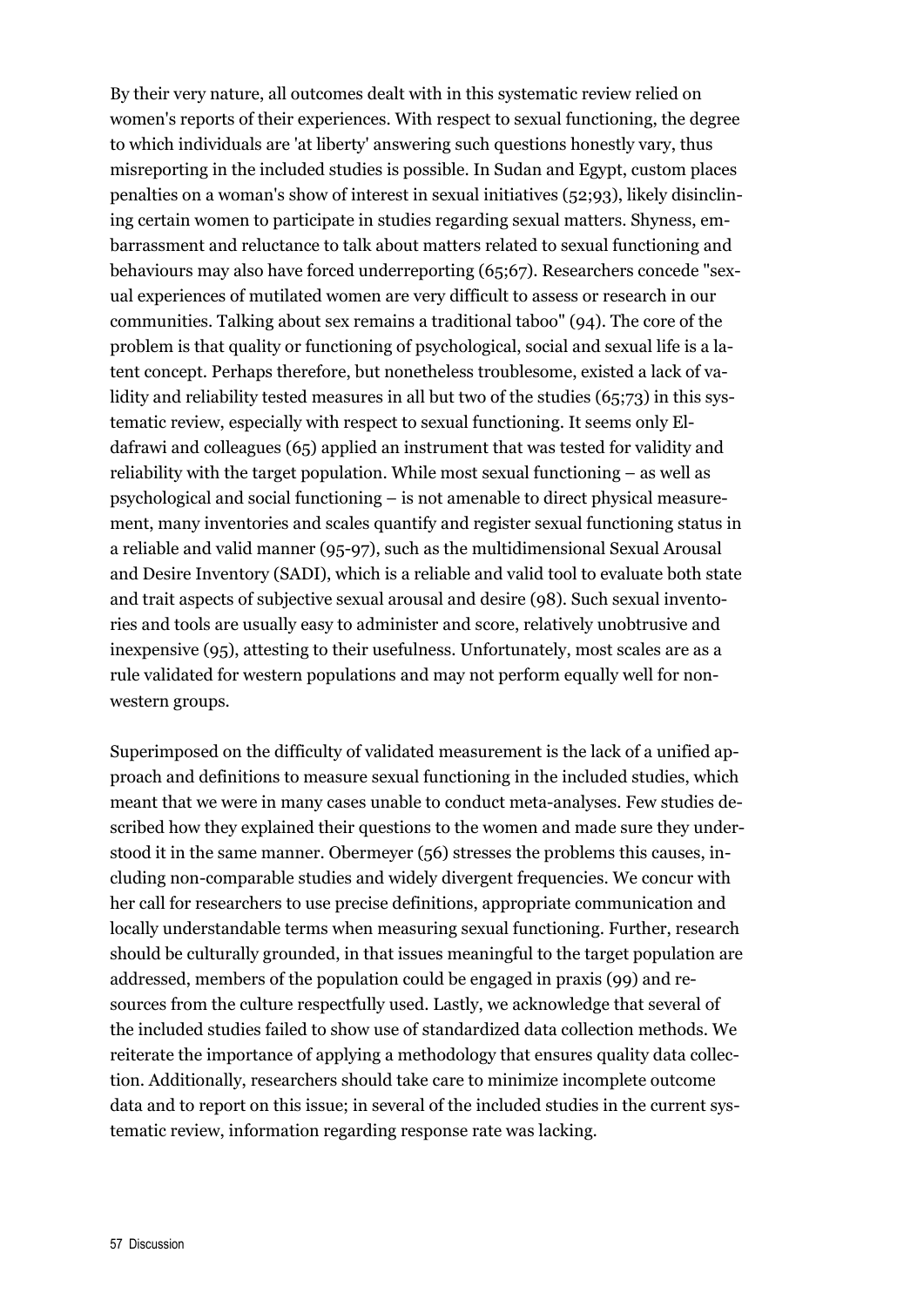## **STRENGTHS AND LIMITATIONS**

A strength of our systematic review is the comprehensive and systematic literature search and systematic process for identifying relevant publications. Two independent researchers at NOKC carried out the inclusion selection of publications based on pre-set inclusion criteria. A further strength is that we included controlled studies, i.e., study designs which could say something about health consequences of the exposure (FGM/C) on an outcome (e.g., dyspareunia). This approach is encouraged by researchers in the field (e.g., (100)). All included studies included a comparison group and data about the differences between the two groups, making it possible for us to estimate the likelihood of psychological, social and/or sexual consequences in women with FGM/C versus women without FGM/C, expressed as relative risk or mean difference, and in some cases meta-analyses could be performed. Randomized controlled trials were not sought as such designs are impossible in the case of socially prescribed practices (56) and ethically indefensible. *A posteriori*, we can state that we found no controlled studies that were evaluated by designs not included here. By accepting only evaluations with a comparison group we partially control for environmental stimulation, which seems important as sexuality is not culture neutral, but must be considered in the context in which a woman and her partner live.

Our systematic review may be subject to publication bias. Identifying all studies addressing the question of the systematic review is not always possible and we may have missed some studies. Studies we may have failed to identify may differ systematically from the ones we identified, the likeliest scenario being that the results of the present systematic review are biased to the positive. Further, we failed to obtain two identified records in full text (60;61), despite several attempts to obtain them. These could potentially have been included in our systematic review. One of the records (61) is a 1994 meeting paper entitled "Bad psychological effects of the procedure of girls' circumcision" and the other (60) a 1998 publication in Zigazig University Medical Journal which addresses the long term impact of circumcision on health of newly married females in Benha City, Egypt.

Caution is warranted in interpreting the results of this systematic review. We assessed the quality of the evidence as being too low to warrant conclusions about a causal relationship between FGM/C and psychological, social and sexual consequences. This was largely due to the weaknesses of the observational design of all included studies. We addressed study limitations in the 'quality of the evidence' section, but reiterate some methodological concerns. The composition characteristics of the groups, e.g., the variability of extent of cutting and age at which it was performed, may have had an influence of the results. In the included studies, the great majority of the women had been subjected to FGM/C type I or II, but most studies conflated FGM/C types I-III as having FGM/C. We were therefore unable to compare the various types of FGM/C. As discussed earlier, it is possible that with more severe forms of cutting, women's functioning is more severely affected. We also rec-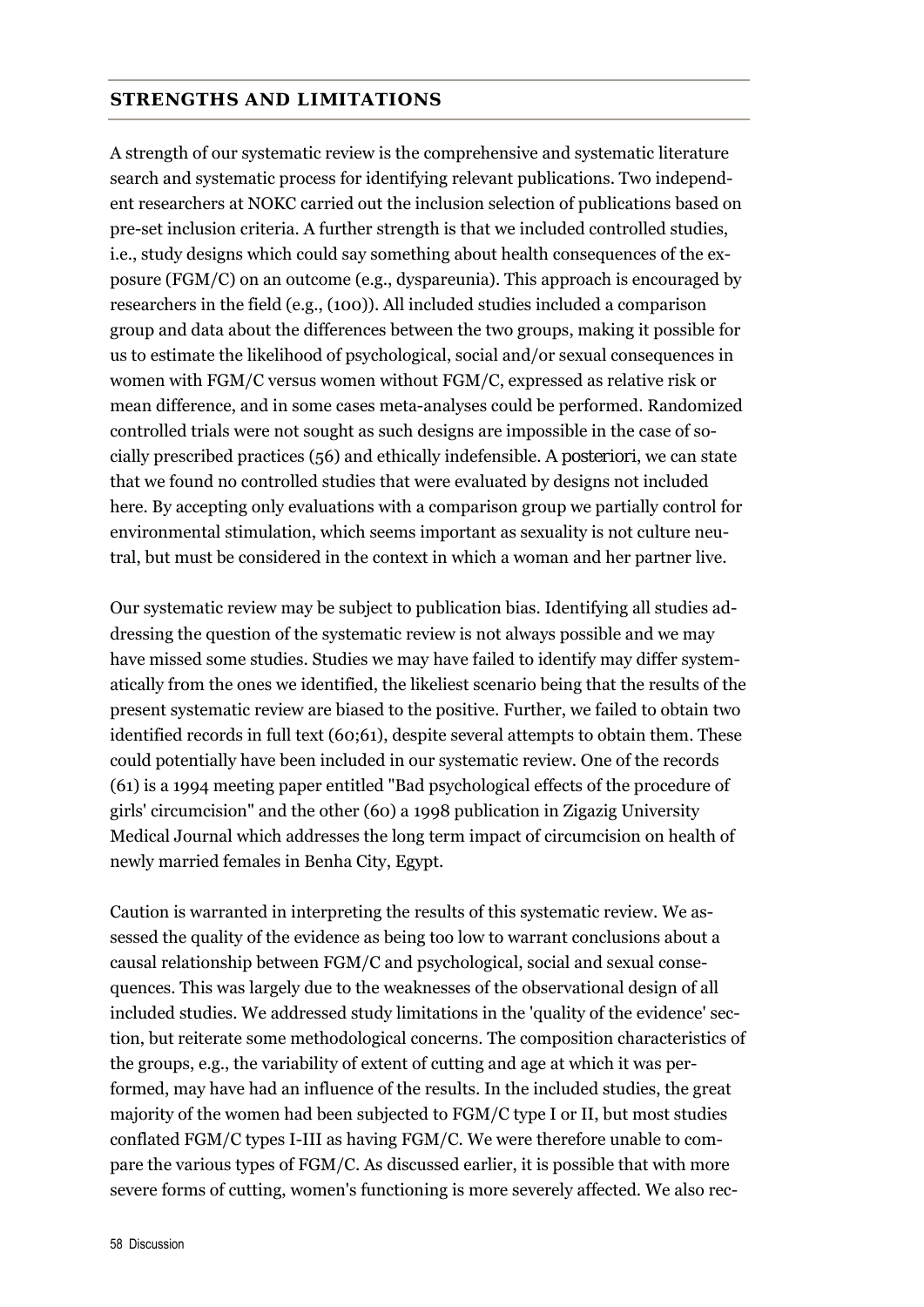ognize the limits of self-reported FGM/C status. Of our 17 studies, slightly more than half included gynaecological examinations of the women to confirm whether or not the women had been genitally cut, and in some studies, to which type of FGM/C the women had been subjected. Reliability of self-report FGM/C status is variable.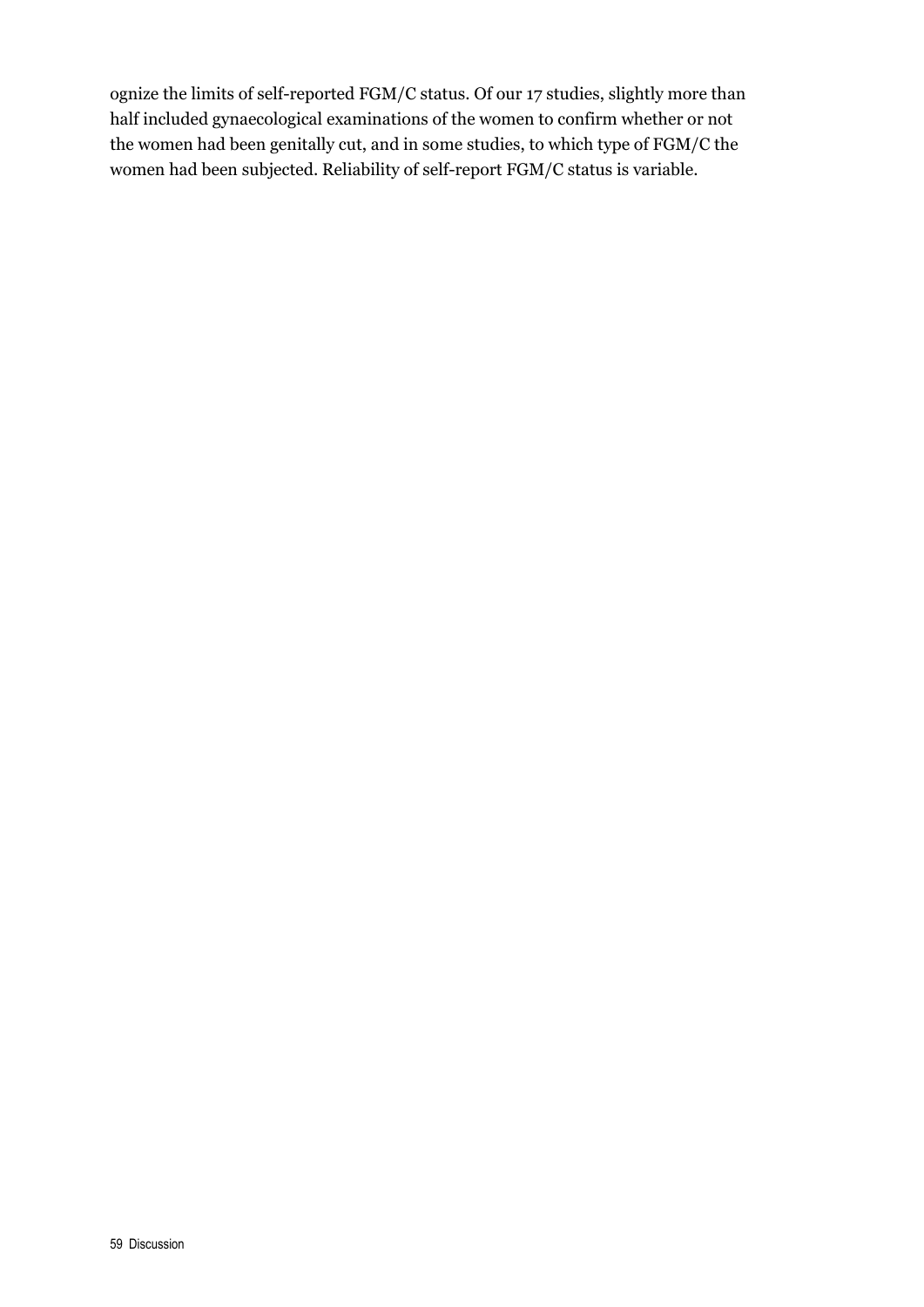# **Conclusions**

The psychological, social and sexual consequences of FGM/C is an under-researched and neglected issue. The low quality of the body of evidence precludes us from drawing conclusions regarding causality, and the evidence base is insufficient to draw solid conclusions about the psychological and social consequences of FGM/C. However, our results substantiate the proposition that a woman whose genital tissues have been partly removed is more likely to experience increased pain and reduction in sexual satisfaction and desire.

## **NEED FOR FURTHER RESEARCH**

The full range of psychological, social and sexual consequences of subjecting girls and young women to the various types of FGM/C has yet to be evaluated and further research is needed. In particular, major gaps in the literature about the psychological and social consequences of FGM/C still remain.

Additional studies investigating the consequences of FGM/C should compare clearly defined groups of women that differ by the extent of FGM/C, whereby classification is based on gynaecological examination by trained personnel. Studies should include women with FGM/C type III, compare women with varying degrees of FGM/C to shed light on the possible dose-response relationship involved in FGM/C, and recruit girls and young women so that also short term consequences of FGM/C can be better understood.

With respect to outcomes, we believe the range of psychological and social consequences are under-researched. In the sexual domain, the experience of orgasm is an obvious area for further research, as is sexual arousal. Outcomes should be identified by the study population as germane to their lived experiences.

Methodologically, research initiatives should apply a methodology that ensures equivalency of exposed and unexposed groups of women, as well as representativeness, preferably through multi-centre, well-designed comparative studies. Standardized data collection methods should be used, in which researchers use culturally appropriate communication, locally understandable terms and precise definitions. To enhance validity and value-relevance, members of the population could be actively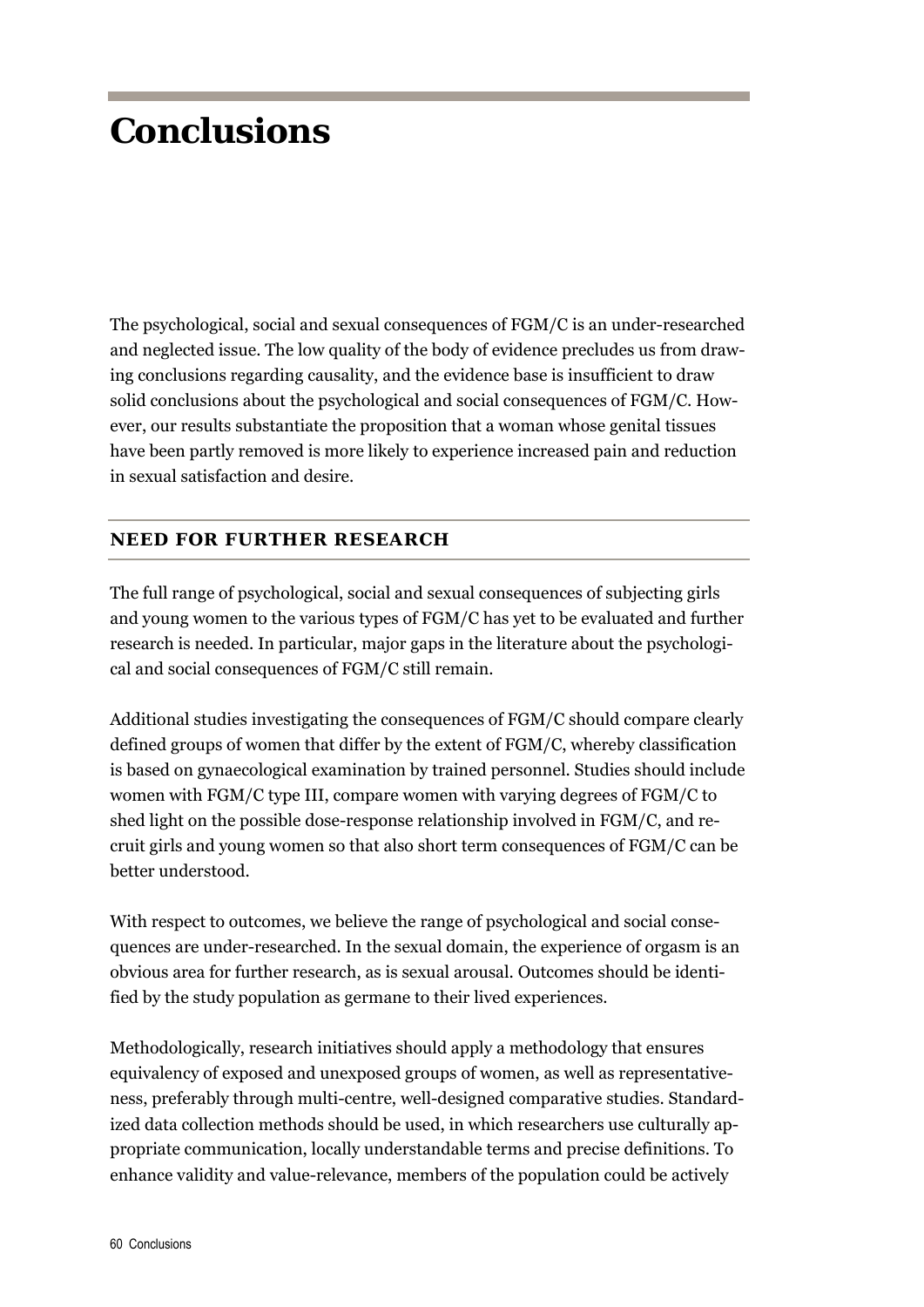engaged and resources from the culture respectfully used. Instruments should be validity and reliability tested with the target populations.

We conclude that at the present time, there is a paucity of evidence regarding psychological and social consequences of FGM/C, and while evidence suggests that women with FGM/C are more likely to experience some detrimental sexual functioning than women without FGM/C, we encourage continued research in this area as well. Studies responsive to the dearth of literature regarding the psychological, social and sexual consequences of FGM/C should

- be prospective cohort or case-control studies
- examine short- and long term consequences
- be culturally grounded.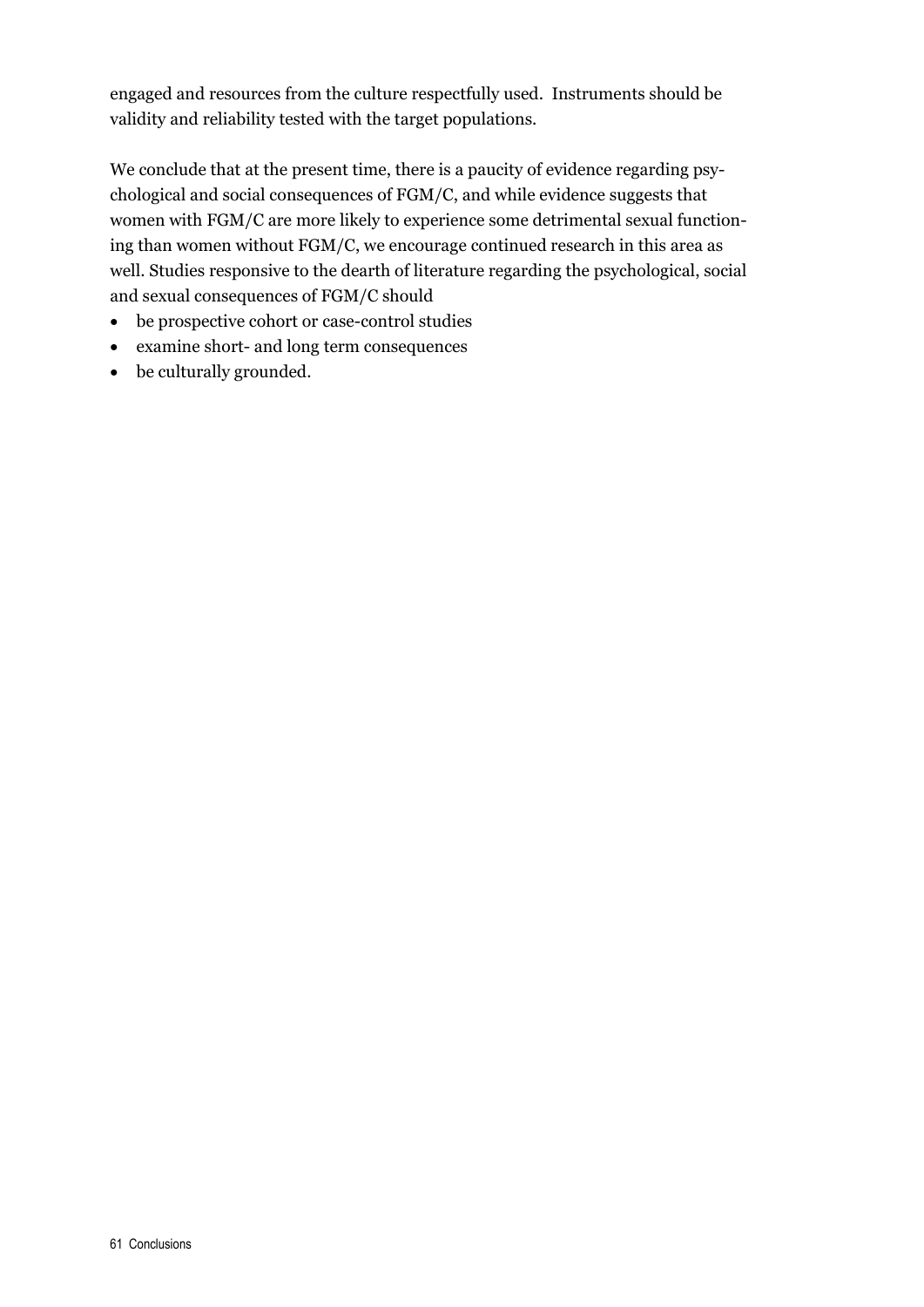## **References**

- (1) Denison E, Berg RC, Fretheim A. Effectiveness of interventions designed to reduce the prevalence of female genital mutilation/cutting. Report from Kunnskapssenteret [25]. 2009. Oslo, Nasjonalt kunnskapssenter for helsetienesten.
- (2) WHO. Eliminating female genital mutilation: An interagency statement. 2008. Geneva, World Health Organization.
- (3) WHO. Female genital mutilation. A joint WHO/UNICEF/UNFPA statement. 1997. Geneva, World Health Organization.
- (4) WHO. Female genital mutilation knew knowledge spurs optimism. Progress in Sexual and Reproductive Health Research 2006; 72:1-8.
- (5) UNICEF. Female genital mutilation/female genital cutting: a statistical exploration. 2005. New York, United Nations Children's Fund.
- (6) IRIN. Razors edge. The controversy over female genital mutilation. 2005.
- (7) Benatar D, Benatar M. How not to argue about circumcision. Am J Bioeth 2003;  $3(2):W_1$ .
- (8) Lannon C M. Circumcision The debates goes on. Pediatrics 2000; 105(3):681- 684.
- (9) Badawi M. Epidemiology of female sexual castration in Cairo, Egypt. TruthSeeker 1989; 1(2):31-34.
- (10) Al-krenawi A, Wiesel-Lev R. Attitudes toward and perceived psychosocial impact of female circumcision as practiced among the Bedouin-Arabs of the Negrev. Family Process 1999; 38(4):431-443.
- (11) Dorkenoo E. Combating female genital mutilation: an agenda for the next decade. World Health Stat Q 1996; 49(2):142-147.
- (12) Yoder S, Kahn S. Numbers of women circumcised in Africa: the production of a total. 39. 2008. United States Agency for International Development. DHS working papers.
- (13) El-Zanaty R, Way A. Egypt demographic and health survey 2008. 2009. Cairo, Egypt, Ministries of Health, El-Zanaty and Associates, and Macro International.
- (14) National population commission, Macro. Nigeria demographic and health survey 2003. 2004. Calverton, Maryland, National population commission and ORC Macro.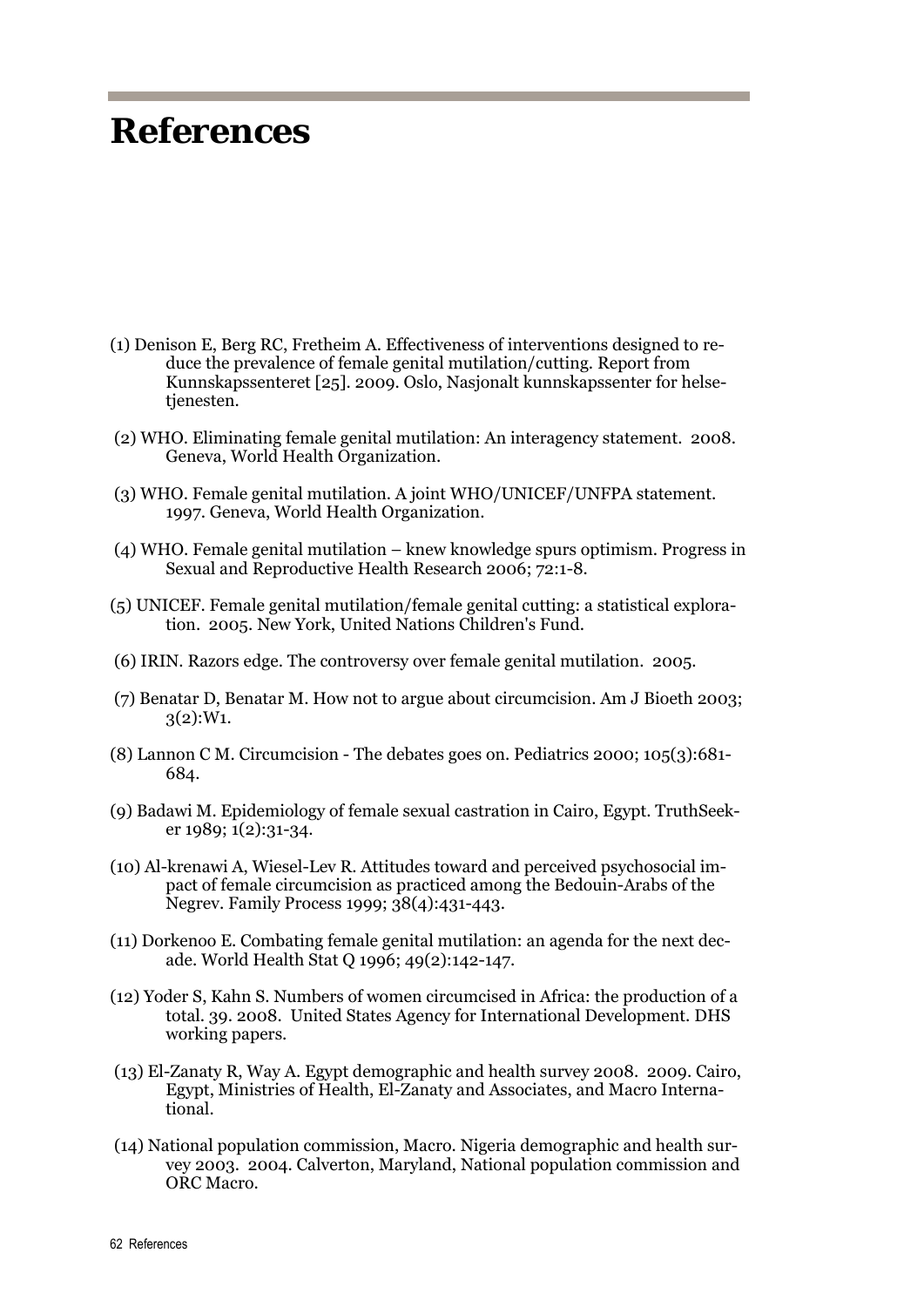- (15) Department of statistics, Institute for Resource Development. Sudan demographic and health survey 1989/1990. 1991.
- (16) Applebaum J, Cohen H, Matar M, Abu RY, Kaplan Z. Symptoms of posttraumatic stress disorder after ritual female genital surgery among Bedouin in Israel: Myth or reality? Primary Care Companion to the Journal of Clinical Psychiatry 2008; 10(6):453-456.
- (17) Grisaru N, Lezer S, Belmaker RH. Ritual female genital surgery among Ethiopian Jews. Arch Sex Behav 1997; 26(2):211-215.
- (18) Asali A, Khamaysi N, Aburabia Y, Letzer S, Halihal B, Sadovsky M et al. Ritual female genital surgery among Bedouin in Israel. Arch Sex Behav 1995;  $24(5):571-575.$
- (19) Halila S, Belmaker RH, Abu Rabia Y, Froimovici M, Applebaum J. Disappearance of female genital mutilation from the Bedouin population of Southern Israel. J Sex Med 2009; 6(1):70-73.
- (20) European Parliament. Combating violence against women: European Parliament resolution on the current situation in combating violence against women and any future action. 2004/2220. 2004.
- (21) Leye E, Deblonde J, Garcia-Anon J, Johnsdotter S, Kwateng-Kluvitse A, Weil-Curiel L et al. An analysis of the implementation of laws with regard to female genital mutilation in Europe. Crime 2007; 47(1):1-31.
- (22) Johansen E, Bathija H, Khanna J. Work of the World Health Organization on Female Genital Mutilation: Ongoing research and policy discussions. Finnish Journal of Ethnicity and Migration 2008; 3:83-89.
- (23) Muteshi J, Sass J. Female genital mutilation in Africa: an analysis of current abandonment approaches. 2005. Nairobi, PATH.
- (24) Population Reference Bureau. Abandoning female genital mutilation/cutting: an in-depth look at promising practices. 2007. Washington, D.C., Population Reference Bureau.
- (25) Hyde JS, Delamater JD. *Understanding human sexuality*. 9th ed. Boston: McGraw Hill, 2006.
- (26) Yang CC, Cold CJ, Yilmaz U, Maravilla KR. Sexually responsive vascular tissue of the vulva. British Journal of Urology International 2005; 97(4):766-772.
- (27) Einstein G. From body to brain: considering the neurobiological effects of female genital cutting. Perspect Biol Med 2008; 51(1):84-97.
- (28) Toubia N. Female circumcision as a public health issue. N Engl J Med 1994; 331(11):712-716.
- (29) WHO. A systematic review of the health complications of female genital mutilation including sequelae in childbirth. 2000. Geneva, World Health Organization.
- (30) WHO study group on female genital mutilation and obstetric outcome, Banks E, Meirik O, Farley T, Akande O, Bathija H et al. Female genital mutilation and obstetric outcome: WHO collaborative prospective study in six African countries. Lancet 2006; 367(9525):1835-1841.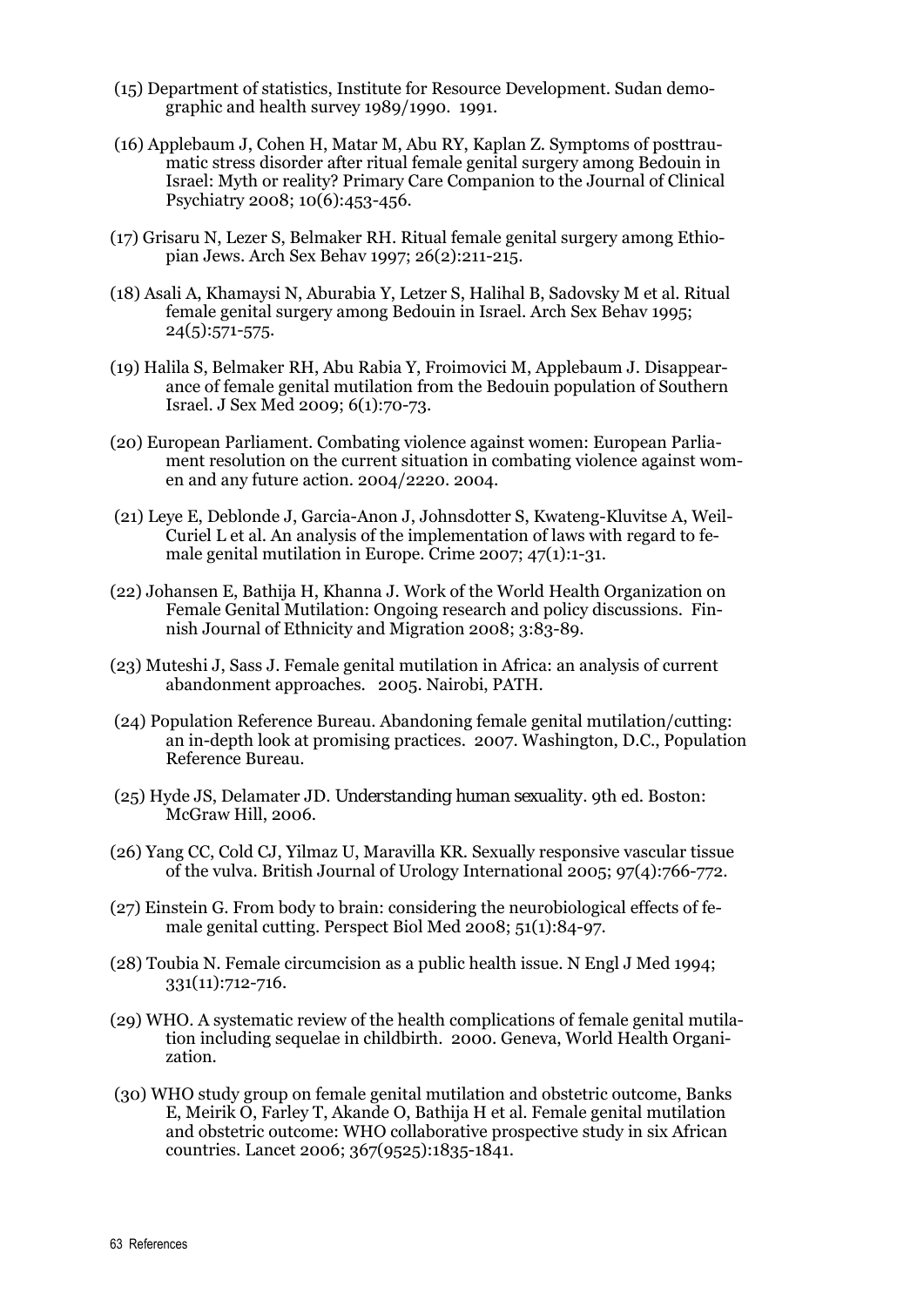- (31) Essen B, Sjoberg N-O, Gudmundsson S, Ostergren P-O, Lindqvist PG. No association between female circumcision and prolonged labour: A case control study of immigrant women giving birth in Sweden. European Journal of Obstetrics Gynecology and Reproductive Biology 2005; 121(2):182-185.
- (32) Essen B, Bodker B, Sjoberg N-O, Gudmundsson S, Ostergren P-O, Langhoff-Roos J. Is there an association between female circumcision and perinatal death? Bull World Health Organ 2002; 80(8):629-632.
- (33) Larsen U, Yan S. Does Female Circumcision Affect Infertility and Fertility? A Study of the Central African Republic, Cote d'Ivoire, and Tanzania. Demography 2000; 37(3):313-321.
- (34) Almroth L, Elmusharaf S, El Hadi N, Obeid A, El Sheikh MAA, Elfadil SM et al. Primary infertility after genital mutilation in girlhood in Sudan: a casecontrol study. Lancet 2005; 366(9483):385-391.
- (35) UNICEF. Changing a harmful social convention: Female genital mutilation/cutting. 2005. New York, United Nations Children's Fund.
- (36) Behrendt A, Moritz S. Posttraumatic stress disorder and memory problems after female genital mutilation. Am J Psychiatry 2005; 162(5):1000-1002.
- (37) El Defrawi MH, Lotfy G, Dandash KF, Refaat AH, Eyada M. Female genital mutilation and its psychosexual impact. [References]. Journal of Sex & Marital Therapy 2001; 27(5):465-473.
- (38) Al Krenawi A, Wiesel-Lev R. Attitudes toward and perceived psychosocial impact of female circumcision as practiced among the Bedouin-Arabs of the Negev. Fam Process 1999; 38(4):431-443.
- (39) Vloeberghs E, Knipscheer J, van der Kwaak A, Naleie Z, van den Muijsenbergh M. Veiled pain. A study in the Netherlands on the psychological, social and relational consequences of female genital mutilation. 2010. Pharos.
- (40) Chalmers B, Kowser OH. 432 Somali women's birth experiences in Canada after earlier female genital mutilation. Birth 2000;  $27(\overline{4})$ :227-234.
- (41) Mwangi-Powell F. The SWITCH project: A FGM related study. 1999. London, FORWARD.
- (42) Abusharaf RM. Virtuous Cuts: Female Genital Circumcision in an African Ontology. Differences 2001; 12(1):112-140.
- (43) Almroth L, Almroth-Berggren V, Hassanein OM, El Hadi N, Al Said SS, Hasan SS et al. A community based study on the change of practice of female genital mutilation in a Sudanese village. Int J Gynaecol Obstet 2001; 74(2):179-185.
- (44) Van der Kwaak A. Female circumcision and gender identity: A questionable alliance? Soc Sci Med 1992; 35(6):777-787.
- (45) Thabet SMA, Thabet ASMA. Defective sexuality and female circumcision: The cause and the possible management. J Obstet Gynaecol Res 2003; 29(1):12- 19.
- (46) Levine SB. The nature of sexual desire: a clinician's perspective. Archives of Sexual Behavior 2003; 32(3):279-285.
- (47) Dopico M. Infibulation and the orgasm puzzle: Sexual experiences of infibulated Eritrean women in rural Eritrea and Melbourne, Australia. In: Her-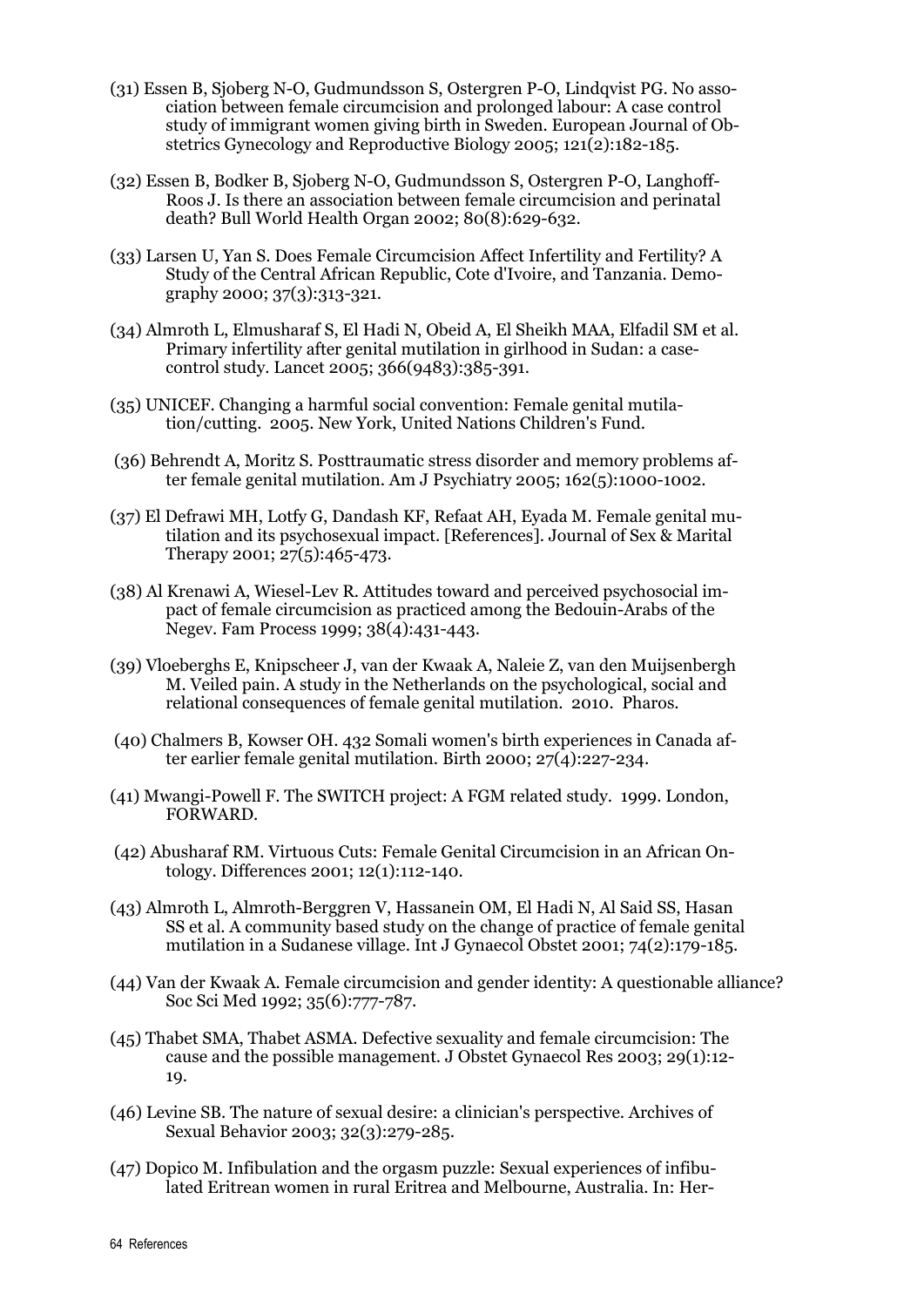nlund Y, Shell-Duncan B, editors. Transcultural Bodies: Female genital cutting in global context. London: Rutgers University Press, 2007: 224-247.

- (48) Mukoro UJ. A survey of the psychosexual implications of female genital mutilation on Urhobo women of the Niger Delta communities of Nigeria. Journal of Human Ecology 2004; 16(2):147-150.
- (49) Reyners M. Health consequences of female genital mutilation. Reviews in Gynaecological Practice 2004; 4(4):242-251.
- (50) Abor PA. Female genital mutilation: Psychological and reproductive health consequences. The case of Kayoro traditional area in Ghana. Gender & Behaviour 2006;  $4(1):659-684$ .
- (51) Catania L, Abdulcadir O, Puppo V, Verde JB, Abdulcadir J, Abdulcadir D. Pleasure and orgasm in women with female genital mutilation/cutting (FGM/ C). J Sex Med 2007; 4(6):1666-1678.
- (52) Lightfoot-Klein H. The sexual experience and marital adjustment of genitally circumcised and infibulated females in the Sudan. Journal of Sex Research 1989; 26(3):375-392.
- (53) Johnsdotter S, Essen B. It Is Only a Tradition: Making Sense of Swedish Somalis' Narratives of Female Circumcision and Avoiding Submission to Hegemonic Political Discourse. Critical Social Policy 2005; 25(4):577-595.
- (54) Johansen REB. Experiencing sex in exile: Can genitals change their gender? On conception and experiences related to female genital cutting (FGC) among Somalis in Norway. In: Hernlund Y, Shell-Duncan B, editors. Transcultural Bodies: Female genital cutting in global context. London: Rutgers University Press, 2007: 248-277.
- (55) Obermeyer CM. Female genital surgeries: The known, the unknown, and the unknowable. Medical Anthropology Quarterly, New Series 1999; 13(1):79- 106.
- (56) Obermeyer CM. The consequences of female circumcision for health and sexuality: An update on the evidence. Cult Health Sex 2005; 7(5):443-461.
- (57) Nasjonalt kunnskapssenter for helsetjenesten. *Slik oppsummerer vi forskning. Håndbok for Nasjonalt kunnskapssenter for helsetjenesten*. 2nd ed. Oslo: Nasjonalt kunnskapssenter for helsetjenesten., 2009.
- (58) Higgins JPT. *Cochrane Handbook for Systematic Reviews of Interventions* . Version 5.0.1 ed. The Cochrane Collaboration, 2008.
- (59) Guyatt GH, Oxman AA, Kunz R, Vist GE, Falck-Ytter Y, Schunemann HJ. What is "quality of evidence" and why is it important to clinicians? BMJ 2008; 336(7651):995-998.
- (60) Abd El-Hady RM, El-Nashar AB. Long term impact of circumcision on health of newly married females in Benha City. Zagazig University Medical Journal 1998; 6:839-851.
- (61) Omara BH. Bad psychological effects of the procedure of girls' circumcision. 1994. Paper presented to the Meeting of NGO in preparation for the International Conference for Population and Development, Cairo.
- (62) Adinma JI. Current status of female circumcision among Nigerian Igbos. West Afr J Med 1997; 16(4):227-231.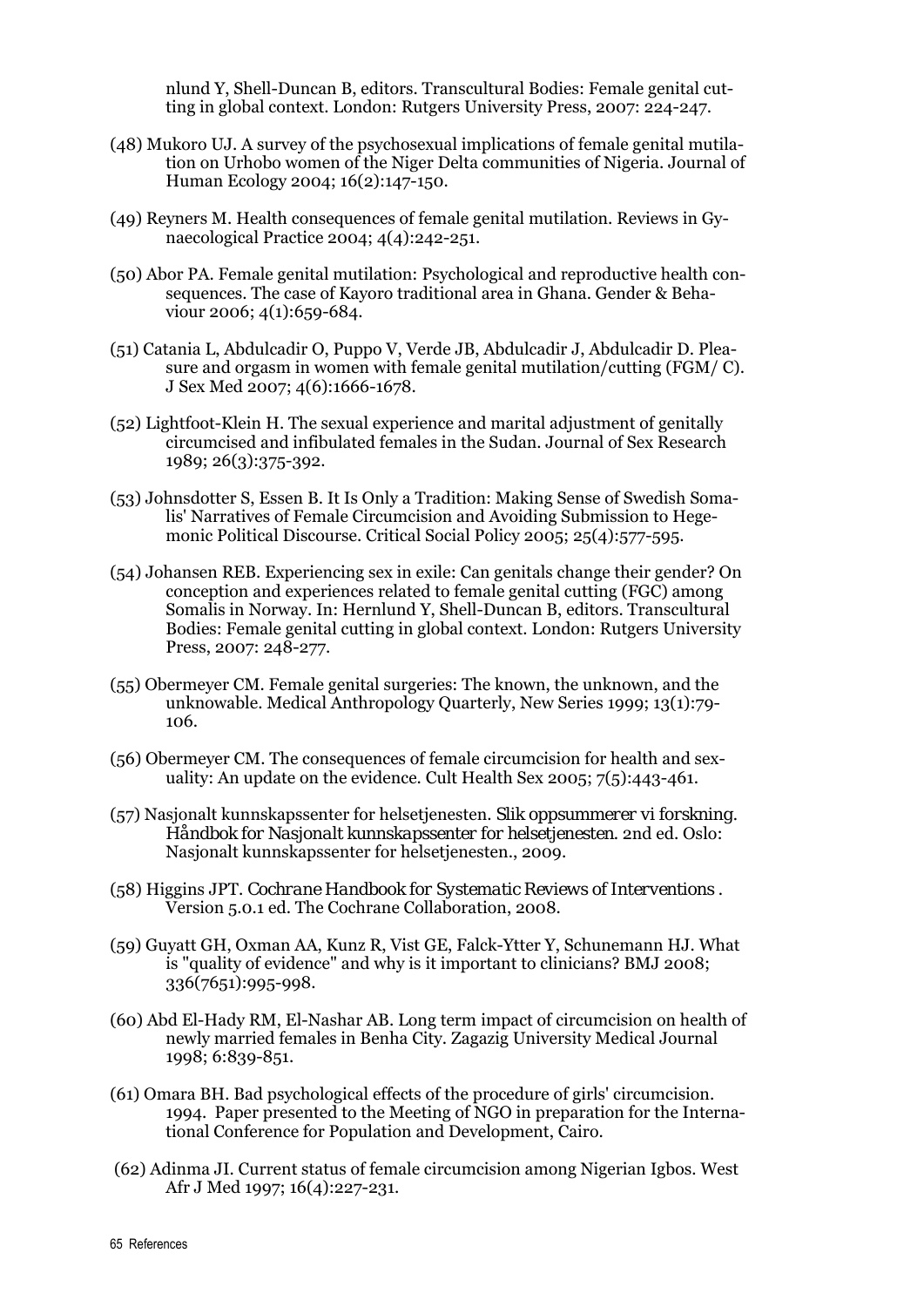- (63) Alsibiani S, Rouzi AA. Sexual functioning in women with female genital mutilation. Fertility & Sterility 2010; 93(3):722-724.
- (64) Behrendt A, Moritz S. Posttraumatic stress disorder and memory problems after female genital mutilation. Am J Psychiatry 2005; 162(5):1000-1002.
- (65) El Defrawi MH, Lotfy G, Dandash KF, Refaat AH, Eyada M. Female genital mutilation and its psychosexual impact. J Sex Marital Ther 2001; 27(5):465-473.
- (66) Elnashar, A, Abdelhady, R. The impact of female genital cutting on health of newly married women. International Journal of Gynecology & Obstetrics 2007; 97(3):238-244.
- (67) Elnashar AM, Dien Ibrahim M, El Desoky MM, Ali OM, Sayd Mohamed Hassan M. Female sexual dysfunction in Lower Egypt. BJOG 2007; 114(2):201-206.
- (68) Megafu U. Female ritual circumcision in Africa an investigation of the presumed benefits among Ibos of Nigeria. East Afr Med J 1983; 60(11):793-800.
- (69) Morison L, Scherf C, Ekpo G, Paine K, West B, Coleman R et al. The long-term reproductive health consequences of female genital cutting in rural Gambia: a community-based survey. Trop Med Int Health 2001; 6(8):643-653.
- (70) Nwajei SD, Otiono AI. Female Genital Mutilation: Implications for Female Sexuality. Women's Studies International Forum 2003; 26(6):575-580.
- (71) Odoi A, Brody SP, Elkins TE. Female genital mutilation in rural Ghana, west Africa. Int J Gynaecol Obstet 1997; 56(2):179-180.
- (72) Okonofua FE, Larsen U, Oronsaye F, Snow RC, Slanger TE. The association between female genital cutting and correlates of sexual and gynaecological morbidity in Edo State, Nigeria. BJOG 2002; 109(10):1089-1096.
- (73) Osinowo HO, Taiwo AO. Impact of Female Genital Mutilation on Sexual Functioning, Self-Esteem and Marital Instability of Women in Ajegunle. IFE Psychologia: An International Journal 2003; 11(1):123-130.
- (74) Shandall AA. Circumcision and infibulation of females: a general consideration of the problem and a clinical study of the complications in Sudanese women. Sudan Med J 1967; 5(4):178-212.
- (75) Stewart H, Morison L, White R. Determinants of coital frequency among married women in Central African Republic: The role of female genital cutting. J Biosoc Sci 2002; 34(4):525-539.
- (76) McCabe M, Cobain MJ. The impact of individual and relationship factors on sexual dysfunction among males and females. Journal of Sex and Marital Therapy 1998; 13:131-143.
- (77) Van Rossem R, Gage AJ. The effects of female genital mutilation on the onset of sexual activity and marriage in Guinea. Arch Sex Behav 2009; 38(2):178-185.
- (78) Jones H, Diop N, Askew I, Kabore I. Female genital cutting practices in Burkina Faso and Mali and their negative health outcomes. Stud Fam Plann 1999; 30(3):219-230.
- (79) Yang CC, Bowen JR, Kraft GH, Uchio EM, Kromm BG. Cortical evoked potentials of the dorsal nerve of the clitoris and female sexual dysfunction in multiple sclerosis. Journal of Urology 2000; 164:2010-2013.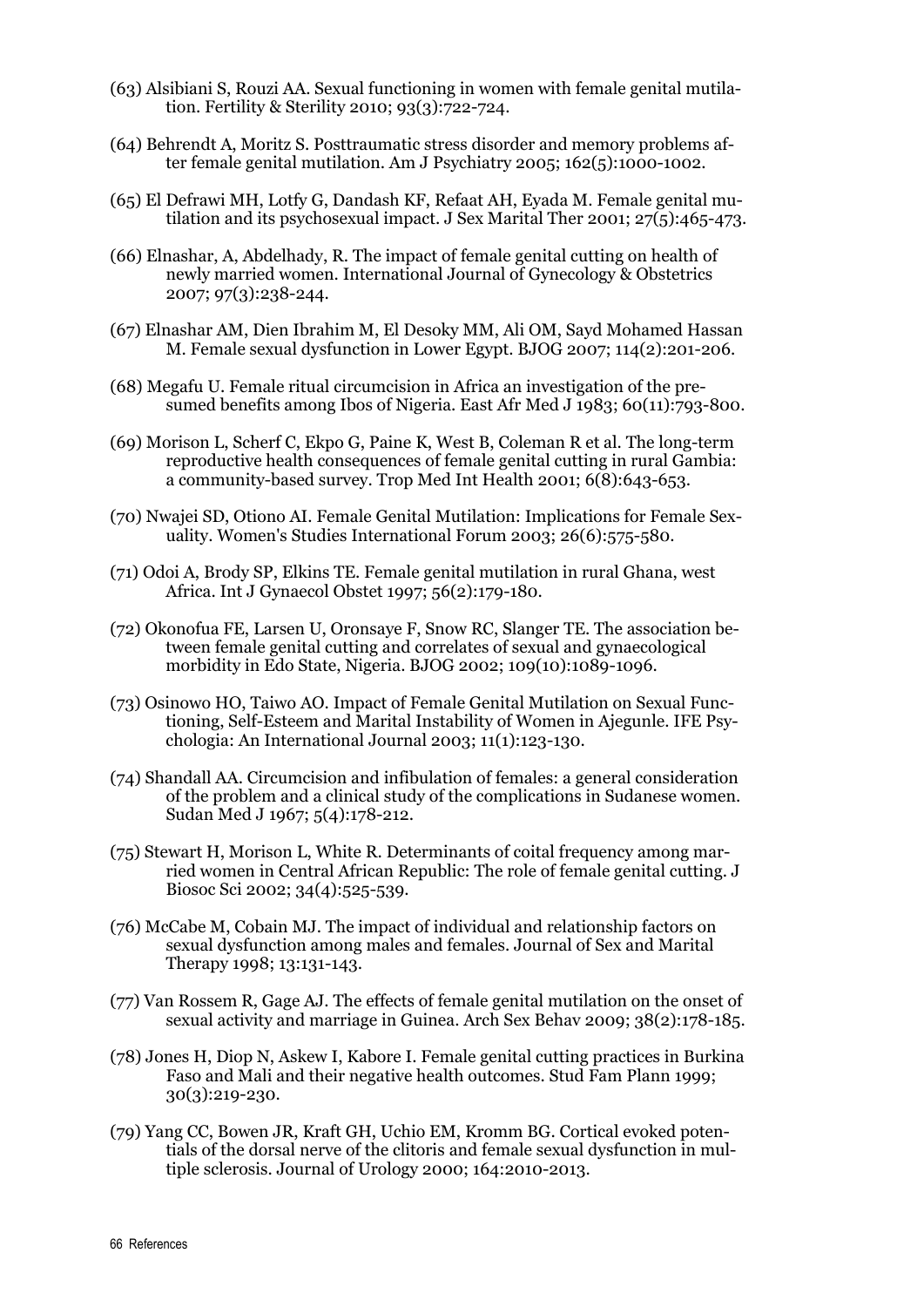- (80) Steege J, Solnoun DA. Evaluation and treatment of dyspareunia. Obstetrics & Gynecology 2009; 113(5):1124-1136.
- (81) Nour NM, Michels KB, Bryant AE. Defibulation to treat female genital cutting: Effect on symptoms and sexual function. Obstet Gynecol 2006; 108(1):55-60.
- (82) Baskin LS, Erol A, Li YW, Liu WH, Kurzrock E, Cunha GR. Anatomical studies of the human clitoris. Journal of Urology 1999; 162:1015-1020.
- (83) Raina R, Pahlajani G, Khan S, Gupta S, Agarwal A, Zippe CD. Female sexual dysfunction: classification, pathophysiology and management. Fertility and Sterility 2007; 88:1273-1284.
- (84) Leiblum SR. Redefining female sexual response. Contemporary Ob/Gyn 2000; 45(11):120-126.
- (85) Tunuguntla HSGR, Gousse AE. Female sexual dysfunction following vaginal surgery: A review. The Journal of Urology 2006; 175:439-446.
- (86) Cutner LP. Female genital mutilation. Obstet Gynecol Surv 1985; 40(7):437- 443.
- (87) Villani M. From the "maturity" of a woman to surgery: Conditions for clitoris repair. Sexologies 2009; 18(4):259-261.
- (88) Foldes P, Louis-Sylvestre C. [Results of surgical clitoral repair after ritual excision: 453 cases]. Gynecol Obstet Fertil 2006; 34(12):1137-1141.
- (89) Morison LA, Dirir A, Elmi S, Warsame J, Dirir S. How Experiences and Attitudes Relating to Female Circumcision Vary According to Age on Arrival in Britain: A Study among Young Somalis in London. Ethn Health 2004;  $9(1):75-100.$
- (90) Buck D, Sutton M. Interpreting results of observational research. BMJ 1994; 309:1439-1440.
- (91) Elmusharaf S, Elhadi N, Almroth L. Reliability of self reported form of female genital mutilation and WHO classification: Cross sectional study. Br Med J 2006; 333(7559):124-127.
- (92) Snow RC, Slanger TE, Okonofua FE, Oronsaye F, Wacker J. Female genital cutting in southern urban and peri-urban Nigeria: self-reported validity, social determinants and secular decline. Trop Med Int Health 2002; 7(1):91-100.
- (93) El-Mouelhy M, Fahmy A, Ragab AR. Investigating women's sexuality in relation to female genital mutilation in Egypt. 2010.
- (94) Daffeh J, Dumbuya S, Sosseh-Gaye A. Listening to the voice of the people: A situation analysis of female genital mutilation in the Gambia. 1995. Banjul, the Gambia, WHO, UNFPA, UNICEF.
- (95) Corona G, Jannini EA, Maggi M. Inventories for male and female sexual dysfunctions. International Journal of Impotence Research 2010; 18:236-250.
- (96) DeRogatis LR. Assessment of sexual function/dysfunction via patient reported outcomes. International Journal of Impotence Research 2007; 20:35-44.
- (97) Kaufman M, Scarpero HM. Dyspareunia and surgery: can we measure sexual dysfunction and outcomes? Current Bladder Dysfunction Reports 2008;  $3(2):85-89.$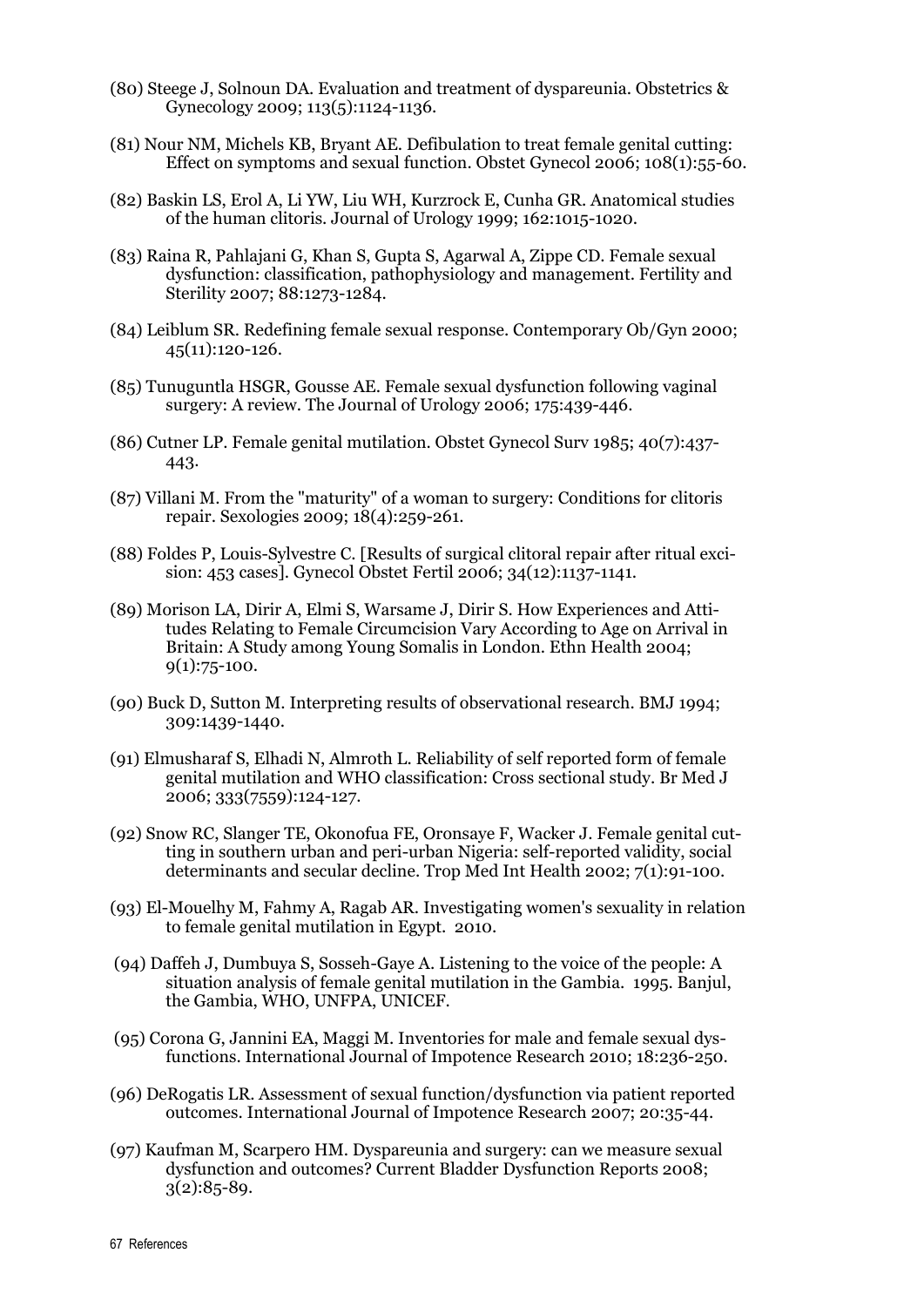- (98) Toledano R, Pfaus J. The sexual arousal and desire inventory (SADI): a multidimensional scale to assess subjective sexual arousal and desire. Journal of Sexual Medicine 2006; 3(5):853-877.
- (99) Freire P. *Pedagogy of the oppressed*. New York: Continuum, 1995.
- (100) Askew I. Methodological issues in measuring the impact of interventions against female genital cutting. Cult Health Sex 2005; 7(5):463-477.
- (101) Balogun SK. Female Circumcision: Its Psychological Effects on Victims, Family and the Society. Anthropologist 2001; 3(4):261-263.
- (102) Carton V, Philippe HJ. [Medical, psychological and sexual consequences of female genital mutilations]. Arch Pediatr 2008; 15(5):820-821.
- (103) Gallo PG. Female circumcision in Somalia: some psychosocial aspects. Genus 1985; 41(1-2):133-147.
- (104) Hosken FP. Female circumcision in Africa. Victimology 1977; 2(3-4):487-4.
- (105) Larsen U, Yan S. Does female circumcision affect infertility and fertility? A study of the central African Republic, Cote d'Ivoire, and Tanzania. Demography 2000; 37(3):313-321.
- (106) Lenzi E, Santuari E. [Infibulation and its consequences]. Riv Ital Ginecol 1969; 53(6):461-470.
- (107) Lightfoot-Klein H. Disability in female immigrants with ritually inflicted genital mutilation. Women Ther 1993; 14(3-4):187-194.
- (108) Lo Baido R, La Grutta S, Profeta E, Schiera G. Female Genital Mutilations: Echoes in the mind of scars on the body. Rivista di Psichiatria 2007; 42(3):183-188.
- (109) Lo Baido R, La Grutta S, Bressi C, Mauri M, Trombini E. The Female Genital Mutilations (FGM): A clinical and psychopathological study on a group of immigrants in Sicily. Rivista di Psichiatria 2004; 39(4):229-237.
- (110) Onadeko MO, Adekunle LV. Female circumcision in Nigeria: a fact or a farce? J Trop Pediatr 1985; 31(4):180-184.
- (111) Tabrizi E. The price of womanhood: Female genital cutting. Curr Surg 2004; 61(6):565-566.
- (112) Thabet SMA. Reality of the G-spot and its relation to female circumcision and vaginal surgery. J Obstet Gynaecol Res 2009; 35(5):967-973.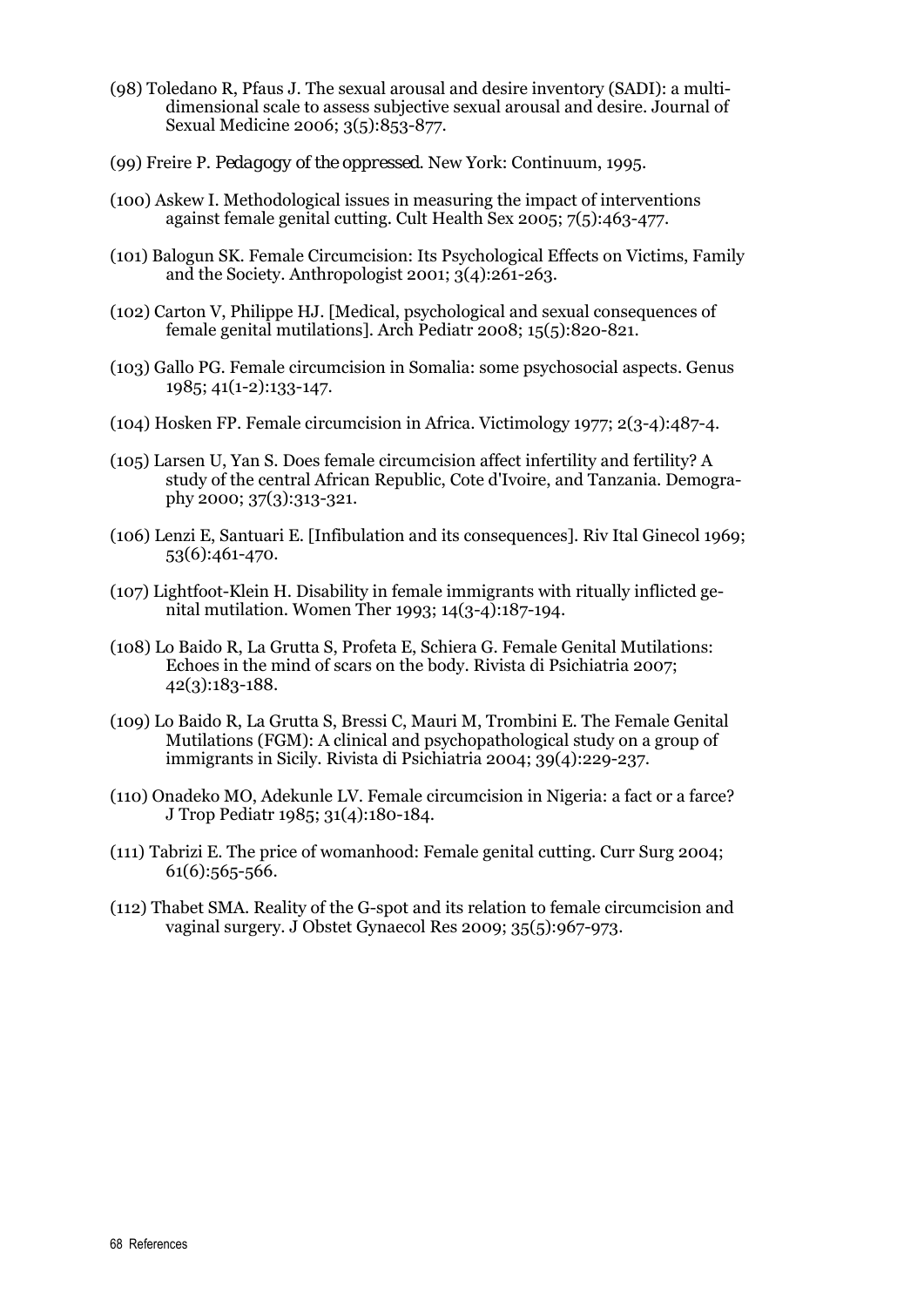# **Appendices**

## **1. SEARCH FOR LITERATURE**

## **Database: African Index Medicus (AIM)**

Search: Sari Ormstad Date: 05.02.2009 Retrieval: 12 Strategy: "CIRCUMCISION" [Descriptor] or "CIRCUMCISION, FEMALE" [Descriptor] or "INFIBULATION" [Descriptor]

## **Database: Anthropology Plus**

Search: Hege Oswald Date: 18.02.09 Retrieval: 200 Strategy: ((kw: female\* or kw: wom#n) or kw: girl\*) and ((kw: mutilation\* or kw: infibulate\*) or kw: cutting\*) or kw: infibulate\*

## **Database: Ovid British Nursing Index and Archive 1985 to January 2009**

Search: Sari Ormstad Date: 04.02.2009 Retrieval: 135 Strategy:

- 1. Circumcision/
- 2. ((female\$ or wom#n or girl\$1) adj3 (mutilation\$ or infibulate\$ or cut-

ting\$)).tw.

- 3. "fgm/c".tw.
- 4. ((removal\$ or alteration\$ or excision\$) adj6 female genital\$).tw.
- 5. pharaonic circumcision\$.tw.
- 6. sunna.tw.
- 7. (clitoridectom\$ or clitorectom\$).tw.
- 8. (infibulate\$ or reinfibulat\$ or deinfibulat\$).tw.
- 9. or/1-8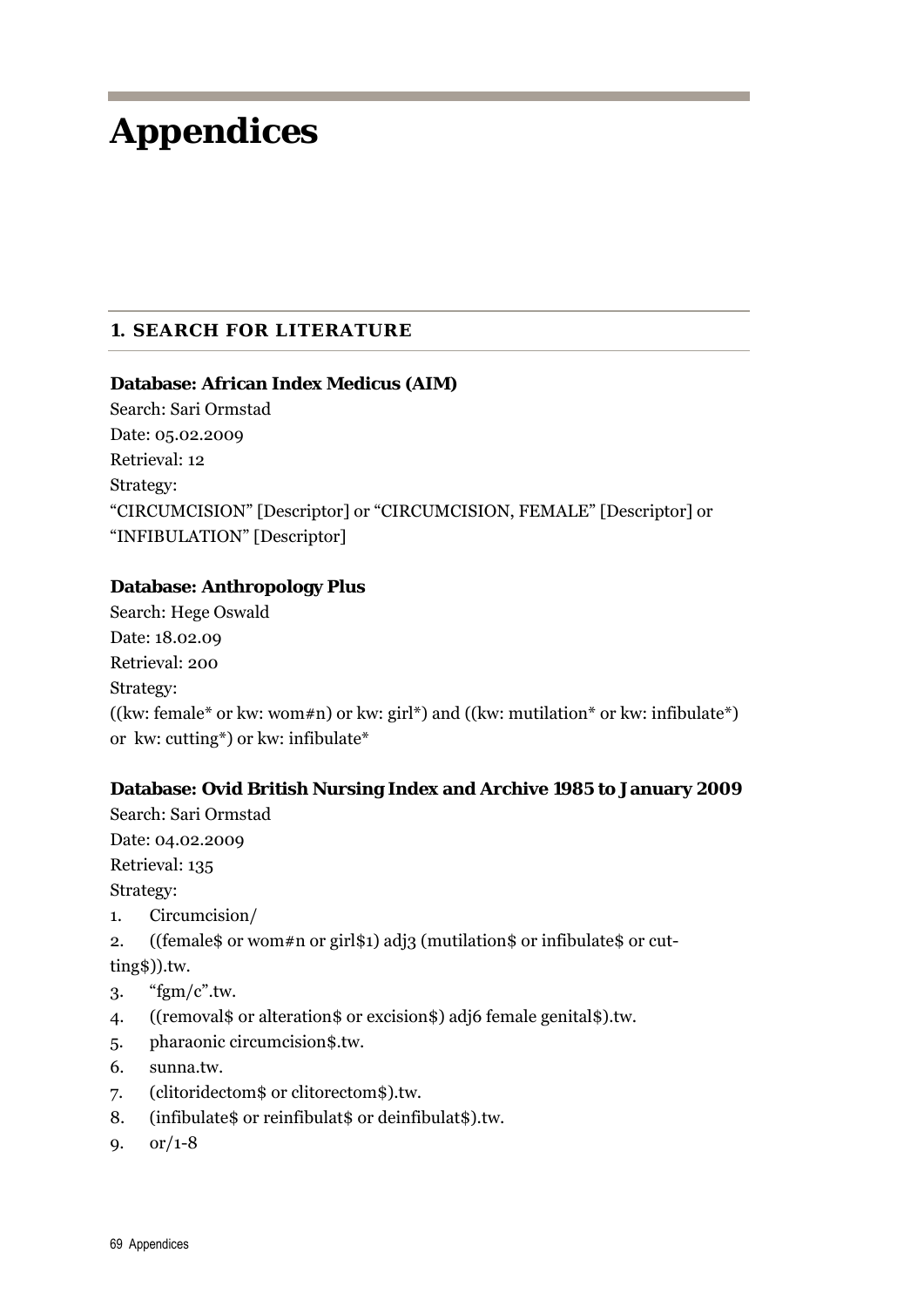## **Database: The Cochrane Library 2009, Issue 1: Cochrane Central Register of Controlled Trials (Clinical Trials)**

Search: Sari Ormstad Date: 04.02.2009 Retrieval: 3 Strategy:

#1 MeSH descriptor Circumcision, Female, this term only

((female\* or woman or women or girl or girls) near/3 (mutilation\* or circum $cis^*$  or cutting\*)) or "fgm/c" or ((removal\* or alteration\* or excision\*) near/6 (female next genital\*)) or (pharaonic next circumcision\*) or sunna or

- #2 clitoridectom\* or clitorectom\* or infibulat\* or reinfibulat\* or deinfibulat\*:ti or ((female\* or woman or women or girl or girls) near/3 (mutilation\* or circum $cis^*$  or cutting\*)) or "fgm/c" or ((removal\* or alteration\* or excision\*) near/6 (female next genital\*)) or (pharaonic next circumcision\*) or sunna or clitoridectom\* or clitorectom\* or infibulat\* or reinfibulat\* or deinfibulat\*:ab
- #3  $($ #1 OR #2)

## **Database: Ovid EMBASE 1980 to 2009 Week 05**

Search: Sari Ormstad

Date: 04.02.2009

Retrieval: 570

Strategy:

- 1. female circumcision/ or female genital mutilation/ or female genital cutting/ or infibulatens/
- 2. ((female\$ or wom#n or girl\$1) adj3 (mutilation\$ or infibulate\$ or cutting\$)).tw.
- $3.$  "fgm/c".tw.
- 4. ((removal\$ or alteration\$ or excision\$) adj6 female genital\$).tw.
- 5. pharaonic circumcision\$.tw.
- 6. sunna.tw.
- 7. (clitoridectom\$ or clitorectom\$).tw.
- 8. (infibulate\$ or reinfibulat\$ or deinfibulat\$).tw.
- 9. or/1-8

## **Database: EPOC Register – BiblioWeb – Advanced search**

Search: Sari Ormstad

Date: 09.02.09

Retrieval: 0

Strategy:

Title or Abstract or Keyword: circumcise% or mutilation% or FGM or clitoridectom% or clitorectom% or infibulate% or deinfibulat% or de-infibulat% or reinfibulat% or re-infibulat% or female genital%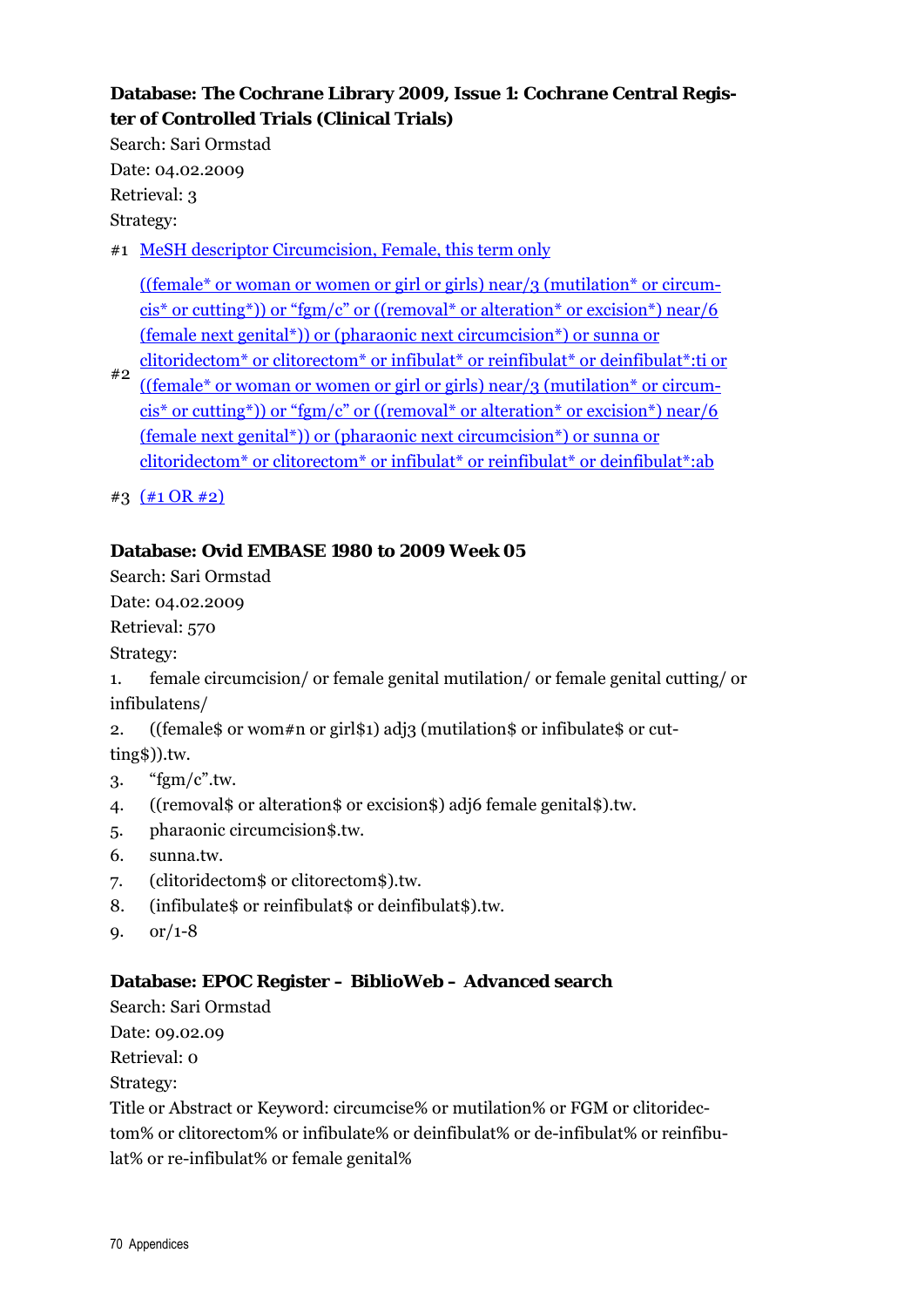# **Database: Ovid MEDLINE® In-Process & Other Non-Indexed Citations and Ovid MEDLINE® 1950 to Present**

Search: Sari Ormstad Date: 04.02.2009 Retrieval: 1100 Strategy:

- 1. Circumcision, Female/
- 2. ((female\$ or wom#n or girl\$1) adj3 (mutilation\$ or infibulate\$ or cut-

ting\$)).tw.

- $3.$  "fgm/c".tw.
- 4. ((removal\$ or alteration\$ or excision\$) adj6 female genital\$).tw.
- 5. pharaonic circumcision\$.tw.
- 6. sunna.tw.
- 7. (clitoridectom\$ or clitorectom\$).tw.
- 8. (infibulate\$ or reinfibulat\$ or deinfibulat\$).tw.
- 9. or/1-8

## **Database: CSA Illumina: PILOTS database (1871-Current)**

Search: Sari Ormstad

Date: 04.02.2009

Retrieval: 14

Strategy:

((DE=("genital mutilation")) or (TI=(((female\* or woman or women or girl or girls) within 3 (mutilation\* or Infibulate\* or cutting\*)) or fgm or ((removal\* or alteration\* or excision\*) within 6 female genital\*) or pharaonic circumcision\* or sunna or clitoridectom\* or clitorectom\* or Infibulate\* or reinfibulat\* or deinfibulat\*)) or  $(AB=(((female* or woman or women or girl or girls) within 3 (mutation* or cir$ cumcis\* or cutting\*)) or fgm or ((removal\* or alteration\* or excision\*) within 6 female genital\*) or pharaonic circumcision\* or sunna or clitoridectom\* or clitorectom\* or infibulate\* or reinfibulat\* or deinfibulat\*)))

### **Database : POPLINE® (POPulation information onLINE)**

Search: Sari Ormstad Date: 05.02.2009 Retrieval: 1566 Strategy: POPLINE Advanced Search KEYWORDS: FEMALE GENITAL CUTTING

### **Database: Ovid PsycINFO 1967 to February Week 1 2009**

Search: Sari Ormstad Date: 04.02.2009 Retrieval: 401 Strategy: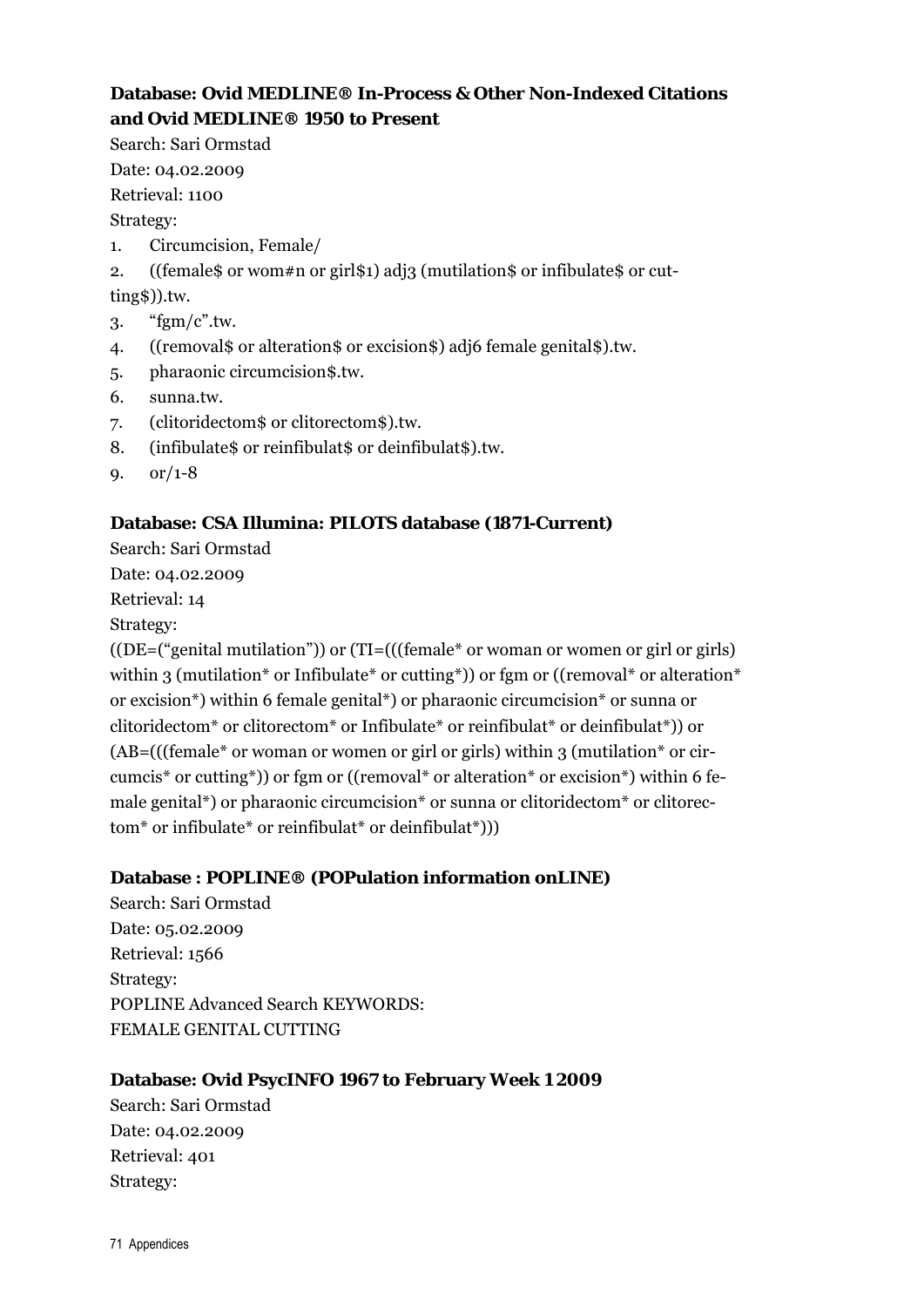- 1. Circumcision/
- 2. ((female\$ or wom#n or girl\$1) adj3 (mutilation\$ or infibulate\$ or cutting\$)).tw.
- 3. "fgm/c".tw.
- 4. ((removal\$ or alteration\$ or excision\$) adj6 female genital\$).tw.
- 5. pharaonic circumcision\$.tw.
- 6. sunna.tw.
- 7. (clitoridectom\$ or clitorectom\$).tw.
- 8. (infibulate\$ or reinfibulat\$ or deinfibulat\$).tw.
- 9. or/1-8

## **Database: CSA Illumina: Social Services Abstracts (1979-Current)**

Search: Sari Ormstad

Date: 04.02.2009

Retrieval: 40

Strategy:

((DE=("circumcision" or "genital mutilation")) or (TI=(((female\* or woman or women or girl or girls) within 3 (mutilation<sup>\*</sup> or Infibulate<sup>\*</sup> or cutting<sup>\*</sup>)) or fgm or ((removal\* or alteration\* or excision\*) within 6 female genital\*) or pharaonic circumcision\* or sunna or clitoridectom\* or clitorectom\* or Infibulate\* or reinfibulat\* or deinfibulat\*)) or (AB=(((female\* or woman or women or girl or girls) within 3 (mutilation\* or infibulate\* or cutting\*)) or fgm or ((removal\* or alteration\* or excision<sup>\*</sup>) within 6 female genital<sup>\*</sup>) or pharaonic circumcision<sup>\*</sup> or sunna or clitoridectom<sup>\*</sup> or clitorectom<sup>\*</sup> or infibulate<sup>\*</sup> or reinfibulat<sup>\*</sup> or deinfibulat<sup>\*</sup>)))

## **Database: CSA Illumina: Sociological Abstracts (1952-Current)**

Search: Sari Ormstad Date: 04.02.2009 Retrieval: 325 Strategy:

((DE=("circumcision" or "genital mutilation")) or (TI=(((female\* or woman or women or girl or girls) within 3 (mutilation\* or Infibulate\* or cutting\*)) or fgm or ((removal\* or alteration\* or excision\*) within 6 female genital\*) or pharaonic circumcision\* or sunna or clitoridectom\* or clitorectom\* or infibulate\* or reinfibulat\* or deinfibulat\*)) or (AB=(((female\* or woman or women or girl or girls) within 3 (mutilation\* or infibulate\* or cutting\*)) or fgm or ((removal\* or alteration\* or excision\*) within 6 female genital\*) or pharaonic circumcision\* or sunna or clitoridectom<sup>\*</sup> or clitorectom<sup>\*</sup> or Infibulate<sup>\*</sup> or reinfibulat<sup>\*</sup> or deinfibulat<sup>\*</sup>)))

# **Database: WHO Library & Information Networks for Knowledge Database (WHOLIS)**

Search: Sari Ormstad Date: 05.02.2009 Retrieval: 65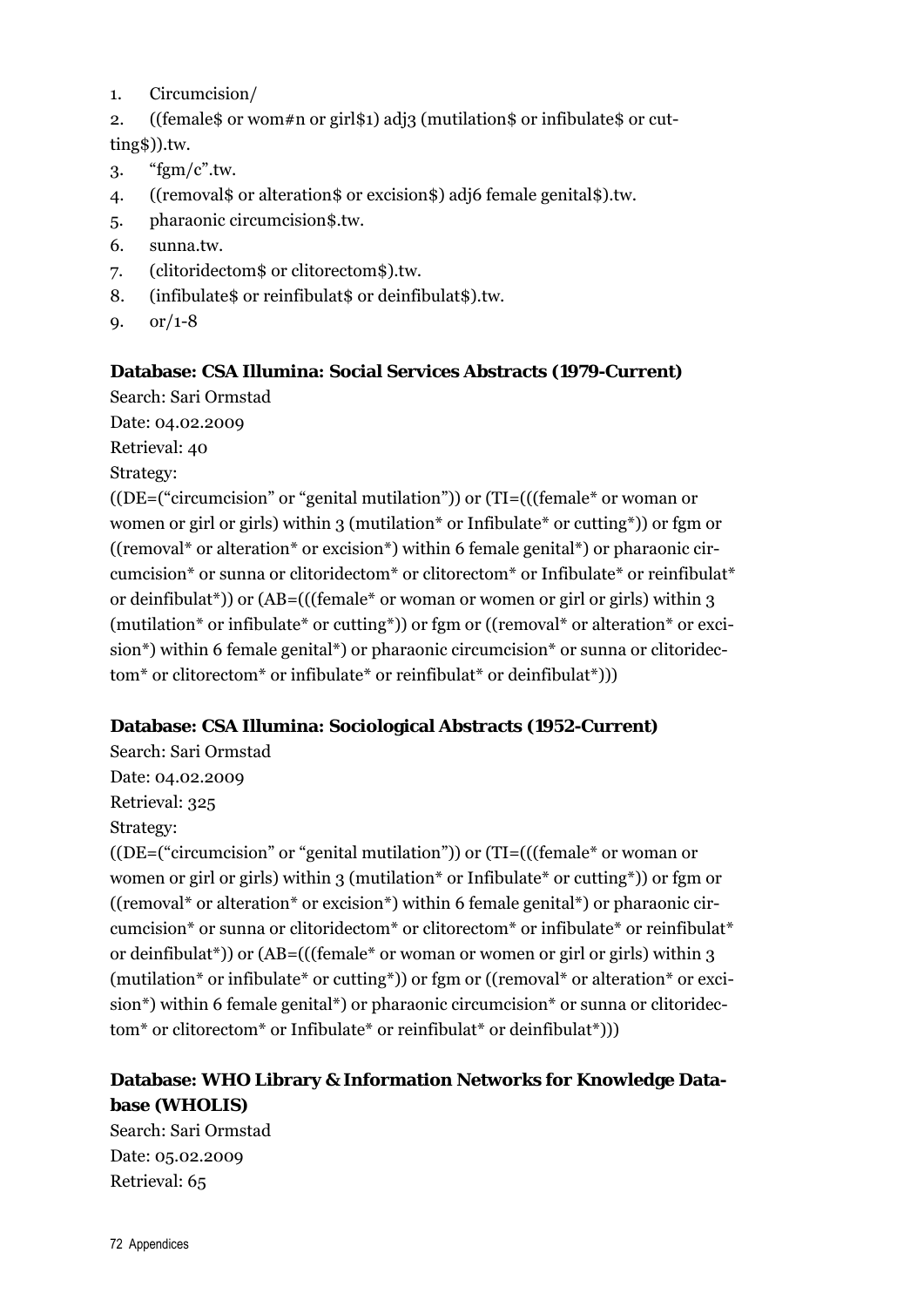Strategy: words or phrase "((female\$ or wom?n or girl or girls) near3 (mutilation\$ or circumcis\$ or cutting\$))" OR words or phrase ""fgm/c"" OR words or phrase "((removal\$ or alteration\$ or excision\$) near6 (female adj geni $tals)$ " OR words or phrase "(pharaonic adj circumcision\$)" OR words or phrase "sunna" OR words or phrase "(clitoridectom\$ or clitorectom\$)" OR words or phrase "(infibulate\$ or reinfibulat\$ or deinfibulat\$)"

We searched databases of six international organizations that are engaged in projects regarding FGM/C: the Centre for Development and Population Activities (CEDPA), Population Council, Population Reference Bureau (PRB), the United Nations Children's Fund (UNICEF), the United Nations Population Fund (UNFPA), and the World Health Organization (WHO).

## **2. EXCLUDED STUDIES**

| Study                          | Cause for exclusion of study                                                                                                                       |
|--------------------------------|----------------------------------------------------------------------------------------------------------------------------------------------------|
| Abor, 2006 (50)                | Not a study where females with FGM/C are compared with females without FGM/C                                                                       |
| al-Krenawi, 1999 (10)          | Psychological, social or sexual consequences of FGM/C are not reported (quantitatively)                                                            |
| Balogun, 2001 (101)            | Not a study where females with FGM/C are compared with females without FGM/C                                                                       |
| Carton, 2008 (102)             | Not a study where females with FGM/C are compared with females without FGM/C                                                                       |
| Catania, 2007 (51)             | Not a study where females with FGM/C are compared with females without FGM/C who were part<br>of a community in which FGM/C is customary practiced |
| Gallo, 1985 (103)              | Not a study where females with FGM/C are compared with females without FGM/C                                                                       |
| Hosken, 1977 (104)             | Not a study where females with FGM/C are compared with females without FGM/C                                                                       |
| Jones, 1999 (78)               | Not a study where females with FGM/C are compared with females without FGM/C                                                                       |
| Larsen, 2000 (105)             | Psychological, social or sexual consequences of FGM/C are not reported                                                                             |
| Lenzi, 1969 (106)              | Not a study where females with FGM/C are compared with females without FGM/C                                                                       |
| Lightfoot-Klein, 1993<br>(107) | Not a study where females with FGM/C are compared with females without FGM/C                                                                       |
| Lo Baido, 2007 (108)           | Not a study where females with FGM/C are compared with females without FGM/C                                                                       |
| Lo Baido, 2004 (109)           | Not a study where females with FGM/C are compared with females without FGM/C                                                                       |
| Mukoro, 2004 (48)              | Not a study where females with FGM/C are compared with females without FGM/C                                                                       |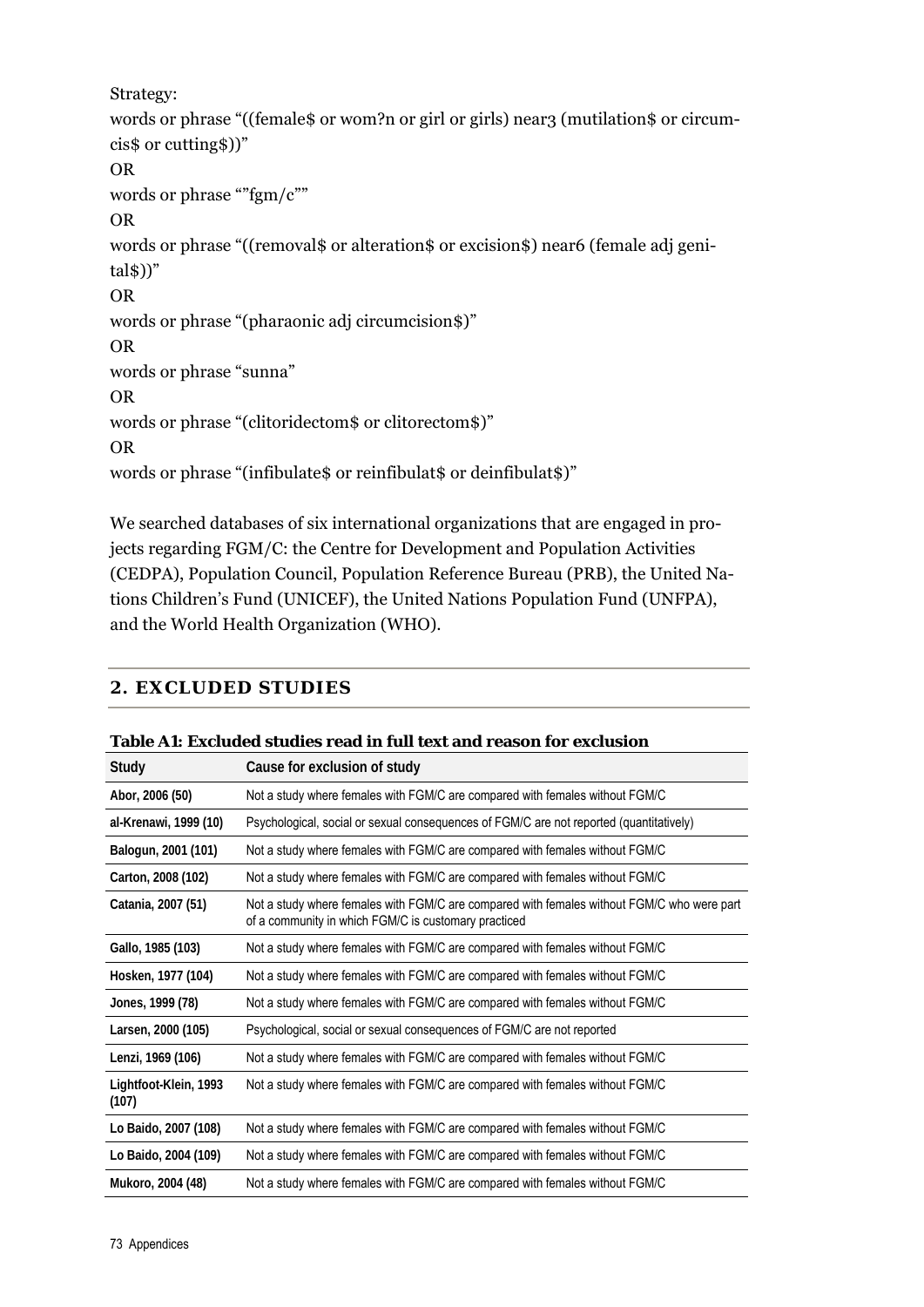| Nour, 2006 (81)     | Not a study where females with FGM/C are compared with females without FGM/C |
|---------------------|------------------------------------------------------------------------------|
| Onadeko, 1985 (110) | Not a study where females with FGM/C are compared with females without FGM/C |
| Tabrizi, 2004 (111) | Not a study where females with FGM/C are compared with females without FGM/C |
| Thabet, 2009 (112)  | Psychological, social or sexual consequences of FGM/C are not reported       |
| Toubia, 1994 (28)   | Not a study where females with FGM/C are compared with females without FGM/C |

# **3. QUALITY ASSESSMENT**

## **Quality assessment questions for included studies**

All questions are answered 'yes', 'unclear/somewhat', or 'no':

- 1. Was the population from which the sample was drawn clearly defined?
- 2. Was the sample representative of the population?
- 3. Was the non-exposed group selected from the same population as the exposed group?
- 4. Were the groups comparable with respect to important background factors?
- 5. Is it explained whether (and how) the participants who agreed to participate are different from those who refused to participate?
- 6. Is the response rate adequate?
- 7. Were standardized data collection methods used?
- 8. Were measures shown to be reliable and valid?
- 9. Were exposure and outcome measured in the same way and reliably in the two groups?
- 10. Was the person who assessed the outcome blind to whether participants were exposed or not.
- 11. Were the statistical methods appropriate?
- 12. Have known, potential confounders been considered in the study design and/or analyses?

Description of assessment of study quality:

High quality (few limitations): All or almost all of the criteria from the checklist are met. If some of the criteria are not met, it must be unlikely that the study conclusions will change.

Moderate quality (some limitations): Some of the criteria are not met and/or the study does not adequately address the criteria. It is unlikely that the study conclusions will change.

Low quality (serious limitations): Few or no criteria are met and/or the study does not adequately address the criteria. It is likely that the study conclusions will change.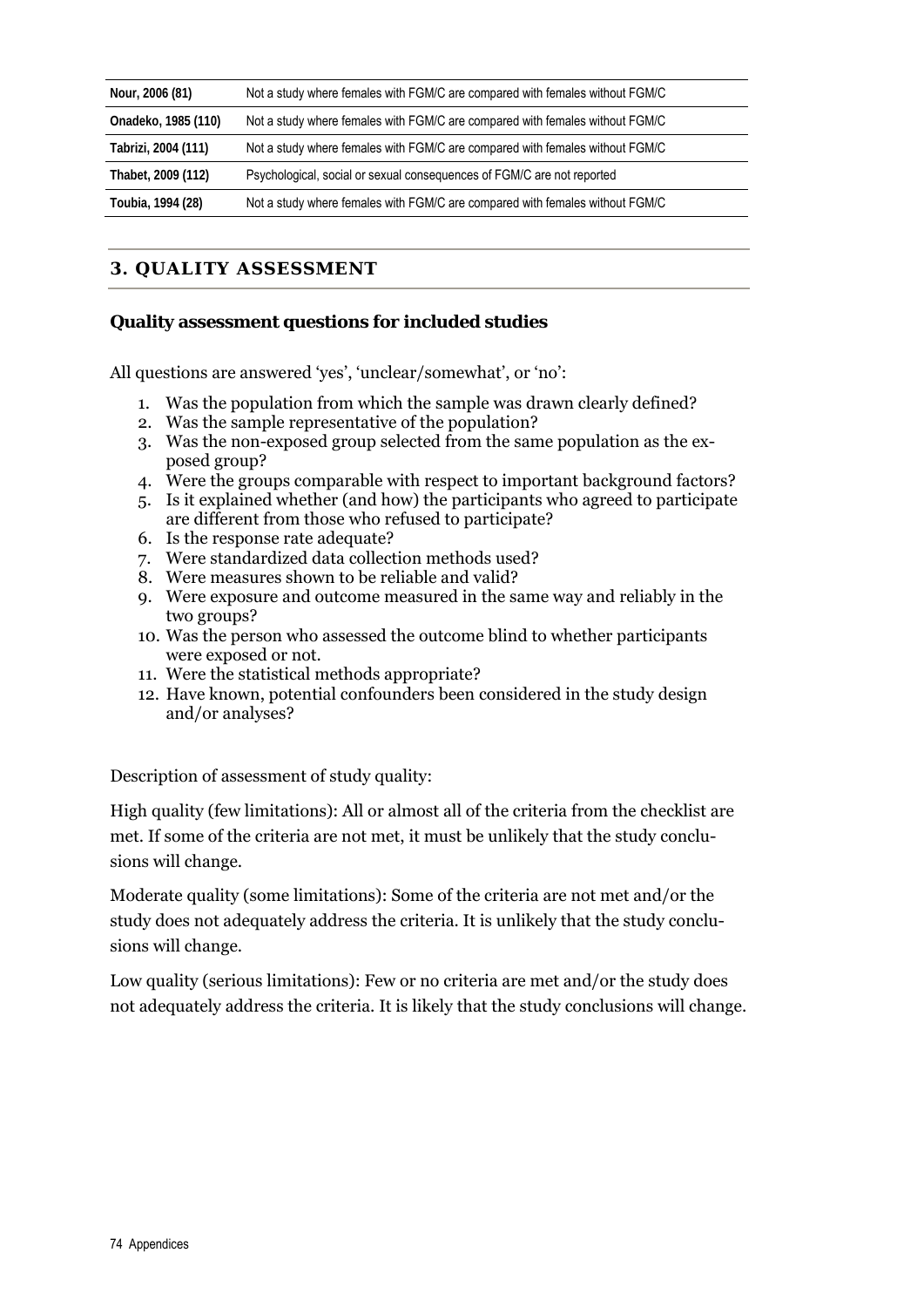|  |  |  |  | <b>Table A2: Results of quality assessment</b> |
|--|--|--|--|------------------------------------------------|
|--|--|--|--|------------------------------------------------|

| Study           |     | $\overline{2}$ | 3       | 4       | 5   | 6       |         | 8         | 9       | 10      | 11      | 12      | Assessment |
|-----------------|-----|----------------|---------|---------|-----|---------|---------|-----------|---------|---------|---------|---------|------------|
| Adinma 1997     | Yes | Unclear        | Yes     | Unclear | No  | Yes     | Unclear | <b>No</b> | Yes     | Unclear | Unclear | Unclear | Low        |
| Alsibiani 2010  | Yes | Unclear        | Yes     | Yes     | No  | Yes     | Unclear | <b>No</b> | Yes     | Unclear | Yes     | Yes     | Moderate   |
| Applebaum 2008  | Yes | Unclear        | Yes     | Yes     | No  | Yes     | Yes     | <b>No</b> | Yes     | Unclear | Yes     | Yes     | Moderate   |
| Badawi 1989     | No  | Unclear        | Unclear | Unclear | No  | Yes     | Unclear | No        | Yes     | Unclear | Unclear | Unclear | Low        |
| Behrendt 2005   | No  | Unclear        | Yes     | Yes     | No  | Unclear | Yes     | No        | Yes     | Unclear | Yes     | Yes     | Moderate   |
| El-dafrawi 2001 | Yes | Unclear        | Yes     | Unclear | No  | Unclear | Yes     | Yes       | Yes     | Yes     | Unclear | Unclear | Moderate   |
| Elnashar 2007a  | Yes | Yes            | Yes     | Unclear | No  | Unclear | Unclear | <b>No</b> | Yes     | Unclear | Unclear | Unclear | Low        |
| Elnashar 2007b  | Yes | Yes            | Yes     | Unclear | No  | Yes     | Unclear | No        | Yes     | Unclear | Unclear | Unclear | Low        |
| Megafu 1983     | Yes | Unclear        | Yes     | Unclear | No  | No      | Unclear | <b>No</b> | Yes     | Unclear | Unclear | Unclear | Low        |
| Morison 2001    | Yes | Yes            | Yes     | No      | Yes | Yes     | Yes     | No        | Yes     | Unclear | Yes     | Yes     | High       |
| Nwajei 2003     | Yes | Unclear        | Yes     | Unclear | No  | Unclear | Unclear | No        | Yes     | Unclear | Unclear | Unclear | Low        |
| Odoi 1997       | No  | Unclear        | Yes     | Unclear | No  | Unclear | Unclear | <b>No</b> | Unclear | Unclear | Unclear | Unclear | Low        |
| Okonofua 2002   | Yes | Unclear        | Yes     | Unclear | No  | Yes     | Yes     | <b>No</b> | Yes     | Yes     | Yes     | Yes     | Moderate   |
| Osinowo 2003    | No  | Unclear        | Yes     | Unclear | No  | Unclear | Unclear | Yes       | Yes     | Unclear | Unclear | Unclear | Low        |
| Shandall 1967   | Yes | Unclear        | Yes     | Unclear | No  | Yes     | Unclear | No        | Yes     | Unclear | Unclear | Unclear | Low        |
| Stewart 2002    | Yes | Yes            | Yes     | Unclear | Yes | Yes     | Yes     | No        | Yes     | Unclear | Yes     | Yes     | High       |
| Thabet 2003     | No  | Unclear        | Yes     | Yes     | No  | Unclear | Yes     | No        | Yes     | Unclear | No      | Yes     | Low        |

Legend: Number refers to assessment question.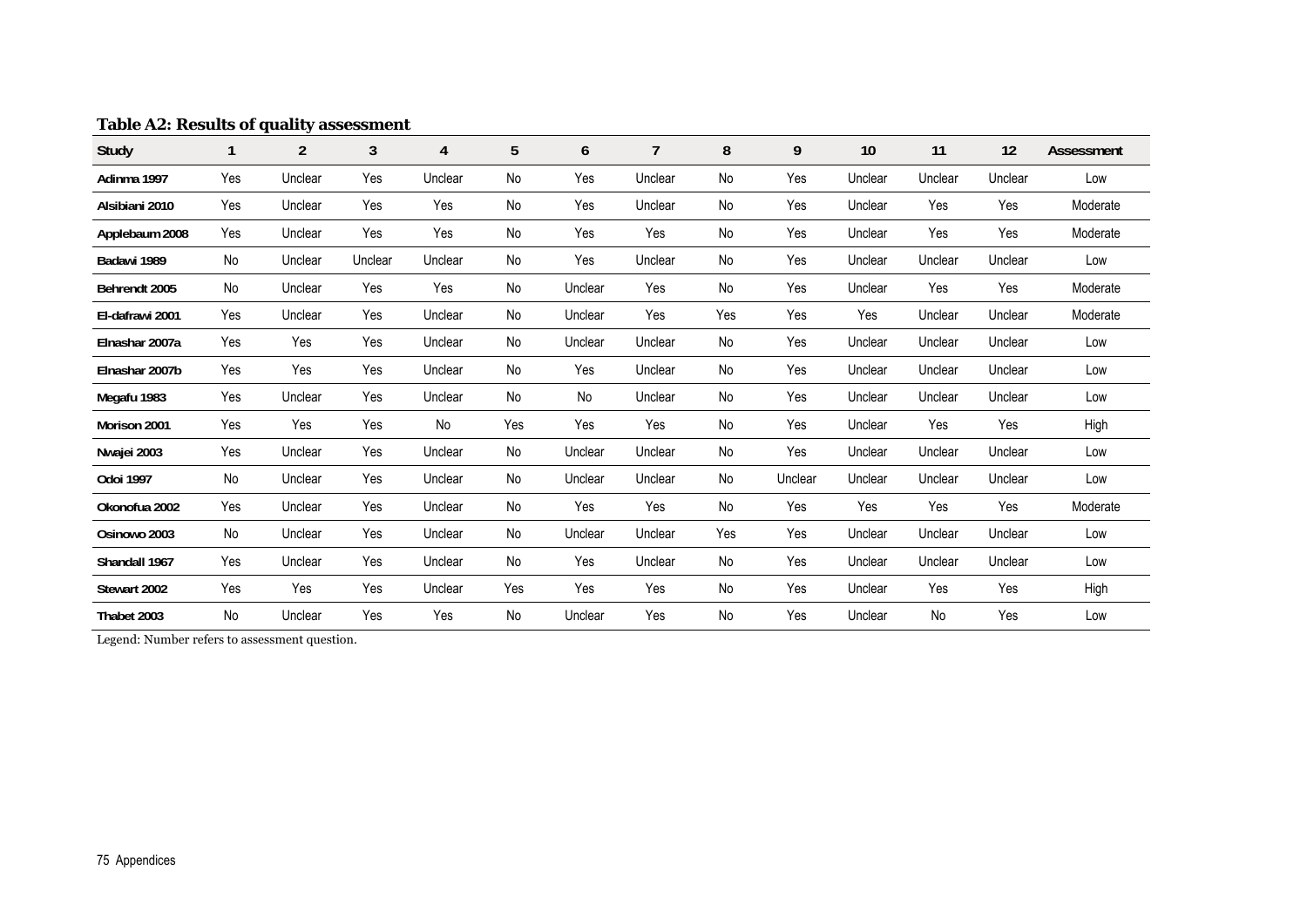#### **4. GRADE**

**Women with FGM/C compared to women without FGM/C regarding sexual and psychological functioning** 

#### **Patient or population:** women

**Settings:** Central African Republic, Egypt, Gambia, Ghana, Israel, Nigeria, Saudi Arabia, Senegal, Sudan **Condition:** FGM/C **Comparison:** non-FGM/C

| <b>Outcomes</b>                                        | Illustrative comparative risks*<br>$(95% \text{ Cl})$                   |                                                                                                                      | Relative<br>effect           | No of<br><b>Participants</b>         | Quality of the evi-<br>dence                           | Comme-<br>nts |
|--------------------------------------------------------|-------------------------------------------------------------------------|----------------------------------------------------------------------------------------------------------------------|------------------------------|--------------------------------------|--------------------------------------------------------|---------------|
|                                                        | Assumed risk<br>non-FGM/C                                               | Corresponding risk<br><b>FGM/C</b>                                                                                   | (95% CI)                     | (studies)                            | (GRADE)                                                |               |
| dyspareunia<br>self-report                             | <b>Study population</b>                                                 |                                                                                                                      | RR 1.52                      | 3260                                 | ⊕⊖⊖⊕                                                   |               |
|                                                        | 66 per 1000                                                             | 100 per 1000<br>(76 to 132)                                                                                          | $(1.15 \text{ to } 2)$       | (5 studies)                          | very low                                               |               |
|                                                        | Low risk population                                                     |                                                                                                                      |                              |                                      |                                                        |               |
|                                                        | 20 per 1000                                                             | 30 per 1000<br>(23 to 40)                                                                                            |                              |                                      |                                                        |               |
|                                                        | <b>High risk population</b>                                             |                                                                                                                      |                              |                                      |                                                        |               |
|                                                        | 320 per 1000                                                            | 486 per 1000<br>$(368 \text{ to } 640)$                                                                              |                              |                                      |                                                        |               |
| satisfaction<br>self-report.<br>Scale from: 1<br>to 6. | The mean satis-<br>faction in the con-<br>trol groups was<br>6.5 points | The mean satis-<br>faction in the<br>intervention<br>groups was<br>0.34 lower<br>$(0.56 \text{ to } 0.13)$<br>lower) |                              | 350<br>(2 studies)                   | ⊕⊖⊖⊖<br>very low $^{2,3}$                              |               |
| desire<br>self-report                                  | 158 per 1000                                                            | 340 per 1000<br>$(216 \text{ to } 531)$                                                                              | RR 2.15<br>(1.37 to<br>3.36) | 514<br>(2 studies)                   | ⊕⊖⊖⊕<br>very low <sup>4</sup>                          |               |
| orgasm                                                 | <b>Study population</b>                                                 |                                                                                                                      | <b>RR 1.50</b>               | 3790                                 | ⊕⊖⊖⊖                                                   |               |
| self-report                                            | 314 per 1000                                                            | 471 per 1000<br>(292 to 766)                                                                                         | (0.93 to<br>(2.44)           | (5 studies)                          | very $low^{5,6,7}$                                     |               |
|                                                        | Low risk population                                                     |                                                                                                                      |                              |                                      |                                                        |               |
|                                                        | <b>High risk population</b>                                             |                                                                                                                      |                              |                                      |                                                        |               |
|                                                        | 400 per 1000                                                            | 600 per 1000<br>(372 to 976)                                                                                         |                              |                                      |                                                        |               |
| clitoris most                                          | <b>Study population</b>                                                 |                                                                                                                      | <b>RR 0.55</b>               | 2736<br>(3 studies)                  | $\oplus$ ⊖⊖                                            |               |
| sensitive<br>area<br>self-report                       | 337 per 1000                                                            | 185 per 1000<br>(118 to 286)                                                                                         | $(0.35)$ to<br>0.85)         |                                      | very low $^{8,9}$                                      |               |
|                                                        | Low risk population                                                     |                                                                                                                      |                              |                                      |                                                        |               |
|                                                        | 270 per 1000<br>149 per 1000<br>$(94 \text{ to } 230)$                  |                                                                                                                      |                              |                                      |                                                        |               |
|                                                        | <b>High risk population</b>                                             |                                                                                                                      |                              |                                      |                                                        |               |
|                                                        | 510 per 1000                                                            | 281 per 1000<br>(178 to 434)                                                                                         |                              |                                      |                                                        |               |
| sensitive                                              | breasts most Study population                                           |                                                                                                                      | RR 1.04                      | 2736                                 | $\oplus$ $\ominus$ $\ominus$<br>very low $^{10,11,12}$ |               |
| area<br>self-report                                    | 409 per 1000<br>393 per 1000<br>(236 to 700)                            |                                                                                                                      |                              | $(0.6 \text{ to } 1.78)$ (3 studies) |                                                        |               |
|                                                        | Low risk population                                                     |                                                                                                                      |                              |                                      |                                                        |               |
|                                                        | 180 per 1000                                                            | 187 per 1000<br>(108 to 320)                                                                                         |                              |                                      |                                                        |               |
|                                                        | <b>High risk population</b>                                             |                                                                                                                      |                              |                                      |                                                        |               |
|                                                        | 440 per 1000                                                            | 458 per 1000<br>(264 to 783)                                                                                         |                              |                                      |                                                        |               |
| initiate sex                                           | <b>Study population</b>                                                 |                                                                                                                      | RR 0.94                      | 2086<br>(2 studies)                  | $\oplus$ $\ominus$ $\ominus$<br>very $low^{13,14,15}$  |               |
| self-report                                            | 466 per 1000                                                            | 438 per 1000<br>$(345 \text{ to } 564)$                                                                              | (0.74)<br>1.21)              |                                      |                                                        |               |
|                                                        | Low risk population                                                     |                                                                                                                      |                              |                                      |                                                        |               |
|                                                        | 380 per 1000                                                            | 357 per 1000<br>(281 to 460)                                                                                         |                              |                                      |                                                        |               |